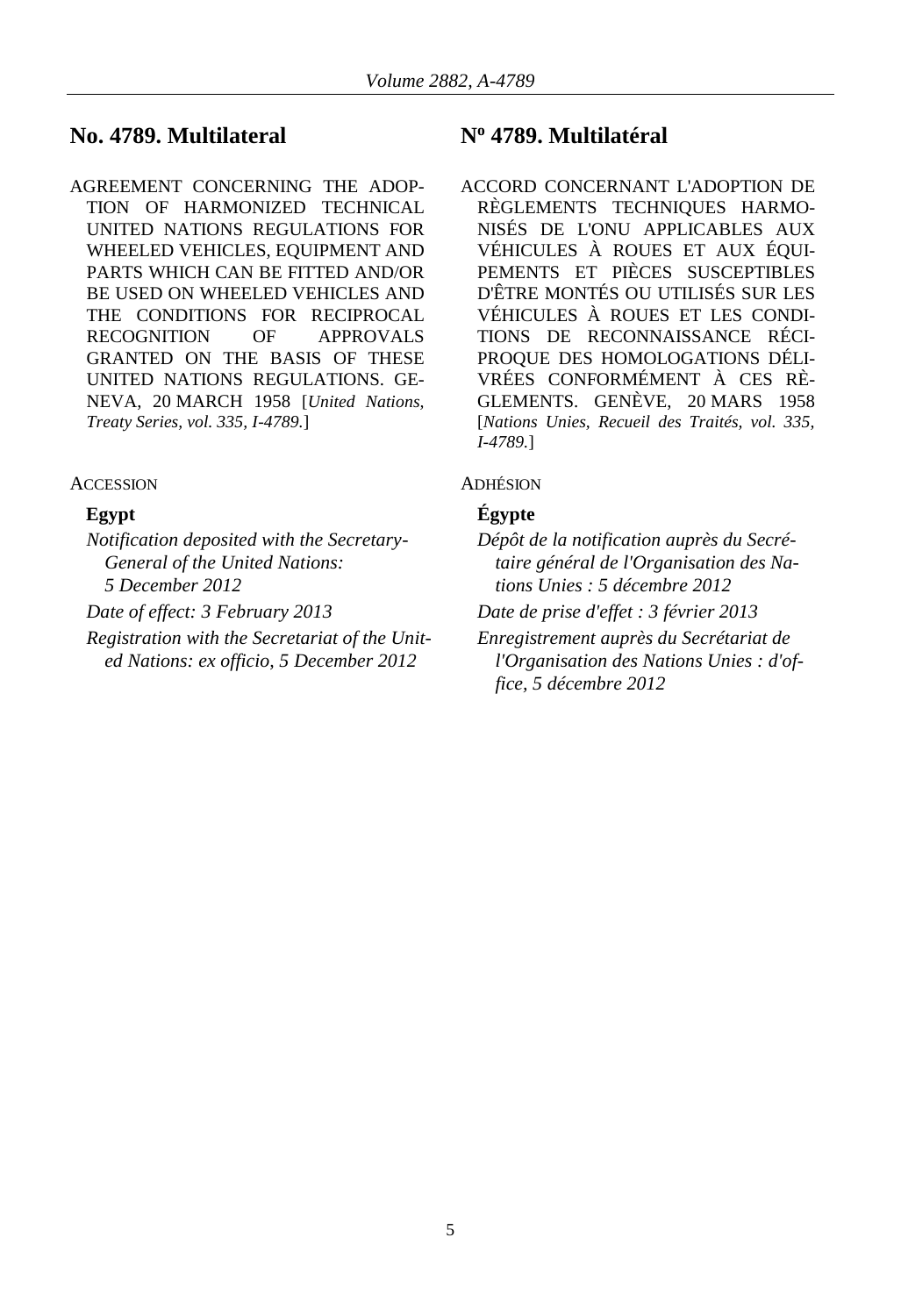REGULATION NO. 1. UNIFORM PROVISIONS CONCERNING THE APPROVAL OF MOTOR VE-HICLE HEADLAMPS EMITTING AN ASYMMET-RICAL PASSING BEAM AND/OR A DRIVING BEAM AND EQUIPPED WITH FILAMENT LAMPS OF CATEGORIES R2 AND/OR HS1. 8 AUGUST 1960 [*United Nations, Treaty Series, vol. 372, A-4789.*]

### *APPLICATION OF REGULATION APPLICATION DU RÈGLEMENT*

*Notification effected with the Secretary-General of the United Nations: 5 December 2012*

*Registration with the Secretariat of the United Nations: ex officio, 5 December 2012*

REGULATION NO. 2. UNIFORM PROVISIONS CONCERNING THE APPROVAL OF INCANDES-CENT ELECTRIC LAMPS FOR HEADLAMPS EMITTING AN ASYMMETRICAL PASSING BEAM OR A DRIVING BEAM OR BOTH. 8 AUGUST 1960 [*United Nations, Treaty Series, vol. 372, A-4789.*]

### *APPLICATION OF REGULATION APPLICATION DU RÈGLEMENT*

*Notification effected with the Secretary-General of the United Nations: 5 December 2012*

*Registration with the Secretariat of the United Nations: ex officio, 5 December 2012*

RÈGLEMENT NO 1. PRESCRIPTIONS UNI-FORMES RELATIVES À L'HOMOLOGATION DES PROJECTEURS POUR VÉHICULES AUTOMO-BILES ÉMETTANT UN FAISCEAU-CROISEMENT ASYMÉTRIQUE ET/OU UN FAISCEAU-ROUTE ET ÉQUIPÉS DE LAMPES À INCANDESCENCE DES CATÉGORIES R2 ET/OU HS1. 8 AOÛT 1960 [*Nations Unies, Recueil des Traités, vol. 372, A-4789.*]

### **Egypt Égypte**

*Notification effectuée auprès du Secrétaire général de l'Organisation des Nations Unies : 5 décembre 2012*

*Date of effect: 3 February 2013 Date de prise d'effet : 3 février 2013*

*Enregistrement auprès du Secrétariat de l'Organisation des Nations Unies : d'office, 5 décembre 2012*

RÈGLEMENT NO 2. PRESCRIPTIONS UNI-FORMES RELATIVES À L'HOMOLOGATION DES LAMPES ÉLECTRIQUES À INCANDESCENCE POUR PROJECTEURS ÉMETTANT UN FAIS-CEAU-CROISEMENT ASYMÉTRIQUE ET UN FAISCEAU-ROUTE, OU L'UN OU L'AUTRE DE CES FAISCEAUX. 8 AOÛT 1960 [*Nations Unies, Recueil des Traités, vol. 372, A-4789.*]

### **Egypt Égypte**

- *Notification effectuée auprès du Secrétaire général de l'Organisation des Nations Unies : 5 décembre 2012*
- *Date of effect: 3 February 2013 Date de prise d'effet : 3 février 2013*
	- *Enregistrement auprès du Secrétariat de l'Organisation des Nations Unies : d'office, 5 décembre 2012*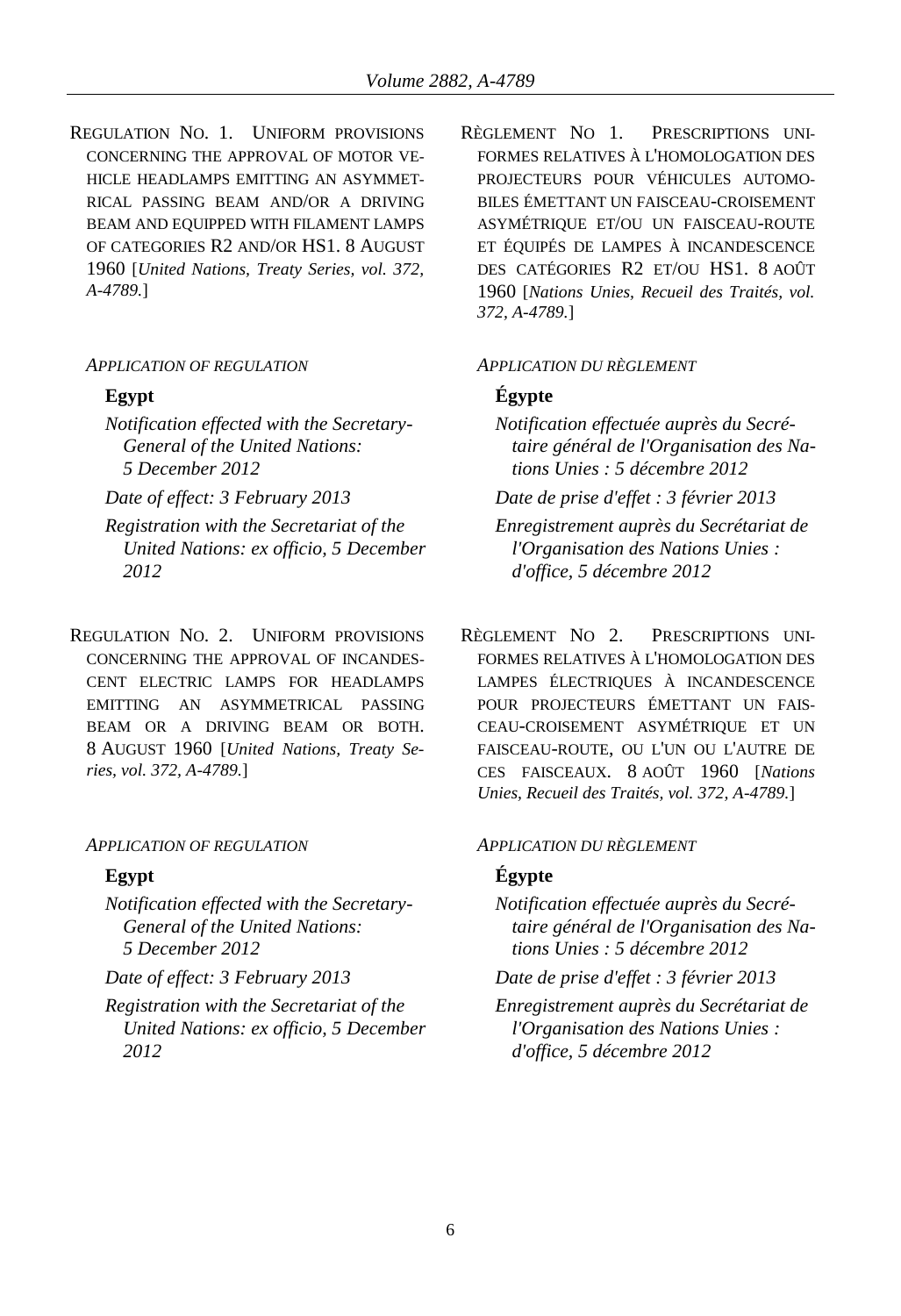REGULATION NO. 3. UNIFORM PROVISIONS CONCERNING THE APPROVAL OF RETRO-REFLECTING DEVICES FOR POWER-DRIVEN VEHICLES AND THEIR TRAILERS. GENEVA, 1 NOVEMBER 1963 [*United Nations, Treaty Series, vol. 480, A-4789.*]

### *APPLICATION OF REGULATION APPLICATION DU RÈGLEMENT*

*Notification effected with the Secretary-General of the United Nations: 5 December 2012*

- *Registration with the Secretariat of the United Nations: ex officio, 5 December 2012*
- REGULATION NO. 4. UNIFORM PROVISIONS CONCERNING THE APPROVAL OF DEVICES FOR THE ILLUMINATION OF REAR REGISTRA-TION PLATES OF POWER-DRIVEN VEHICLES AND THEIR TRAILERS. GENEVA, 15 APRIL 1964 [*United Nations, Treaty Series, vol. 493, A-4789.*]

### *APPLICATION OF REGULATION APPLICATION DU RÈGLEMENT*

*Notification effected with the Secretary-General of the United Nations: 5 December 2012*

*Registration with the Secretariat of the United Nations: ex officio, 5 December 2012*

RÈGLEMENT NO 3. PRESCRIPTIONS UNI-FORMES RELATIVES À L'HOMOLOGATION DES DISPOSITIFS CATADIOPTRIQUES POUR VÉHI-CULES À MOTEUR ET LEURS REMORQUES. GENÈVE, 1 ER NOVEMBRE 1963 [*Nations Unies, Recueil des Traités, vol. 480, A-4789.*]

# **Egypt Égypte**

- *Notification effectuée auprès du Secrétaire général de l'Organisation des Nations Unies : 5 décembre 2012*
- *Date of effect: 15 September 2013 Date de prise d'effet : 15 septembre 2013*

*Enregistrement auprès du Secrétariat de l'Organisation des Nations Unies : d'office, 5 décembre 2012*

RÈGLEMENT NO 4. PRESCRIPTIONS UNI-FORMES RELATIVES À L'HOMOLOGATION DES DISPOSITIFS D'ÉCLAIRAGE DES PLAQUES D'IMMATRICULATION ARRIÈRE DES VÉHI-CULES À MOTEUR ET DE LEURS REMORQUES. GENÈVE, 15 AVRIL 1964 [*Nations Unies, Recueil des Traités, vol. 493, A-4789.*]

# **Egypt Égypte**

*Notification effectuée auprès du Secrétaire général de l'Organisation des Nations Unies : 5 décembre 2012*

*Date of effect: 15 September 2013 Date de prise d'effet : 15 septembre 2013*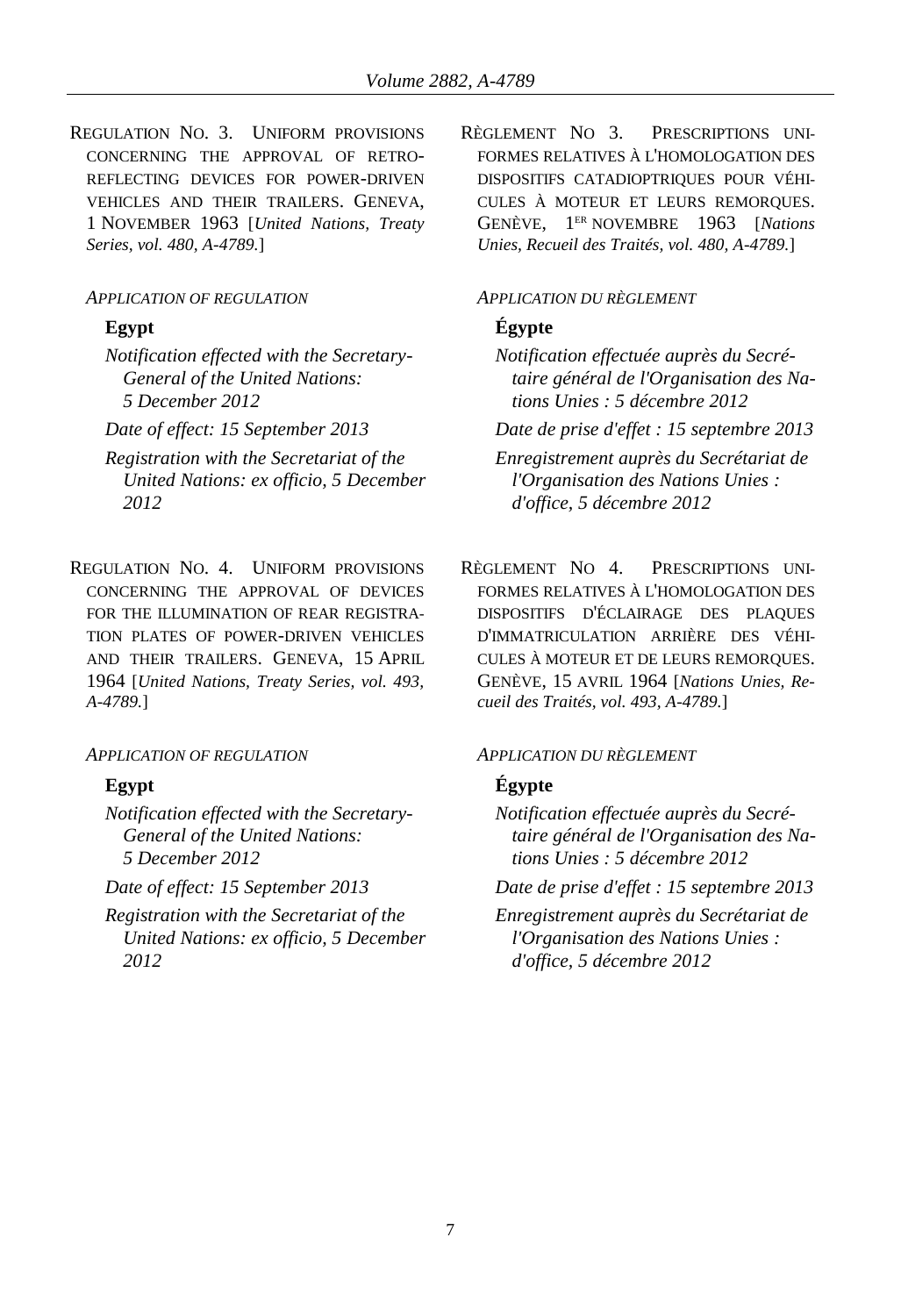REGULATION NO. 5. UNIFORM PROVISIONS CONCERNING THE APPROVAL OF POWER-DRIVEN VEHICLE'S "SEALED BEAM" HEAD-LAMPS (SB) EMITTING A EUROPEAN ASYM-METRICAL PASSING BEAM OR A DRIVING BEAM OR BOTH. 30 SEPTEMBER 1967 [*United Nations, Treaty Series, vol. 606, A-4789.*]

### *APPLICATION OF REGULATION APPLICATION DU RÈGLEMENT*

*Notification effected with the Secretary-General of the United Nations: 5 December 2012*

*Registration with the Secretariat of the United Nations: ex officio, 5 December 2012*

REGULATION NO. 6. UNIFORM PROVISIONS CONCERNING THE APPROVAL OF DIRECTION INDICATORS FOR POWER-DRIVEN VEHICLES AND THEIR TRAILERS. GENEVA, 15 OCTOBER 1967 [*United Nations, Treaty Series, vol. 607, A-4789.*]

## *APPLICATION OF REGULATION APPLICATION DU RÈGLEMENT*

*Notification effected with the Secretary-General of the United Nations: 5 December 2012*

*Registration with the Secretariat of the United Nations: ex officio, 5 December 2012*

RÈGLEMENT NO 5. PRESCRIPTIONS UNI-FORMES RELATIVES À L'HOMOLOGATION DES PROJECTEURS SCELLÉS POUR VÉHICULES À MOTEUR ÉMETTANT UN FAISCEAU-CROISEMENT ASYMÉTRIQUE OU UN FAIS-CEAU-ROUTE OU LES DEUX FAISCEAUX. 30 SEPTEMBRE 1967 [*Nations Unies, Recueil des Traités, vol. 606, A-4789.*]

## **Egypt Égypte**

*Notification effectuée auprès du Secrétaire général de l'Organisation des Nations Unies : 5 décembre 2012*

*Date of effect: 3 February 2013 Date de prise d'effet : 3 février 2013*

*Enregistrement auprès du Secrétariat de l'Organisation des Nations Unies : d'office, 5 décembre 2012*

RÈGLEMENT NO 6. PRESCRIPTIONS UNI-FORMES RELATIVES À L'HOMOLOGATION DES FEUX INDICATEURS DE DIRECTION POUR VÉ-HICULES À MOTEUR ET LEURS REMORQUES. GENÈVE, 15 OCTOBRE 1967 [*Nations Unies, Recueil des Traités, vol. 607, A-4789.*]

## **Egypt Égypte**

*Notification effectuée auprès du Secrétaire général de l'Organisation des Nations Unies : 5 décembre 2012*

*Date of effect: 15 September 2013 Date de prise d'effet : 15 septembre 2013*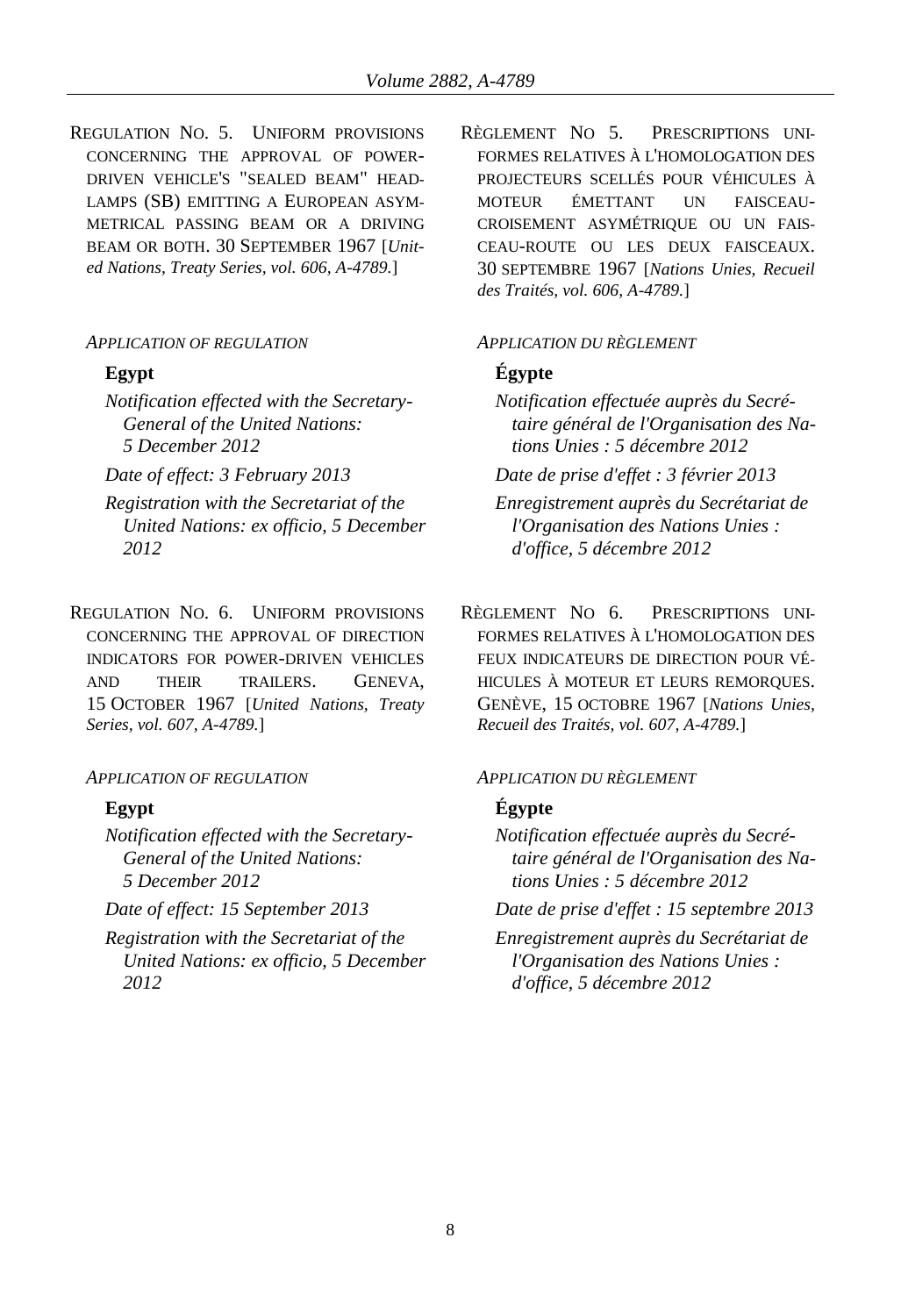REGULATION NO. 7. UNIFORM PROVISIONS CONCERNING THE APPROVAL OF FRONT AND REAR POSITION LAMPS, STOP-LAMPS AND END-OUTLINE MARKER LAMPS FOR MOTOR VEHICLES AND THEIR TRAILERS. GENEVA, 15 OCTOBER 1967 [*United Nations, Treaty Series, vol. 607, A-4789.*]

### *APPLICATION OF REGULATION APPLICATION DU RÈGLEMENT*

- *Notification effected with the Secretary-General of the United Nations: 5 December 2012*
- 
- *Registration with the Secretariat of the United Nations: ex officio, 5 December 2012*
- REGULATION NO. 8. UNIFORM PROVISIONS CONCERNING THE APPROVAL OF MOTOR VE-HICLE HEADLAMPS EMITTING AN ASYMMET-RICAL PASSING BEAM OR A DRIVING BEAM OR BOTH AND EQUIPPED WITH HALOGEN FILAMENT LAMPS (H1, H2, H3, HB3, HB4, H7, H8, H9, HIR1, HIR2 AND/OR H11). 15 NOVEMBER 1967 [*United Nations, Treaty Series, vol. 609, A-4789.*]

### *APPLICATION OF REGULATION APPLICATION DU RÈGLEMENT*

- *Notification effected with the Secretary-General of the United Nations: 5 December 2012*
- 
- *Registration with the Secretariat of the United Nations: ex officio, 5 December 2012*

RÈGLEMENT NO 7. PRESCRIPTIONS UNI-FORMES RELATIVES À L'HOMOLOGATION DES FEUX DE POSITION AVANT ET ARRIÈRE, DES FEUX STOP ET DES FEUX D'ENCOMBREMENT POUR VÉHICULES À MOTEUR ET DE LEURS REMORQUES. GENÈVE, 15 OCTOBRE 1967 [*Nations Unies, Recueil des Traités, vol. 607, A-4789.*]

## **Egypt Égypte**

- *Notification effectuée auprès du Secrétaire général de l'Organisation des Nations Unies : 5 décembre 2012*
- *Date of effect: 15 September 2013 Date de prise d'effet : 15 septembre 2013 Enregistrement auprès du Secrétariat de l'Organisation des Nations Unies : d'office, 5 décembre 2012*
	- RÈGLEMENT NO 8. PRESCRIPTIONS UNI-FORMES RELATIVES À L'HOMOLOGATION DES PROJECTEURS POUR VÉHICULES AUTOMO-BILES ÉMETTANT UN FAISCEAU-CROISEMENT ASYMÉTRIQUE ET/OU UN FAISCEAU-ROUTE ET ÉQUIPÉS DE LAMPES À INCANDESCENCE HALOGÈNES (H1, H2, H3, HB3, HB4, H7, H8, H9, HIR1, HIR2 ET/OU H11). 15 NOVEMBRE 1967 [*Nations Unies, Recueil des Traités, vol. 609, A-4789.*]

## **Egypt Égypte**

- *Notification effectuée auprès du Secrétaire général de l'Organisation des Nations Unies : 5 décembre 2012*
- *Date of effect: 3 February 2013 Date de prise d'effet : 3 février 2013*
	- *Enregistrement auprès du Secrétariat de l'Organisation des Nations Unies : d'office, 5 décembre 2012*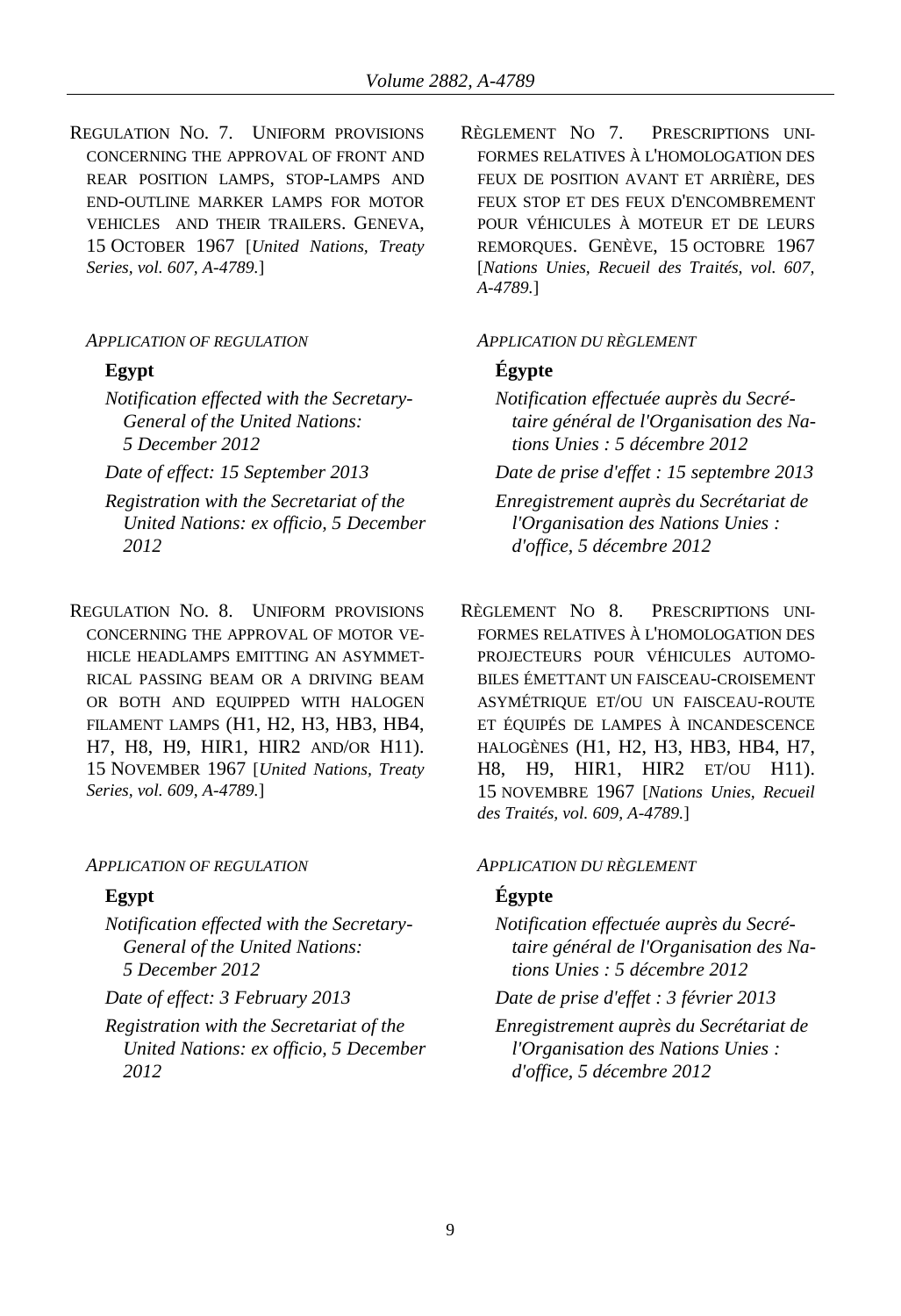REGULATION NO. 9. UNIFORM PROVISIONS CONCERNING THE APPROVAL OF CATEGORY L2, L4 AND L5 VEHICLES WITH REGARD TO SOUND EMISSION. 1 MARCH 1969 [*United Nations, Treaty Series, vol. 659, A-4789.*]

### *APPLICATION OF REGULATION APPLICATION DU RÈGLEMENT*

*Notification effected with the Secretary-General of the United Nations: 5 December 2012*

- *Registration with the Secretariat of the United Nations: ex officio, 5 December 2012*
- REGULATION NO. 10. UNIFORM PROVISIONS CONCERNING THE APPROVAL OF VEHICLES WITH REGARD TO ELECTROMAGNETIC COM-PATIBILITY. GENEVA, 1 APRIL 1969 [*United Nations, Treaty Series, vol. 667, A-4789.*]

### *APPLICATION OF REGULATION APPLICATION DU RÈGLEMENT*

*Notification effected with the Secretary-General of the United Nations: 5 December 2012*

*Registration with the Secretariat of the United Nations: ex officio, 5 December 2012*

RÈGLEMENT NO 9. PRESCRIPTIONS UNI-FORMES RELATIVES À L'HOMOLOGATION DES VÉHICULES DES CATÉGORIES L2, L4 ET L5 EN CE QUI CONCERNE LES ÉMISSIONS SO-NORES. 1 ER MARS 1969 [*Nations Unies, Recueil des Traités, vol. 659, A-4789.*]

## **Egypt Égypte**

*Notification effectuée auprès du Secrétaire général de l'Organisation des Nations Unies : 5 décembre 2012*

*Date of effect: 3 February 2013 Date de prise d'effet : 3 février 2013*

*Enregistrement auprès du Secrétariat de l'Organisation des Nations Unies : d'office, 5 décembre 2012*

RÈGLEMENT NO 10. PRESCRIPTIONS UNI-FORMES RELATIVES À L'HOMOLOGATION DES VÉHICULES EN CE QUI CONCERNE LA COM-PATIBILITÉ ÉLECTROMAGNÉTIQUE. GENÈVE, 1 ER AVRIL 1969 [*Nations Unies, Recueil des Traités, vol. 667, A-4789.*]

### **Egypt Égypte**

*Notification effectuée auprès du Secrétaire général de l'Organisation des Nations Unies : 5 décembre 2012*

*Date of effect: 15 September 2013 Date de prise d'effet : 15 septembre 2013*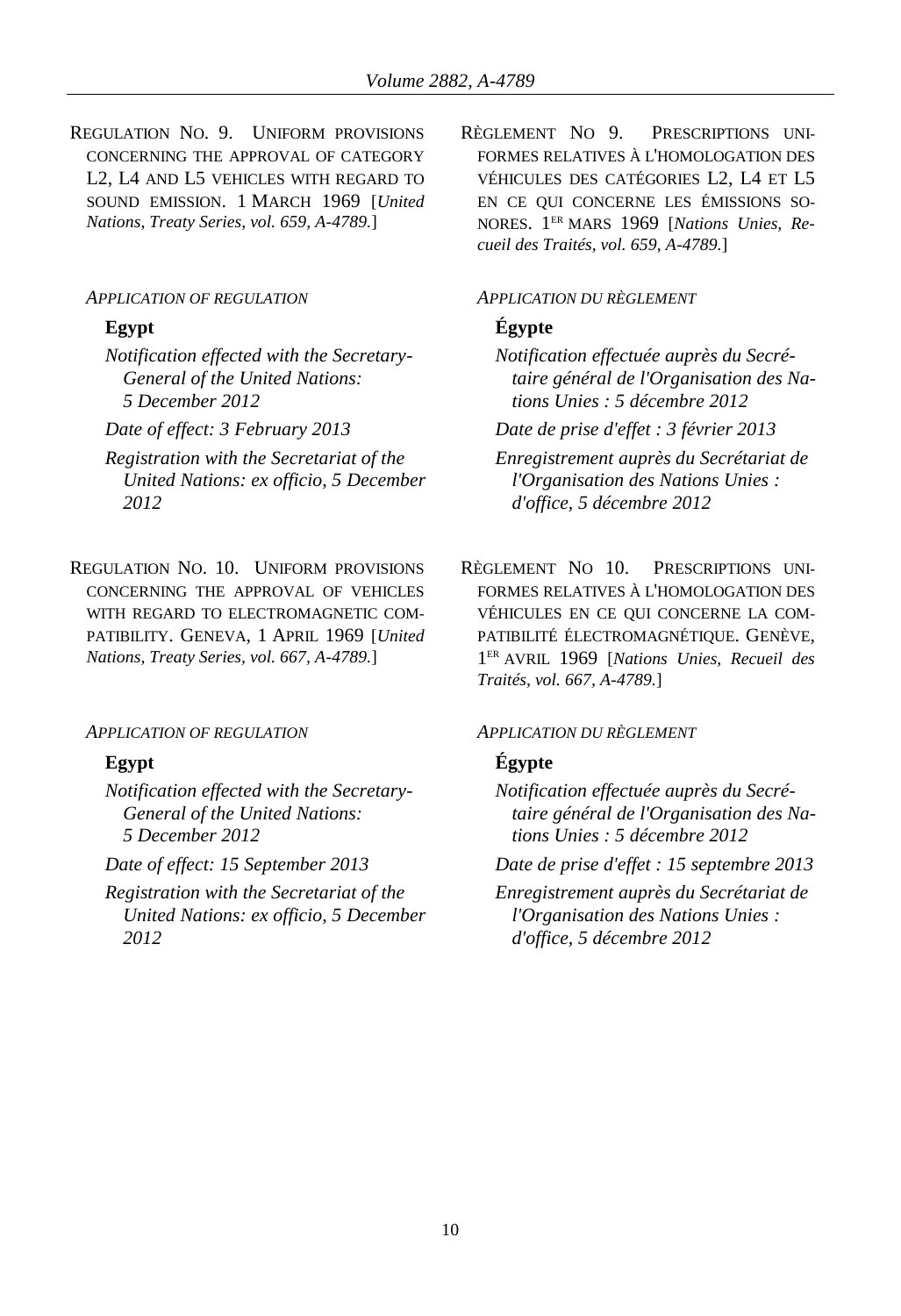REGULATION NO. 11. UNIFORM PROVISIONS CONCERNING THE APPROVAL OF VEHICLES WITH REGARD TO DOOR LATCHES AND DOOR RETENTION COMPONENTS. 1 JUNE 1969 [*United Nations, Treaty Series, vol. 673, A-4789.*]

### *APPLICATION OF REGULATION APPLICATION DU RÈGLEMENT*

*Notification effected with the Secretary-General of the United Nations: 5 December 2012*

- *Registration with the Secretariat of the United Nations: ex officio, 5 December 2012*
- REGULATION NO. 12. UNIFORM PROVISIONS CONCERNING THE APPROVAL OF VEHICLES WITH REGARD TO THE PROTECTION OF THE DRIVER AGAINST THE STEERING MECHANISM IN THE EVENT OF IMPACT. GENEVA, 1 JULY 1969 [*United Nations, Treaty Series, vol. 680, A-4789.*]

### *APPLICATION OF REGULATION APPLICATION DU RÈGLEMENT*

*Notification effected with the Secretary-General of the United Nations: 5 December 2012*

*Registration with the Secretariat of the United Nations: ex officio, 5 December 2012*

RÈGLEMENT NO 11. PRESCRIPTIONS UNI-FORMES RELATIVES À L'HOMOLOGATION DES VÉHICULES EN CE QUI CONCERNE LES SER-RURES ET ORGANES DE FIXATION DES PORTES. 1 ER JUIN 1969 [*Nations Unies, Recueil des Traités, vol. 673, A-4789.*]

## **Egypt Égypte**

- *Notification effectuée auprès du Secrétaire général de l'Organisation des Nations Unies : 5 décembre 2012*
- *Date of effect: 15 September 2013 Date de prise d'effet : 15 septembre 2013*

*Enregistrement auprès du Secrétariat de l'Organisation des Nations Unies : d'office, 5 décembre 2012*

RÈGLEMENT NO 12. PRESCRIPTIONS UNI-FORMES RELATIVES À L'HOMOLOGATION DES VÉHICULES EN CE QUI CONCERNE LA PRO-TECTION DU CONDUCTEUR CONTRE LE DIS-POSITIF DE CONDUITE EN CAS DE CHOC. GE-NÈVE, 1 ER JUILLET 1969 [*Nations Unies, Recueil des Traités, vol. 680, A-4789.*]

## **Egypt Égypte**

*Notification effectuée auprès du Secrétaire général de l'Organisation des Nations Unies : 5 décembre 2012*

*Date of effect: 15 September 2013 Date de prise d'effet : 15 septembre 2013*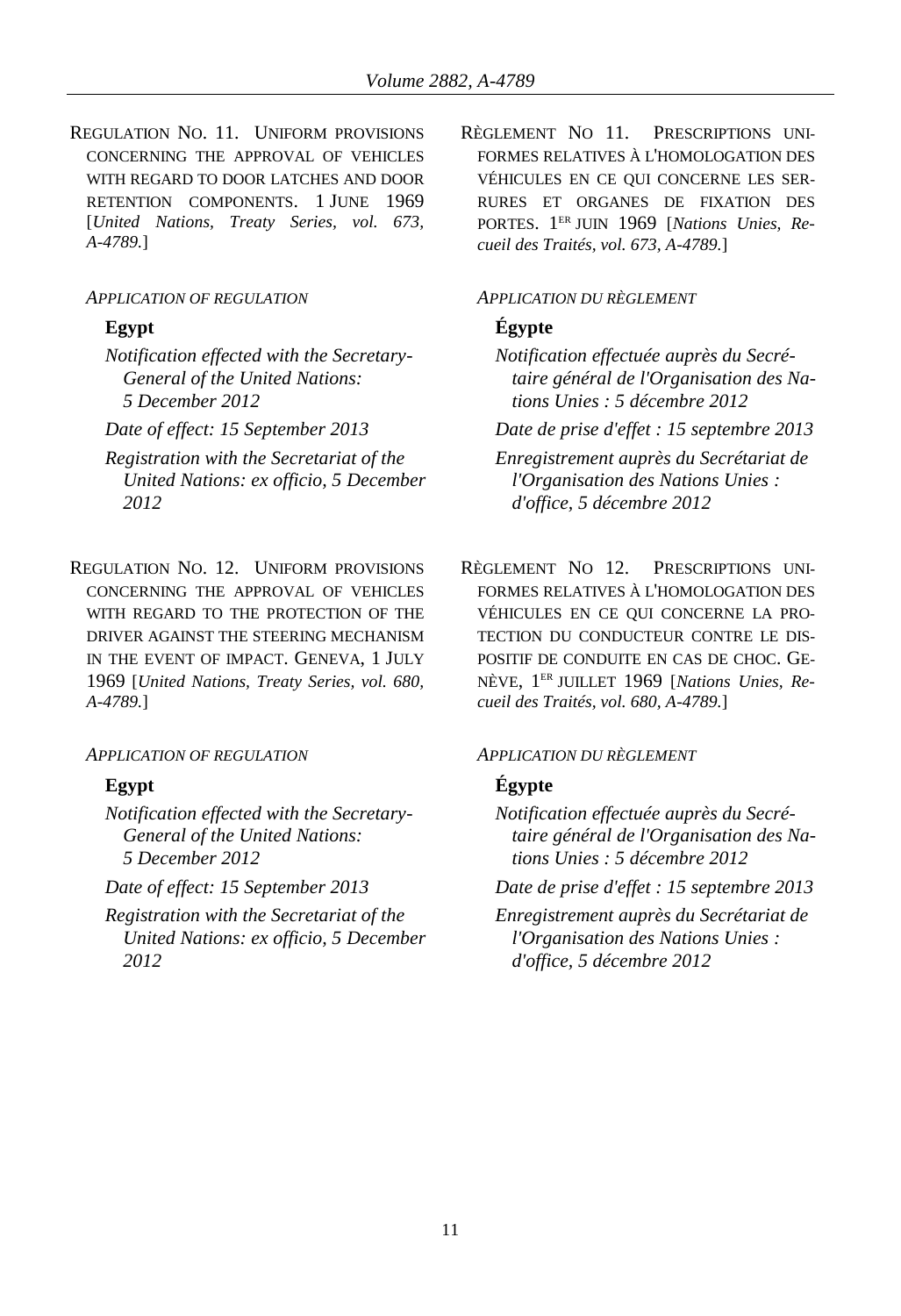REGULATION NO. 14. UNIFORM PROVISIONS CONCERNING THE APPROVAL OF VEHICLES WITH REGARD TO SAFETY-BELT ANCHORAG-ES, ISOFIX ANCHORAGES SYSTEMS AND ISOFIX TOP TETHER ANCHORAGES. GENE-VA, 1 APRIL 1970 [*United Nations, Treaty Series, vol. 723, A-4789.*]

### *APPLICATION OF REGULATION APPLICATION DU RÈGLEMENT*

- *Notification effected with the Secretary-General of the United Nations: 5 December 2012*
- 
- *Registration with the Secretariat of the United Nations: ex officio, 5 December 2012*
- REGULATION NO. 13. UNIFORM PROVISIONS CONCERNING THE APPROVAL OF VEHICLES OF CATEGORIES M, N AND O WITH REGARD TO BRAKING. GENEVA, 1 JUNE 1970 [*United Nations, Treaty Series, vol. 730, A-4789.*]

### *APPLICATION OF REGULATION APPLICATION DU RÈGLEMENT*

*Notification effected with the Secretary-General of the United Nations: 5 December 2012*

*Registration with the Secretariat of the United Nations: ex officio, 5 December 2012*

RÈGLEMENT NO 14. PRESCRIPTIONS UNI-FORMES RELATIVES À L'HOMOLOGATION DES VÉHICULES EN CE QUI CONCERNE LES AN-CRAGES DE CEINTURES DE SÉCURITÉ, LES SYSTÈMES D'ANCRAGES ISOFIX ET LES AN-CRAGES POUR FIXATION SUPÉRIEURE ISO-FIX. GENÈVE, 1 ER AVRIL 1970 [*Nations Unies, Recueil des Traités, vol. 723, A-4789.*]

## **Egypt Égypte**

*Notification effectuée auprès du Secrétaire général de l'Organisation des Nations Unies : 5 décembre 2012*

*Date of effect: 15 September 2013 Date de prise d'effet : 15 septembre 2013*

*Enregistrement auprès du Secrétariat de l'Organisation des Nations Unies : d'office, 5 décembre 2012*

RÈGLEMENT NO 13. PRESCRIPTIONS UNI-FORMES RELATIVES À L'HOMOLOGATION DES VÉHICULES DES CATÉGORIES M, N ET O EN CE QUI CONCERNE LE FREINAGE. GENÈVE, 1 ER JUIN 1970 [*Nations Unies, Recueil des Traités, vol. 730, A-4789.*]

## **Egypt Égypte**

*Notification effectuée auprès du Secrétaire général de l'Organisation des Nations Unies : 5 décembre 2012*

*Date of effect: 3 February 2013 Date de prise d'effet : 3 février 2013*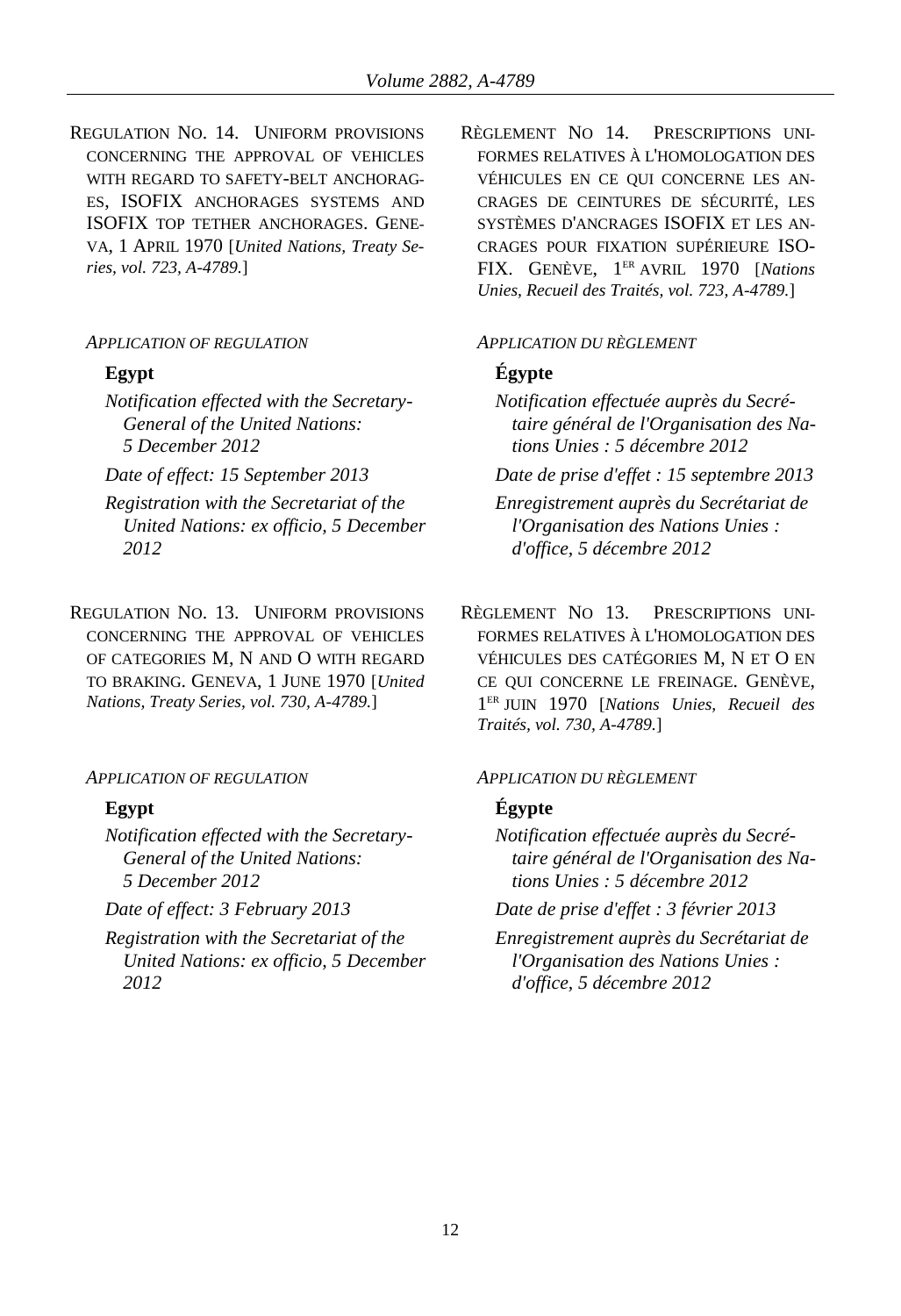*APPLICATION OF REGULATION NO. 13 APPLICATION DU RÈGLEMENT NO 13*

## **Japan Japon**

*Notification deposited with the Secretary-General of the United Nations: 26 December 2012*

*Registration with the Secretariat of the United Nations: ex officio, 26 December 2012*

REGULATION NO. 15. UNIFORM PROVISIONS CONCERNING THE APPROVAL OF VEHICLES EQUIPPED WITH A POSITIVE-IGNITION ENGINE OR WITH A COMPRESSION-IGNITION ENGINE WITH REGARD TO THE EMISSION OF GASEOUS POLLUTANTS BY THE ENGINE - METHOD OF MEASURING THE POWER OF POSITIVE-IGNITION ENGINES - METHOD OF MEASURING THE FUEL CONSUMPTION OF VEHICLES. 1 AUGUST 1970 [*United Nations, Treaty Series, vol. 740, A-4789.*]

### *APPLICATION OF REGULATION APPLICATION DU RÈGLEMENT*

*Notification effected with the Secretary-General of the United Nations: 5 December 2012*

*Registration with the Secretariat of the United Nations: ex officio, 5 December 2012*

*Dépôt de la notification auprès du Secrétaire général de l'Organisation des Nations Unies : 26 décembre 2012*

*Date of effect: 24 February 2013 Date de prise d'effet : 24 février 2013*

*Enregistrement auprès du Secrétariat de l'Organisation des Nations Unies : d'office, 26 décembre 2012*

RÈGLEMENT NO 15. PRESCRIPTIONS UNI-FORMES RELATIVES À L'HOMOLOGATION DES VÉHICULES ÉQUIPÉS D'UN MOTEUR À ALLU-MAGE COMMANDÉ OU D'UN MOTEUR À AL-LUMAGE PAR COMPRESSION EN CE QUI CON-CERNE L'ÉMISSION DE GAZ POLLUANTS PAR LE MOTEUR - MÉTHODE DE MESURE DE LA PUISSANCE DES MOTEURS À ALLUMAGE COMMANDÉ - MÉTHODE DE MESURE DE LA CONSOMMATION DE CARBURANT DES VÉHI-CULES. 1 ER AOÛT 1970 [*Nations Unies, Recueil des Traités, vol. 740, A-4789.*]

### **Egypt Égypte**

*Notification effectuée auprès du Secrétaire général de l'Organisation des Nations Unies : 5 décembre 2012*

*Date of effect: 3 February 2013 Date de prise d'effet : 3 février 2013*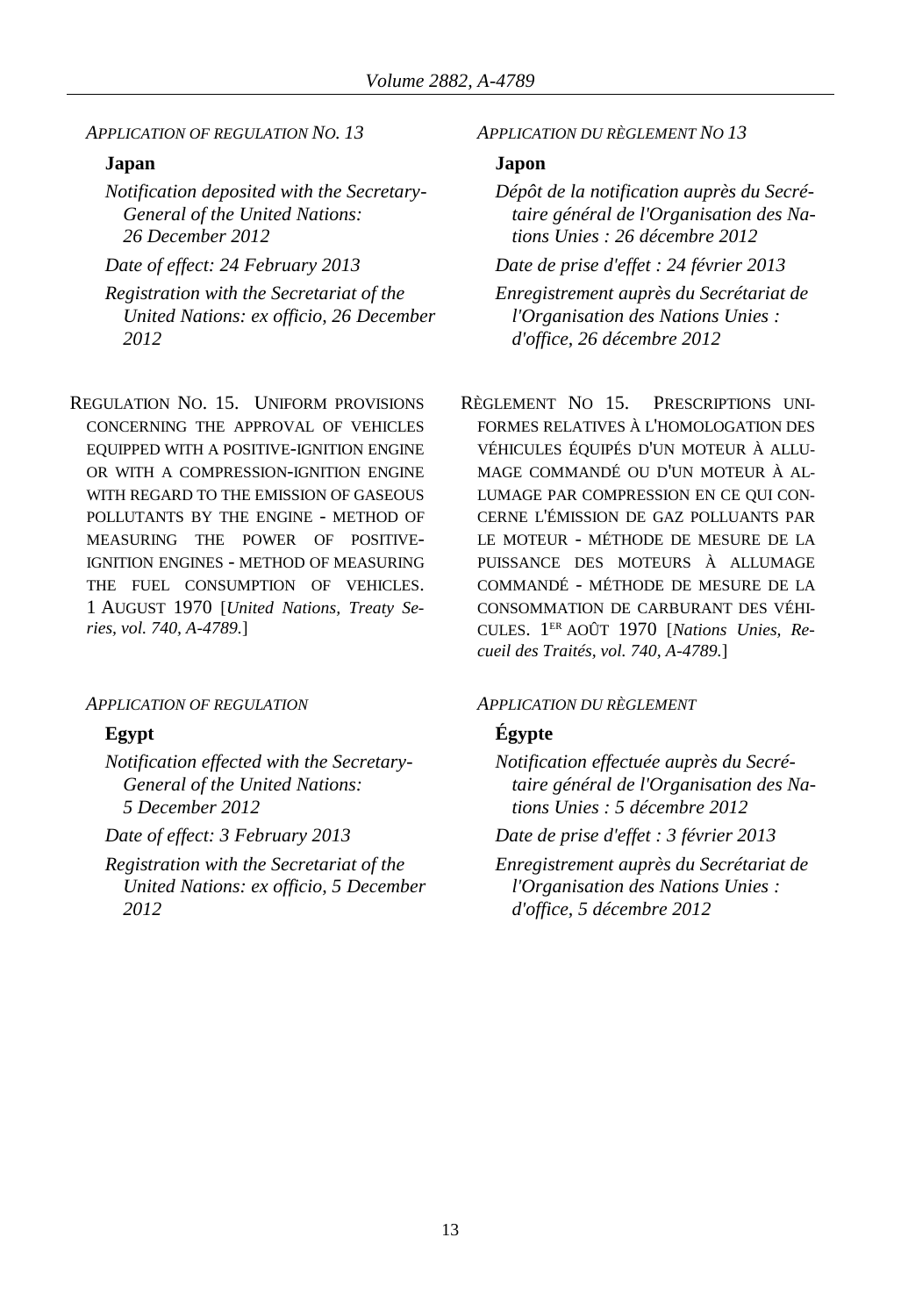REGULATION NO. 16. UNIFORM PROVISIONS CONCERNING THE APPROVAL OF: I. SAFETY-BELTS, RESTRAINT SYSTEMS, CHILD RE-STRAINT SYSTEMS AND ISOFIX CHILD RE-STRAINT SYSTEMS FOR OCCUPANTS OF POW-ER-DRIVEN VEHICLES; II. VEHICLES EQUIPPED WITH SAFETY-BELTS, SAFETY-BELT REMINDER, RESTRAINT SYSTEMS, CHILD RESTRAINT SYSTEMS, ISOFIX CHILD RESTRAINT SYSTEMS AND I-SIZE CHILD RE-STRAINT SYSTEMS. GENEVA, 1 DECEMBER 1970 [*United Nations, Treaty Series, vol. 756, A-4789.*]

### *APPLICATION OF REGULATION APPLICATION DU RÈGLEMENT*

*Notification effected with the Secretary-General of the United Nations: 5 December 2012*

- *Registration with the Secretariat of the United Nations: ex officio, 5 December 2012*
- REGULATION NO. 17. UNIFORM PROVISIONS CONCERNING THE APPROVAL OF VEHICLES WITH REGARD TO THE SEATS, THEIR AN-CHORAGES AND ANY HEAD RESTRAINTS. 1 DECEMBER 1970 [*United Nations, Treaty Series, vol. 756, A-4789.*]

### *APPLICATION OF REGULATION APPLICATION DU RÈGLEMENT*

*Notification effected with the Secretary-General of the United Nations: 5 December 2012*

*Registration with the Secretariat of the United Nations: ex officio, 5 December 2012*

RÈGLEMENT NO 16. PRESCRIPTIONS UNI-FORMES RELATIVES À L'HOMOLOGATION DES : I. CEINTURES DE SÉCURITÉ, SYSTÈMES DE RETENUE, DISPOSITIFS DE RETENUE POUR ENFANTS ET DISPOSITIFS DE RETENUE POUR ENFANTS ISOFIX POUR LES OCCUPANTS DES VÉHICULES À MOTEUR; II. VÉHICULES ÉQUI-PÉS DE CEINTURES DE SÉCURITÉ, TÉMOINS DE PORT DE CEINTURE, SYSTÈMES DE RETE-NUE, DISPOSITIFS DE RETENUE POUR EN-FANTS, DISPOSITIFS DE RETENUE POUR EN-FANTS ISOFIX ET DISPOSITIFS DE RETENUE POUR ENFANTS I-SIZE. GENÈVE, 1 ER DÉCEMBRE 1970 [*Nations Unies, Recueil des Traités, vol. 756, A-4789.*]

### **Egypt Égypte**

- *Notification effectuée auprès du Secrétaire général de l'Organisation des Nations Unies : 5 décembre 2012*
- *Date of effect: 15 September 2013 Date de prise d'effet : 15 septembre 2013*

*Enregistrement auprès du Secrétariat de l'Organisation des Nations Unies : d'office, 5 décembre 2012*

RÈGLEMENT NO 17. PRESCRIPTIONS UNI-FORMES RELATIVES À L'HOMOLOGATION DES VÉHICULES EN CE QUI CONCERNE LES SIÈGES, LEUR ANCRAGE ET LES APPUIS-TÊTE. 1 ER DÉCEMBRE 1970 [*Nations Unies, Recueil des Traités, vol. 756, A-4789.*]

## **Egypt Égypte**

*Notification effectuée auprès du Secrétaire général de l'Organisation des Nations Unies : 5 décembre 2012*

*Date of effect: 3 February 2013 Date de prise d'effet : 3 février 2013*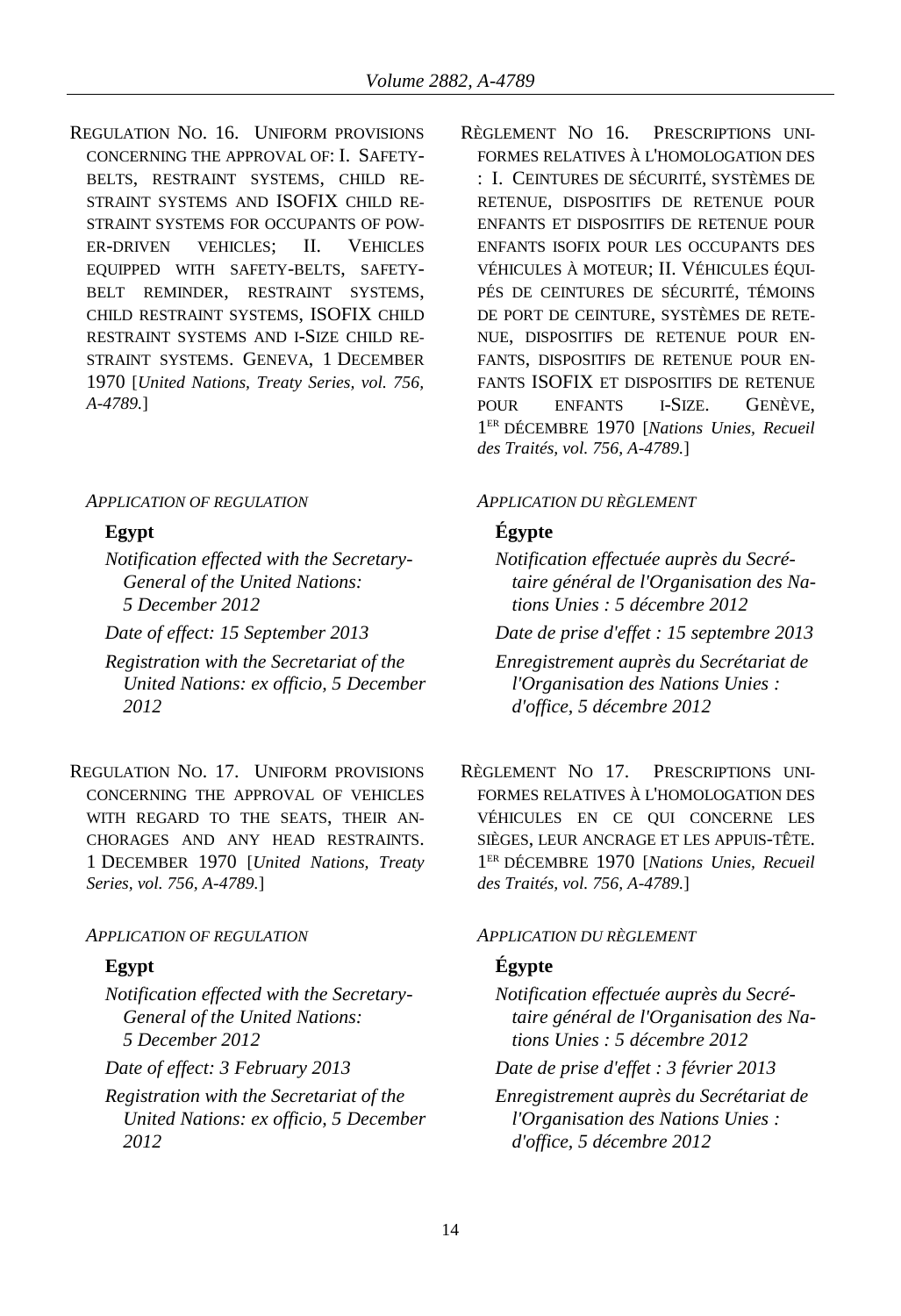REGULATION NO. 18. UNIFORM PROVISIONS CONCERNING THE APPROVAL OF MOTOR VE-HICLES WITH REGARD TO THEIR PROTECTION AGAINST UNAUTHORIZED USE. 1 MARCH 1971 [*United Nations, Treaty Series, vol. 768, A-4789.*]

*Notification effected with the Secretary-General of the United Nations: 5 December 2012*

- *Registration with the Secretariat of the United Nations: ex officio, 5 December 2012*
- REGULATION NO. 19. UNIFORM PROVISIONS CONCERNING THE APPROVAL OF POWER-DRIVEN VEHICLE FRONT FOG LAMPS. GENE-VA, 1 MARCH 1971 [*United Nations, Treaty Series, vol. 768, A-4789.*]

### *APPLICATION OF REGULATION APPLICATION DU RÈGLEMENT*

*Notification effected with the Secretary-General of the United Nations: 5 December 2012*

*Registration with the Secretariat of the United Nations: ex officio, 5 December 2012*

RÈGLEMENT NO 18. PRESCRIPTIONS UNI-FORMES RELATIVES À L'HOMOLOGATION DES VÉHICULES AUTOMOBILES EN CE QUI CON-CERNE LEUR PROTECTION CONTRE UNE UTI-LISATION NON AUTORISÉE. 1<sup>er</sup> mars 1971 [*Nations Unies, Recueil des Traités, vol. 768, A-4789.*]

### *APPLICATION OF REGULATION APPLICATION DU RÈGLEMENT*

# **Egypt Égypte**

*Notification effectuée auprès du Secrétaire général de l'Organisation des Nations Unies : 5 décembre 2012*

*Date of effect: 3 February 2013 Date de prise d'effet : 3 février 2013*

*Enregistrement auprès du Secrétariat de l'Organisation des Nations Unies : d'office, 5 décembre 2012*

RÈGLEMENT NO 19. PRESCRIPTIONS UNI-FORMES RELATIVES À L'HOMOLOGATION DES FEUX DE BROUILLARD AVANT POUR VÉHI-CULES À MOTEUR. GENÈVE, 1 ER MARS 1971 [*Nations Unies, Recueil des Traités, vol. 768, A-4789.*]

# **Egypt Égypte**

*Notification effectuée auprès du Secrétaire général de l'Organisation des Nations Unies : 5 décembre 2012*

*Date of effect: 15 September 2013 Date de prise d'effet : 15 septembre 2013*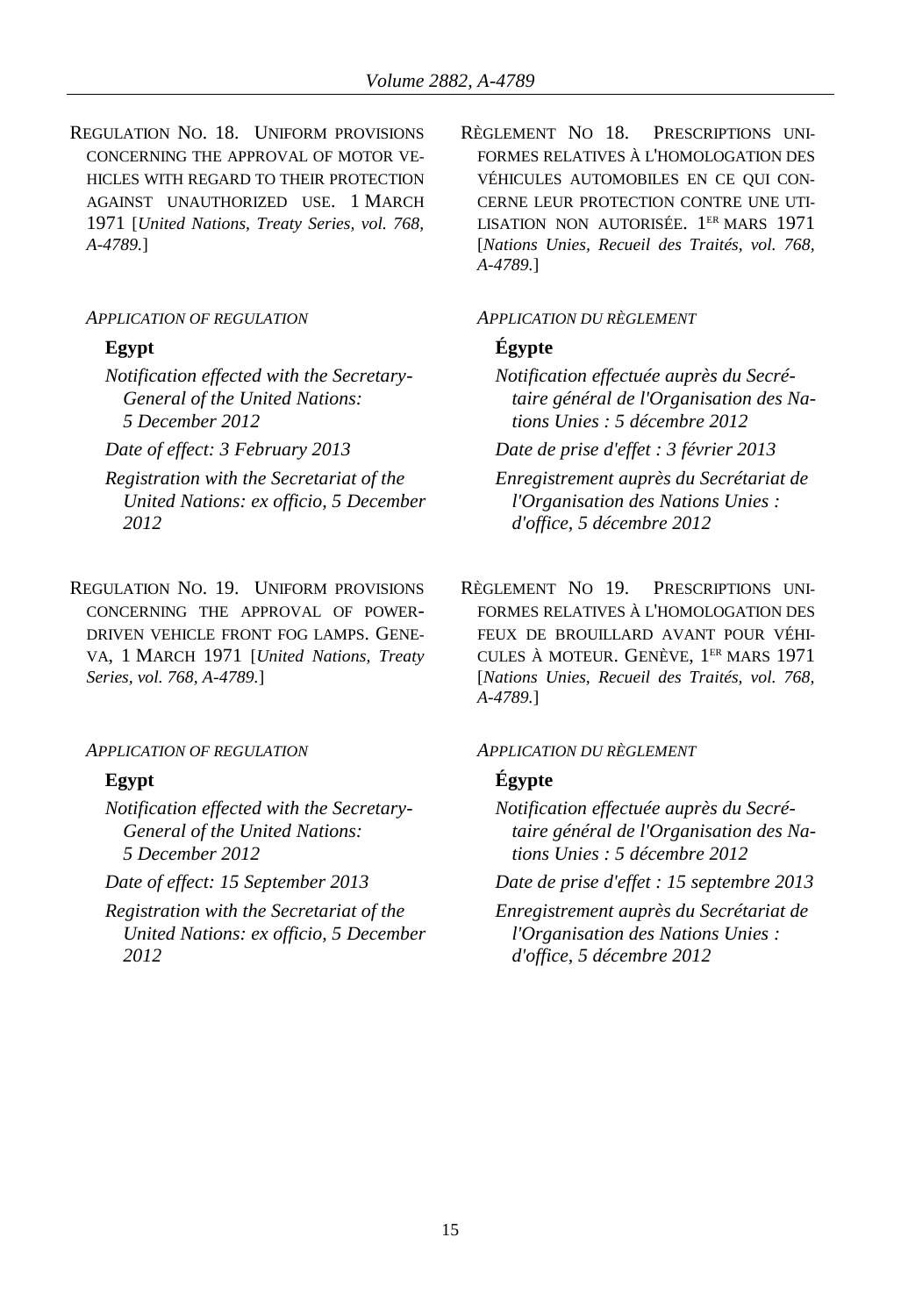REGULATION NO. 21. UNIFORM PROVISIONS CONCERNING THE APPROVAL OF VEHICLES WITH REGARD TO THEIR INTERIOR FITTINGS. GENEVA, 1 DECEMBER 1971 [*United Nations, Treaty Series, vol. 801, A-4789.*]

### *APPLICATION OF REGULATION NO. 21 APPLICATION DU RÈGLEMENT NO 21*

### **Belarus Bélarus**

*Notification deposited with the Secretary-General of the United Nations: 13 December 2012*

*Registration with the Secretariat of the United Nations: ex officio, 13 December 2012*

### *APPLICATION OF REGULATION APPLICATION DU RÈGLEMENT*

*Notification effected with the Secretary-General of the United Nations: 5 December 2012*

*Registration with the Secretariat of the United Nations: ex officio, 5 December 2012*

RÈGLEMENT NO 21. PRESCRIPTIONS UNI-FORMES RELATIVES À L'HOMOLOGATION DES VÉHICULES EN CE QUI CONCERNE LEUR AMÉNAGEMENT INTÉRIEUR. GENÈVE, 1 ER DÉCEMBRE 1971 [*Nations Unies, Recueil des Traités, vol. 801, A-4789.*]

*Dépôt de la notification auprès du Secrétaire général de l'Organisation des Nations Unies : 13 décembre 2012*

*Date of effect: 11 February 2013 Date de prise d'effet : 11 février 2013*

*Enregistrement auprès du Secrétariat de l'Organisation des Nations Unies : d'office, 13 décembre 2012*

## **Egypt Égypte**

*Notification effectuée auprès du Secrétaire général de l'Organisation des Nations Unies : 5 décembre 2012*

*Date of effect: 3 February 2013 Date de prise d'effet : 3 février 2013*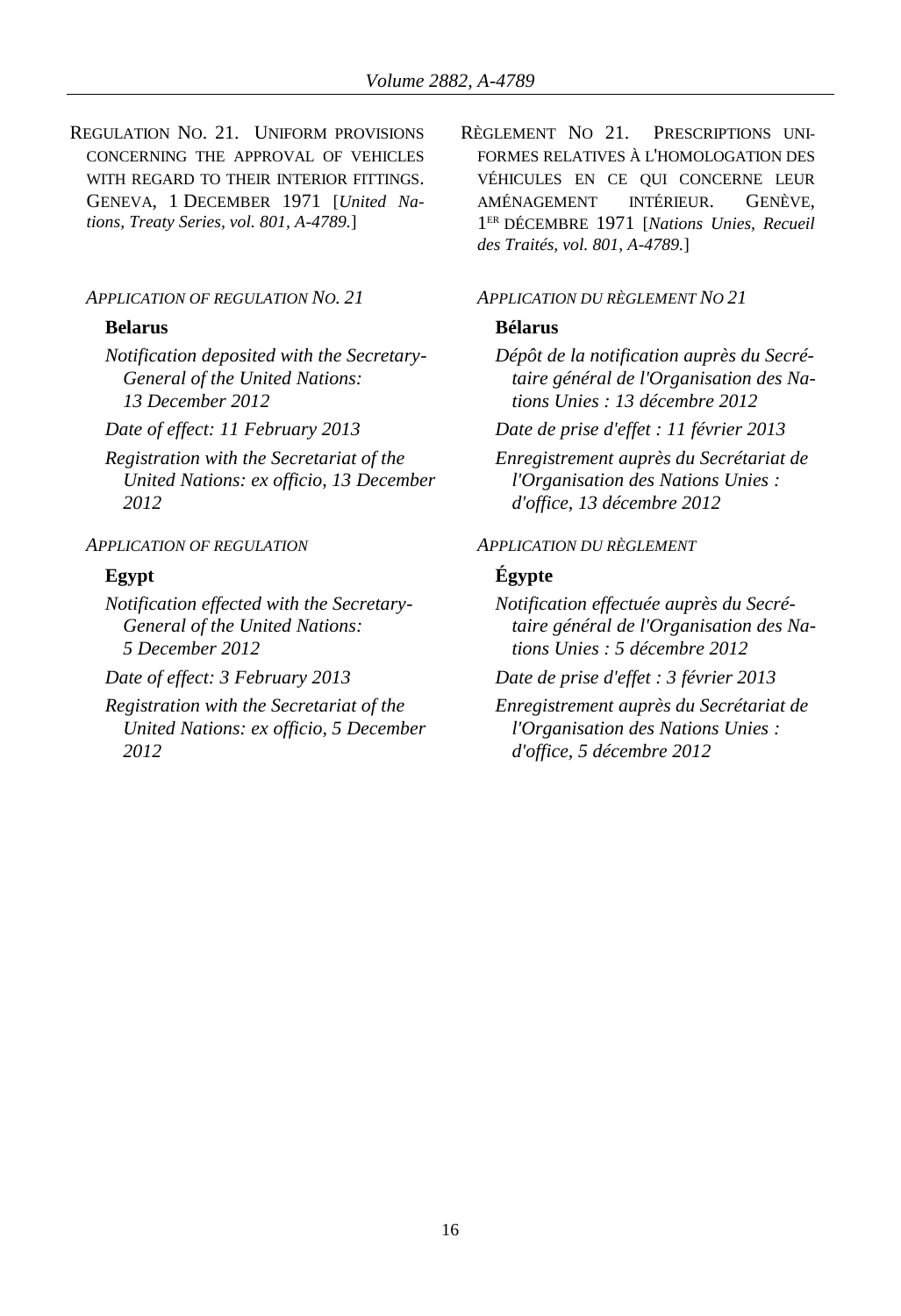REGULATION NO. 23. UNIFORM PROVISIONS CONCERNING THE APPROVAL OF REVERSING AND MANOEUVRING LAMPS FOR POWER-DRIVEN VEHICLES AND THEIR TRAILERS. GENEVA, 1 DECEMBER 1971 [*United Nations, Treaty Series, vol. 801, A-4789.*]

*Notification effected with the Secretary-General of the United Nations: 5 December 2012*

- *Registration with the Secretariat of the United Nations: ex officio, 5 December 2012*
- REGULATION NO. 25. UNIFORM PROVISIONS CONCERNING THE APPROVAL OF HEAD RE-STRAINTS (HEADRESTS), WHETHER OR NOT INCORPORATED IN VEHICLE SEATS. 1 MARCH 1972 [*United Nations, Treaty Series, vol. 814, A-4789.*]

### *APPLICATION OF REGULATION APPLICATION DU RÈGLEMENT*

*Notification effected with the Secretary-General of the United Nations: 5 December 2012*

*Registration with the Secretariat of the United Nations: ex officio, 5 December 2012*

RÈGLEMENT NO 23. PRESCRIPTIONS UNI-FORMES RELATIVES À L'HOMOLOGATION DES FEUX DE MARCHE ARRIÈRE ET FEUX DE MA-NŒUVRE POUR VÉHICULES À MOTEUR ET LEURS REMORQUES. GENÈVE, 1 ER DÉCEMBRE 1971 [*Nations Unies, Recueil des Traités, vol. 801, A-4789.*]

### *APPLICATION OF REGULATION APPLICATION DU RÈGLEMENT*

# **Egypt Égypte**

*Notification effectuée auprès du Secrétaire général de l'Organisation des Nations Unies : 5 décembre 2012*

*Date of effect: 15 September 2013 Date de prise d'effet : 15 septembre 2013 Enregistrement auprès du Secrétariat de l'Organisation des Nations Unies :* 

*d'office, 5 décembre 2012*

RÈGLEMENT NO 25. PRESCRIPTIONS UNI-FORMES RELATIVES À L'HOMOLOGATION DES APPUIS-TÊTE INCORPORÉS OU NON DANS LES SIÈGES DES VÉHICULES. 1 ER MARS 1972 [*Nations Unies, Recueil des Traités, vol. 814, A-4789.*]

# **Egypt Égypte**

*Notification effectuée auprès du Secrétaire général de l'Organisation des Nations Unies : 5 décembre 2012*

*Date of effect: 3 February 2013 Date de prise d'effet : 3 février 2013*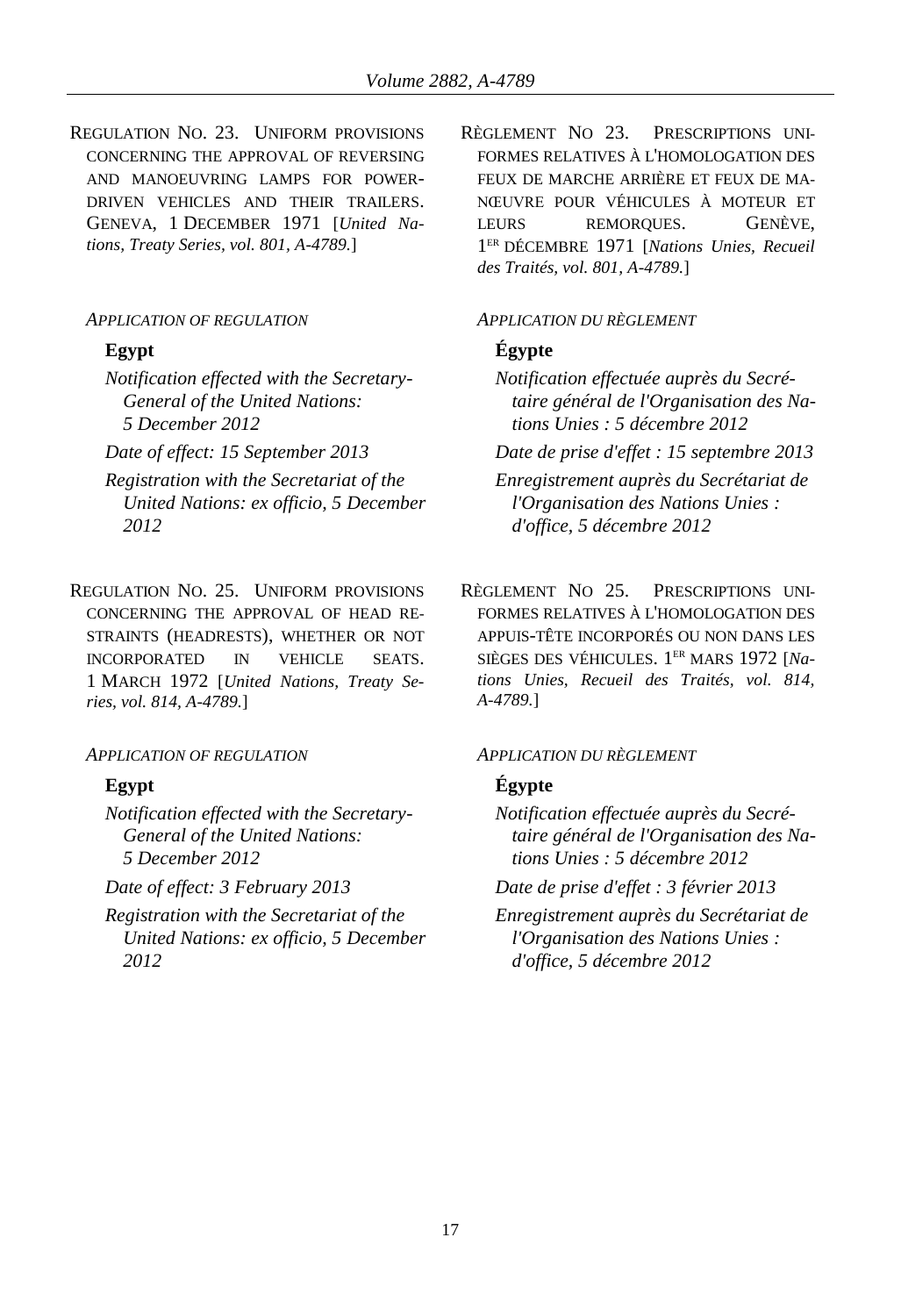REGULATION NO. 22. UNIFORM PROVISIONS CONCERNING THE APPROVAL OF PROTEC-TIVE HELMETS AND THEIR VISORS FOR DRIV-ERS AND PASSENGERS OF MOTOR CYCLES AND MOPEDS. 1 JUNE 1972 [*United Nations, Treaty Series, vol. 826, A-4789.*]

*Notification effected with the Secretary-General of the United Nations: 5 December 2012*

- *Registration with the Secretariat of the United Nations: ex officio, 5 December 2012*
- REGULATION NO. 26. UNIFORM PROVISIONS CONCERNING THE APPROVAL OF VEHICLES WITH REGARD TO THEIR EXTERNAL PROJEC-TIONS. GENEVA, 1 JULY 1972 [*United Nations, Treaty Series, vol. 829, A-4789.*]

### *APPLICATION OF REGULATION APPLICATION DU RÈGLEMENT*

*Notification effected with the Secretary-General of the United Nations: 5 December 2012*

*Registration with the Secretariat of the United Nations: ex officio, 5 December 2012*

RÈGLEMENT NO 22. PRESCRIPTIONS UNI-FORMES RELATIVES À L'HOMOLOGATION DES CASQUES DE PROTECTION ET DE LEURS ÉCRANS POUR CONDUCTEURS ET PASSAGERS DE MOTOCYCLES ET DE CYCLOMOTEURS. 1 ER JUIN 1972 [*Nations Unies, Recueil des Traités, vol. 826, A-4789.*]

### *APPLICATION OF REGULATION APPLICATION DU RÈGLEMENT*

### **Egypt Égypte**

*Notification effectuée auprès du Secrétaire général de l'Organisation des Nations Unies : 5 décembre 2012*

*Date of effect: 3 February 2013 Date de prise d'effet : 3 février 2013*

- *Enregistrement auprès du Secrétariat de l'Organisation des Nations Unies : d'office, 5 décembre 2012*
- RÈGLEMENT NO 26. PRESCRIPTIONS UNI-FORMES RELATIVES À L'HOMOLOGATION DES VÉHICULES EN CE QUI CONCERNE LEURS SAILLIES EXTÉRIEURES. GENÈVE, 1 ER JUILLET 1972 [*Nations Unies, Recueil des Traités, vol. 829, A-4789.*]

### **Egypt Égypte**

*Notification effectuée auprès du Secrétaire général de l'Organisation des Nations Unies : 5 décembre 2012*

*Date of effect: 15 September 2013 Date de prise d'effet : 15 septembre 2013*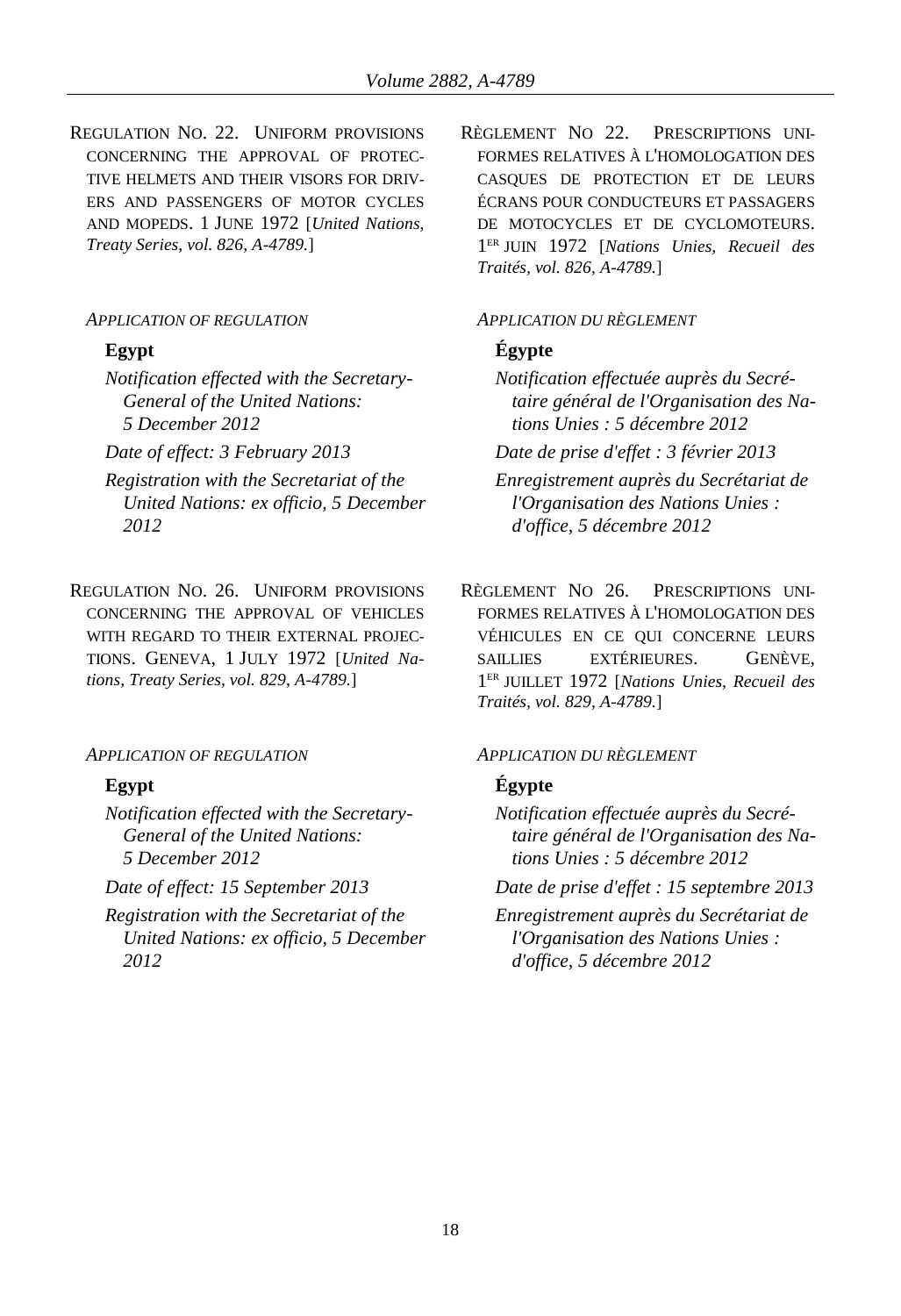REGULATION NO. 24. UNIFORM PROVISIONS CONCERNING: I.THE APPROVAL OF COM-PRESSION IGNITION (C.I.) ENGINES WITH RE-GARD TO THE EMISSION OF VISIBLE POLLU-TANTS; II. THE APPROVAL OF MOTOR VEHI-CLES WITH REGARD TO THE INSTALLATION OF C.I. ENGINES OF AN APPROVED TYPE; III.THE APPROVAL OF MOTOR VEHICLES EQUIPPED WITH C.I. ENGINES WITH REGARD TO THE EMISSION OF VISIBLE POLLUTANTS BY THE ENGINE; IV. THE MEASUREMENT OF POWER OF C.I. ENGINE. 15 SEPTEMBER 1972 [*United Nations, Treaty Series, vol. 835, A-4789.*]

### *APPLICATION OF REGULATION APPLICATION DU RÈGLEMENT*

*Notification effected with the Secretary-General of the United Nations: 5 December 2012*

- *Registration with the Secretariat of the United Nations: ex officio, 5 December 2012*
- REGULATION NO. 27. UNIFORM PROVISIONS CONCERNING THE APPROVAL OF ADVANCE-WARNING TRIANGLES. 15 SEPTEMBER 1972 [*United Nations, Treaty Series, vol. 835, A-4789.*]

## *APPLICATION OF REGULATION APPLICATION DU RÈGLEMENT*

*Notification effected with the Secretary-General of the United Nations: 5 December 2012*

*Registration with the Secretariat of the United Nations: ex officio, 5 December 2012*

RÈGLEMENT NO 24. PRESCRIPTIONS UNI-FORMES RELATIVES : I. À L'HOMOLOGATION DES MOTEURS À ALLUMAGES PAR COMPRES-SION (APC) EN CE QUI CONCERNE LES ÉMIS-SIONS DE POLLUANTS VISIBLES; II. À L'HO-MOLOGATION DES VÉHICULES AUTOMOBILES EN CE QUI CONCERNE L'INSTALLATION D'UN MOTEUR APC D'UN TYPE HOMOLOGUÉ; III. À L'HOMOLOGATION DES VÉHICULES AUTO-MOBILES ÉQUIPÉS D'UN MOTEUR APC EN CE QUI CONCERNE LES ÉMISSIONS DE POL-LUANTS VISIBLES DU MOTEUR; IV. À LA ME-SURE DE LA PUISSANCE DES MOTEURS APC. 15 SEPTEMBRE 1972 [*Nations Unies, Recueil des Traités, vol. 835, A-4789.*]

# **Egypt Égypte**

*Notification effectuée auprès du Secrétaire général de l'Organisation des Nations Unies : 5 décembre 2012*

*Date of effect: 3 February 2013 Date de prise d'effet : 3 février 2013*

*Enregistrement auprès du Secrétariat de l'Organisation des Nations Unies : d'office, 5 décembre 2012*

RÈGLEMENT NO 27. PRESCRIPTIONS UNI-FORMES RELATIVES À L'HOMOLOGATION DES TRIANGLES DE PRÉSIGNALISATION. 15 SEPTEMBRE 1972 [*Nations Unies, Recueil des Traités, vol. 835, A-4789.*]

# **Egypt Égypte**

*Notification effectuée auprès du Secrétaire général de l'Organisation des Nations Unies : 5 décembre 2012*

*Date of effect: 3 February 2013 Date de prise d'effet : 3 février 2013*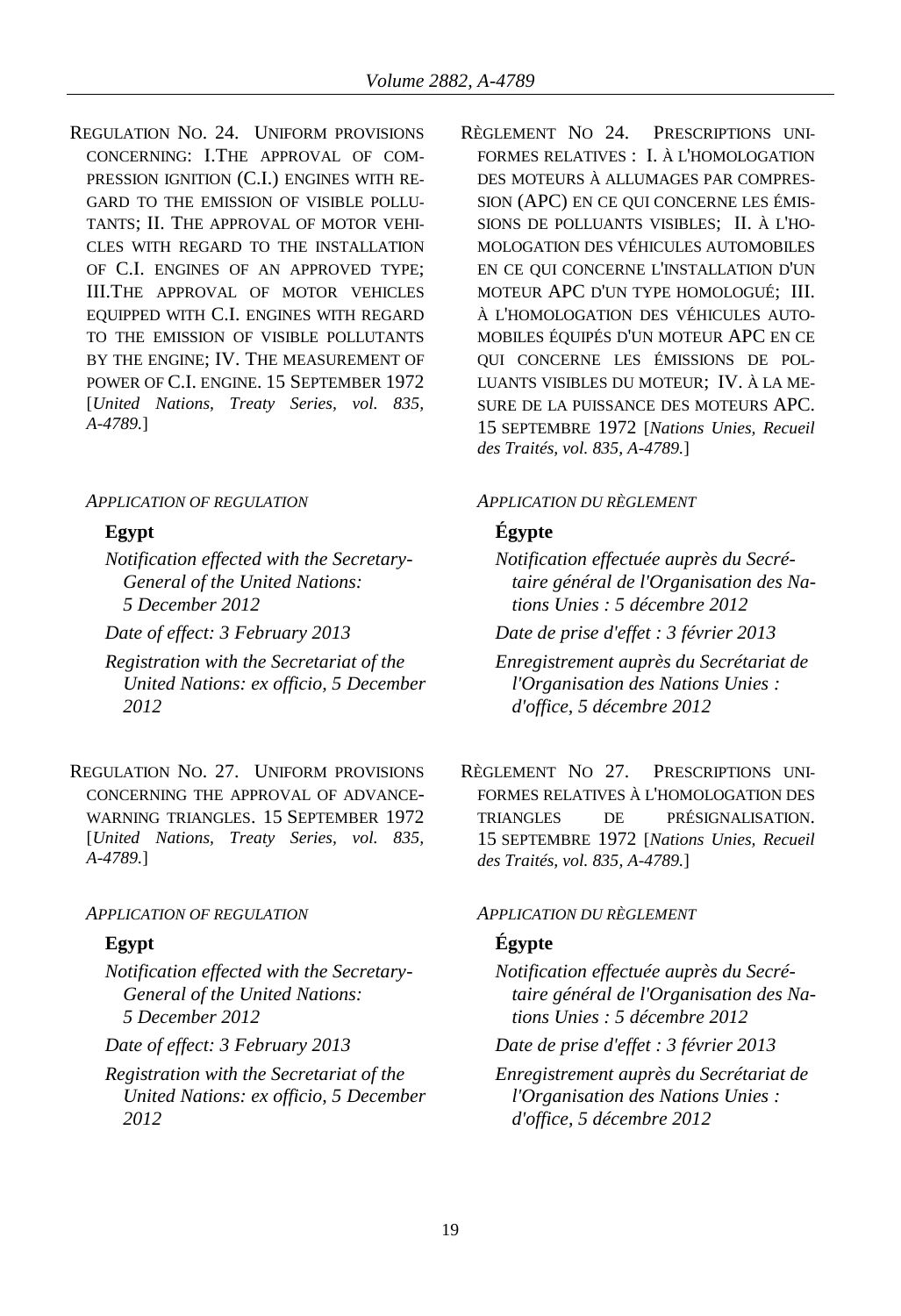REGULATION NO. 28. UNIFORM PROVISIONS CONCERNING THE APPROVAL OF AUDIBLE WARNING DEVICES AND OF MOTOR VEHI-CLES WITH REGARD TO THEIR AUDIBLE WARNING SIGNALS. 15 JANUARY 1973 [*United Nations, Treaty Series, vol. 854, A-4789.*]

*Notification effected with the Secretary-General of the United Nations: 5 December 2012*

- *Registration with the Secretariat of the United Nations: ex officio, 5 December 2012*
- REGULATION NO. 29. UNIFORM PROVISIONS CONCERNING THE APPROVAL OF VEHICLES WITH REGARD TO THE PROTECTION OF THE OCCUPANTS OF THE CAB OF A COMMERCIAL VEHICLE. 15 JUNE 1974 [*United Nations, Treaty Series, vol. 940, A-4789.*]

### *APPLICATION OF REGULATION APPLICATION DU RÈGLEMENT*

*Notification effected with the Secretary-General of the United Nations: 5 December 2012*

*Registration with the Secretariat of the United Nations: ex officio, 5 December 2012*

RÈGLEMENT NO 28. PRESCRIPTIONS UNI-FORMES RELATIVES À L'HOMOLOGATION DES AVERTISSEURS SONORES ET DES AUTOMO-BILES EN CE QUI CONCERNE LEURS SIGNAUX D'AVERTISSEMENT SONORES. 15 JANVIER 1973 [*Nations Unies, Recueil des Traités, vol. 854, A-4789.*]

### *APPLICATION OF REGULATION APPLICATION DU RÈGLEMENT*

# **Egypt Égypte**

*Notification effectuée auprès du Secrétaire général de l'Organisation des Nations Unies : 5 décembre 2012*

*Date of effect: 3 February 2013 Date de prise d'effet : 3 février 2013*

*Enregistrement auprès du Secrétariat de l'Organisation des Nations Unies : d'office, 5 décembre 2012*

RÈGLEMENT NO 29. PRESCRIPTIONS UNI-FORMES RELATIVES À L'HOMOLOGATION DES VÉHICULES EN CE QUI CONCERNE LA PRO-TECTION DES OCCUPANTS D'UNE CABINE DE VÉHICULE UTILITAIRE. 15 JUIN 1974 [*Nations Unies, Recueil des Traités, vol. 940, A-4789.*]

# **Egypt Égypte**

*Notification effectuée auprès du Secrétaire général de l'Organisation des Nations Unies : 5 décembre 2012*

*Date of effect: 3 February 2013 Date de prise d'effet : 3 février 2013*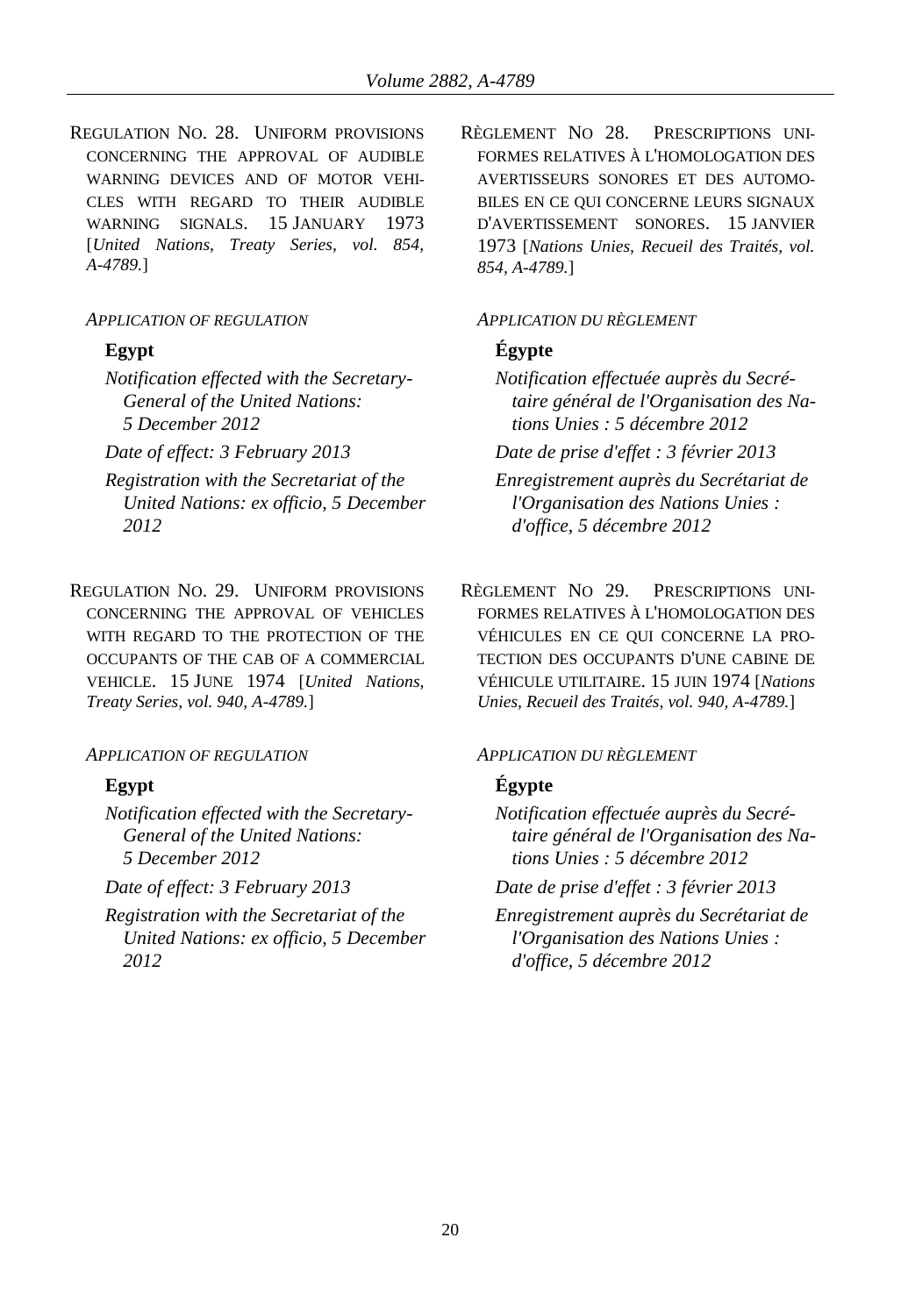REGULATION NO. 30. UNIFORM PROVISIONS CONCERNING THE APPROVAL OF PNEUMATIC TYRES FOR MOTOR VEHICLES AND THEIR TRAILERS. 1 APRIL 1975 [*United Nations, Treaty Series, vol. 963, A-4789.*]

### *APPLICATION OF REGULATION APPLICATION DU RÈGLEMENT*

*Notification effected with the Secretary-General of the United Nations: 5 December 2012*

*Registration with the Secretariat of the United Nations: ex officio, 5 December 2012*

REGULATION NO. 31. UNIFORM PROVISIONS CONCERNING THE APPROVAL OF POWER-DRIVEN VEHICLE'S HALOGEN SEALED-BEAM HEADLAMPS (HSB) EMITTING AN EUROPE-AN ASYMMETRICAL PASSING BEAM OR A DRIVING BEAM OR BOTH. GENEVA, 1 MAY 1975 [*United Nations, Treaty Series, vol. 966, A-4789.*]

*APPLICATION OF REGULATION APPLICATION DU RÈGLEMENT*

*Notification effected with the Secretary-General of the United Nations: 5 December 2012*

*Registration with the Secretariat of the United Nations: ex officio, 5 December 2012*

RÈGLEMENT NO 30. PRESCRIPTIONS UNI-FORMES RELATIVES À L'HOMOLOGATION DES PNEUMATIQUES POUR AUTOMOBILES ET LEURS REMORQUES. 1 ER AVRIL 1975 [*Nations Unies, Recueil des Traités, vol. 963, A-4789.*]

# **Egypt Égypte**

*Notification effectuée auprès du Secrétaire général de l'Organisation des Nations Unies : 5 décembre 2012*

*Date of effect: 15 September 2013 Date de prise d'effet : 15 septembre 2013*

*Enregistrement auprès du Secrétariat de l'Organisation des Nations Unies : d'office, 5 décembre 2012*

RÈGLEMENT NO 31. PRESCRIPTIONS UNI-FORMES RELATIVES À L'HOMOLOGATION DES PROJECTEURS SCELLÉS HALOGÈNES POUR VÉHICULES À MOTEUR ÉMETTANT UN FAIS-CEAU DE CROISEMENT ASYMÉTRIQUE EURO-PÉEN OU UN FAISCEAU DE ROUTE, OU LES DEUX À LA FOIS. GENÈVE, 1 ER MAI 1975 [*Nations Unies, Recueil des Traités, vol. 966, A-4789.*]

## **Egypt Égypte**

*Notification effectuée auprès du Secrétaire général de l'Organisation des Nations Unies : 5 décembre 2012*

*Date of effect: 15 September 2013 Date de prise d'effet : 15 septembre 2013*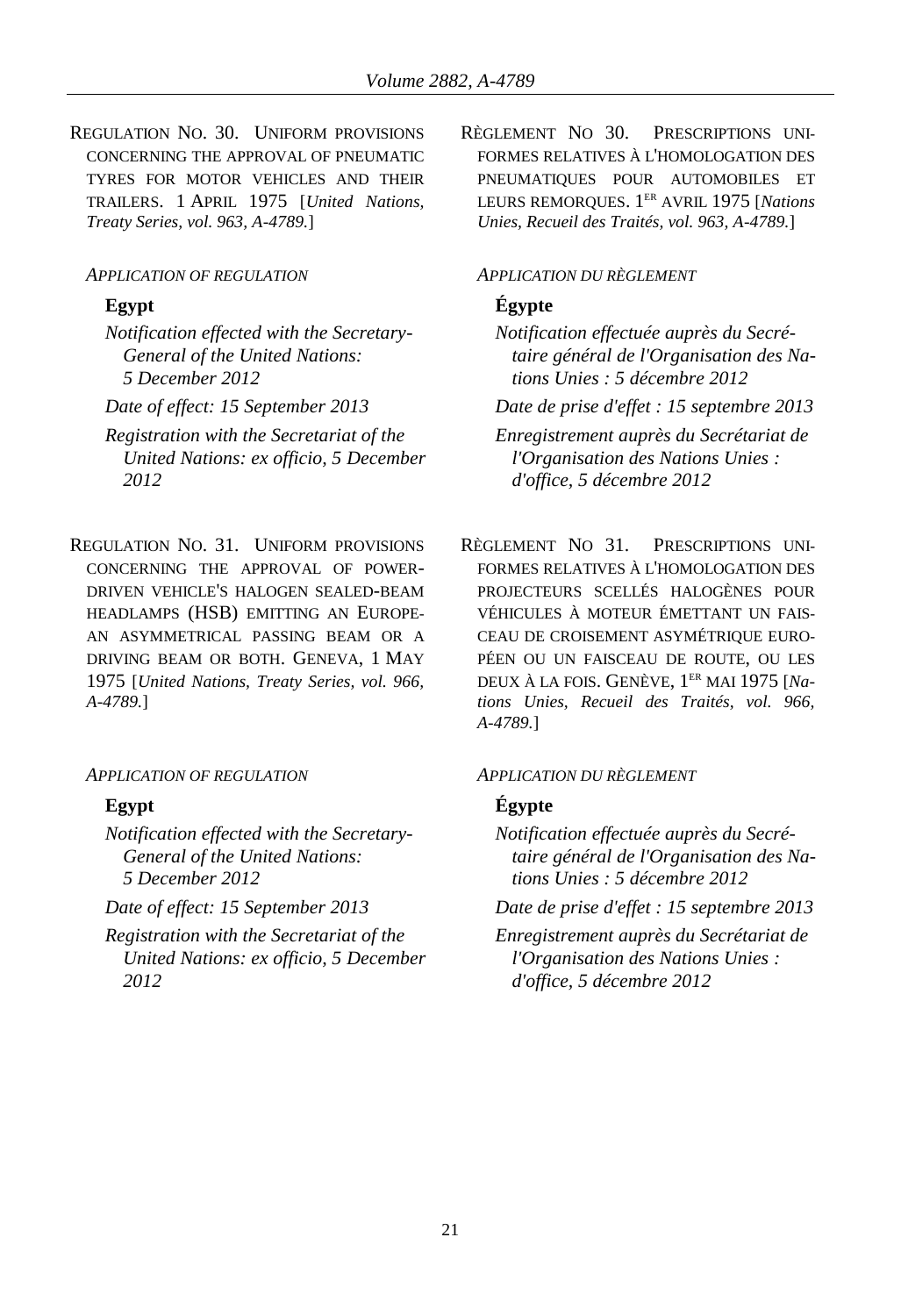REGULATION NO. 33. UNIFORM PROVISIONS CONCERNING THE APPROVAL OF VEHICLES WITH REGARD TO THE BEHAVIOUR OF THE STRUCTURE OF THE IMPACTED VEHICLE IN A HEAD-ON COLLISION. 1 JULY 1975 [*United Nations, Treaty Series, vol. 973, A-4789.*]

*Notification effected with the Secretary-General of the United Nations: 5 December 2012*

- *Registration with the Secretariat of the United Nations: ex officio, 5 December 2012*
- REGULATION NO. 34. UNIFORM PROVISIONS CONCERNING THE APPROVAL OF VEHICLES WITH REGARD TO THE PREVENTION OF FIRE RISKS. 1 JULY 1975 [*United Nations, Treaty Series, vol. 973, A-4789.*]

### *APPLICATION OF REGULATION APPLICATION DU RÈGLEMENT*

*Notification effected with the Secretary-General of the United Nations: 5 December 2012*

*Registration with the Secretariat of the United Nations: ex officio, 5 December 2012*

RÈGLEMENT NO 33. PRESCRIPTIONS UNI-FORMES RELATIVES À L'HOMOLOGATION DES VÉHICULES EN CE QUI CONCERNE LE COM-PORTEMENT DE LA STRUCTURE DU VÉHI-CULE HEURTÉ EN CAS DE COLLISION FRON-TALE. 1 ER JUILLET 1975 [*Nations Unies, Recueil des Traités, vol. 973, A-4789.*]

### *APPLICATION OF REGULATION APPLICATION DU RÈGLEMENT*

## **Egypt Égypte**

*Notification effectuée auprès du Secrétaire général de l'Organisation des Nations Unies : 5 décembre 2012*

*Date of effect: 3 February 2013 Date de prise d'effet : 3 février 2013*

*Enregistrement auprès du Secrétariat de l'Organisation des Nations Unies : d'office, 5 décembre 2012*

RÈGLEMENT NO 34. PRESCRIPTIONS UNI-FORMES RELATIVES À L'HOMOLOGATION DES VÉHICULES EN CE QUI CONCERNE LA PRÉ-VENTION DES RISQUES D'INCENDIE. 1 ER JUILLET 1975 [*Nations Unies, Recueil des Traités, vol. 973, A-4789.*]

## **Egypt Égypte**

*Notification effectuée auprès du Secrétaire général de l'Organisation des Nations Unies : 5 décembre 2012*

*Date of effect: 3 February 2013 Date de prise d'effet : 3 février 2013*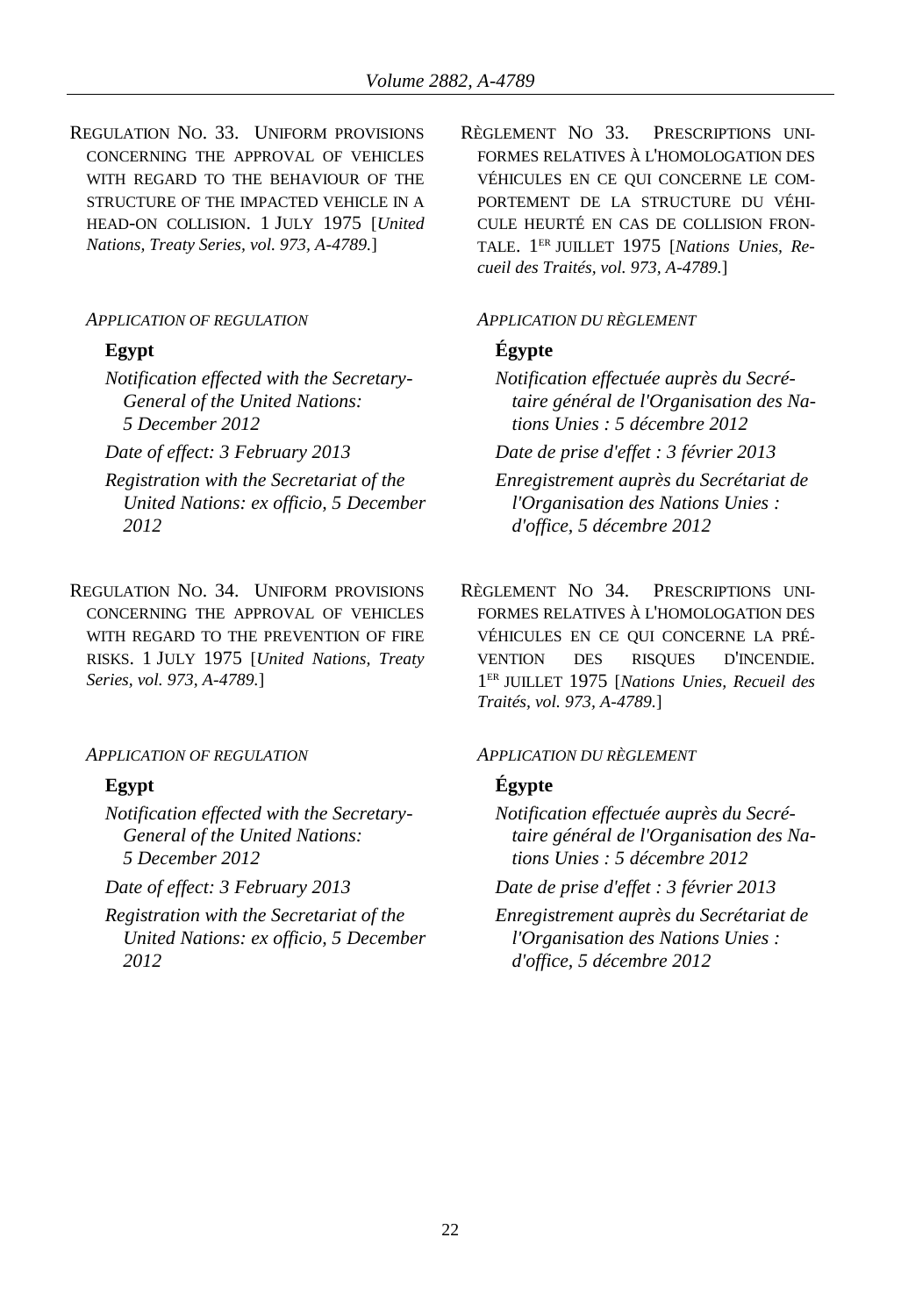REGULATION NO. 32. UNIFORM PROVISIONS CONCERNING THE APPROVAL OF VEHICLES WITH REGARD TO THE BEHAVIOUR OF THE STRUCTURE OF THE IMPACTED VEHICLE IN A REAR-END COLLISION. 1 JULY 1975 [*United Nations, Treaty Series, vol. 973, A-4789.*]

*Notification effected with the Secretary-General of the United Nations: 5 December 2012*

- *Registration with the Secretariat of the United Nations: ex officio, 5 December 2012*
- REGULATION NO. 35. UNIFORM PROVISIONS CONCERNING THE APPROVAL OF VEHICLES WITH REGARD TO THE ARRANGEMENT OF FOOT CONTROLS. 10 NOVEMBER 1975 [*United Nations, Treaty Series, vol. 986, A-4789.*]

### *APPLICATION OF REGULATION APPLICATION DU RÈGLEMENT*

*Notification effected with the Secretary-General of the United Nations: 5 December 2012*

*Registration with the Secretariat of the United Nations: ex officio, 5 December 2012*

RÈGLEMENT NO 32. PRESCRIPTIONS UNI-FORMES RELATIVES À L'HOMOLOGATION DES VÉHICULES EN CE QUI CONCERNE LE COM-PORTEMENT DE LA STRUCTURE DU VÉHI-CULE HEURTÉ EN CAS DE COLLISION PAR L'ARRIÈRE. 1 ER JUILLET 1975 [*Nations Unies, Recueil des Traités, vol. 973, A-4789.*]

### *APPLICATION OF REGULATION APPLICATION DU RÈGLEMENT*

# **Egypt Égypte**

*Notification effectuée auprès du Secrétaire général de l'Organisation des Nations Unies : 5 décembre 2012*

*Date of effect: 3 February 2013 Date de prise d'effet : 3 février 2013*

*Enregistrement auprès du Secrétariat de l'Organisation des Nations Unies : d'office, 5 décembre 2012*

RÈGLEMENT NO 35. PRESCRIPTIONS UNI-FORMES RELATIVES À L'HOMOLOGATION DES VÉHICULES EN CE QUI CONCERNE LA DISPO-SITION DES PÉDALES DE COMMANDE. 10 NOVEMBRE 1975 [*Nations Unies, Recueil des Traités, vol. 986, A-4789.*]

# **Egypt Égypte**

*Notification effectuée auprès du Secrétaire général de l'Organisation des Nations Unies : 5 décembre 2012*

*Date of effect: 3 February 2013 Date de prise d'effet : 3 février 2013*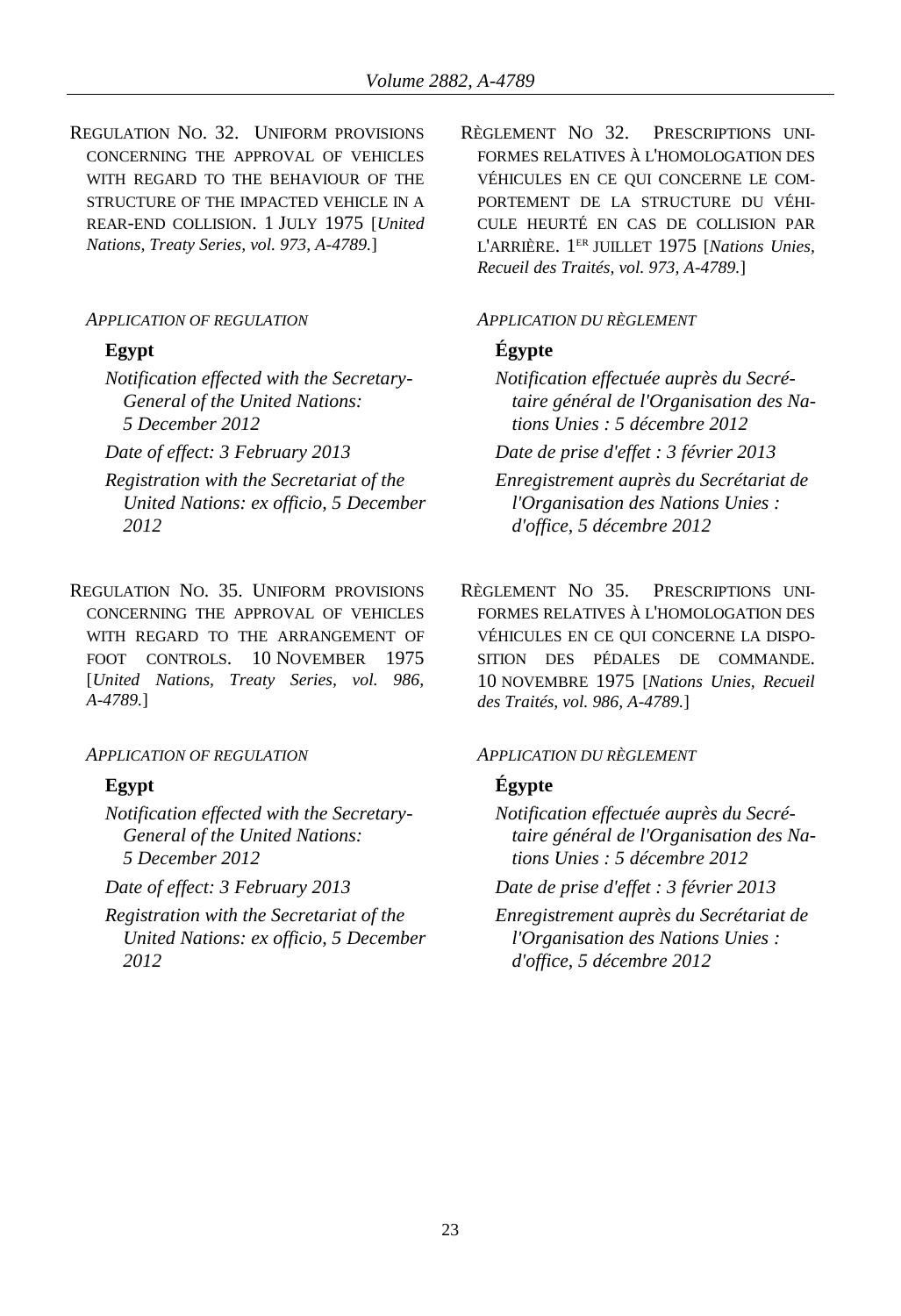REGULATION NO. 36. UNIFORM PROVISIONS CONCERNING THE APPROVAL OF LARGE PAS-SENGER VEHICLES WITH REGARD TO THEIR GENERAL CONSTRUCTION. 1 MARCH 1976 [*United Nations, Treaty Series, vol. 997, A-4789.*]

*Notification effected with the Secretary-General of the United Nations: 5 December 2012*

- *Registration with the Secretariat of the United Nations: ex officio, 5 December 2012*
- REGULATION NO. 37. UNIFORM PROVISIONS CONCERNING THE APPROVAL OF FILAMENT LIGHT SOURCES FOR USE IN APPROVED LAMPS OF POWER-DRIVEN VEHICLES AND OF THEIR TRAILERS. GENEVA, 1 FEBRUARY 1978 [*United Nations, Treaty Series, vol. 1073, A-4789.*]

### *APPLICATION OF REGULATION APPLICATION DU RÈGLEMENT*

*Notification effected with the Secretary-General of the United Nations: 5 December 2012*

*Registration with the Secretariat of the United Nations: ex officio, 5 December 2012*

RÈGLEMENT NO 36. PRESCRIPTIONS UNI-FORMES RELATIVES À L'HOMOLOGATION DES VÉHICULES DE TRANSPORT EN COMMUN DE GRANDES DIMENSIONS EN CE QUI CONCERNE LEURS CARACTÉRISTIQUES GÉNÉRALES DE CONSTRUCTION. 1 ER MARS 1976 [*Nations Unies, Recueil des Traités, vol. 997, A-4789.*]

### *APPLICATION OF REGULATION APPLICATION DU RÈGLEMENT*

# **Egypt Égypte**

*Notification effectuée auprès du Secrétaire général de l'Organisation des Nations Unies : 5 décembre 2012*

*Date of effect: 3 February 2013 Date de prise d'effet : 3 février 2013*

*Enregistrement auprès du Secrétariat de l'Organisation des Nations Unies : d'office, 5 décembre 2012*

RÈGLEMENT NO 37. PRESCRIPTIONS UNI-FORMES RELATIVES À L'HOMOLOGATION DES SOURCES LUMINEUSES À INCANDES-CENCE DESTINÉES À ÊTRE UTILISÉES DANS LES FEUX HOMOLOGUÉS DES VÉHICULES À MOTEUR ET DE LEURS REMORQUES. GE-NÈVE, 1 ER FÉVRIER 1978 [*Nations Unies, Recueil des Traités, vol. 1073, A-4789.*]

## **Egypt Égypte**

*Notification effectuée auprès du Secrétaire général de l'Organisation des Nations Unies : 5 décembre 2012*

*Date of effect: 15 September 2013 Date de prise d'effet : 15 septembre 2013*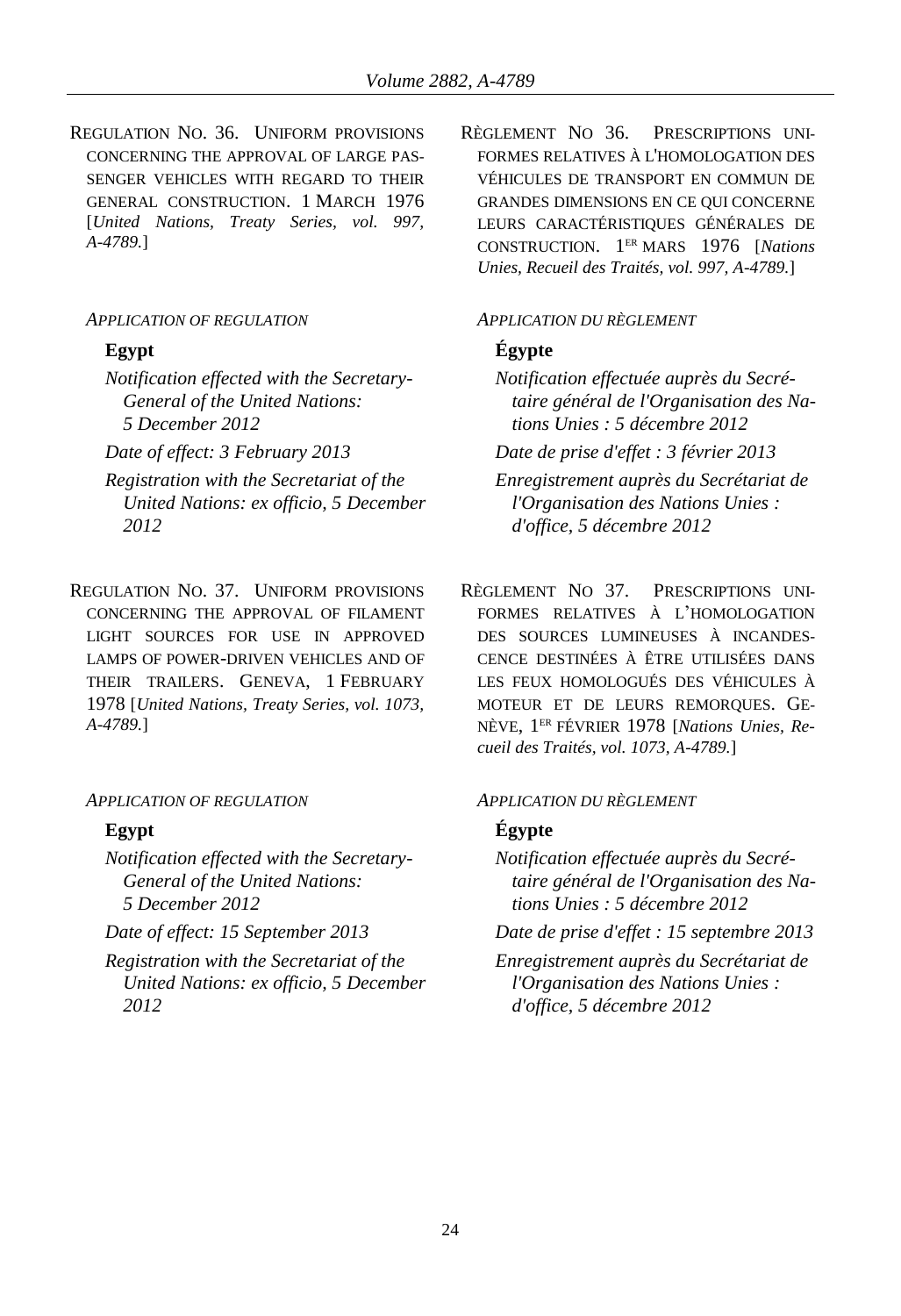REGULATION NO. 38. UNIFORM PROVISIONS CONCERNING THE APPROVAL OF REAR FOG LAMPS FOR POWER-DRIVEN VEHICLES AND THEIR TRAILERS. GENEVA, 1 AUGUST 1978 [*United Nations, Treaty Series, vol. 1098, A-4789.*]

### *APPLICATION OF REGULATION APPLICATION DU RÈGLEMENT*

*Notification effected with the Secretary-General of the United Nations: 5 December 2012*

- *Registration with the Secretariat of the United Nations: ex officio, 5 December 2012*
- REGULATION NO. 39. UNIFORM PROVISIONS CONCERNING THE APPROVAL OF VEHICLES WITH REGARD TO THE SPEEDOMETER AND ODOMETER EQUIPMENT INCLUDING ITS IN-STALLATION. 20 NOVEMBER 1978 [*United Nations, Treaty Series, vol. 1111, A-4789.*]

### *APPLICATION OF REGULATION APPLICATION DU RÈGLEMENT*

*Notification effected with the Secretary-General of the United Nations: 5 December 2012*

*Registration with the Secretariat of the United Nations: ex officio, 5 December 2012*

RÈGLEMENT NO 38. PRESCRIPTIONS UNI-FORMES RELATIVES À L'HOMOLOGATION DES FEUX-BROUILLARD ARRIÈRE POUR LES VÉ-HICULES À MOTEUR ET LEURS REMORQUES. GENÈVE, 1 ER AOÛT 1978 [*Nations Unies, Recueil des Traités, vol. 1098, A-4789.*]

## **Egypt Égypte**

*Notification effectuée auprès du Secrétaire général de l'Organisation des Nations Unies : 5 décembre 2012*

*Date of effect: 15 September 2013 Date de prise d'effet : 15 septembre 2013*

*Enregistrement auprès du Secrétariat de l'Organisation des Nations Unies : d'office, 5 décembre 2012*

RÈGLEMENT NO 39. PRESCRIPTIONS UNI-FORMES RELATIVES À L'HOMOLOGATION DES VÉHICULES EN CE QUI CONCERNE L'APPA-REIL INDICATEUR DE VITESSE ET LE COMP-TEUR KILOMÉTRIQUE, Y COMPRIS SON INS-TALLATION. 20 NOVEMBRE 1978 [*Nations Unies, Recueil des Traités, vol. 1111, A-4789.*]

## **Egypt Égypte**

*Notification effectuée auprès du Secrétaire général de l'Organisation des Nations Unies : 5 décembre 2012*

*Date of effect: 3 February 2013 Date de prise d'effet : 3 février 2013*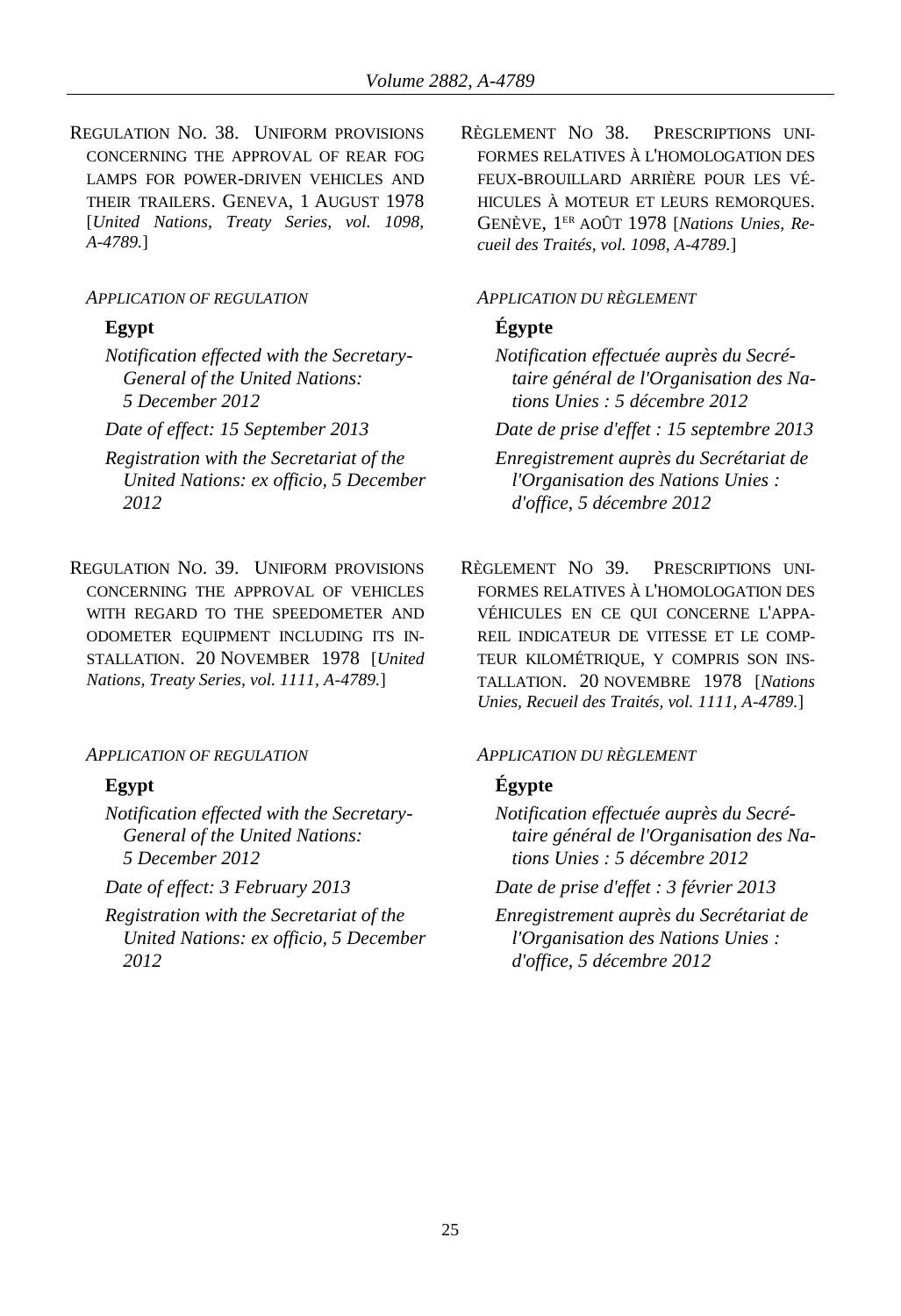REGULATION NO. 40. UNIFORM PROVISIONS CONCERNING THE APPROVAL OF MOTOR CY-CLES EQUIPPED WITH A POSITIVE-IGNITION ENGINE WITH REGARD TO THE EMISSION OF GASEOUS POLLUTANTS BY THE ENGINE. 1 SEPTEMBER 1979 [*United Nations, Treaty Series, vol. 1144, A-4789.*]

*Notification effected with the Secretary-General of the United Nations: 5 December 2012*

- *Registration with the Secretariat of the United Nations: ex officio, 5 December 2012*
- REGULATION NO. 41. UNIFORM PROVISIONS CONCERNING THE APPROVAL OF MOTOR CY-CLES WITH REGARD TO NOISE. 1 JUNE 1980 [*United Nations, Treaty Series, vol. 1181, A-4789.*]

### *APPLICATION OF REGULATION APPLICATION DU RÈGLEMENT*

*Notification effected with the Secretary-General of the United Nations: 5 December 2012*

*Registration with the Secretariat of the United Nations: ex officio, 5 December 2012*

RÈGLEMENT NO 40. PRESCRIPTIONS UNI-FORMES RELATIVES À L'HOMOLOGATION DES MOTOCYCLES ÉQUIPÉS DE MOTEURS À AL-LUMAGE COMMANDÉ EN CE QUI CONCERNE LES ÉMISSIONS DE GAZ POLLUANTS DU MO-TEUR. 1 ER SEPTEMBRE 1979 [*Nations Unies, Recueil des Traités, vol. 1144, A-4789.*]

### *APPLICATION OF REGULATION APPLICATION DU RÈGLEMENT*

# **Egypt Égypte**

*Notification effectuée auprès du Secrétaire général de l'Organisation des Nations Unies : 5 décembre 2012*

*Date of effect: 3 February 2013 Date de prise d'effet : 3 février 2013*

*Enregistrement auprès du Secrétariat de l'Organisation des Nations Unies : d'office, 5 décembre 2012*

RÈGLEMENT NO 41. PRESCRIPTIONS UNI-FORMES RELATIVES À L'HOMOLOGATION DES MOTOCYCLES EN CE QUI CONCERNE LE BRUIT. 1 ER JUIN 1980 [*Nations Unies, Recueil des Traités, vol. 1181, A-4789.*]

# **Egypt Égypte**

*Notification effectuée auprès du Secrétaire général de l'Organisation des Nations Unies : 5 décembre 2012*

*Date of effect: 3 February 2013 Date de prise d'effet : 3 février 2013*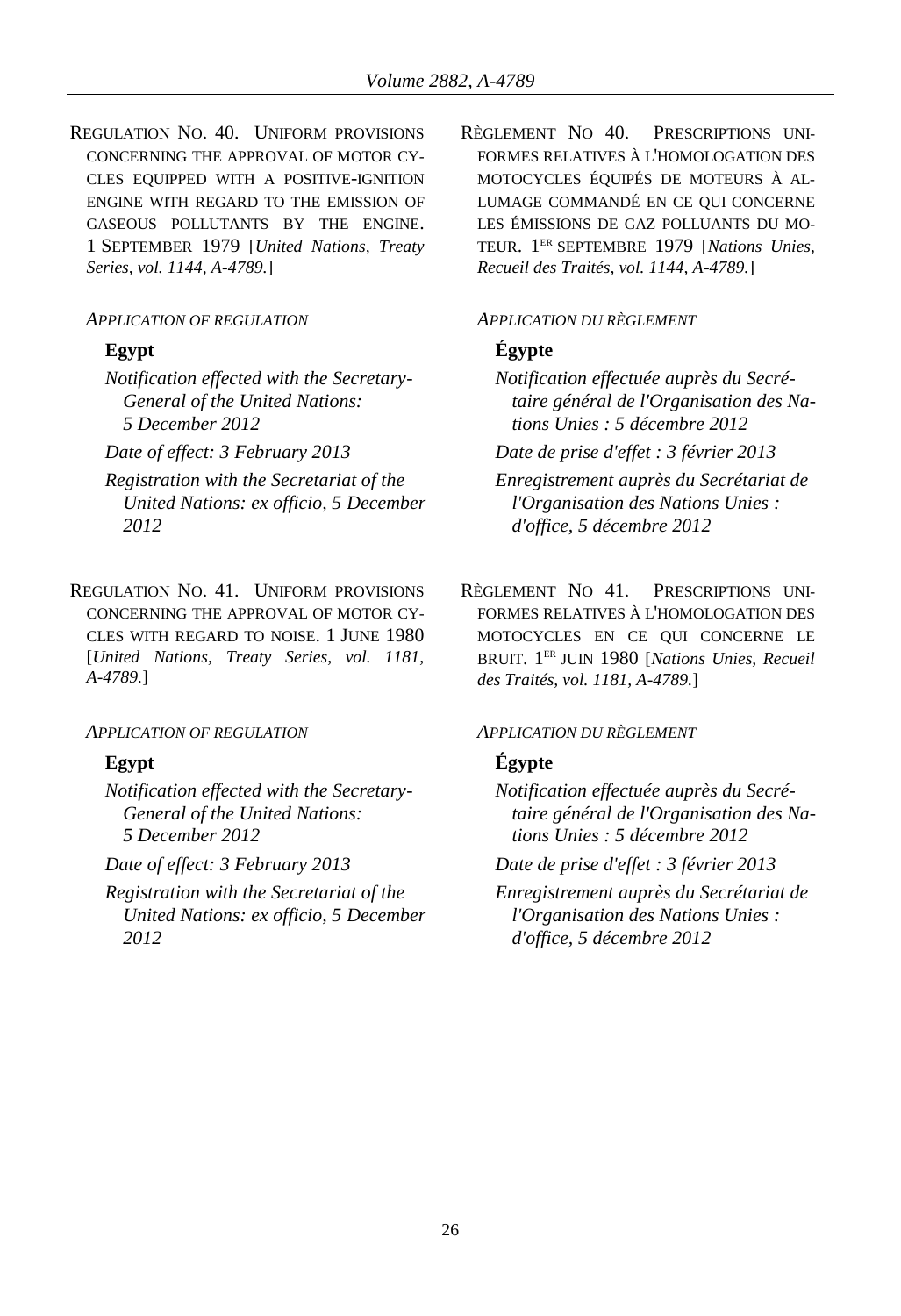*APPLICATION OF REGULATION NO. 41 APPLICATION DU RÈGLEMENT NO 41*

## **Japan Japon**

*Notification deposited with the Secretary-General of the United Nations: 3 December 2012*

*Date of effect: 1 February 2013 Date de prise d'effet : 1*

*Registration with the Secretariat of the United Nations: ex officio, 3 December 2012*

REGULATION NO. 42. UNIFORM PROVISIONS CONCERNING THE APPROVAL OF VEHICLES WITH REGARD TO THEIR FRONT AND REAR PROTECTIVE DEVICES (BUMPERS, ETC). 1 JUNE 1980 [*United Nations, Treaty Series, vol. 1181, A-4789.*]

### *APPLICATION OF REGULATION APPLICATION DU RÈGLEMENT*

*Notification effected with the Secretary-General of the United Nations: 5 December 2012*

*Registration with the Secretariat of the United Nations: ex officio, 5 December 2012*

*Dépôt de la notification auprès du Secrétaire général de l'Organisation des Nations Unies : 3 décembre 2012*

*Date de prise d'effet : l<sup>er</sup> février* 2013

*Enregistrement auprès du Secrétariat de l'Organisation des Nations Unies : d'office, 3 décembre 2012*

RÈGLEMENT NO 42. PRESCRIPTIONS UNI-FORMES RELATIVES À L'HOMOLOGATION DES VÉHICULES EN CE QUI CONCERNE LEURS DISPOSITIFS DE PROTECTION (PARE-CHOCS, ETC.) À L'AVANT ET À L'ARRIÈRE. 1<sup>ER</sup> JUIN 1980 [*Nations Unies, Recueil des Traités, vol. 1181, A-4789.*]

### **Egypt Égypte**

*Notification effectuée auprès du Secrétaire général de l'Organisation des Nations Unies : 5 décembre 2012*

*Date of effect: 3 February 2013 Date de prise d'effet : 3 février 2013*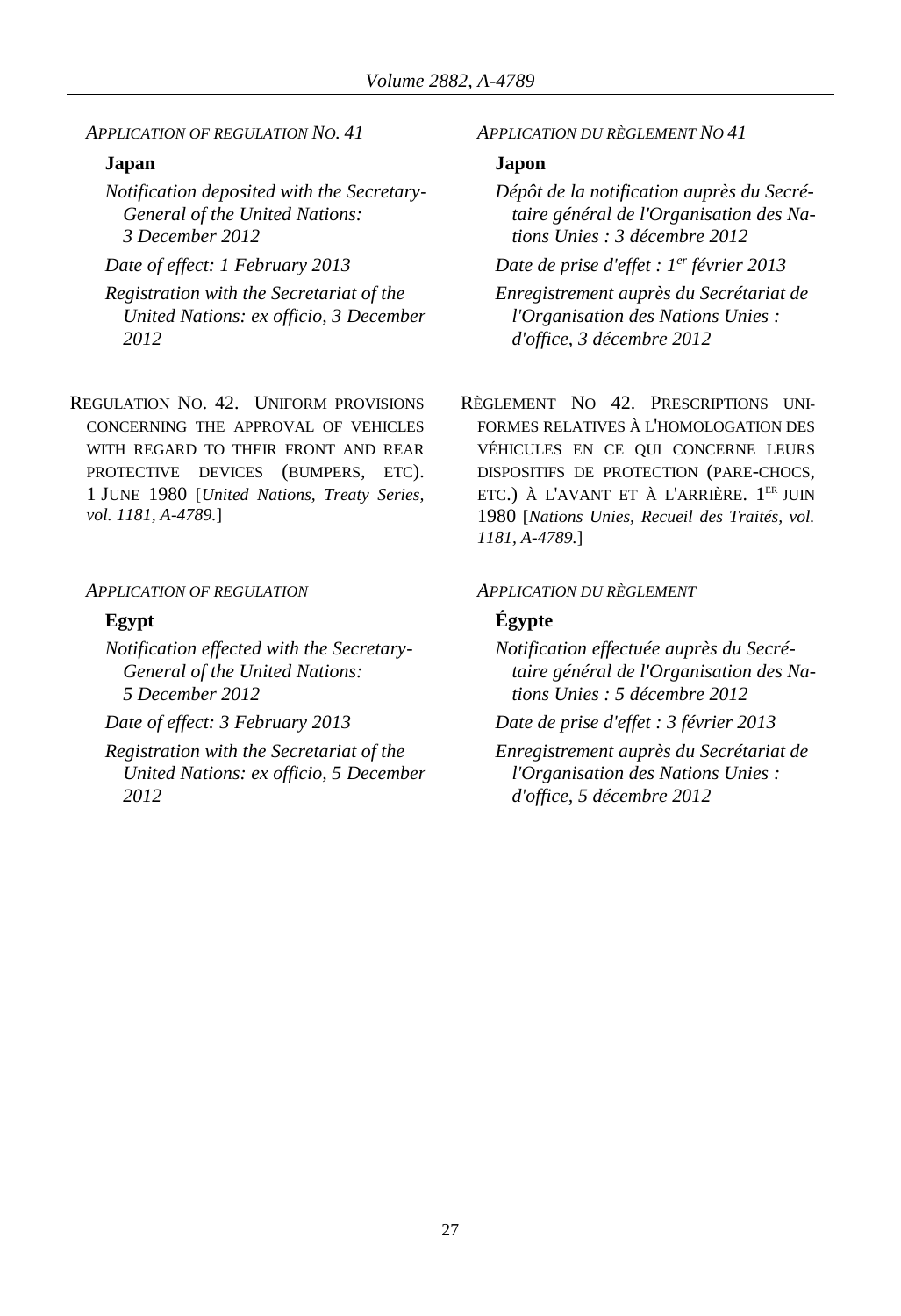REGULATION NO. 44. UNIFORM PROVISIONS CONCERNING THE APPROVAL OF RESTRAIN-ING DEVICES FOR CHILD OCCUPANTS OF POWER-DRIVEN VEHICLES ("CHILD RE-STRAINT SYSTEMS"). GENEVA, 1 FEBRUARY 1981 [*United Nations, Treaty Series, vol. 1213, A-4789.*]

### *APPLICATION OF REGULATION NO. 44 APPLICATION DU RÈGLEMENT NO 44*

### **Belarus Bélarus**

*Notification deposited with the Secretary-General of the United Nations: 13 December 2012*

*Registration with the Secretariat of the United Nations: ex officio, 13 December 2012*

*Notification effected with the Secretary-General of the United Nations: 5 December 2012*

*Registration with the Secretariat of the United Nations: ex officio, 5 December 2012*

RÈGLEMENT NO 44. PRESCRIPTIONS UNI-FORMES RELATIVES À L'HOMOLOGATION DES DISPOSITIFS DE RETENUE POUR ENFANTS À BORD DES VÉHICULES À MOTEUR ("DISPOSI-TIFS DE RETENUE POUR ENFANTS"). GE-NÈVE, 1 ER FÉVRIER 1981 [*Nations Unies, Recueil des Traités, vol. 1213, A-4789.*]

*Dépôt de la notification auprès du Secrétaire général de l'Organisation des Nations Unies : 13 décembre 2012*

*Date of effect: 11 February 2013 Date de prise d'effet : 11 février 2013*

*Enregistrement auprès du Secrétariat de l'Organisation des Nations Unies : d'office, 13 décembre 2012*

### *APPLICATION OF REGULATION APPLICATION DU RÈGLEMENT*

## **Egypt Égypte**

*Notification effectuée auprès du Secrétaire général de l'Organisation des Nations Unies : 5 décembre 2012*

*Date of effect: 15 September 2013 Date de prise d'effet : 15 septembre 2013*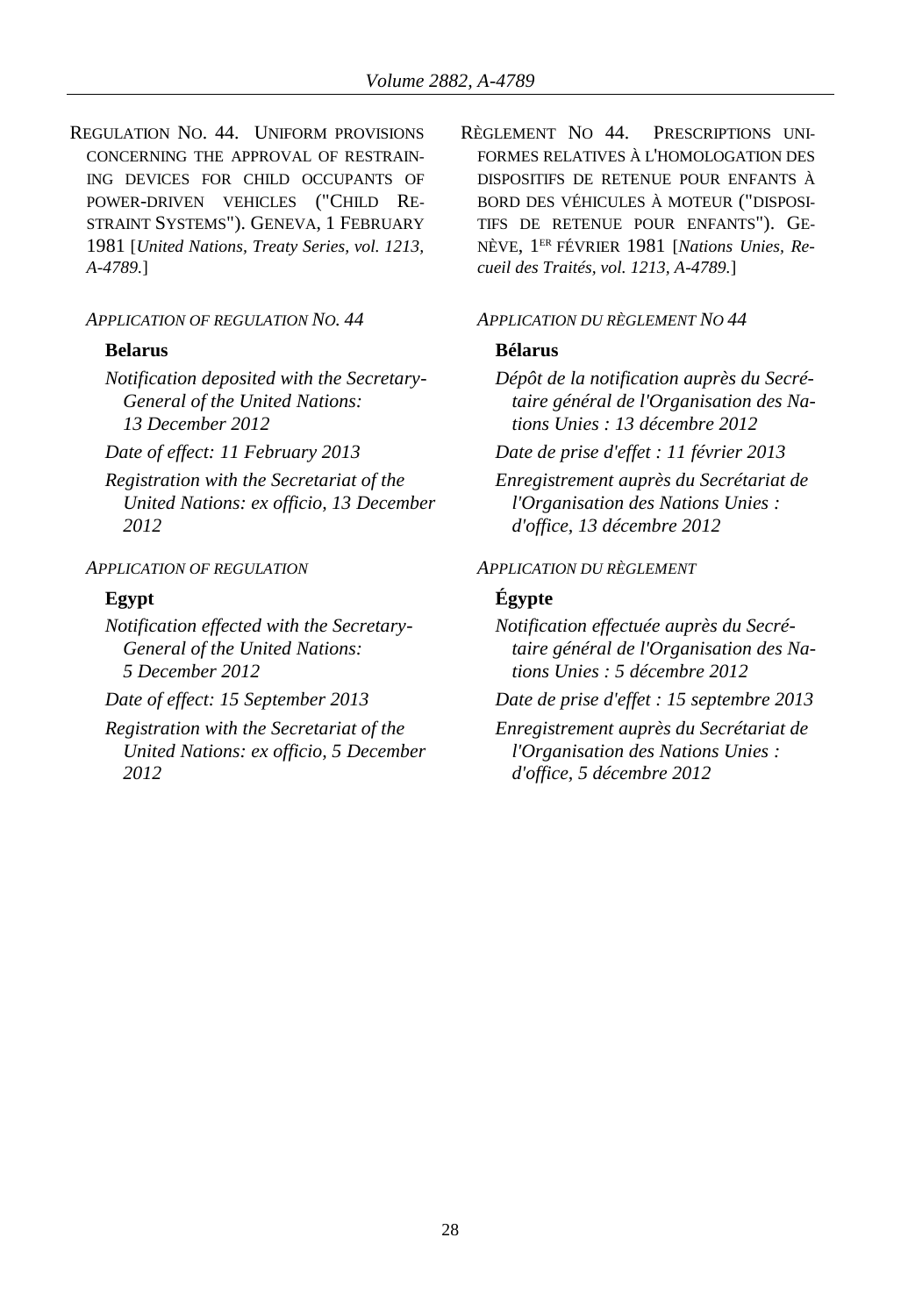REGULATION NO. 43. UNIFORM PROVISIONS CONCERNING THE APPROVAL OF SAFETY GLAZING MATERIALS AND THEIR INSTALLA-TION ON VEHICLES. 15 FEBRUARY 1981 [*United Nations, Treaty Series, vol. 1214, A-4789.*]

### *APPLICATION OF REGULATION APPLICATION DU RÈGLEMENT*

*Notification effected with the Secretary-General of the United Nations: 5 December 2012*

- *Registration with the Secretariat of the United Nations: ex officio, 5 December 2012*
- REGULATION NO. 45. UNIFORM PROVISIONS CONCERNING THE APPROVAL OF HEADLAMP CLEANERS, AND OF POWER-DRIVEN VEHI-CLES WITH REGARD TO HEADLAMP CLEAN-ERS. GENEVA, 1 JULY 1981 [*United Nations, Treaty Series, vol. 1237, A-4789.*]

### *APPLICATION OF REGULATION NO. 45 APPLICATION DU RÈGLEMENT NO 45*

### **Belarus Bélarus**

*Notification deposited with the Secretary-General of the United Nations: 13 December 2012*

*Registration with the Secretariat of the United Nations: ex officio, 13 December 2012*

RÈGLEMENT NO 43. PRESCRIPTIONS UNI-FORMES RELATIVES À L'HOMOLOGATION DES VITRAGES DE SÉCURITÉ ET DE L'INSTALLA-TION DE CES VITRAGES SUR LES VÉHICULES. 15 FÉVRIER 1981 [*Nations Unies, Recueil des Traités, vol. 1214, A-4789.*]

## **Egypt Égypte**

*Notification effectuée auprès du Secrétaire général de l'Organisation des Nations Unies : 5 décembre 2012*

*Date of effect: 3 February 2013 Date de prise d'effet : 3 février 2013*

*Enregistrement auprès du Secrétariat de l'Organisation des Nations Unies : d'office, 5 décembre 2012*

RÈGLEMENT NO 45. PRESCRIPTIONS UNI-FORMES RELATIVES À L'HOMOLOGATION DES NETTOIE-PROJECTEURS ET DES VÉHICULES À MOTEUR EN CE QUI CONCERNE LES NETTOIE-PROJECTEURS. GENÈVE, 1<sup>ER</sup> JUILLET 1981 [*Nations Unies, Recueil des Traités, vol. 1237, A-4789.*]

*Dépôt de la notification auprès du Secrétaire général de l'Organisation des Nations Unies : 13 décembre 2012*

*Date of effect: 11 February 2013 Date de prise d'effet : 11 février 2013*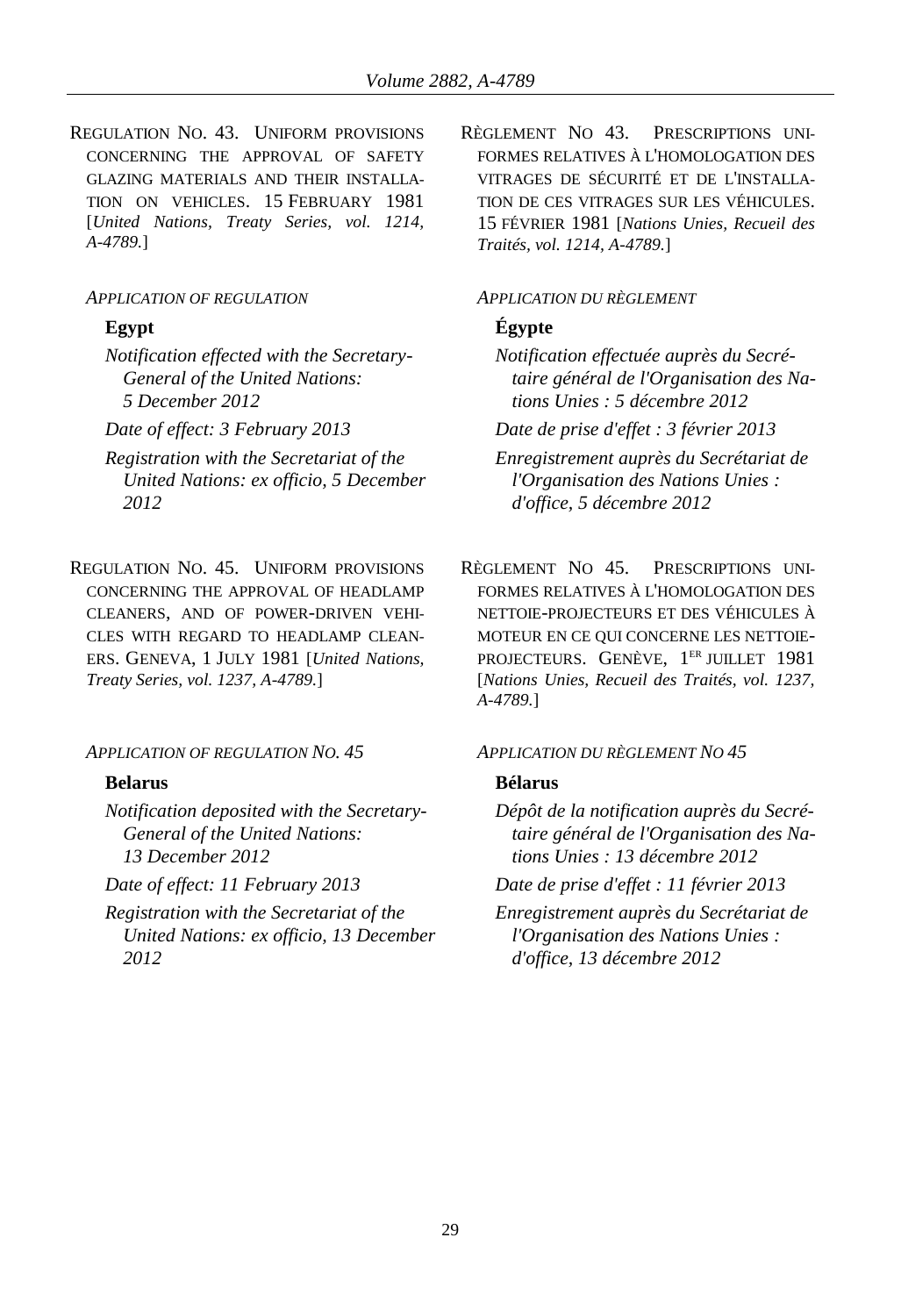*APPLICATION OF REGULATION APPLICATION DU RÈGLEMENT*

*Notification effected with the Secretary-General of the United Nations: 5 December 2012*

*Registration with the Secretariat of the United Nations: ex officio, 5 December 2012*

REGULATION NO. 46. UNIFORM PROVISIONS CONCERNING THE APPROVAL OF DEVICES FOR INDIRECT VISION AND OF MOTOR VEHI-CLES WITH REGARD TO THE INSTALLATION OF THESE DEVICES. GENEVA, 1 SEPTEMBER 1981 [*United Nations, Treaty Series, vol. 1248, A-4789.*]

### *APPLICATION OF REGULATION APPLICATION DU RÈGLEMENT*

*Notification effected with the Secretary-General of the United Nations: 5 December 2012*

*Registration with the Secretariat of the United Nations: ex officio, 5 December 2012*

## **Egypt Égypte**

*Notification effectuée auprès du Secrétaire général de l'Organisation des Nations Unies : 5 décembre 2012*

*Date of effect: 15 September 2013 Date de prise d'effet : 15 septembre 2013*

*Enregistrement auprès du Secrétariat de l'Organisation des Nations Unies : d'office, 5 décembre 2012*

RÈGLEMENT NO 46. PRESCRIPTIONS UNI-FORMES RELATIVES À L'HOMOLOGATION DES SYSTÈMES DE VISION INDIRECTE, ET DES VÉHICULES À MOTEUR EN CE QUI CONCERNE LE MONTAGE DE CES SYSTÈMES. GENÈVE, 1 ER SEPTEMBRE 1981 [*Nations Unies, Recueil des Traités, vol. 1248, A-4789.*]

### **Egypt Égypte**

*Notification effectuée auprès du Secrétaire général de l'Organisation des Nations Unies : 5 décembre 2012*

*Date of effect: 15 September 2013 Date de prise d'effet : 15 septembre 2013*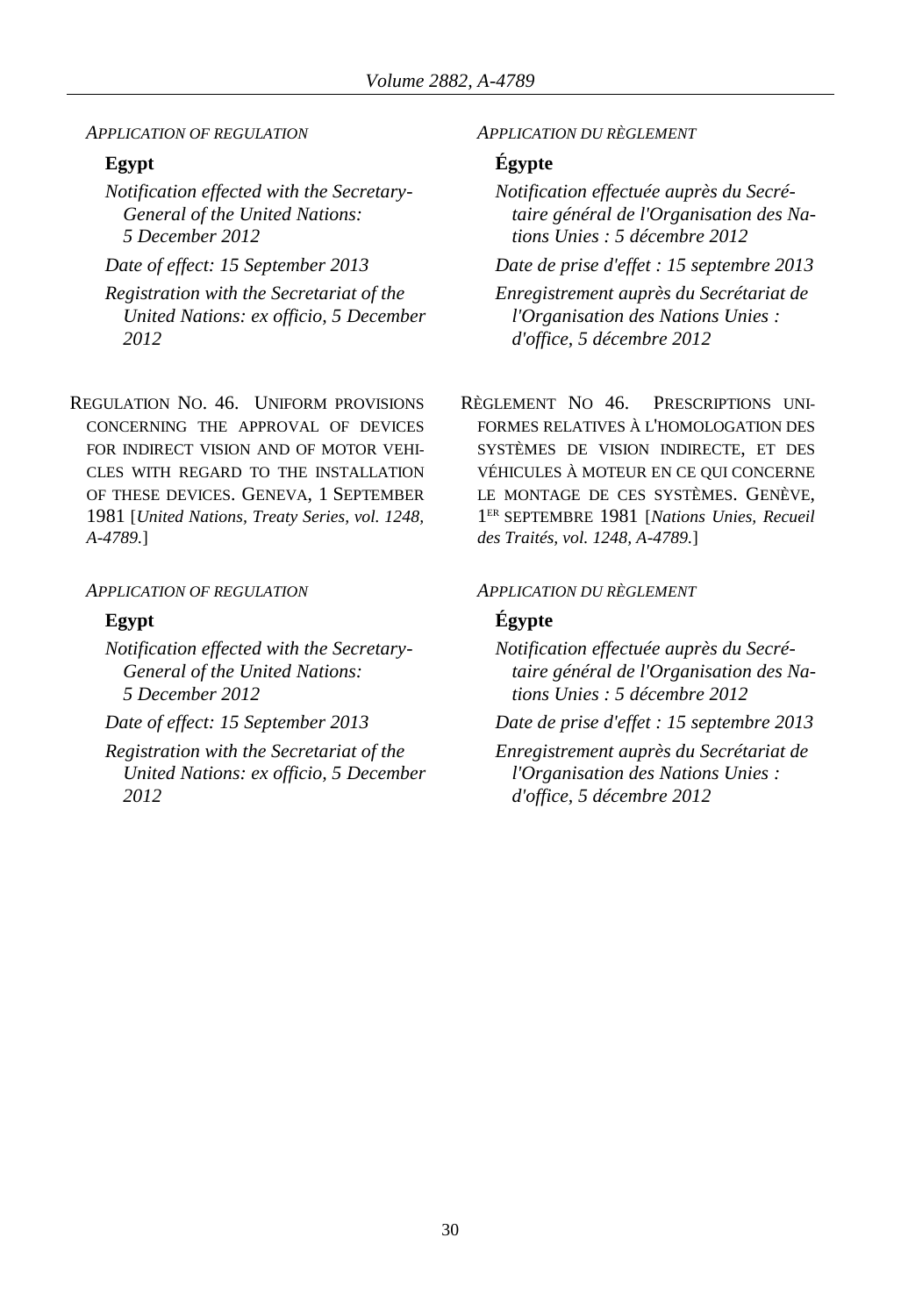REGULATION NO. 47. UNIFORM PROVISIONS CONCERNING THE APPROVAL OF MOPEDS EQUIPPED WITH A POSITIVE-IGNITION ENGINE WITH REGARD TO THE EMISSION OF GASEOUS POLLUTANTS BY THE ENGINE. GENEVA, 1 NOVEMBER 1981 [*United Nations, Treaty Series, vol. 1255, A-4789.*]

### *APPLICATION OF REGULATION NO. 47 APPLICATION DU RÈGLEMENT NO 47*

*Notification deposited with the Secretary-General of the United Nations: 13 December 2012*

*Registration with the Secretariat of the United Nations: ex officio, 13 December 2012*

*Notification effected with the Secretary-General of the United Nations: 5 December 2012*

*Registration with the Secretariat of the United Nations: ex officio, 5 December 2012*

RÈGLEMENT NO 47. PRESCRIPTIONS UNI-FORMES RELATIVES À L'HOMOLOGATION DES CYCLOMOTEURS ÉQUIPÉS D'UN MOTEUR À ALLUMAGE COMMANDÉ EN CE QUI CON-CERNE LES ÉMISSIONS DE GAZ POLLUANTS DU MOTEUR. GENÈVE, 1<sup>ER</sup> NOVEMBRE 1981 [*Nations Unies, Recueil des Traités, vol. 1255, A-4789.*]

### **Belarus Bélarus**

*Dépôt de la notification auprès du Secrétaire général de l'Organisation des Nations Unies : 13 décembre 2012*

*Date of effect: 11 February 2013 Date de prise d'effet : 11 février 2013*

*Enregistrement auprès du Secrétariat de l'Organisation des Nations Unies : d'office, 13 décembre 2012*

### *APPLICATION OF REGULATION APPLICATION DU RÈGLEMENT*

## **Egypt Égypte**

*Notification effectuée auprès du Secrétaire général de l'Organisation des Nations Unies : 5 décembre 2012*

*Date of effect: 3 February 2013 Date de prise d'effet : 3 février 2013*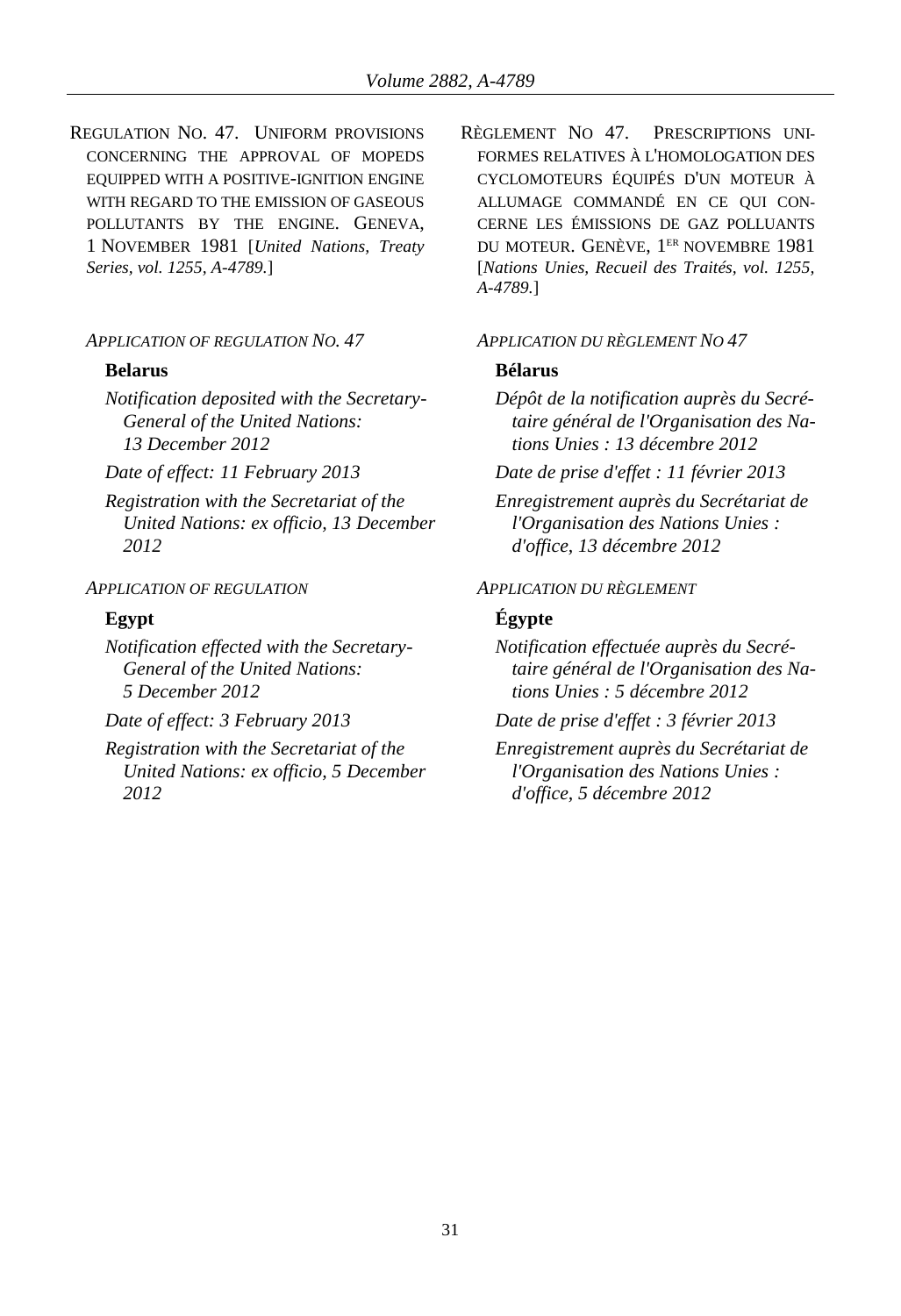REGULATION NO. 48. UNIFORM PROVISIONS CONCERNING THE APPROVAL OF VEHICLES WITH REGARD TO THE INSTALLATION OF LIGHTING AND LIGHT-SIGNALLING DEVICES. GENEVA, 1 JANUARY 1982 [*United Nations, Treaty Series, vol. 1259, A-4789.*]

*Notification effected with the Secretary-General of the United Nations: 5 December 2012*

- *Registration with the Secretariat of the United Nations: ex officio, 5 December 2012*
- REGULATION NO. 49. UNIFORM PROVISIONS CONCERNING THE MEASURES TO BE TAKEN AGAINST THE EMISSION OF GASEOUS AND PARTICULATE POLLUTANTS FROM COMPRES-SION-IGNITION ENGINES AND POSITIVE IGNI-TION ENGINES FOR USE IN VEHICLES. GENE-VA, 15 APRIL 1982 [*United Nations, Treaty Series, vol. 1273, A-4789.*]

### *APPLICATION OF REGULATION APPLICATION DU RÈGLEMENT*

*Notification effected with the Secretary-General of the United Nations: 5 December 2012*

*Registration with the Secretariat of the United Nations: ex officio, 5 December 2012*

RÈGLEMENT NO 48. PRESCRIPTIONS UNI-FORMES RELATIVES À L'HOMOLOGATION DES VÉHICULES EN CE QUI CONCERNE L'INSTAL-LATION DES DISPOSITIFS D'ÉCLAIRAGE ET DE SIGNALISATION LUMINEUSE. GENÈVE, 1 ER JANVIER 1982 [*Nations Unies, Recueil des Traités, vol. 1259, A-4789.*]

### *APPLICATION OF REGULATION APPLICATION DU RÈGLEMENT*

# **Egypt Égypte**

*Notification effectuée auprès du Secrétaire général de l'Organisation des Nations Unies : 5 décembre 2012*

*Date of effect: 15 September 2013 Date de prise d'effet : 15 septembre 2013 Enregistrement auprès du Secrétariat de* 

*l'Organisation des Nations Unies : d'office, 5 décembre 2012*

RÈGLEMENT NO 49. PRESCRIPTIONS UNI-FORMES CONCERNANT LES MESURES À PRENDRE POUR RÉDUIRE LES ÉMISSIONS DE GAZ POLLUANTS ET DE PARTICULES DES MO-TEURS À ALLUMAGE PAR COMPRESSION ET DES MOTEURS À ALLUMAGE COMMANDÉ UTILISÉS POUR LA PROPULSION DES VÉHI-CULES. GENÈVE, 15 AVRIL 1982 [*Nations Unies, Recueil des Traités, vol. 1273, A-4789.*]

## **Egypt Égypte**

*Notification effectuée auprès du Secrétaire général de l'Organisation des Nations Unies : 5 décembre 2012*

*Date of effect: 15 September 2013 Date de prise d'effet : 15 septembre 2013*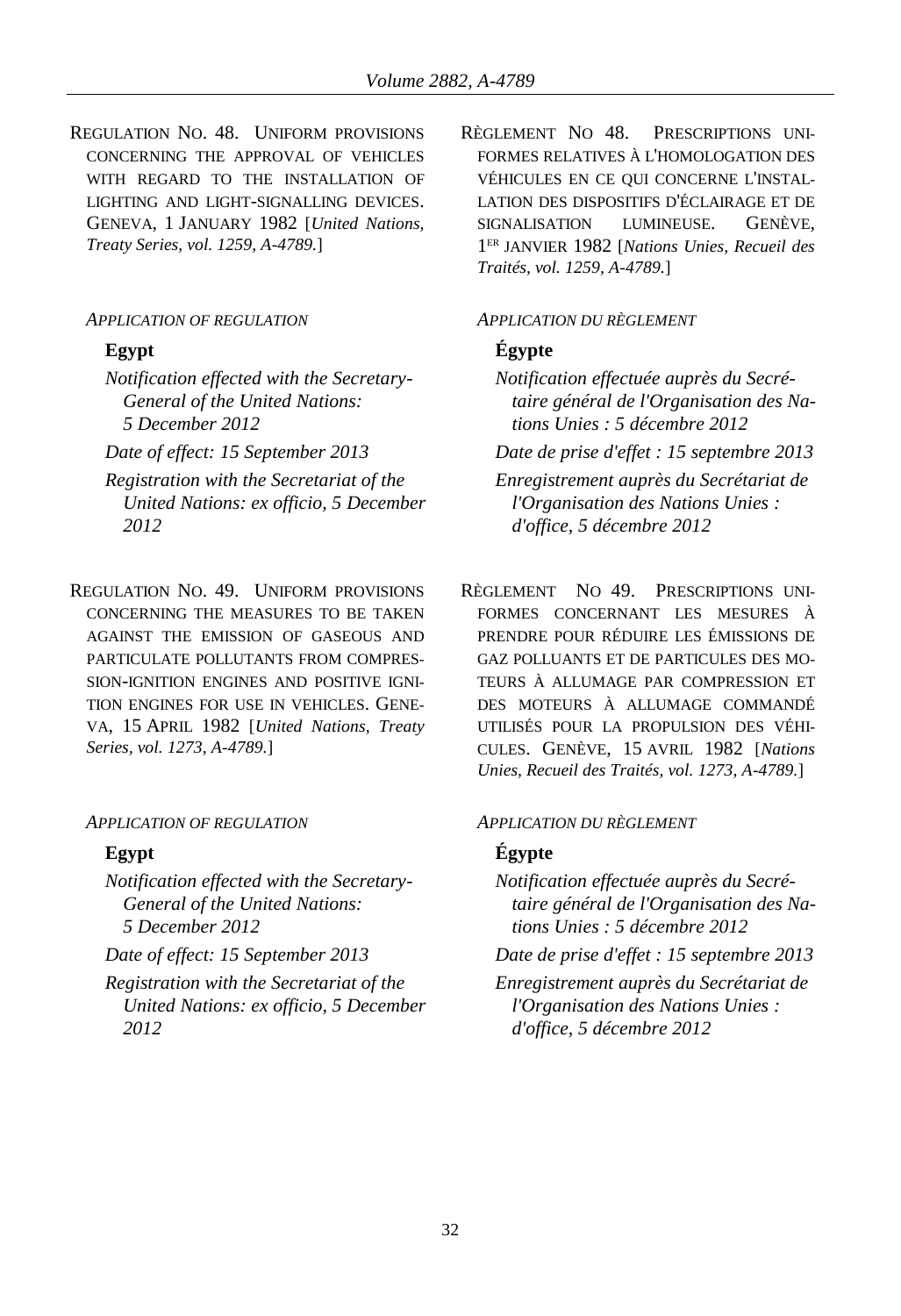REGULATION NO. 50. UNIFORM PROVISIONS CONCERNING THE APPROVAL OF FRONT PO-SITION LAMPS, REAR POSITION LAMPS, STOP LAMPS, DIRECTION INDICATORS AND REAR-REGISTRATION-PLATE ILLUMINATING DEVIC-ES FOR VEHICLES OF CATEGORY L. GENEVA, 1 JUNE 1982 [*United Nations, Treaty Series, vol. 1277, A-4789.*]

### *APPLICATION OF REGULATION APPLICATION DU RÈGLEMENT*

*Notification effected with the Secretary-General of the United Nations: 5 December 2012*

*Registration with the Secretariat of the United Nations: ex officio, 5 December 2012*

REGULATION NO. 51. UNIFORM PROVISIONS CONCERNING THE APPROVAL OF MOTOR VE-HICLES HAVING AT LEAST FOUR WHEELS WITH REGARD TO THEIR SOUND EMISSIONS. 15 JULY 1982 [*United Nations, Treaty Series, vol. 1284, A-4789.*]

### *APPLICATION OF REGULATION APPLICATION DU RÈGLEMENT*

*Notification effected with the Secretary-General of the United Nations: 5 December 2012*

*Registration with the Secretariat of the United Nations: ex officio, 5 December 2012*

RÈGLEMENT NO 50. PRESCRIPTIONS UNI-FORMES RELATIVES À L'HOMOLOGATION DES FEUX DE POSITION AVANT, DES FEUX DE PO-SITION ARRIÈRE, DES FEUX-STOP, DES FEUX INDICATEURS DE DIRECTION ET DES DISPOSI-TIFS D'ÉCLAIRAGE DE LA PLAQUE D'IMMA-TRICULATION ARRIÈRE POUR VÉHICULES DE LA CATÉGORIE L. GENÈVE, 1<sup>er</sup> juin 1982 [*Nations Unies, Recueil des Traités, vol. 1277, A-4789.*]

### **Egypt Égypte**

- *Notification effectuée auprès du Secrétaire général de l'Organisation des Nations Unies : 5 décembre 2012*
- *Date of effect: 15 September 2013 Date de prise d'effet : 15 septembre 2013*

*Enregistrement auprès du Secrétariat de l'Organisation des Nations Unies : d'office, 5 décembre 2012*

RÈGLEMENT NO 51. PRESCRIPTIONS UNI-FORMES RELATIVES À L'HOMOLOGATION DES VÉHICULES À MOTEUR AYANT AU MOINS QUATRE ROUES EN CE QUI CONCERNE LES ÉMISSIONS SONORES. 15 JUILLET 1982 [*Nations Unies, Recueil des Traités, vol. 1284, A-4789.*]

## **Egypt Égypte**

*Notification effectuée auprès du Secrétaire général de l'Organisation des Nations Unies : 5 décembre 2012*

*Date of effect: 3 February 2013 Date de prise d'effet : 3 février 2013*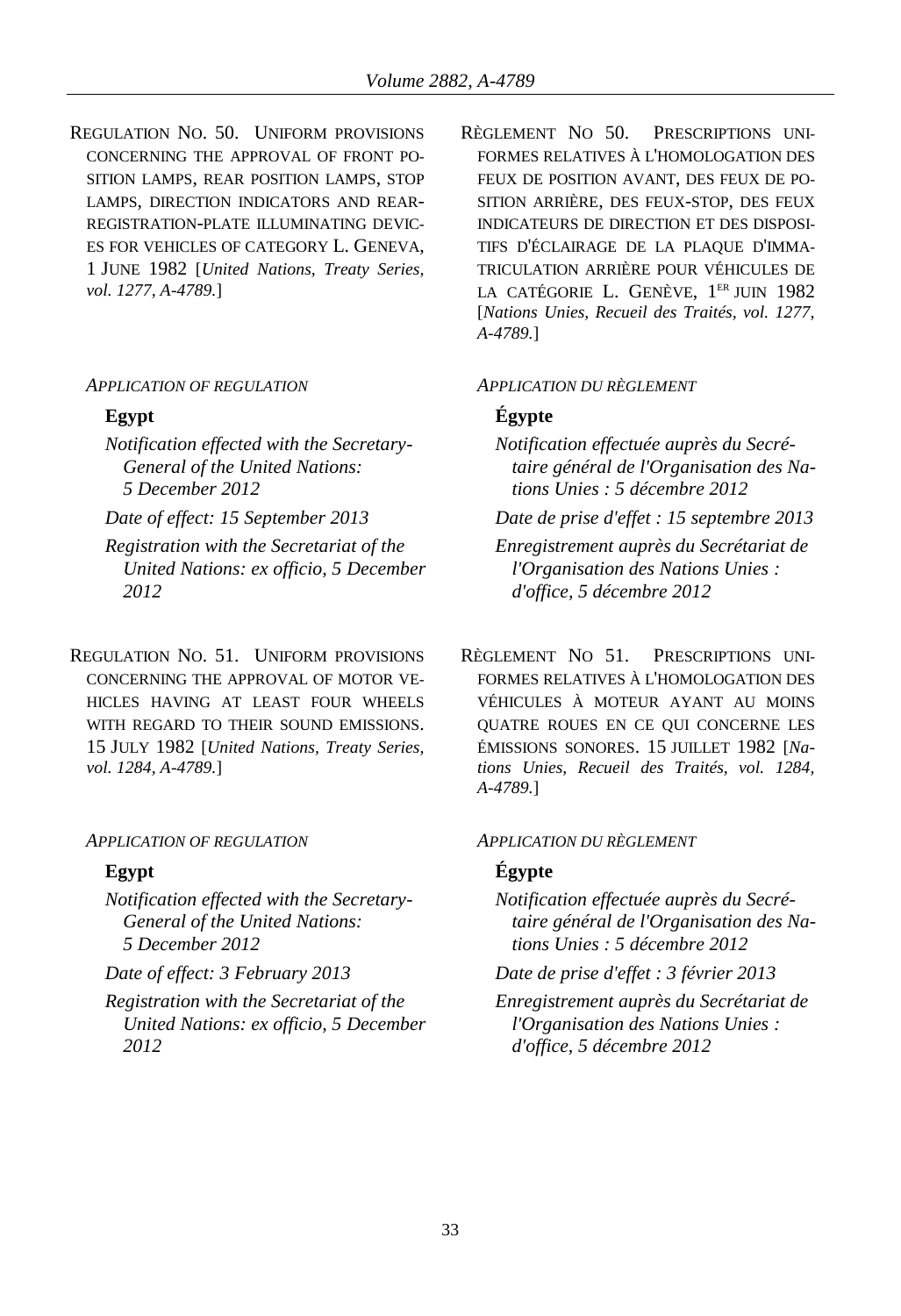REGULATION NO. 52. UNIFORM PROVISIONS CONCERNING THE APPROVAL OF M2 AND M3 SMALL CAPACITY VEHICLES WITH RE-GARD TO THEIR GENERAL CONSTRUCTION. 1 NOVEMBER 1982 [*United Nations, Treaty Series, vol. 1293, A-4789.*]

### *APPLICATION OF REGULATION APPLICATION DU RÈGLEMENT*

*Notification effected with the Secretary-General of the United Nations: 5 December 2012*

- *Registration with the Secretariat of the United Nations: ex officio, 5 December 2012*
- REGULATION NO. 53. UNIFORM PROVISIONS CONCERNING THE APPROVAL OF CATEGORY L3 VEHICLES WITH REGARD TO THE INSTAL-LATION OF LIGHTING AND LIGHT-SIGNALLING DEVICES. GENEVA, 1 FEBRUARY 1983 [*United Nations, Treaty Series, vol. 1299, A-4789.*]

## *APPLICATION OF REGULATION APPLICATION DU RÈGLEMENT*

*Notification effected with the Secretary-General of the United Nations: 5 December 2012*

*Registration with the Secretariat of the United Nations: ex officio, 5 December 2012*

RÈGLEMENT NO 52. PRESCRIPTIONS UNI-FORMES RELATIVES AUX CARACTÉRIS-TIQUES DE CONSTRUCTION DES VÉHICULES M2 ET M3 DE FAIBLE CAPACITÉ. 1 ER NOVEMBRE 1982 [*Nations Unies, Recueil des Traités, vol. 1293, A-4789.*]

## **Egypt Égypte**

*Notification effectuée auprès du Secrétaire général de l'Organisation des Nations Unies : 5 décembre 2012*

*Date of effect: 3 February 2013 Date de prise d'effet : 3 février 2013*

*Enregistrement auprès du Secrétariat de l'Organisation des Nations Unies : d'office, 5 décembre 2012*

RÈGLEMENT NO 53. PRESCRIPTIONS UNI-FORMES RELATIVES À L'HOMOLOGATION DES VÉHICULES DE LA CATÉGORIE L3 EN CE QUI CONCERNE L'INSTALLATION DES DISPOSITIFS D'ÉCLAIRAGE ET DE SIGNALISATION LUMI-NEUSE. GENÈVE, 1 ER FÉVRIER 1983 [*Nations Unies, Recueil des Traités, vol. 1299, A-4789.*]

# **Egypt Égypte**

*Notification effectuée auprès du Secrétaire général de l'Organisation des Nations Unies : 5 décembre 2012*

*Date of effect: 15 September 2013 Date de prise d'effet : 15 septembre 2013*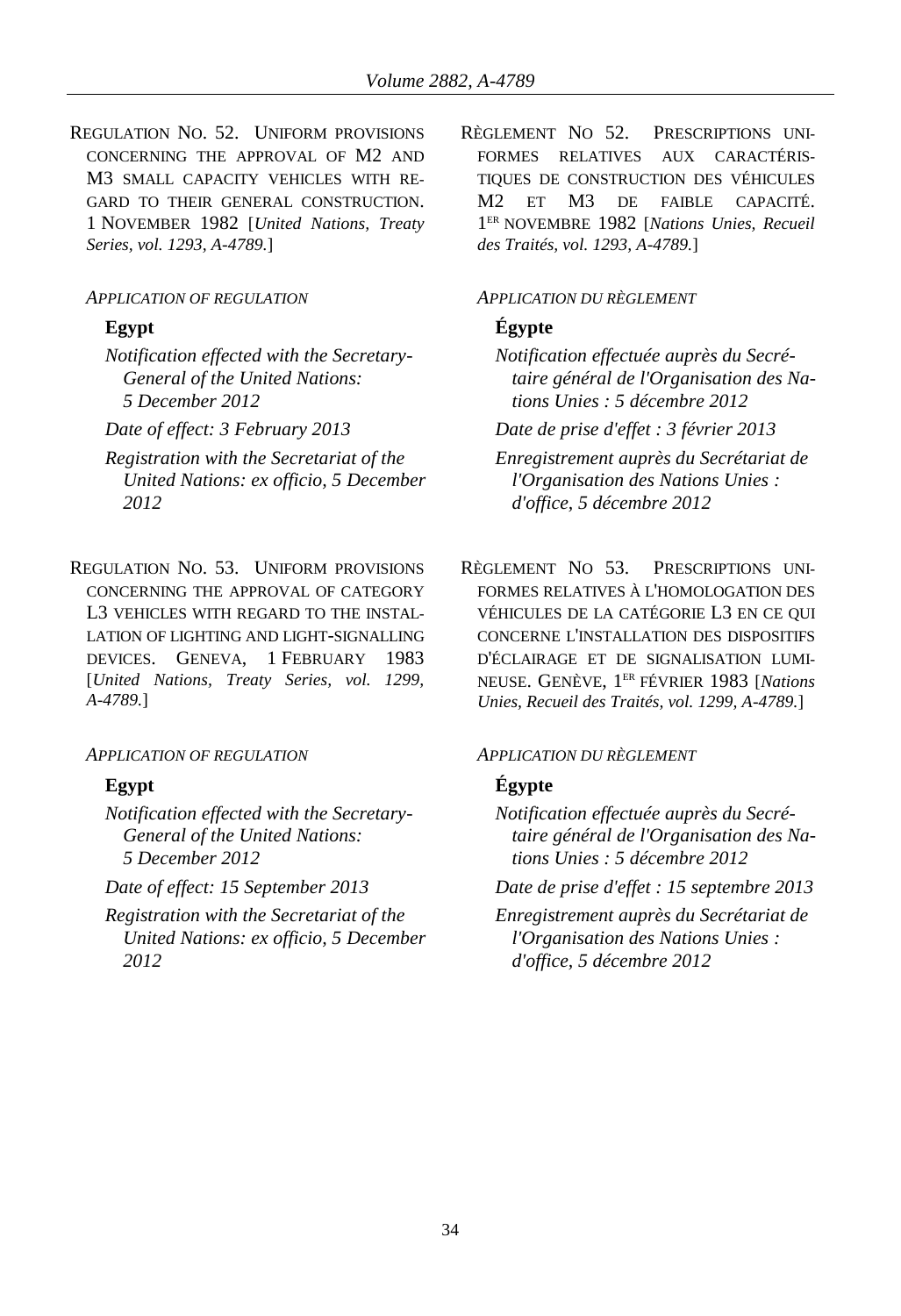REGULATION NO. 54. UNIFORM PROVISIONS CONCERNING THE APPROVAL OF PNEUMATIC TYRES FOR COMMERCIAL VEHICLES AND THEIR TRAILERS. 1 MARCH 1983 [*United Nations, Treaty Series, vol. 1301, A-4789.*]

### *APPLICATION OF REGULATION APPLICATION DU RÈGLEMENT*

*Notification effected with the Secretary-General of the United Nations: 5 December 2012*

- *Registration with the Secretariat of the United Nations: ex officio, 5 December 2012*
- REGULATION NO. 55. UNIFORM PROVISIONS CONCERNING THE APPROVAL OF MECHANI-CAL COUPLING COMPONENTS OF COMBINA-TIONS OF VEHICLES. 1 MARCH 1983 [*United Nations, Treaty Series, vol. 1301, A-4789.*]

### *APPLICATION OF REGULATION APPLICATION DU RÈGLEMENT*

*Notification effected with the Secretary-General of the United Nations: 5 December 2012*

*Registration with the Secretariat of the United Nations: ex officio, 5 December 2012*

RÈGLEMENT NO 54. PRESCRIPTIONS UNI-FORMES RELATIVES À L'HOMOLOGATION DES PNEUMATIQUES POUR VÉHICULES UTILI-TAIRES ET LEURS REMORQUES. 1<sup>ER</sup> MARS 1983 [*Nations Unies, Recueil des Traités, vol. 1301, A-4789.*]

## **Egypt Égypte**

*Notification effectuée auprès du Secrétaire général de l'Organisation des Nations Unies : 5 décembre 2012*

*Date of effect: 15 September 2013 Date de prise d'effet : 15 septembre 2013*

*Enregistrement auprès du Secrétariat de l'Organisation des Nations Unies : d'office, 5 décembre 2012*

RÈGLEMENT NO 55. PRESCRIPTIONS UNI-FORMES RELATIVES À L'HOMOLOGATION DES PIÈCES MÉCANIQUES D'ATTELAGE DES EN-SEMBLES DE VÉHICULES. 1<sup>ER</sup> MARS 1983 [*Nations Unies, Recueil des Traités, vol. 1301, A-4789.*]

### **Egypt Égypte**

*Notification effectuée auprès du Secrétaire général de l'Organisation des Nations Unies : 5 décembre 2012*

*Date of effect: 3 February 2013 Date de prise d'effet : 3 février 2013*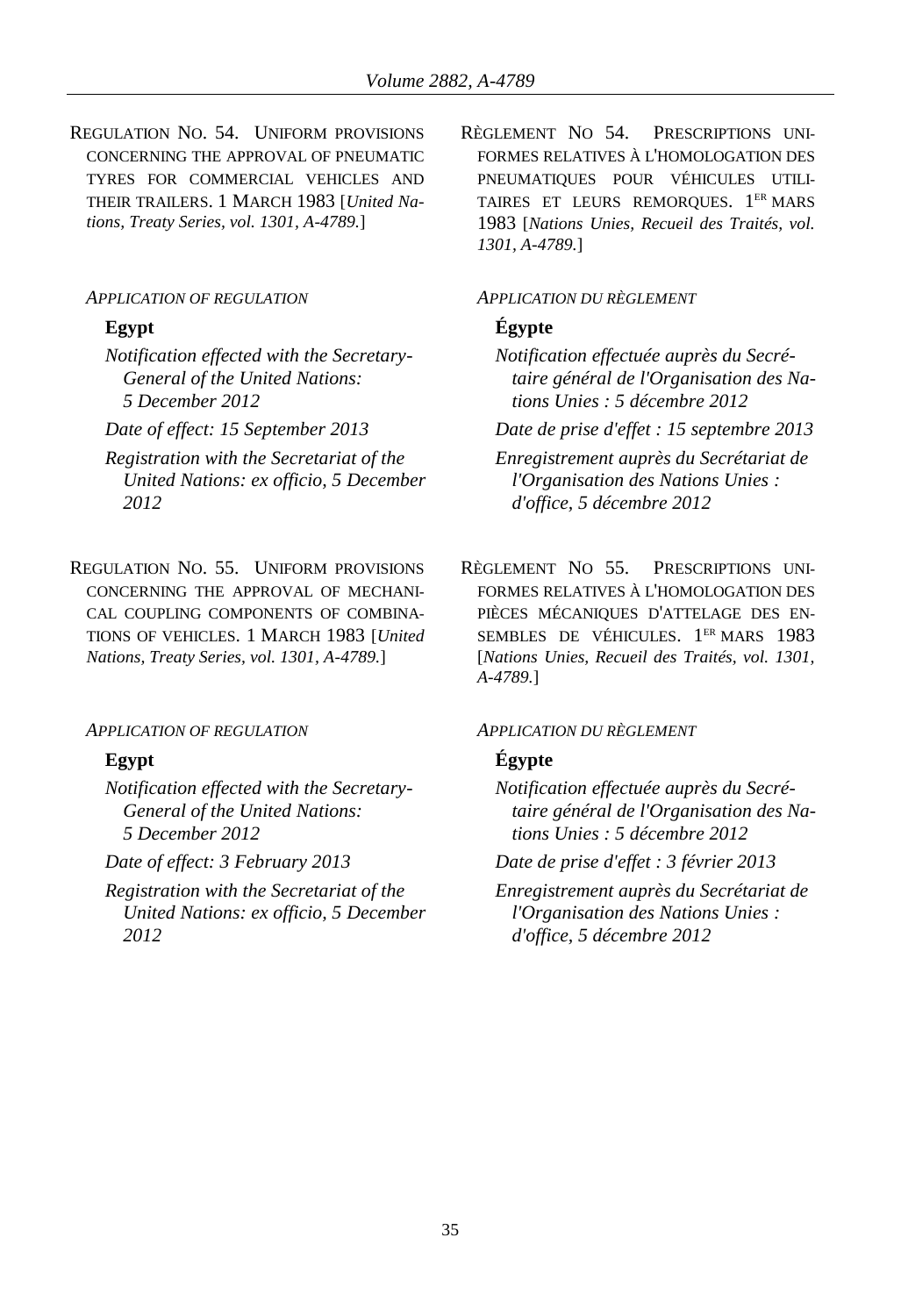REGULATION NO. 56. UNIFORM PROVISIONS CONCERNING THE APPROVAL OF HEAD-LAMPS FOR MOPEDS AND VEHICLES TREAT-ED AS SUCH. 15 JUNE 1983 [*United Nations, Treaty Series, vol. 1317, A-4789.*]

### *APPLICATION OF REGULATION APPLICATION DU RÈGLEMENT*

*Notification effected with the Secretary-General of the United Nations: 5 December 2012*

*Registration with the Secretariat of the United Nations: ex officio, 5 December 2012*

REGULATION NO. 57. UNIFORM PROVISIONS CONCERNING THE APPROVAL OF HEAD-LAMPS FOR MOTOR CYCLES AND VEHICLES TREATED AS SUCH. 15 JUNE 1983 [*United Nations, Treaty Series, vol. 1317, A-4789.*]

### *APPLICATION OF REGULATION APPLICATION DU RÈGLEMENT*

*Notification effected with the Secretary-General of the United Nations: 5 December 2012*

*Registration with the Secretariat of the United Nations: ex officio, 5 December 2012*

RÈGLEMENT NO 56. PRESCRIPTIONS UNI-FORMES RELATIVES À L'HOMOLOGATION DES PROJECTEURS POUR CYCLOMOTEURS ET VÉ-HICULES Y ASSIMILÉS. 15 JUIN 1983 [*Nations Unies, Recueil des Traités, vol. 1317, A-4789.*]

# **Egypt Égypte**

*Notification effectuée auprès du Secrétaire général de l'Organisation des Nations Unies : 5 décembre 2012*

*Date of effect: 3 February 2013 Date de prise d'effet : 3 février 2013*

*Enregistrement auprès du Secrétariat de l'Organisation des Nations Unies : d'office, 5 décembre 2012*

RÈGLEMENT NO 57. PRESCRIPTIONS UNI-FORMES RELATIVES À L'HOMOLOGATION DES PROJECTEURS POUR MOTOCYCLES ET VÉHI-CULES Y ASSIMILÉS. 15 JUIN 1983 [*Nations Unies, Recueil des Traités, vol. 1317, A-4789.*]

# **Egypt Égypte**

*Notification effectuée auprès du Secrétaire général de l'Organisation des Nations Unies : 5 décembre 2012*

*Date of effect: 3 February 2013 Date de prise d'effet : 3 février 2013*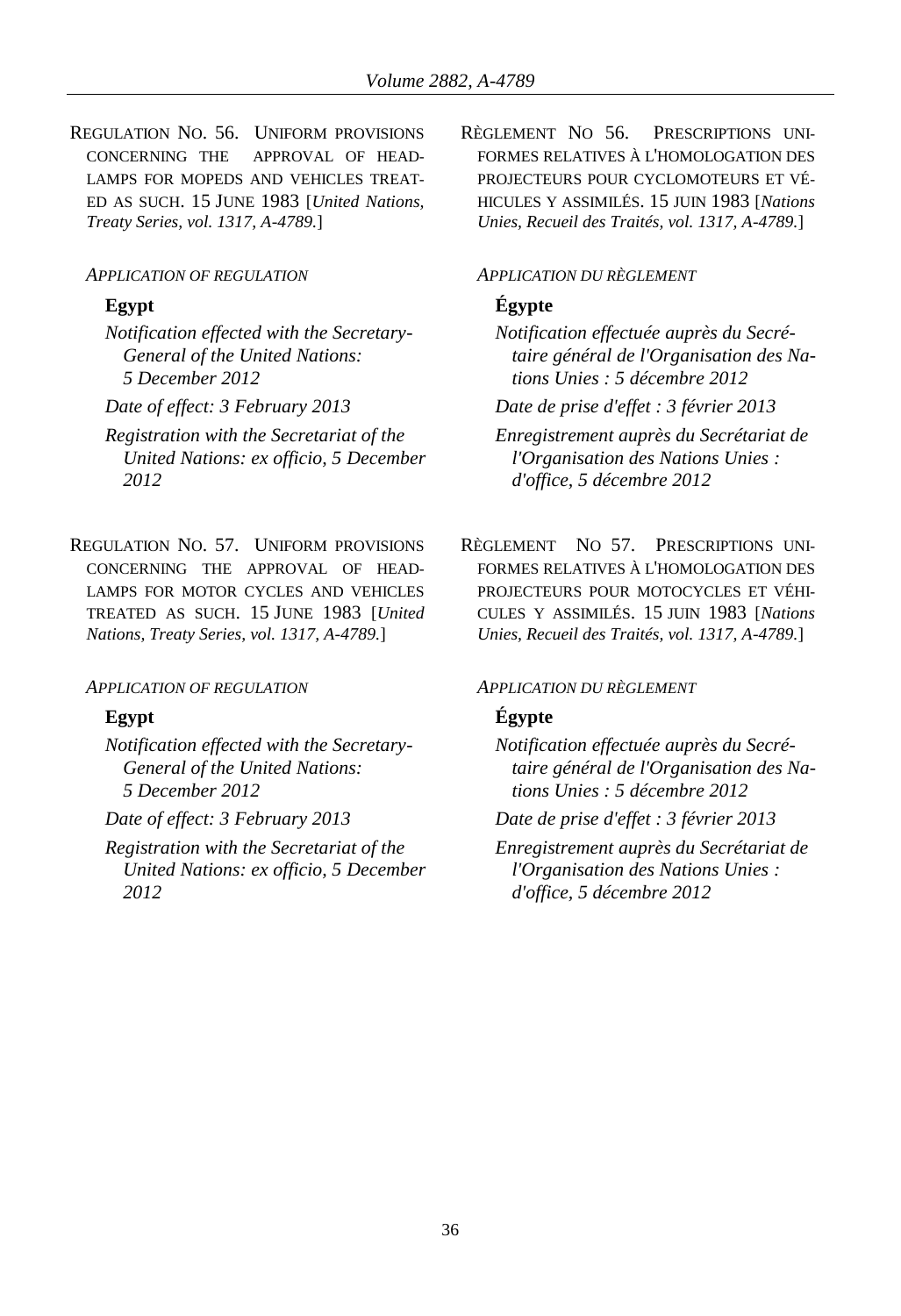REGULATION NO. 58. UNIFORM PROVISIONS CONCERNING THE APPROVAL OF: I. REAR UNDERRUN PROTECTIVE DEVICES (RUPDS); II. VEHICLES WITH REGARD TO THE INSTAL-LATION OF AN RUPD OF AN APPROVED TYPE; III. VEHICLES WITH REGARD TO THEIR REAR UNDERRUN PROTECTION (RUP). GE-NEVA, 1 JULY 1983 [*United Nations, Treaty Series, vol. 1321, A-4789.*]

### *APPLICATION OF REGULATION APPLICATION DU RÈGLEMENT*

*Notification effected with the Secretary-General of the United Nations: 5 December 2012*

*Registration with the Secretariat of the United Nations: ex officio, 5 December 2012*

REGULATION NO. 59. UNIFORM PROVISIONS CONCERNING THE APPROVAL OF REPLACE-MENT SILENCING SYSTEMS. 1 OCTOBER 1983 [*United Nations, Treaty Series, vol. 1333, A-4789.*]

### *APPLICATION OF REGULATION APPLICATION DU RÈGLEMENT*

*Notification effected with the Secretary-General of the United Nations: 5 December 2012*

*Registration with the Secretariat of the United Nations: ex officio, 5 December 2012*

RÈGLEMENT NO 58. PRESCRIPTIONS UNI-FORMES RELATIVES À L'HOMOLOGATION : I. DES DISPOSITIFS ARRIÈRE DE PROTECTION ANTI-ENCASTREMENT; II. DES VÉHICULES EN CE QUI CONCERNE LE MONTAGE D'UN DISPOSITIF ARRIÈRE DE PROTECTION ANTI-ENCASTREMENT D'UN TYPE HOMOLOGUÉ; III. DES VÉHICULES EN CE QUI CONCERNE LEUR PROTECTION CONTRE L'ENCASTRE-MENT À L'ARRIÈRE. GENÈVE, 1 ER JUILLET 1983 [*Nations Unies, Recueil des Traités, vol. 1321, A-4789.*]

### **Egypt Égypte**

- *Notification effectuée auprès du Secrétaire général de l'Organisation des Nations Unies : 5 décembre 2012*
- *Date of effect: 15 September 2013 Date de prise d'effet : 15 septembre 2013*

*Enregistrement auprès du Secrétariat de l'Organisation des Nations Unies : d'office, 5 décembre 2012*

RÈGLEMENT NO 59. PRESCRIPTIONS UNI-FORMES RELATIVES À L'HOMOLOGATION DES DISPOSITIFS SILENCIEUX D'ÉCHAPPEMENT DE REMPLACEMENT. 1 ER OCTOBRE 1983 [*Nations Unies, Recueil des Traités, vol. 1333, A-4789.*]

## **Egypt Égypte**

*Notification effectuée auprès du Secrétaire général de l'Organisation des Nations Unies : 5 décembre 2012*

*Date of effect: 3 February 2013 Date de prise d'effet : 3 février 2013*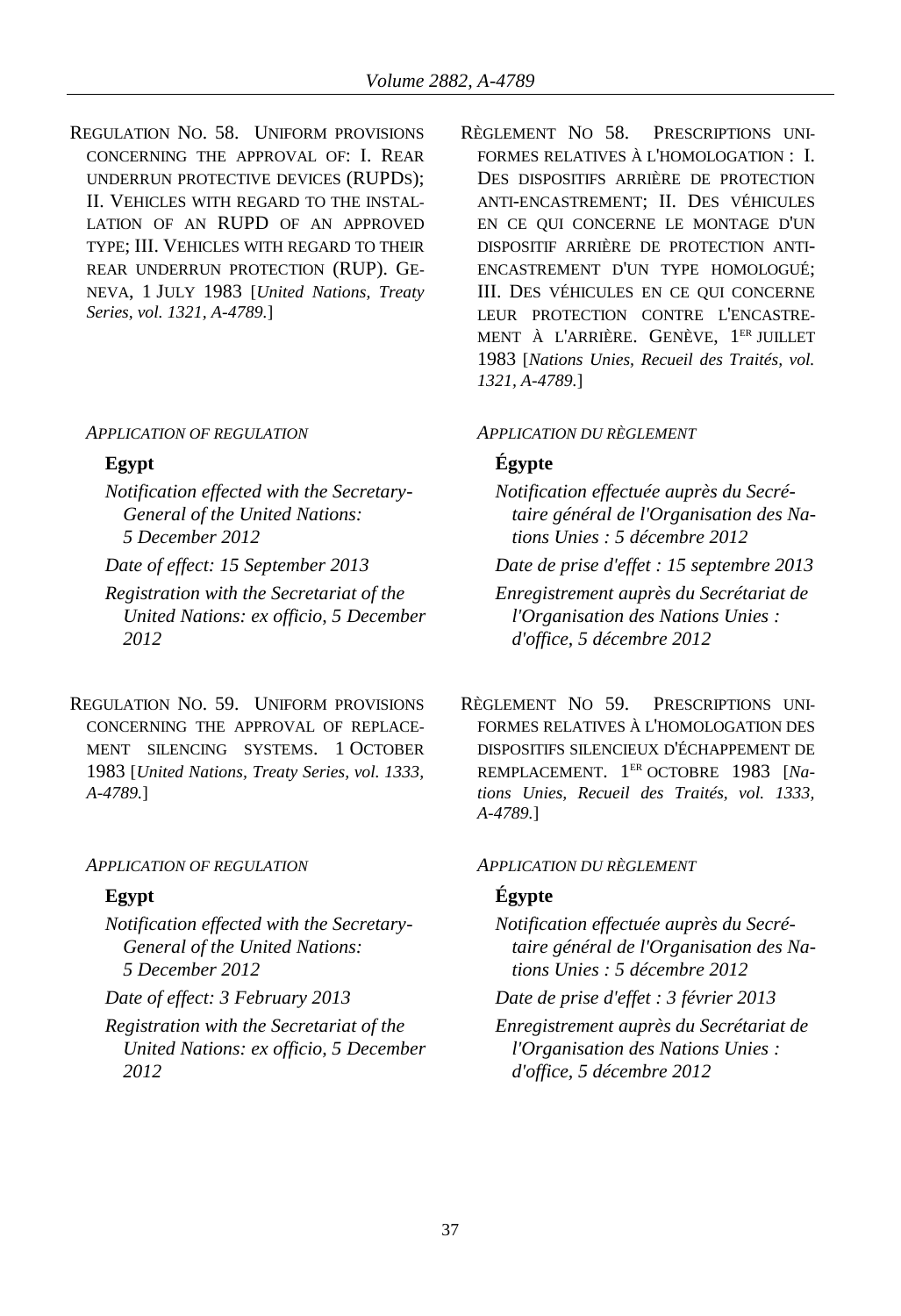REGULATION NO. 60. UNIFORM PROVISIONS CONCERNING THE APPROVAL OF TWO-WHEELED MOTOR CYCLES AND MOPEDS WITH REGARD TO DRIVER-OPERATED CON-TROLS INCLUDING THE IDENTIFICATION OF CONTROLS, TELL-TALES AND INDICATORS. 1 JULY 1984 [*United Nations, Treaty Series, vol. 1361, A-4789.*]

*Notification effected with the Secretary-General of the United Nations: 5 December 2012*

*Registration with the Secretariat of the United Nations: ex officio, 5 December 2012*

REGULATION NO. 61. UNIFORM PROVISIONS CONCERNING THE APPROVAL OF COMMER-CIAL VEHICLES WITH REGARD TO THEIR EX-TERNAL PROJECTIONS FORWARD OF THE CAB'S REAR PANEL. GENEVA, 15 JULY 1984 [*United Nations, Treaty Series, vol. 1363, A-4789.*]

### *APPLICATION OF REGULATION APPLICATION DU RÈGLEMENT*

*Notification effected with the Secretary-General of the United Nations: 5 December 2012*

*Registration with the Secretariat of the United Nations: ex officio, 5 December 2012*

RÈGLEMENT NO 60. PRESCRIPTIONS UNI-FORMES RELATIVES À L'HOMOLOGATION DES MOTOCYCLES ET DES CYCLOMOTEURS (À DEUX ROUES) EN CE QUI CONCERNE LES COMMANDES ACTIONNÉES PAR LE CONDUC-TEUR, Y COMPRIS L'IDENTIFICATION DES COMMANDES, TÉMOINS ET INDICATEURS. 1 ER JUILLET 1984 [*Nations Unies, Recueil des Traités, vol. 1361, A-4789.*]

### *APPLICATION OF REGULATION APPLICATION DU RÈGLEMENT*

# **Egypt Égypte**

*Notification effectuée auprès du Secrétaire général de l'Organisation des Nations Unies : 5 décembre 2012*

*Date of effect: 3 February 2013 Date de prise d'effet : 3 février 2013*

*Enregistrement auprès du Secrétariat de l'Organisation des Nations Unies : d'office, 5 décembre 2012*

RÈGLEMENT NO 61. PRESCRIPTIONS UNI-FORMES RELATIVES À L'HOMOLOGATION DES VÉHICULES UTILITAIRES EN CE QUI CON-CERNE LEURS SAILLIES EXTÉRIEURES À L'AVANT DE LA CLOISON POSTÉRIEURE DE LA CABINE. GENÈVE, 15 JUILLET 1984 [*Nations Unies, Recueil des Traités, vol. 1363, A-4789.*]

## **Egypt Égypte**

*Notification effectuée auprès du Secrétaire général de l'Organisation des Nations Unies : 5 décembre 2012*

*Date of effect: 15 September 2013 Date de prise d'effet : 15 septembre 2013*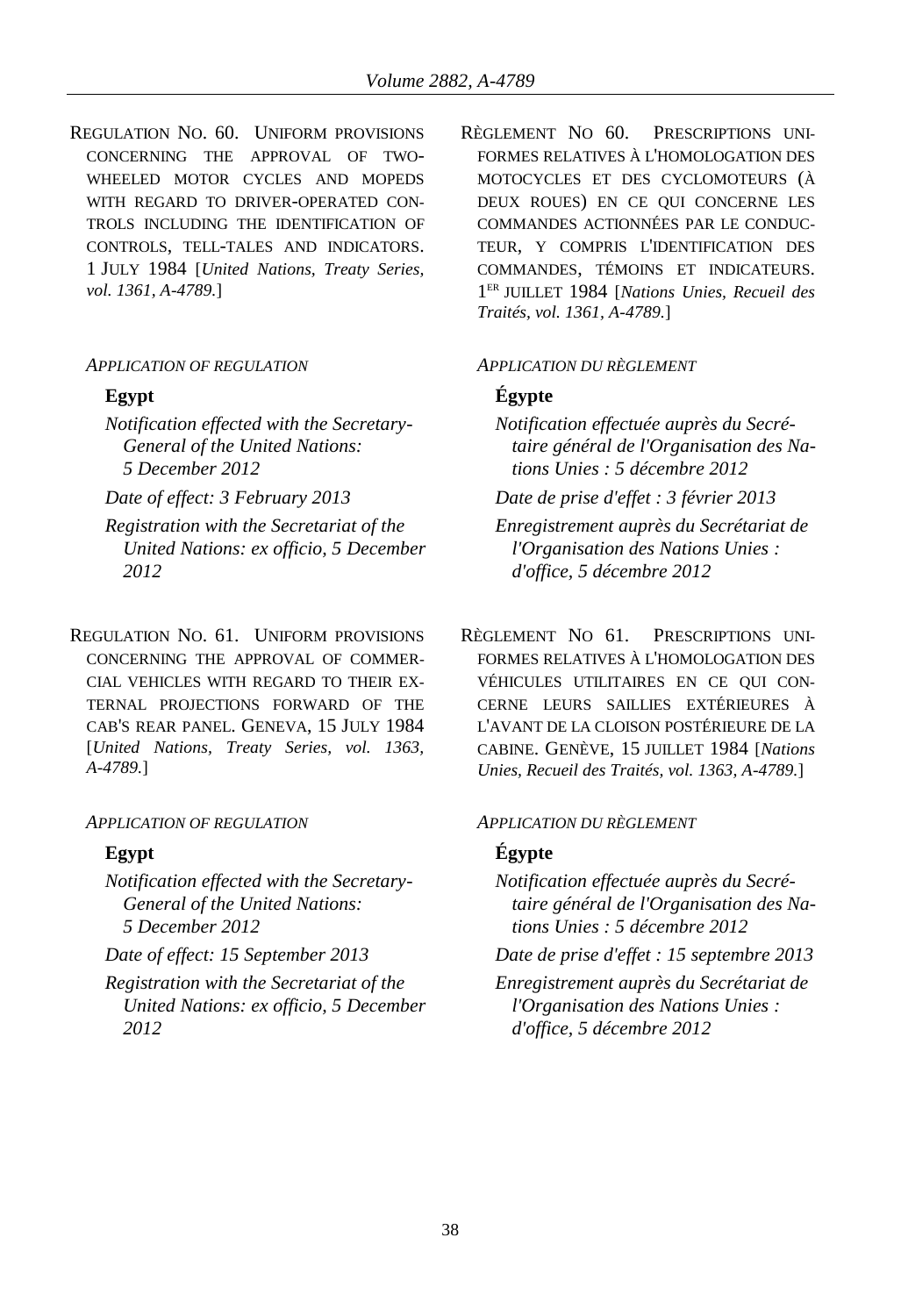REGULATION NO. 62. UNIFORM PROVISIONS CONCERNING THE APPROVAL OF POWER-DRIVEN VEHICLES WITH HANDLEBARS WITH REGARD TO THEIR PROTECTION AGAINST UNAUTHORIZED USE. 1 SEPTEMBER 1984 [*United Nations, Treaty Series, vol. 1367, A-4789.*]

### *APPLICATION OF REGULATION APPLICATION DU RÈGLEMENT*

*Notification effected with the Secretary-General of the United Nations: 5 December 2012*

- *Registration with the Secretariat of the United Nations: ex officio, 5 December 2012*
- REGULATION NO. 63. UNIFORM PROVISIONS CONCERNING THE APPROVAL OF L1 CATE-GORY VEHICLES WITH REGARD TO SOUND EMISSION. 15 AUGUST 1985 [*United Nations, Treaty Series, vol. 1404, A-4789.*]

### *APPLICATION OF REGULATION APPLICATION DU RÈGLEMENT*

*Notification effected with the Secretary-General of the United Nations: 5 December 2012*

*Registration with the Secretariat of the United Nations: ex officio, 5 December 2012*

RÈGLEMENT NO 62. PRESCRIPTIONS UNI-FORMES RELATIVES À L'HOMOLOGATION DES VÉHICULES À MOTEUR À GUIDON EN CE QUI CONCERNE LEUR PROTECTION CONTRE UNE UTILISATION NON AUTORISÉE. 1 ER SEPTEMBRE 1984 [*Nations Unies, Recueil des Traités, vol. 1367, A-4789.*]

## **Egypt Égypte**

*Notification effectuée auprès du Secrétaire général de l'Organisation des Nations Unies : 5 décembre 2012*

*Date of effect: 3 February 2013 Date de prise d'effet : 3 février 2013*

*Enregistrement auprès du Secrétariat de l'Organisation des Nations Unies : d'office, 5 décembre 2012*

RÈGLEMENT NO 63. PRESCRIPTIONS UNI-FORMES RELATIVES À L'HOMOLOGATION DES VÉHICULES DE LA CATÉGORIE L1 EN CE QUI CONCERNE LES ÉMISSIONS SONORES. 15 AOÛT 1985 [*Nations Unies, Recueil des Traités, vol. 1404, A-4789.*]

## **Egypt Égypte**

*Notification effectuée auprès du Secrétaire général de l'Organisation des Nations Unies : 5 décembre 2012*

*Date of effect: 3 February 2013 Date de prise d'effet : 3 février 2013*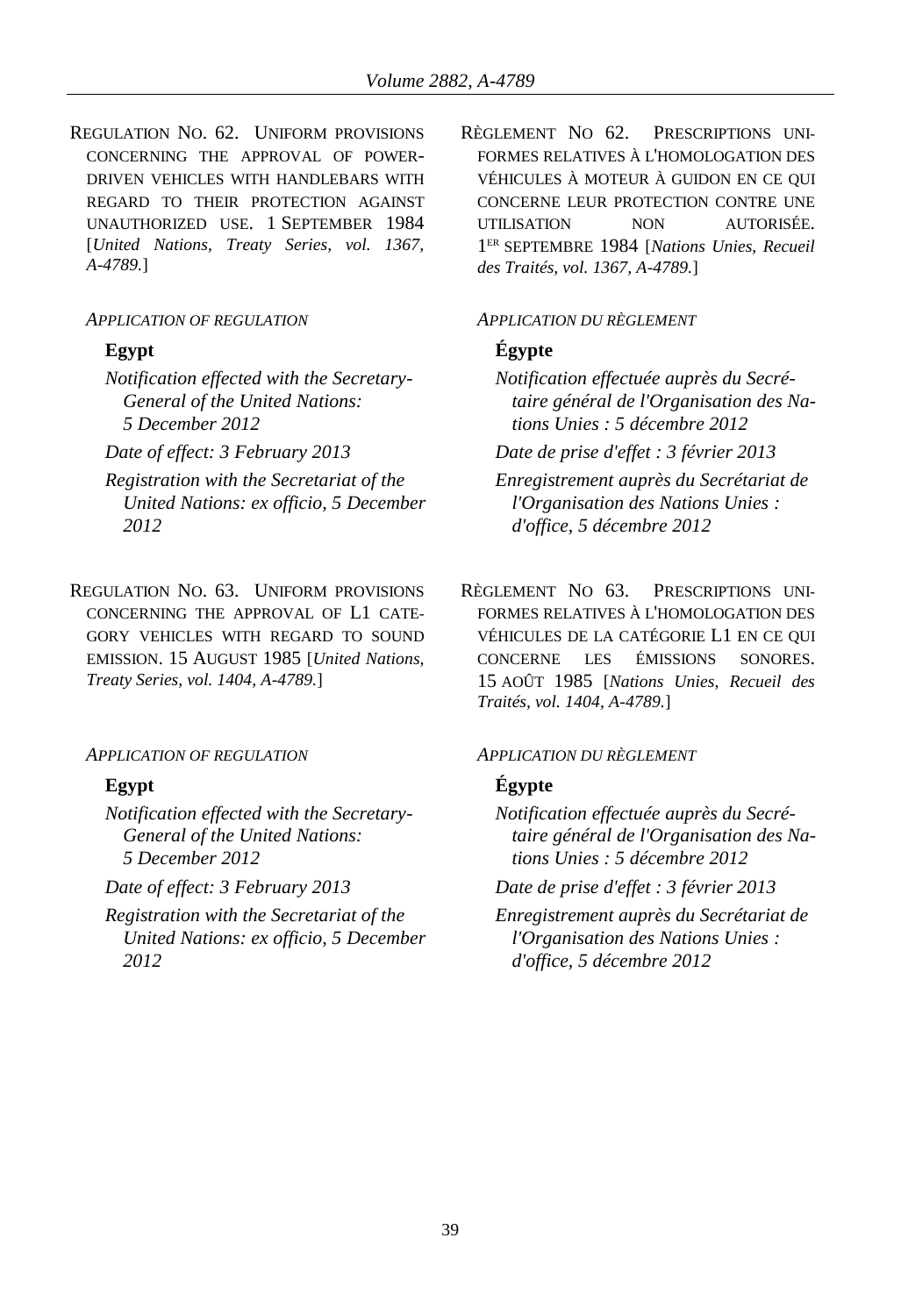REGULATION NO. 64. UNIFORM PROVISIONS CONCERNING THE APPROVAL OF VEHICLES WITH REGARD TO THEIR EQUIPMENT WHICH MAY INCLUDE: A TEMPORARY-USE SPARE UNIT, RUN-FLAT TYRES. GENEVA, 1 OCTOBER 1985 [*United Nations, Treaty Series, vol. 1408, A-4789.*]

### *APPLICATION OF REGULATION NO. 64 APPLICATION DU RÈGLEMENT NO 64*

### **Belarus Bélarus**

*Notification deposited with the Secretary-General of the United Nations: 13 December 2012*

*Registration with the Secretariat of the United Nations: ex officio, 13 December 2012*

*Notification effected with the Secretary-General of the United Nations: 5 December 2012*

*Registration with the Secretariat of the United Nations: ex officio, 5 December 2012*

RÈGLEMENT NO 64. PRESCRIPTIONS UNI-FORMES RELATIVES À L'HOMOLOGATION DES VÉHICULES EN CE QUI CONCERNE LEUR ÉQUIPEMENT QUI PEUT COMPRENDRE : UN ÉQUIPEMENT DE SECOURS À USAGE TEMPO-RAIRE, DES PNEUMATIQUES POUR ROULAGE À PLAT ET/OU UN SYSTÈME DE ROULAGE À PLAT. GENÈVE, 1 ER OCTOBRE 1985 [*Nations Unies, Recueil des Traités, vol. 1408, A-4789.*]

*Dépôt de la notification auprès du Secrétaire général de l'Organisation des Nations Unies : 13 décembre 2012*

*Date of effect: 11 February 2013 Date de prise d'effet : 11 février 2013*

*Enregistrement auprès du Secrétariat de l'Organisation des Nations Unies : d'office, 13 décembre 2012*

### *APPLICATION OF REGULATION APPLICATION DU RÈGLEMENT*

## **Egypt Égypte**

*Notification effectuée auprès du Secrétaire général de l'Organisation des Nations Unies : 5 décembre 2012*

*Date of effect: 15 September 2013 Date de prise d'effet : 15 septembre 2013*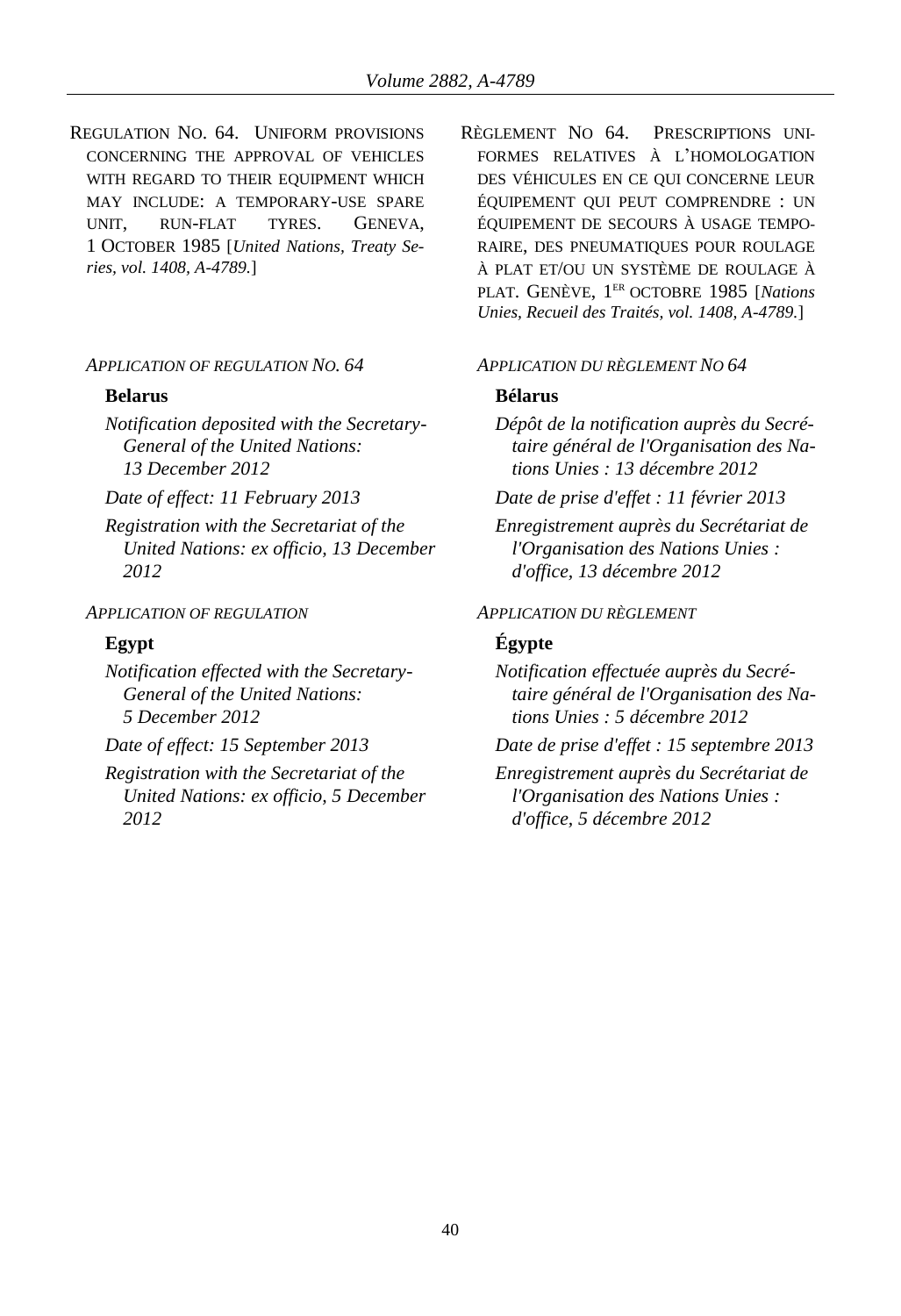REGULATION NO. 65. UNIFORM PROVISIONS CONCERNING THE APPROVAL OF SPECIAL WARNING LAMPS FOR POWER-DRIVEN VEHI-CLES AND THEIR TRAILERS. 15 JUNE 1986 [*United Nations, Treaty Series, vol. 1428, A-4789.*]

### *APPLICATION OF REGULATION APPLICATION DU RÈGLEMENT*

*Notification effected with the Secretary-General of the United Nations: 5 December 2012*

- *Registration with the Secretariat of the United Nations: ex officio, 5 December 2012*
- REGULATION NO. 66. UNIFORM PROVISIONS CONCERNING THE APPROVAL OF LARGE PAS-SENGER VEHICLES WITH REGARD TO THE STRENGTH OF THEIR SUPERSTRUCTURE. GE-NEVA, 2 DECEMBER 1986 [*United Nations, Treaty Series, vol. 1443, A-4789.*]

*APPLICATION OF REGULATION NO. 66 APPLICATION DU RÈGLEMENT NO 66*

*Notification deposited with the Secretary-General of the United Nations: 13 December 2012*

*Registration with the Secretariat of the United Nations: ex officio, 13 December 2012*

RÈGLEMENT NO 65. PRESCRIPTIONS UNI-FORMES RELATIVES À L'HOMOLOGATION DES FEUX SPÉCIAUX D'AVERTISSEMENT POUR VÉHICULES À MOTEUR ET LEURS RE-MORQUES. 15 JUIN 1986 [*Nations Unies, Recueil des Traités, vol. 1428, A-4789.*]

## **Egypt Égypte**

*Notification effectuée auprès du Secrétaire général de l'Organisation des Nations Unies : 5 décembre 2012*

*Date of effect: 3 February 2013 Date de prise d'effet : 3 février 2013*

*Enregistrement auprès du Secrétariat de l'Organisation des Nations Unies : d'office, 5 décembre 2012*

RÈGLEMENT NO 66. PRESCRIPTIONS UNI-FORMES RELATIVES À L'HOMOLOGATION DES VÉHICULES DE GRANDE CAPACITÉ POUR LE TRANSPORT DE PERSONNES EN CE QUI CON-CERNE LA RÉSISTANCE MÉCANIQUE DE LEUR SUPERSTRUCTURE. GENÈVE, 2 DÉCEMBRE 1986 [*Nations Unies, Recueil des Traités, vol. 1443, A-4789.*]

## **Belarus Bélarus**

*Dépôt de la notification auprès du Secrétaire général de l'Organisation des Nations Unies : 13 décembre 2012*

*Date of effect: 11 February 2013 Date de prise d'effet : 11 février 2013*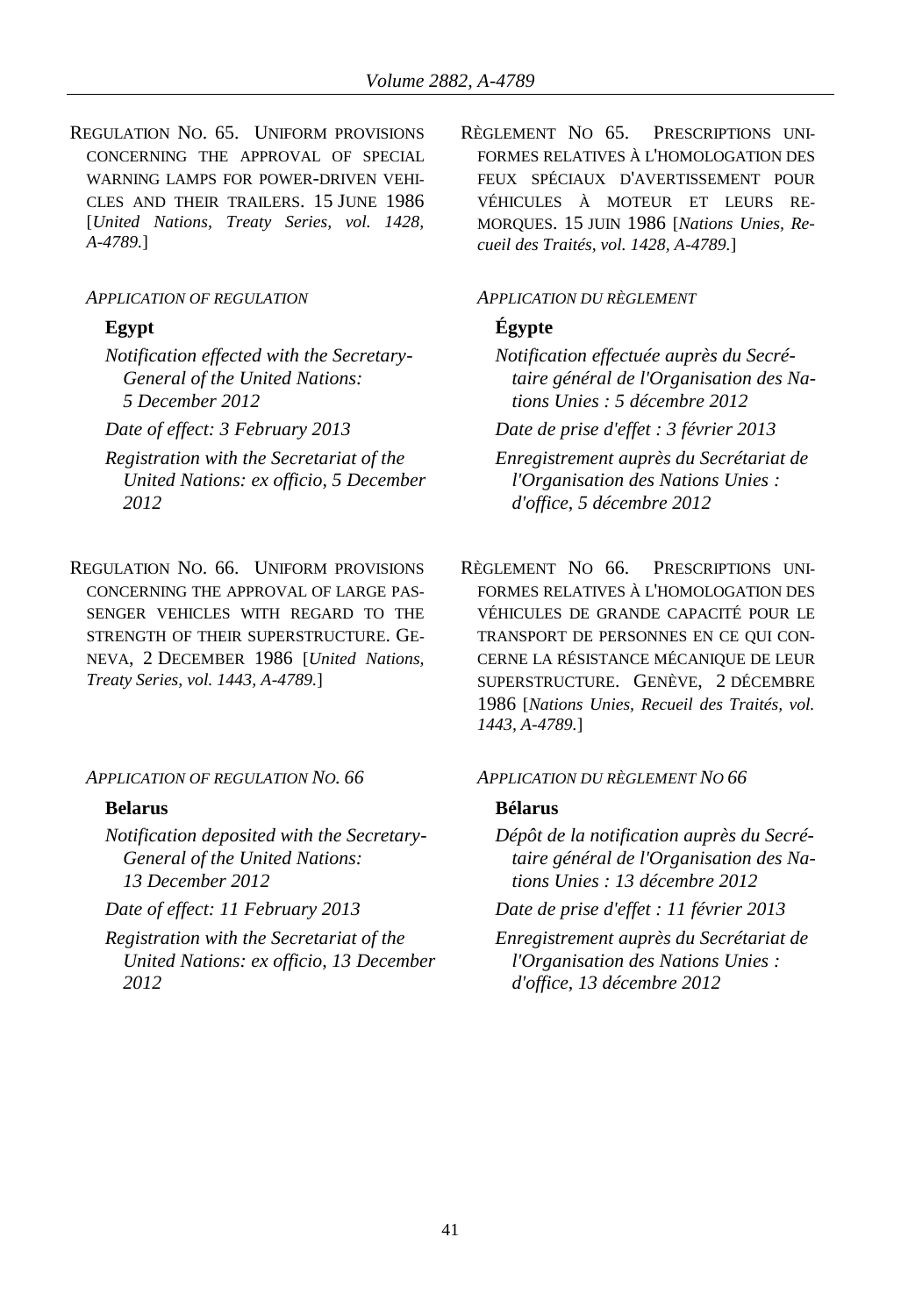*APPLICATION OF REGULATION APPLICATION DU RÈGLEMENT*

*Notification effected with the Secretary-General of the United Nations: 5 December 2012*

*Registration with the Secretariat of the United Nations: ex officio, 5 December 2012*

REGULATION NO. 68. UNIFORM PROVISIONS CONCERNING THE APPROVAL OF POWER-DRIVEN VEHICLES INCLUDING PURE ELEC-TRIC VEHICLES WITH REGARD TO THE MEASUREMENT OF THE MAXIMUM SPEED. 1 MAY 1987 [*United Nations, Treaty Series, vol. 1462, A-4789.*]

### *APPLICATION OF REGULATION APPLICATION DU RÈGLEMENT*

*Notification effected with the Secretary-General of the United Nations: 5 December 2012*

*Date of effect: 3 February 2013 Date de prise d'effet : 3 février 2013*

*Registration with the Secretariat of the United Nations: ex officio, 5 December 2012*

## **Egypt Égypte**

*Notification effectuée auprès du Secrétaire général de l'Organisation des Nations Unies : 5 décembre 2012*

*Date of effect: 3 February 2013 Date de prise d'effet : 3 février 2013*

*Enregistrement auprès du Secrétariat de l'Organisation des Nations Unies : d'office, 5 décembre 2012*

RÈGLEMENT NO 68. PRESCRIPTIONS UNI-FORMES RELATIVES À L'HOMOLOGATION DES VÉHICULES À MOTEUR, Y COMPRIS LES VÉ-HICULES ÉLECTRIQUES PURS, EN CE QUI CONCERNE LA MESURE DE LA VITESSE MAXIMALE. 1 ER MAI 1987 [*Nations Unies, Recueil des Traités, vol. 1462, A-4789.*]

### **Egypt Égypte**

*Notification effectuée auprès du Secrétaire général de l'Organisation des Nations Unies : 5 décembre 2012*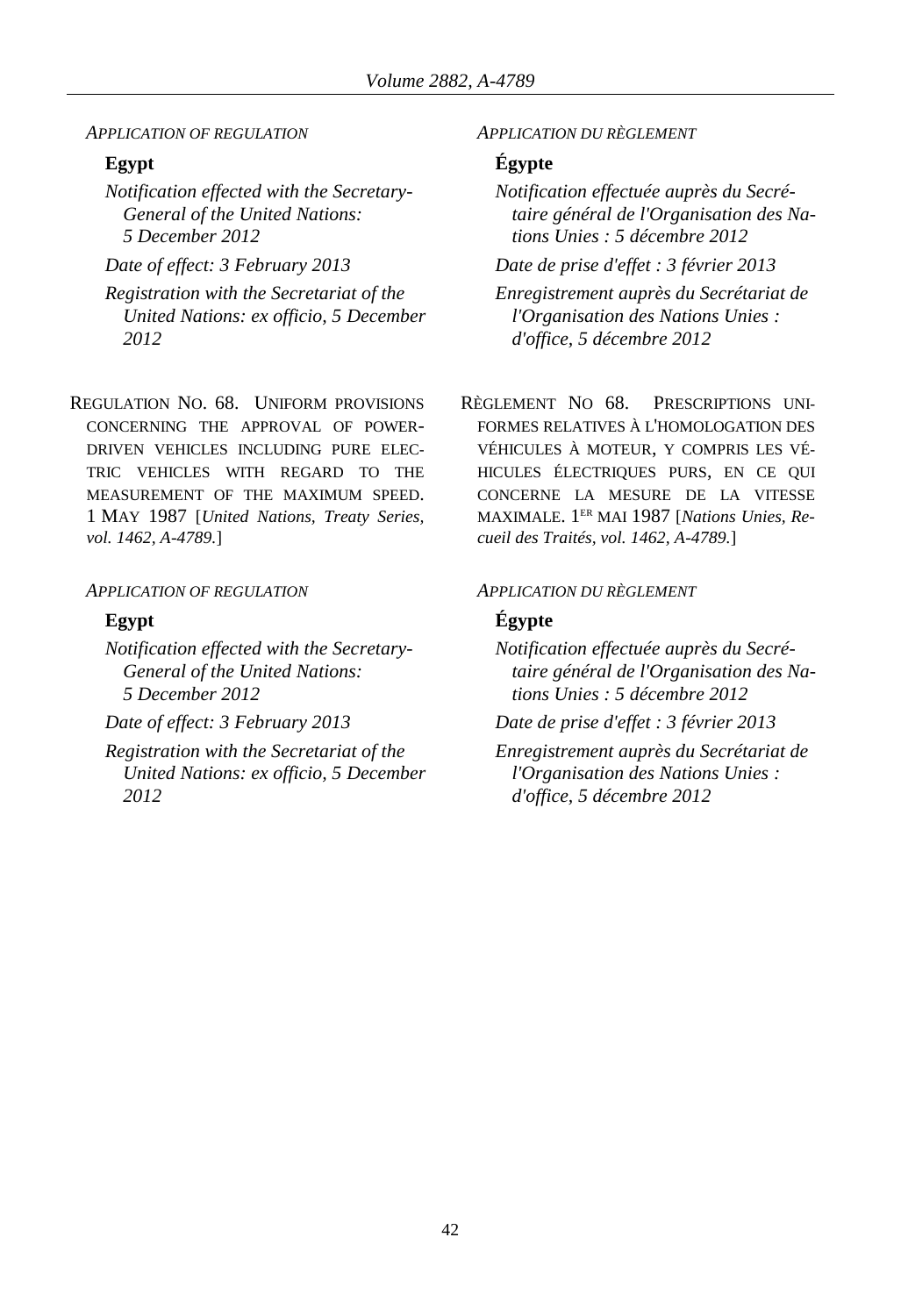REGULATION NO. 69. UNIFORM PROVISIONS CONCERNING THE APPROVAL OF REAR MARKING PLATES FOR SLOW-MOVING VEHI-CLES (BY CONSTRUCTION) AND THEIR TRAILERS. 15 MAY 1987 [*United Nations, Treaty Series, vol. 1463, A-4789.*]

### *APPLICATION OF REGULATION APPLICATION DU RÈGLEMENT*

*Notification effected with the Secretary-General of the United Nations: 5 December 2012*

- *Registration with the Secretariat of the United Nations: ex officio, 5 December 2012*
- REGULATION NO. 70. UNIFORM PROVISIONS CONCERNING THE APPROVAL OF REAR MARKING PLATES FOR HEAVY AND LONG VEHICLES. 15 MAY 1987 [*United Nations, Treaty Series, vol. 1463, A-4789.*]

### *APPLICATION OF REGULATION APPLICATION DU RÈGLEMENT*

*Notification effected with the Secretary-General of the United Nations: 5 December 2012*

*Registration with the Secretariat of the United Nations: ex officio, 5 December 2012*

RÈGLEMENT NO 69. PRESCRIPTIONS UNI-FORMES RELATIVES À L'HOMOLOGATION DES PLAQUES D'IDENTIFICATION ARRIÈRE POUR VÉHICULES LENTS (PAR CONSTRUCTION) ET LEURS REMORQUES. 15 MAI 1987 [*Nations Unies, Recueil des Traités, vol. 1463, A-4789.*]

# **Egypt Égypte**

*Notification effectuée auprès du Secrétaire général de l'Organisation des Nations Unies : 5 décembre 2012*

*Date of effect: 3 February 2013 Date de prise d'effet : 3 février 2013*

*Enregistrement auprès du Secrétariat de l'Organisation des Nations Unies : d'office, 5 décembre 2012*

RÈGLEMENT NO 70. PRESCRIPTIONS UNI-FORMES RELATIVES À L'HOMOLOGATION DES PLAQUES D'IDENTIFICATION ARRIÈRE POUR VÉHICULES LOURDS ET LONGS. 15 MAI 1987 [*Nations Unies, Recueil des Traités, vol. 1463, A-4789.*]

# **Egypt Égypte**

*Notification effectuée auprès du Secrétaire général de l'Organisation des Nations Unies : 5 décembre 2012*

*Date of effect: 3 February 2013 Date de prise d'effet : 3 février 2013*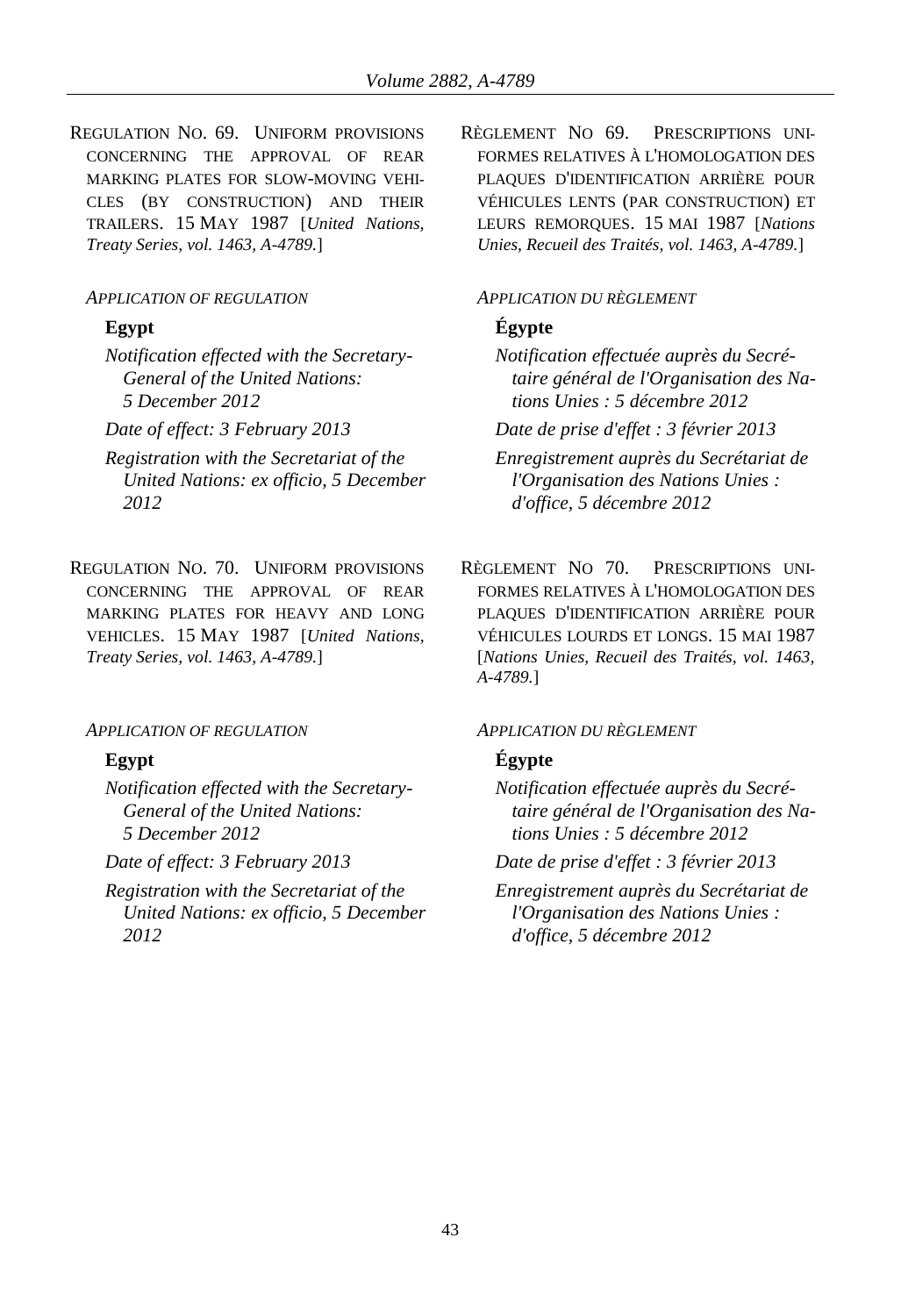REGULATION NO. 67. UNIFORM PROVISIONS CONCERNING THE APPROVAL OF: I. SPECIFIC EQUIPMENT OF MOTOR VEHICLES USING LIQUEFIED PETROLEUM GASES IN THEIR PRO-PULSION SYSTEM; II. A VEHICLE FITTED WITH SPECIFIC EQUIPMENT FOR THE USE OF LIQUEFIED PETROLEUM GASES IN ITS PRO-PULSION SYSTEM WITH REGARD TO THE IN-STALLATION OF SUCH EQUIPMENT. GENEVA, 1 JUNE 1987 [*United Nations, Treaty Series, vol. 1463, A-4789.*]

## *APPLICATION OF REGULATION APPLICATION DU RÈGLEMENT*

*Notification effected with the Secretary-General of the United Nations: 5 December 2012*

*Registration with the Secretariat of the United Nations: ex officio, 5 December 2012*

REGULATION NO. 71. UNIFORM PROVISIONS CONCERNING THE APPROVAL OF AGRICUL-TURAL TRACTORS WITH REGARD TO THE DRIVER'S FIELD OF VISION. 1 AUGUST 1987 [*United Nations, Treaty Series, vol. 1477, A-4789.*]

## *APPLICATION OF REGULATION APPLICATION DU RÈGLEMENT*

*Notification effected with the Secretary-General of the United Nations: 5 December 2012*

*Registration with the Secretariat of the United Nations: ex officio, 5 December 2012*

RÈGLEMENT NO 67. PRESCRIPTIONS UNI-FORMES RELATIVES À L'HOMOLOGATION : I. DES ÉQUIPEMENTS SPÉCIAUX POUR L'ALI-MENTATION DU MOTEUR AUX GAZ DE PÉ-TROLE LIQUÉFIÉS SUR LES VÉHICULES II. DES VÉHICULES MUNIS D'UN ÉQUIPEMENT SPÉ-CIAL POUR L'ALIMENTATION DU MOTEUR AUX GAZ DE PÉTROLE LIQUÉFIÉS EN CE QUI CONCERNE L'INSTALLATION DE CET ÉQUI-PEMENT. GENÈVE, 1 ER JUIN 1987 [*Nations Unies, Recueil des Traités, vol. 1463, A-4789.*]

# **Egypt Égypte**

- *Notification effectuée auprès du Secrétaire général de l'Organisation des Nations Unies : 5 décembre 2012*
- *Date of effect: 15 September 2013 Date de prise d'effet : 15 septembre 2013*
	- *Enregistrement auprès du Secrétariat de l'Organisation des Nations Unies : d'office, 5 décembre 2012*

RÈGLEMENT NO 71 PRESCRIPTIONS UNI-FORMES RELATIVES À L'HOMOLOGATION DES TRACTEURS AGRICOLES EN CE QUI CON-CERNE LE CHAMP DE VISION DU CONDUC-TEUR. 1 ER AOÛT 1987 [*Nations Unies, Recueil des Traités, vol. 1477, A-4789.*]

# **Egypt Égypte**

- *Notification effectuée auprès du Secrétaire général de l'Organisation des Nations Unies : 5 décembre 2012*
- *Date of effect: 3 February 2013 Date de prise d'effet : 3 février 2013*
	- *Enregistrement auprès du Secrétariat de l'Organisation des Nations Unies : d'office, 5 décembre 2012*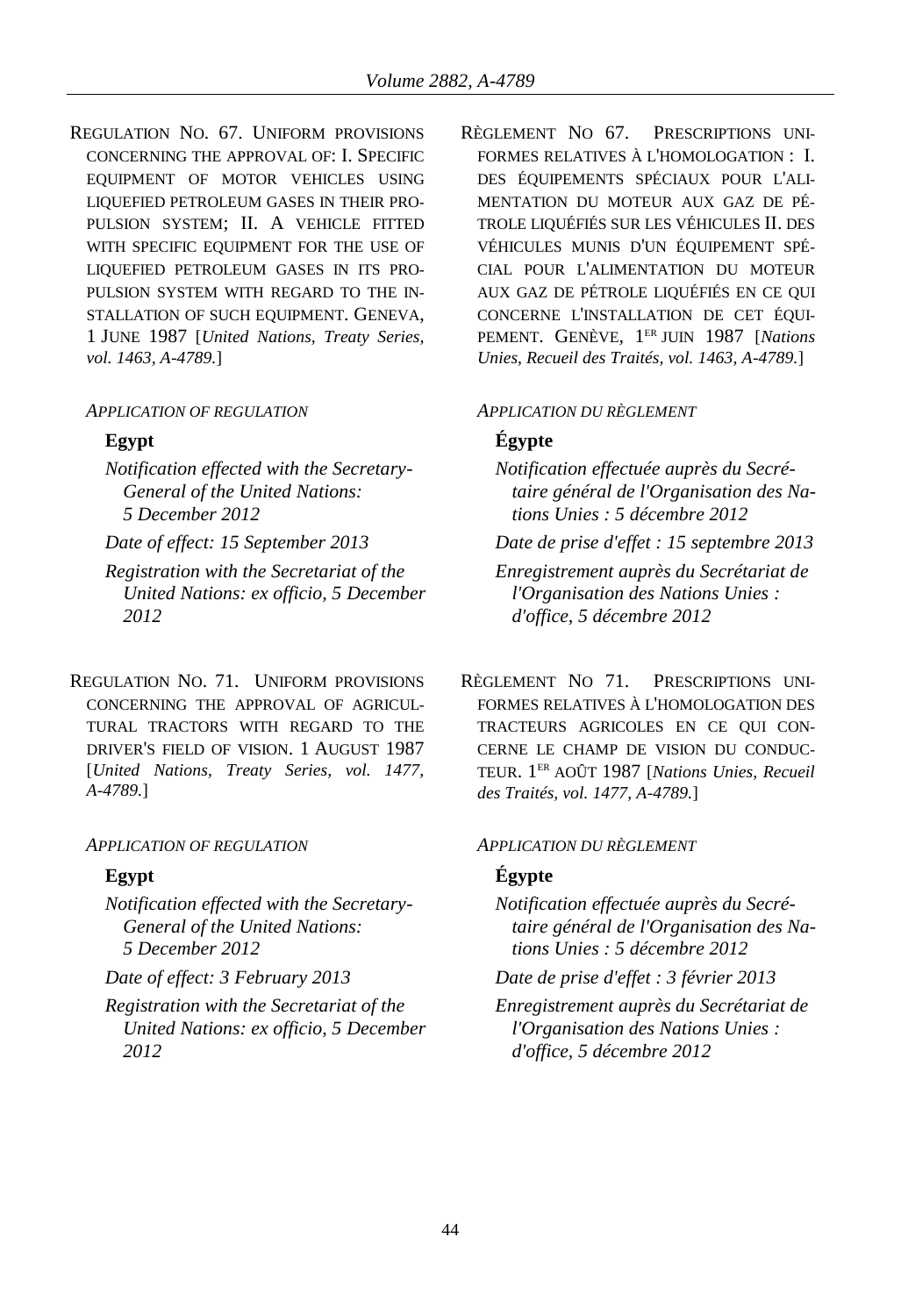REGULATION NO. 73. UNIFORM PROVISIONS CONCERNING THE APPROVAL OF: I. VEHI-CLES WITH REGARD TO THEIR LATERAL PRO-TECTION DEVICES (LPD); II. LATERAL PRO-TECTION DEVICES (LPD); III. VEHICLES WITH REGARD TO THE INSTALLATION OF LPD OF AN APPROVED TYPE ACCORDING TO PART II OF THIS REGULATION. 1 JANUARY 1988 [*United Nations, Treaty Series, vol. 1489, A-4789.*]

### *APPLICATION OF REGULATION APPLICATION DU RÈGLEMENT*

*Notification effected with the Secretary-General of the United Nations: 5 December 2012*

- *Registration with the Secretariat of the United Nations: ex officio, 5 December 2012*
- REGULATION NO. 72. UNIFORM PROVISIONS CONCERNING THE APPROVAL OF MOTOR CY-CLE HEADLAMPS EMITTING AN ASYMMET-RICAL PASSING BEAM AND A DRIVING BEAM AND EQUIPPED WITH HALOGEN LAMPS (HS1 LAMPS). GENEVA, 15 FEBRUARY 1988 [*United Nations, Treaty Series, vol. 1492, A-4789.*]

### *APPLICATION OF REGULATION NO. 72 APPLICATION DU RÈGLEMENT NO 72*

*Notification deposited with the Secretary-General of the United Nations: 13 December 2012*

*Registration with the Secretariat of the United Nations: ex officio, 13 December 2012*

RÈGLEMENT NO 73. PRESCRIPTIONS UNI-FORMES RELATIVES À L'HOMOLOGATION: I. DES VÉHICULES EN CE QUI CONCERNE LEURS DISPOSITIFS DE PROTECTION LATÉ-RALE (DPL); II. DES DISPOSITIFS DE PRO-TECTION LATÉRALE (DPL); III. DES VÉHI-CULES EN CE QUI CONCERNE L'INSTALLATION DES DISPOSITIFS DE PRO-TECTION LATÉRALE (DPL) D'UN TYPE HO-MOLOGUÉ CONFORMÉMENT À LA PARTIE II DU PRÉSENT RÈGLEMENT. 1 ER JANVIER 1988 [*Nations Unies, Recueil des Traités, vol. 1489, A-4789.*]

## **Egypt Égypte**

*Notification effectuée auprès du Secrétaire général de l'Organisation des Nations Unies : 5 décembre 2012*

*Date of effect: 3 February 2013 Date de prise d'effet : 3 février 2013*

*Enregistrement auprès du Secrétariat de l'Organisation des Nations Unies : d'office, 5 décembre 2012*

RÈGLEMENT NO 72. PRESCRIPTIONS UNI-FORMES RELATIVES À L'HOMOLOGATION DES PROJECTEURS POUR MOTOCYCLES ÉMET-TANT UN FAISCEAU-CROISEMENT ASYMÉ-TRIQUE ET UN FAISCEAU-ROUTE ET ÉQUIPÉS DE LAMPES HALOGÈNES (LAMPES HS1). GENÈVE, 15 FÉVRIER 1988 [*Nations Unies, Recueil des Traités, vol. 1492, A-4789.*]

## **Belarus Bélarus**

*Dépôt de la notification auprès du Secrétaire général de l'Organisation des Nations Unies : 13 décembre 2012*

*Date of effect: 11 February 2013 Date de prise d'effet : 11 février 2013*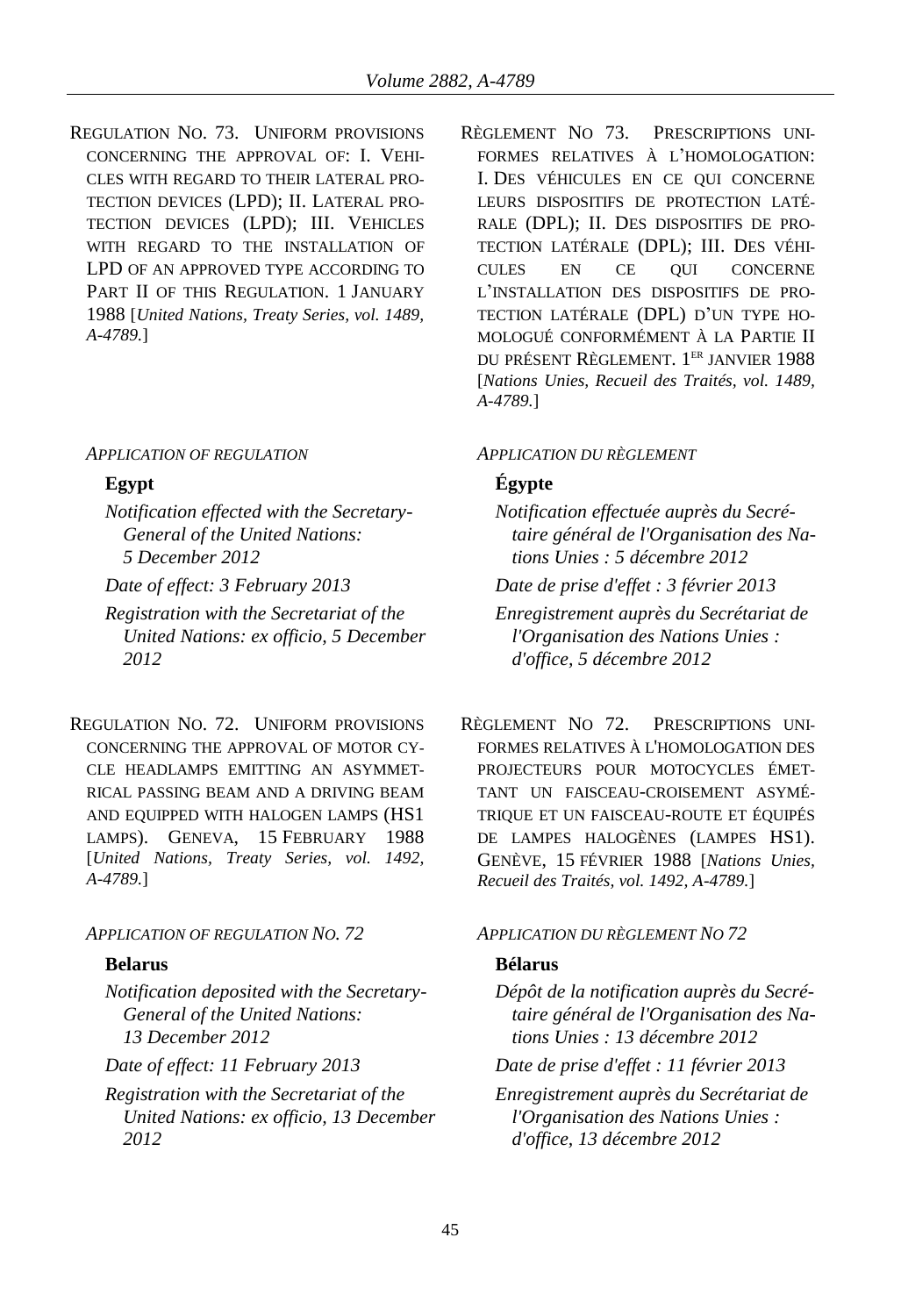### *APPLICATION OF REGULATION APPLICATION DU RÈGLEMENT*

*Notification effected with the Secretary-General of the United Nations: 5 December 2012*

*Registration with the Secretariat of the United Nations: ex officio, 5 December 2012*

REGULATION NO. 75. UNIFORM PROVISIONS CONCERNING THE APPROVAL OF PNEUMATIC TYRES FOR L-CATEGORY VEHICLES. GENE-VA, 1 APRIL 1988 [*United Nations, Treaty Series, vol. 1500, A-4789.*]

## *APPLICATION OF REGULATION NO. 75 APPLICATION DU RÈGLEMENT NO 75*

## **Belarus Bélarus**

*Notification deposited with the Secretary-General of the United Nations: 13 December 2012*

*Registration with the Secretariat of the United Nations: ex officio, 13 December 2012*

*Notification effected with the Secretary-General of the United Nations: 5 December 2012*

*Registration with the Secretariat of the United Nations: ex officio, 5 December 2012*

# **Egypt Égypte**

*Notification effectuée auprès du Secrétaire général de l'Organisation des Nations Unies : 5 décembre 2012*

*Date of effect: 3 February 2013 Date de prise d'effet : 3 février 2013*

*Enregistrement auprès du Secrétariat de l'Organisation des Nations Unies : d'office, 5 décembre 2012*

RÈGLEMENT NO 75. PRESCRIPTIONS UNI-FORMES RELATIVES À L'HOMOLOGATION DES PNEUMATIQUES POUR LES VÉHICULES DE LA CATÉGORIE L. GENÈVE, 1 ER AVRIL 1988 [*Nations Unies, Recueil des Traités, vol. 1500, A-4789.*]

*Dépôt de la notification auprès du Secrétaire général de l'Organisation des Nations Unies : 13 décembre 2012*

*Date of effect: 11 February 2013 Date de prise d'effet : 11 février 2013*

*Enregistrement auprès du Secrétariat de l'Organisation des Nations Unies : d'office, 13 décembre 2012*

## *APPLICATION OF REGULATION APPLICATION DU RÈGLEMENT*

# **Egypt Égypte**

*Notification effectuée auprès du Secrétaire général de l'Organisation des Nations Unies : 5 décembre 2012*

*Date of effect: 3 February 2013 Date de prise d'effet : 3 février 2013*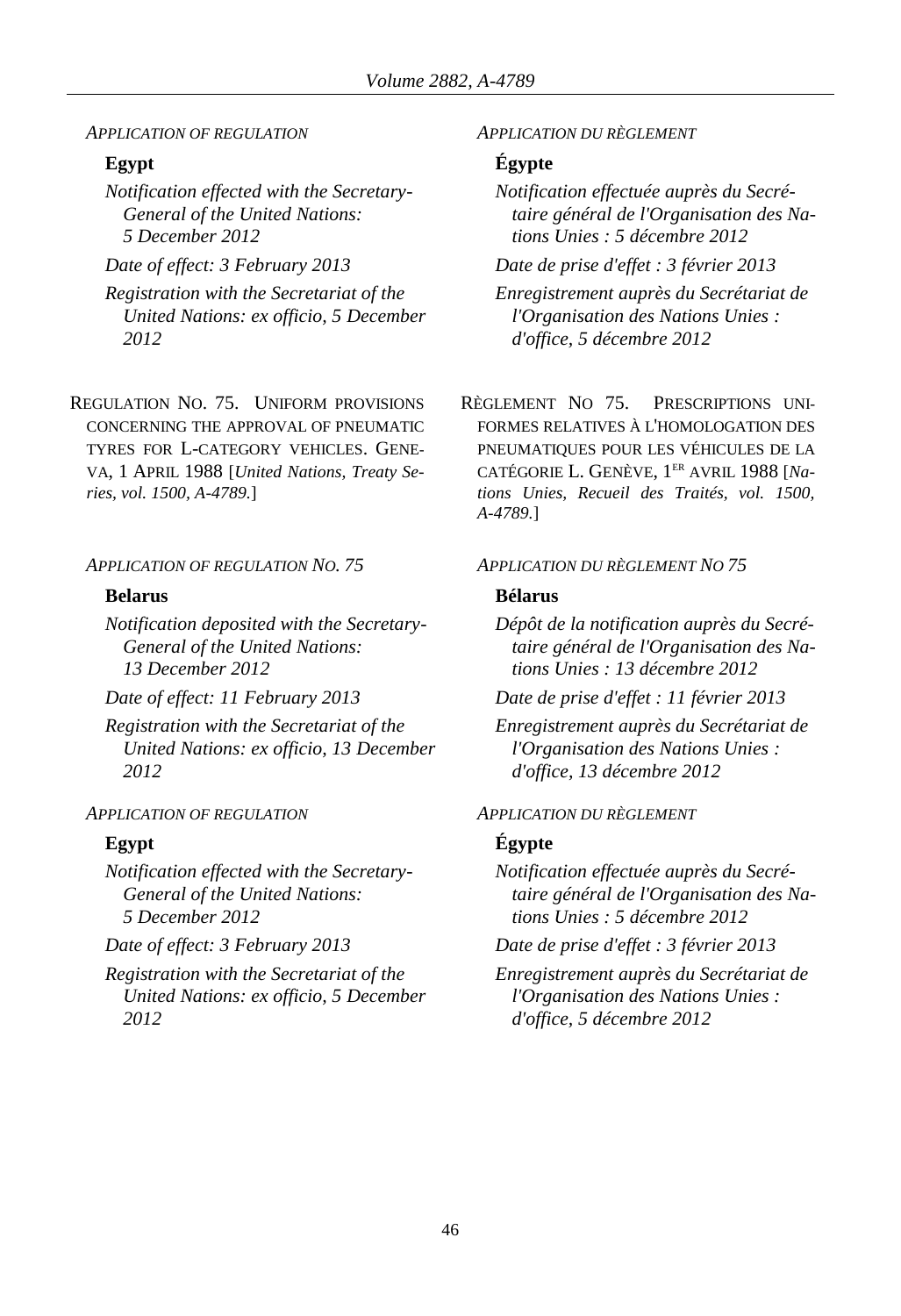REGULATION NO. 74. UNIFORM PROVISIONS CONCERNING THE APPROVAL OF CATEGORY L1 VEHICLES WITH REGARD TO THE INSTAL-LATION OF LIGHTING AND LIGHT-SIGNALLING DEVICES. 15 JUNE 1988 [*United Nations, Treaty Series, vol. 1506, A-4789.*]

### *APPLICATION OF REGULATION APPLICATION DU RÈGLEMENT*

*Notification effected with the Secretary-General of the United Nations: 5 December 2012*

- *Registration with the Secretariat of the United Nations: ex officio, 5 December 2012*
- REGULATION NO. 76. UNIFORM PROVISIONS CONCERNING THE APPROVAL OF HEAD-LAMPS FOR MOPEDS EMITTING A DRIVING BEAM AND A PASSING BEAM. GENEVA, 1 JULY 1988 [*United Nations, Treaty Series, vol. 1509, A-4789.*]

*APPLICATION OF REGULATION NO. 76 APPLICATION DU RÈGLEMENT NO 76*

*Notification deposited with the Secretary-General of the United Nations: 13 December 2012*

*Registration with the Secretariat of the United Nations: ex officio, 13 December 2012*

RÈGLEMENT NO 74. PRESCRIPTIONS UNI-FORMES RELATIVES À L'HOMOLOGATION DES VÉHICULES DE CATÉGORIE L1 EN CE QUI CONCERNE L'INSTALLATION DES DISPOSITIFS D'ÉCLAIRAGE ET DE SIGNALISATION LUMI-NEUSE. 15 JUIN 1988 [*Nations Unies, Recueil des Traités, vol. 1506, A-4789.*]

# **Egypt Égypte**

*Notification effectuée auprès du Secrétaire général de l'Organisation des Nations Unies : 5 décembre 2012*

*Date of effect: 3 February 2013 Date de prise d'effet : 3 février 2013*

*Enregistrement auprès du Secrétariat de l'Organisation des Nations Unies : d'office, 5 décembre 2012*

RÈGLEMENT NO 76. PRESCRIPTIONS UNI-FORMES RELATIVES À L'HOMOLOGATION DES PROJECTEURS POUR CYCLOMOTEURS ÉMET-TANT UN FAISCEAU-CROISEMENT ET UN FAISCEAU-ROUTE. GENÈVE, 1  $1<sup>ER</sup>$  HH J ET 1988 [*Nations Unies, Recueil des Traités, vol. 1509, A-4789.*]

## **Belarus Bélarus**

*Dépôt de la notification auprès du Secrétaire général de l'Organisation des Nations Unies : 13 décembre 2012*

*Date of effect: 11 February 2013 Date de prise d'effet : 11 février 2013*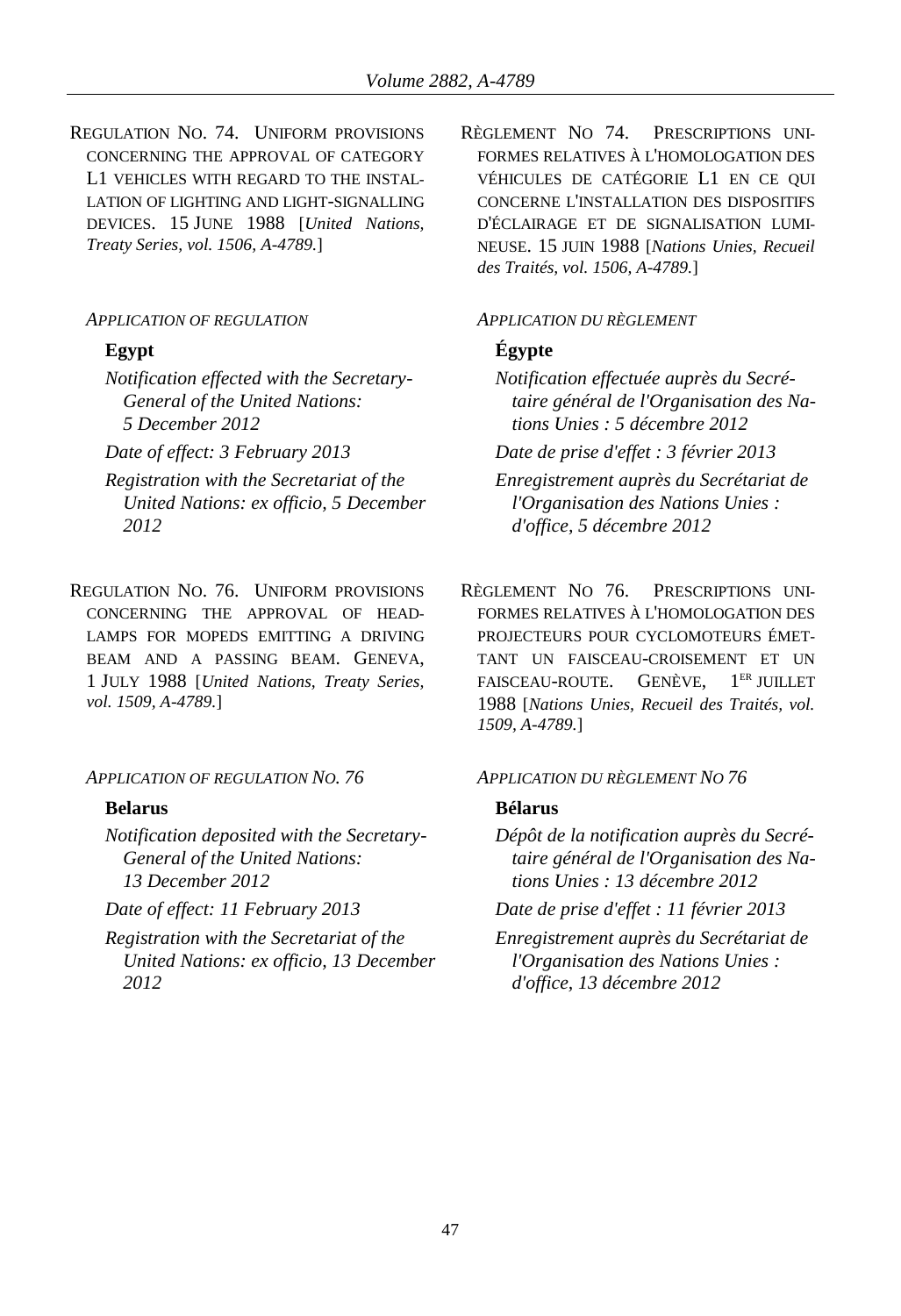*APPLICATION OF REGULATION APPLICATION DU RÈGLEMENT*

*Notification effected with the Secretary-General of the United Nations: 5 December 2012*

*Registration with the Secretariat of the United Nations: ex officio, 5 December 2012*

REGULATION NO. 77. UNIFORM PROVISIONS CONCERNING THE APPROVAL OF PARKING LAMPS FOR POWER-DRIVEN VEHICLES. 30 SEPTEMBER 1988 [*United Nations, Treaty Series, vol. 1514, A-4789.*]

*APPLICATION OF REGULATION APPLICATION DU RÈGLEMENT*

*Notification effected with the Secretary-General of the United Nations: 5 December 2012*

*Registration with the Secretariat of the United Nations: ex officio, 5 December 2012*

## **Egypt Égypte**

*Notification effectuée auprès du Secrétaire général de l'Organisation des Nations Unies : 5 décembre 2012*

*Date of effect: 3 February 2013 Date de prise d'effet : 3 février 2013*

*Enregistrement auprès du Secrétariat de l'Organisation des Nations Unies : d'office, 5 décembre 2012*

RÈGLEMENT NO 77. PRESCRIPTIONS UNI-FORMES RELATIVES À L'HOMOLOGATION DES FEUX DE STATIONNEMENT POUR LES VÉHI-CULES À MOTEUR. 30 SEPTEMBRE 1988 [*Nations Unies, Recueil des Traités, vol. 1514, A-4789.*]

## **Egypt Égypte**

*Notification effectuée auprès du Secrétaire général de l'Organisation des Nations Unies : 5 décembre 2012*

*Date of effect: 15 September 2013 Date de prise d'effet : 15 septembre 2013*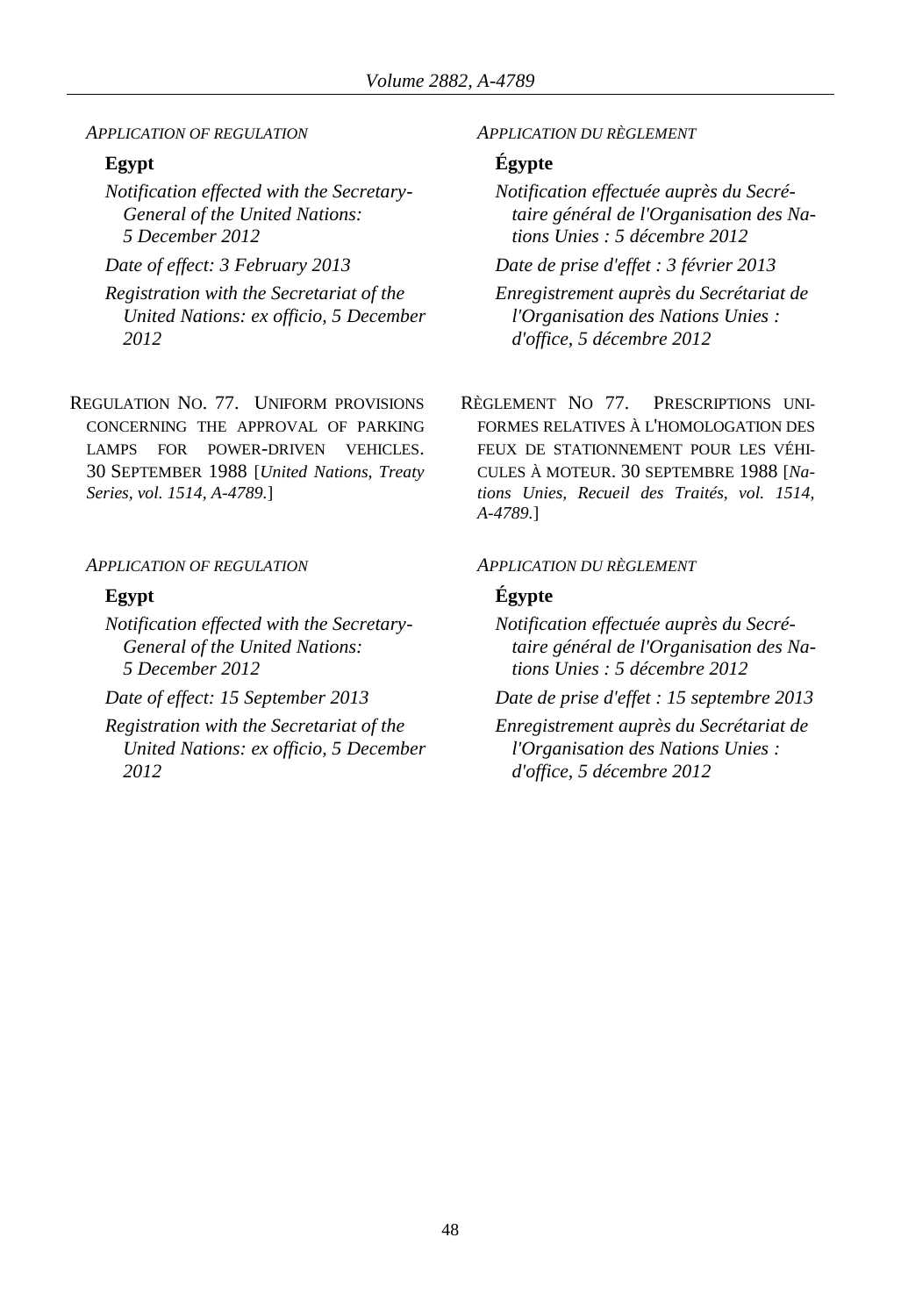REGULATION NO. 78. UNIFORM PROVISIONS CONCERNING THE APPROVAL OF VEHICLES OF CATEGORIES L1, L2, L3, L4 AND L5 WITH REGARD TO BRAKING. 15 OCTOBER 1988 [*United Nations, Treaty Series, vol. 1515, A-4789.*]

### *APPLICATION OF REGULATION APPLICATION DU RÈGLEMENT*

*Notification effected with the Secretary-General of the United Nations: 5 December 2012*

- *Registration with the Secretariat of the United Nations: ex officio, 5 December 2012*
- REGULATION NO. 79. UNIFORM PROVISIONS CONCERNING THE APPROVAL OF VEHICLES WITH REGARD TO STEERING EQUIPMENT. 1 DECEMBER 1988 [*United Nations, Treaty Series, vol. 1519, A-4789.*]

### *APPLICATION OF REGULATION APPLICATION DU RÈGLEMENT*

*Notification effected with the Secretary-General of the United Nations: 5 December 2012*

*Registration with the Secretariat of the United Nations: ex officio, 5 December 2012*

RÈGLEMENT NO 78. PRESCRIPTIONS UNI-FORMES RELATIVES À L'HOMOLOGATION DES VÉHICULES DES CATÉGORIES L1, L2, L3, L4 ET L5 EN CE QUI CONCERNE LE FREINAGE. 15 OCTOBRE 1988 [*Nations Unies, Recueil des Traités, vol. 1515, A-4789.*]

## **Egypt Égypte**

*Notification effectuée auprès du Secrétaire général de l'Organisation des Nations Unies : 5 décembre 2012*

*Date of effect: 3 February 2013 Date de prise d'effet : 3 février 2013*

*Enregistrement auprès du Secrétariat de l'Organisation des Nations Unies : d'office, 5 décembre 2012*

RÈGLEMENT NO 79. PRESCRIPTIONS UNI-FORMES RELATIVES À L'HOMOLOGATION DES VÉHICULES EN CE QUI CONCERNE L'ÉQUIPE-MENT DE DIRECTION. 1 ER DÉCEMBRE 1988 [*Nations Unies, Recueil des Traités, vol. 1519, A-4789.*]

## **Egypt Égypte**

*Notification effectuée auprès du Secrétaire général de l'Organisation des Nations Unies : 5 décembre 2012*

*Date of effect: 3 February 2013 Date de prise d'effet : 3 février 2013*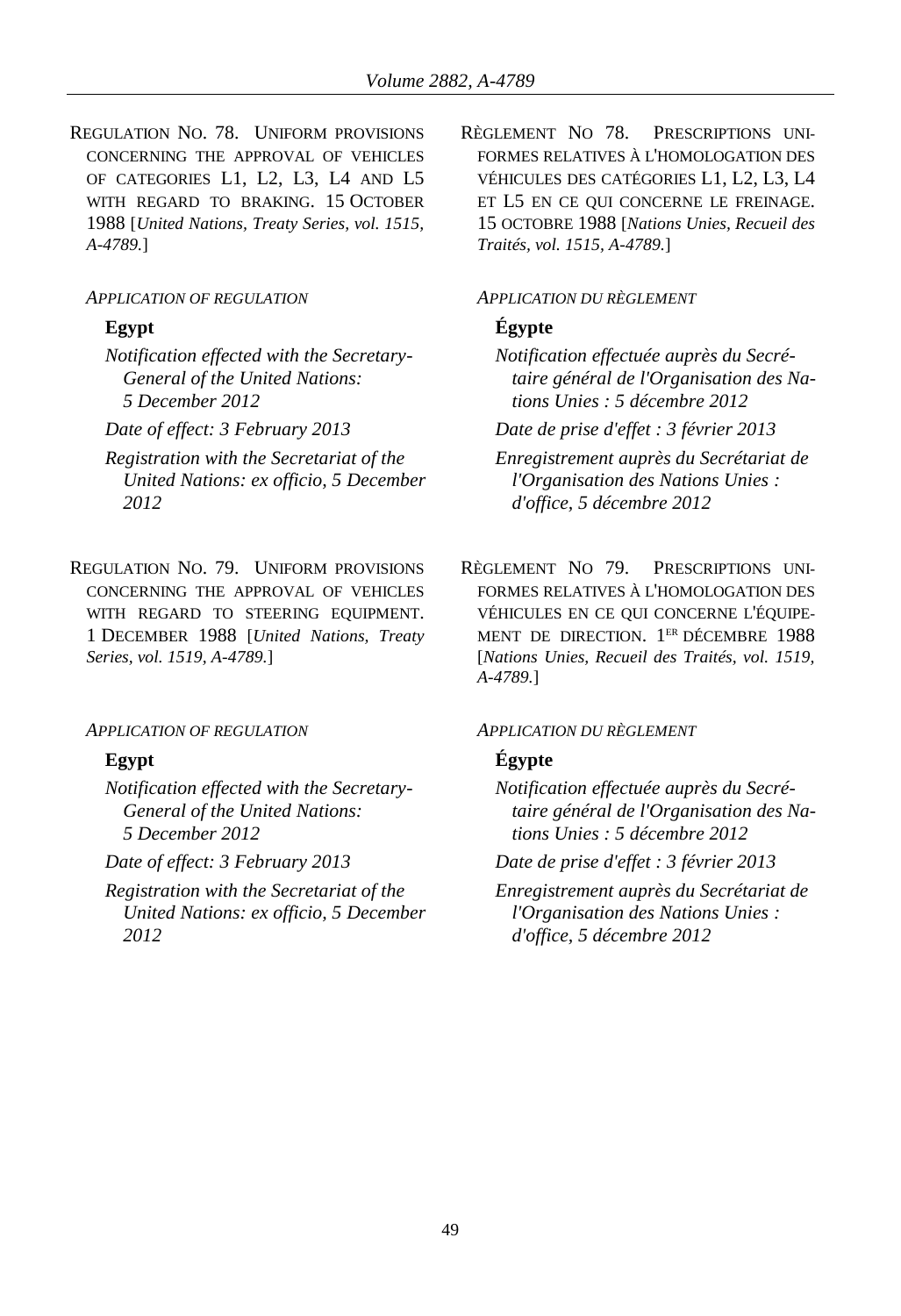REGULATION NO. 80. UNIFORM PROVISIONS CONCERNING THE APPROVAL OF SEATS OF LARGE PASSENGER VEHICLES AND OF THESE VEHICLES WITH REGARD TO THE STRENGTH OF THE SEATS AND THEIR ANCHORAGES. 23 FEBRUARY 1989 [*United Nations, Treaty Series, vol. 1524, A-4789.*]

## *APPLICATION OF REGULATION APPLICATION DU RÈGLEMENT*

- *Notification effected with the Secretary-General of the United Nations: 5 December 2012*
- 
- *Registration with the Secretariat of the United Nations: ex officio, 5 December 2012*
- REGULATION NO. 81. UNIFORM PROVISIONS CONCERNING THE APPROVAL OF REAR-VIEW MIRRORS OF TWO-WHEELED POWER-DRIVEN VEHICLES WITH OR WITHOUT SIDE CAR, WITH REGARD TO THE MOUNTING OF REAR-VIEW MIRRORS ON HANDLEBARS. 1 MARCH 1989 [*United Nations, Treaty Series, vol. 1525, A-4789.*]

### *APPLICATION OF REGULATION APPLICATION DU RÈGLEMENT*

*Notification effected with the Secretary-General of the United Nations: 5 December 2012*

*Registration with the Secretariat of the United Nations: ex officio, 5 December 2012*

RÈGLEMENT NO 80. PRESCRIPTIONS UNI-FORMES RELATIVES À L'HOMOLOGATION DES SIÈGES DE VÉHICULE DE GRANDES DIMEN-SIONS POUR LE TRANSPORT DE VOYAGEURS ET DE CES VÉHICULES EN CE QUI CONCERNE LA RÉSISTANCE DES SIÈGES ET DE LEURS ANCRAGES. 23 FÉVRIER 1989 [*Nations Unies, Recueil des Traités, vol. 1524, A-4789.*]

## **Egypt Égypte**

*Notification effectuée auprès du Secrétaire général de l'Organisation des Nations Unies : 5 décembre 2012*

*Date of effect: 3 February 2013 Date de prise d'effet : 3 février 2013*

- *Enregistrement auprès du Secrétariat de l'Organisation des Nations Unies : d'office, 5 décembre 2012*
- RÈGLEMENT NO 81. PRESCRIPTIONS UNI-FORMES RELATIVES À L'HOMOLOGATION DES RÉTROVISEURS DES VÉHICULES À MOTEUR À DEUX ROUES, AVEC OU SANS SIDE-CAR, EN CE QUI CONCERNE LE MONTAGE DES RÉ-TROVISEURS SUR LES GUIDONS. 1 ER MARS 1989 [*Nations Unies, Recueil des Traités, vol. 1525, A-4789.*]

# **Egypt Égypte**

- *Notification effectuée auprès du Secrétaire général de l'Organisation des Nations Unies : 5 décembre 2012*
- *Date of effect: 3 February 2013 Date de prise d'effet : 3 février 2013*
	- *Enregistrement auprès du Secrétariat de l'Organisation des Nations Unies : d'office, 5 décembre 2012*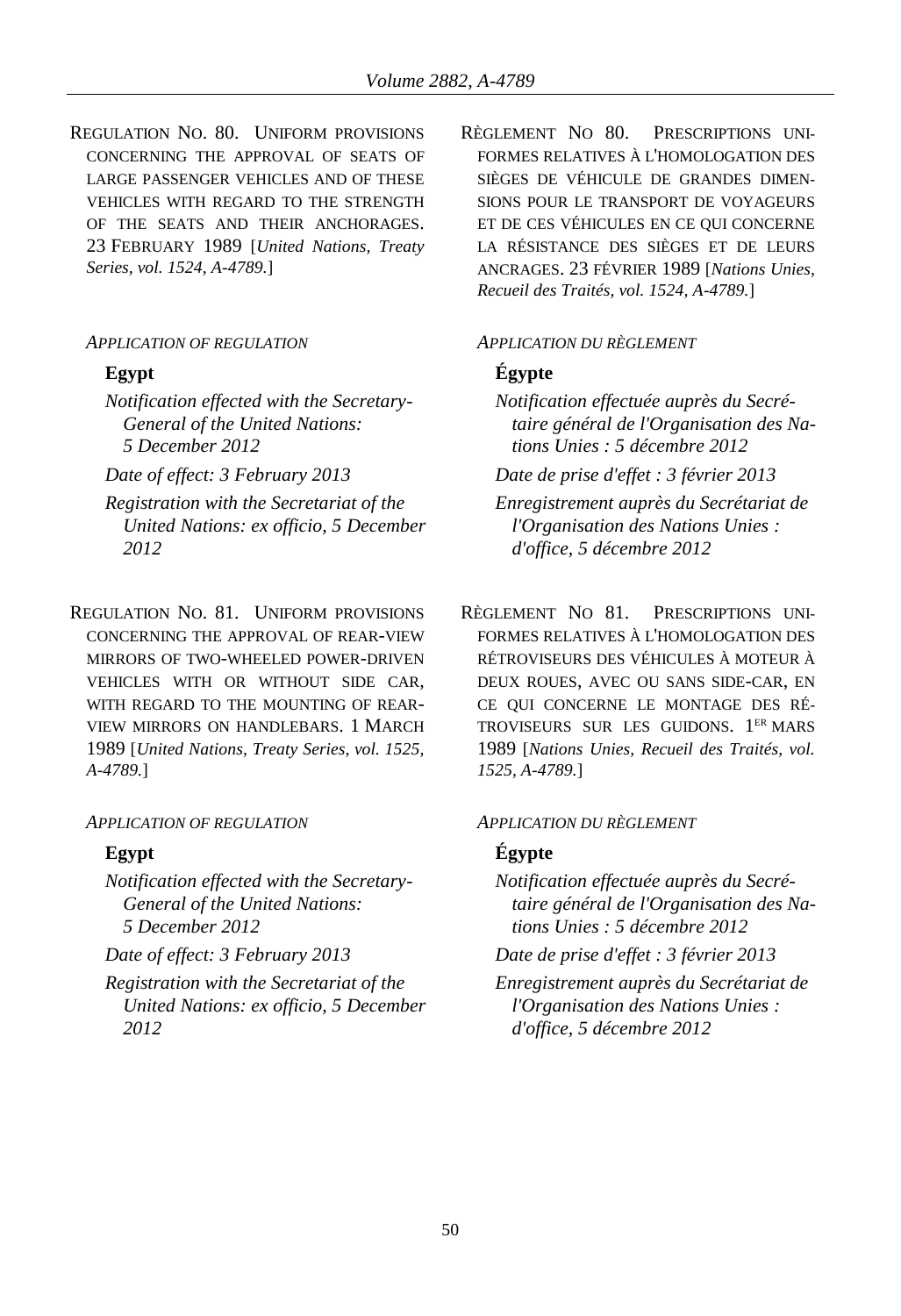REGULATION NO. 82. UNIFORM PROVISIONS CONCERNING THE APPROVAL OF MOPED HEADLAMPS EQUIPPED WITH FILAMENT HALOGEN LAMPS (HS2). 17 MARCH 1989 [*United Nations, Treaty Series, vol. 1526, A-4789.*]

*Notification effected with the Secretary-General of the United Nations: 5 December 2012*

- *Registration with the Secretariat of the United Nations: ex officio, 5 December 2012*
- REGULATION NO. 83. UNIFORM PROVISIONS CONCERNING THE APPROVAL OF VEHICLES WITH REGARD TO THE EMISSION OF POLLU-TANTS ACCORDING TO ENGINE FUEL RE-QUIREMENTS. GENEVA, 5 NOVEMBER 1989 [*United Nations, Treaty Series, vol. 1548, A-4789.*]

*APPLICATION OF REGULATION APPLICATION DU RÈGLEMENT*

*Notification effected with the Secretary-General of the United Nations: 5 December 2012*

*Registration with the Secretariat of the United Nations: ex officio, 5 December 2012*

RÈGLEMENT NO 82. PRESCRIPTIONS UNI-FORMES RELATIVES À L'HOMOLOGATION DES PROJECTEURS POUR CYCLOMOTEURS ÉQUI-PÉS DE LAMPES HALOGÈNES À INCANDES-CENCE (LAMPES HS2). 17 MARS 1989 [*Nations Unies, Recueil des Traités, vol. 1526, A-4789.*]

### *APPLICATION OF REGULATION APPLICATION DU RÈGLEMENT*

## **Egypt Égypte**

*Notification effectuée auprès du Secrétaire général de l'Organisation des Nations Unies : 5 décembre 2012*

*Date of effect: 3 February 2013 Date de prise d'effet : 3 février 2013*

*Enregistrement auprès du Secrétariat de l'Organisation des Nations Unies : d'office, 5 décembre 2012*

RÈGLEMENT NO 83. PRESCRIPTIONS UNI-FORMES RELATIVES À L'HOMOLOGATION DES VÉHICULES EN CE QUI CONCERNE L'ÉMIS-SION DE POLLUANTS SELON LES EXIGENCES DU MOTEUR EN MATIÈRE DE CARBURANT. GENÈVE, 5 NOVEMBRE 1989 [*Nations Unies, Recueil des Traités, vol. 1548, A-4789.*]

## **Egypt Égypte**

*Notification effectuée auprès du Secrétaire général de l'Organisation des Nations Unies : 5 décembre 2012*

*Date of effect: 15 September 2013 Date de prise d'effet : 15 septembre 2013*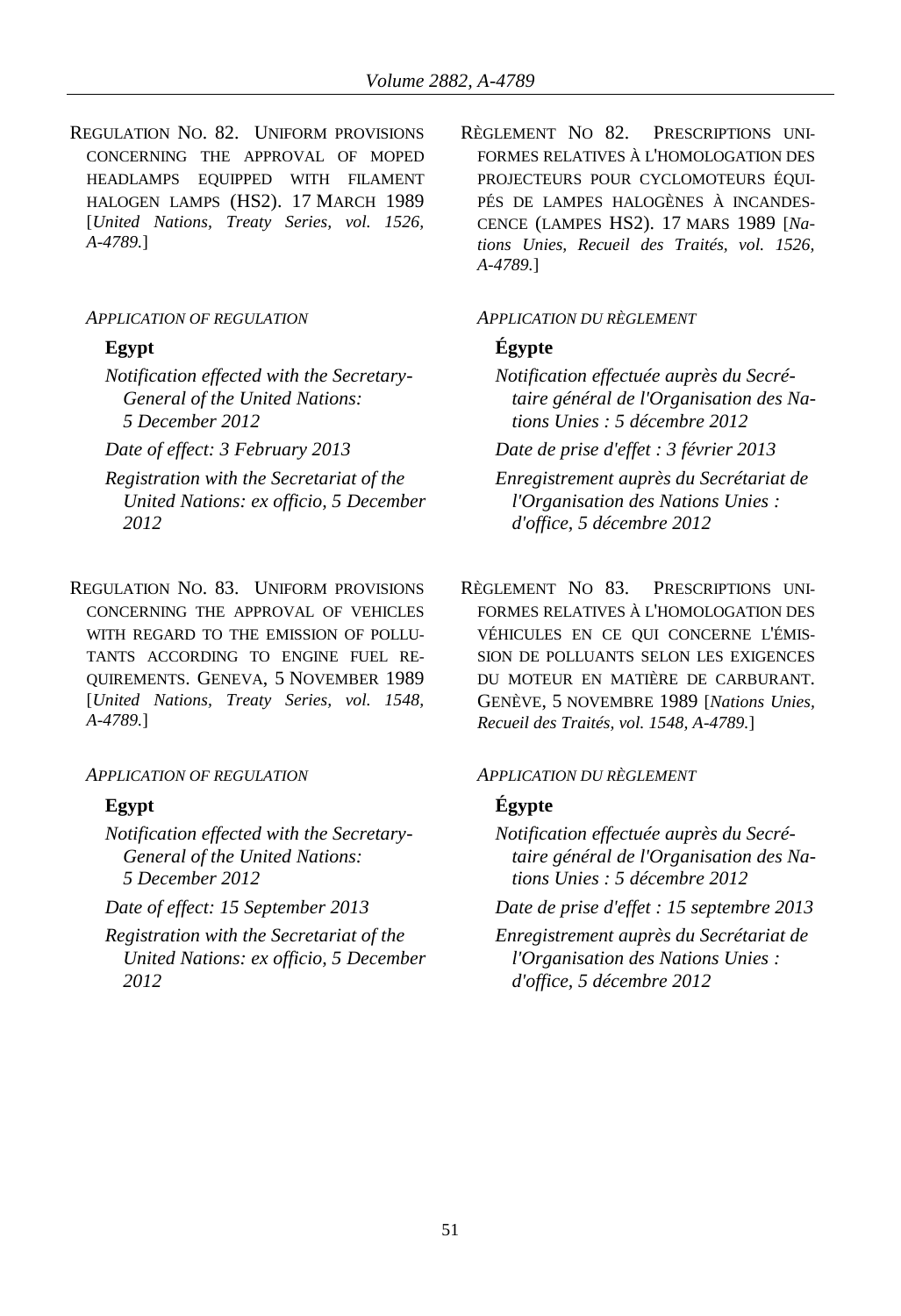REGULATION NO. 84. UNIFORM PROVISIONS CONCERNING THE APPROVAL OF POWER-DRIVEN VEHICLES EQUIPPED WITH INTERNAL COMBUSTION ENGINES WITH REGARD TO THE MEASUREMENT OF FUEL CONSUMPTION. 15 JULY 1990 [*United Nations, Treaty Series, vol. 1568, A-4789.*]

*Notification effected with the Secretary-General of the United Nations: 5 December 2012*

- *Registration with the Secretariat of the United Nations: ex officio, 5 December 2012*
- REGULATION NO. 86. UNIFORM PROVISIONS CONCERNING THE APPROVAL OF AGRICUL-TURAL OR FORESTRY VEHICLES WITH RE-GARD TO THE INSTALLATION OF LIGHTING AND LIGHT-SIGNALLING DEVICES. 1 AUGUST 1990 [*United Nations, Treaty Series, vol. 1573, A-4789.*]

### *APPLICATION OF REGULATION APPLICATION DU RÈGLEMENT*

*Notification effected with the Secretary-General of the United Nations: 5 December 2012*

*Registration with the Secretariat of the United Nations: ex officio, 5 December 2012*

RÈGLEMENT NO 84. PRESCRIPTIONS UNI-FORMES RELATIVES À L'HOMOLOGATION DES VÉHICULES ÉQUIPÉS D'UN MOTEUR À COM-BUSTION INTERNE EN CE QUI CONCERNE LA MESURE DE LA CONSOMMATION DE CARBU-RANT. 15 JUILLET 1990 [*Nations Unies, Recueil des Traités, vol. 1568, A-4789.*]

### *APPLICATION OF REGULATION APPLICATION DU RÈGLEMENT*

# **Egypt Égypte**

*Notification effectuée auprès du Secrétaire général de l'Organisation des Nations Unies : 5 décembre 2012*

*Date of effect: 3 February 2013 Date de prise d'effet : 3 février 2013*

*Enregistrement auprès du Secrétariat de l'Organisation des Nations Unies : d'office, 5 décembre 2012*

RÈGLEMENT NO 86. PRESCRIPTIONS UNI-FORMES RELATIVES À L'HOMOLOGATION DES VÉHICULES AGRICOLES OU FORESTIERS EN CE QUI CONCERNE L'INSTALLATION DES DIS-POSITIFS D'ÉCLAIRAGE ET DE SIGNALISATION LUMINEUSE. 1 ER AOÛT 1990 [*Nations Unies, Recueil des Traités, vol. 1573, A-4789.*]

# **Egypt Égypte**

*Notification effectuée auprès du Secrétaire général de l'Organisation des Nations Unies : 5 décembre 2012*

*Date of effect: 3 February 2013 Date de prise d'effet : 3 février 2013*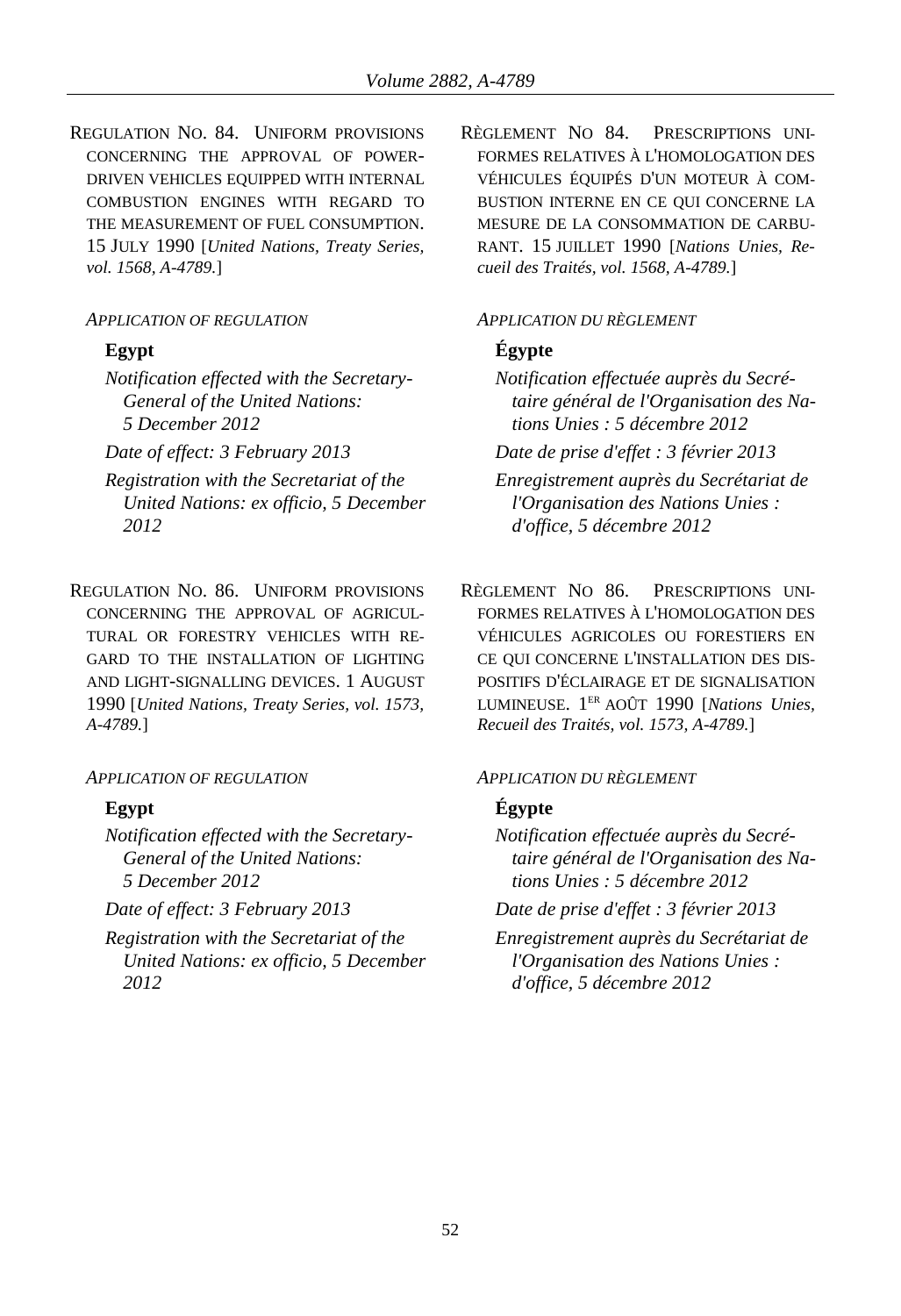REGULATION NO. 85. UNIFORM PROVISIONS CONCERNING THE APPROVAL OF INTERNAL COMBUSTION ENGINES OR ELECTRIC DRIVE TRAINS INTENDED FOR THE PROPULSION OF MOTOR VEHICLES OF CATEGORIES M AND N WITH REGARD TO THE MEASUREMENT OF THE NET POWER AND THE MAXIMUM 30 MINUTES POWER OF ELECTRIC DRIVE TRAINS. 15 SEPTEMBER 1990 [*United Nations, Treaty Series, vol. 1578, A-4789.*]

### *APPLICATION OF REGULATION APPLICATION DU RÈGLEMENT*

*Notification effected with the Secretary-General of the United Nations: 5 December 2012*

*Registration with the Secretariat of the United Nations: ex officio, 5 December 2012*

REGULATION NO. 87. UNIFORM PROVISIONS CONCERNING THE APPROVAL OF DAYTIME RUNNING LAMPS FOR POWER-DRIVEN VEHI-CLES. GENEVA, 1 NOVEMBER 1990 [*United Nations, Treaty Series, vol. 1582, A-4789.*]

### *APPLICATION OF REGULATION NO. 87 APPLICATION DU RÈGLEMENT NO 87*

*Notification deposited with the Secretary-General of the United Nations: 13 December 2012*

*Registration with the Secretariat of the United Nations: ex officio, 13 December 2012*

RÈGLEMENT NO 85. PRESCRIPTIONS UNI-FORMES RELATIVES À L'HOMOLOGATION DES MOTEURS À COMBUSTION INTERNE OU DES GROUPES MOTOPROPULSEURS ÉLECTRIQUES DESTINÉS À LA PROPULSION DES VÉHICULES AUTOMOBILES DES CATÉGORIES M ET N EN CE QUI CONCERNE LA MESURE DE LA PUIS-SANCE NETTE ET DE LA PUISSANCE MAXI-MALE SUR 30 MINUTES DES GROUPES MOTO-PROPULSEURS ÉLECTRIQUES. 15 SEPTEMBRE 1990 [*Nations Unies, Recueil des Traités, vol. 1578, A-4789.*]

## **Egypt Égypte**

- *Notification effectuée auprès du Secrétaire général de l'Organisation des Nations Unies : 5 décembre 2012*
- *Date of effect: 15 September 2013 Date de prise d'effet : 15 septembre 2013*

*Enregistrement auprès du Secrétariat de l'Organisation des Nations Unies : d'office, 5 décembre 2012*

RÈGLEMENT NO 87. PRESCRIPTIONS UNI-FORMES RELATIVES À L'HOMOLOGATION DES FEUX-CIRCULATION DIURNES POUR VÉHI-CULES À MOTEUR. GENÈVE, 1 ER NOVEMBRE 1990 [*Nations Unies, Recueil des Traités, vol. 1582, A-4789.*]

### **Belarus Bélarus**

*Dépôt de la notification auprès du Secrétaire général de l'Organisation des Nations Unies : 13 décembre 2012*

*Date of effect: 11 February 2013 Date de prise d'effet : 11 février 2013*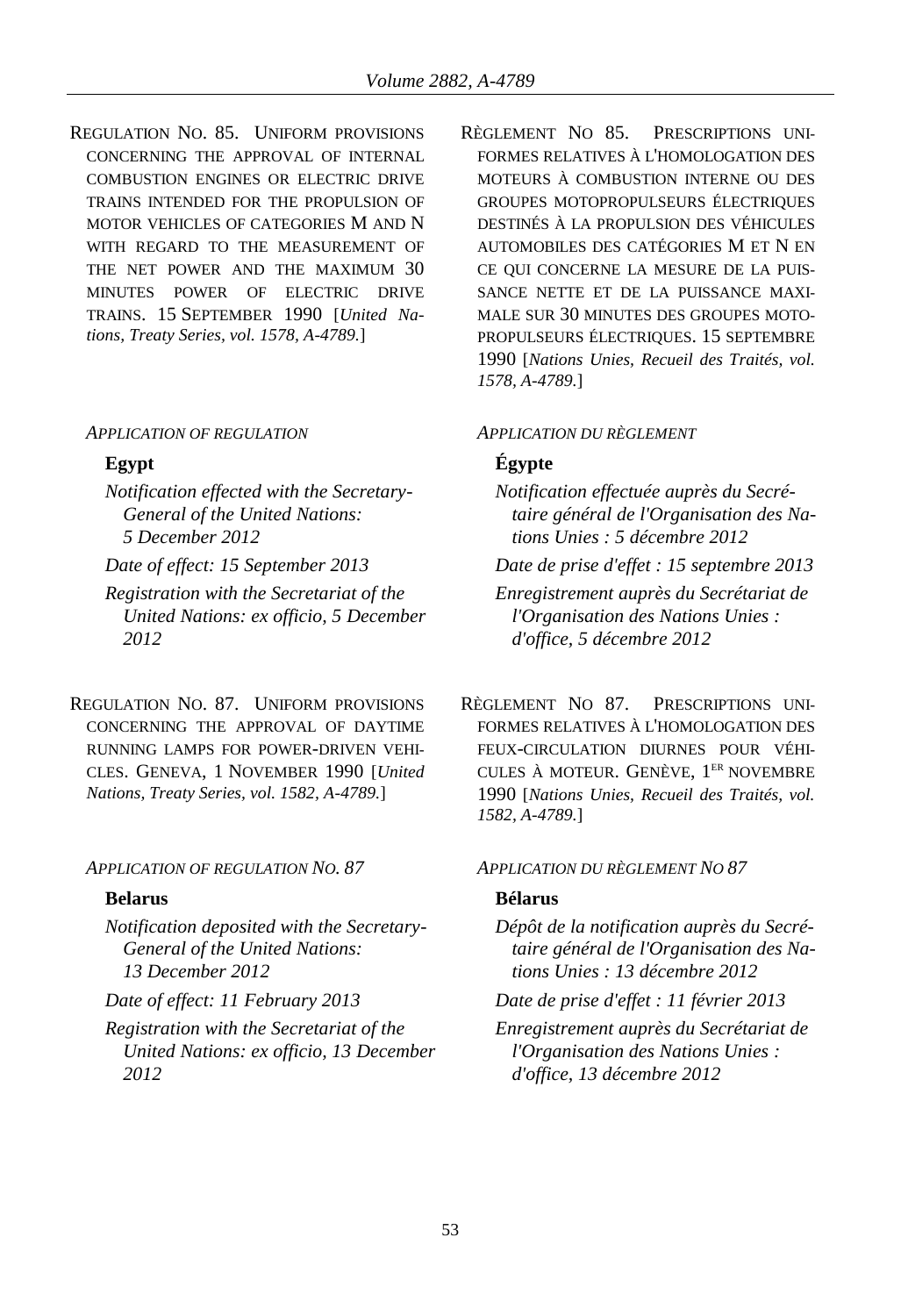### *APPLICATION OF REGULATION APPLICATION DU RÈGLEMENT*

*Notification effected with the Secretary-General of the United Nations: 5 December 2012*

*Registration with the Secretariat of the United Nations: ex officio, 5 December 2012*

REGULATION NO. 88. UNIFORM PROVISIONS CONCERNING THE APPROVAL OF RETRORE-FLECTIVE TYRES FOR TWO-WHEELED VEHI-CLES. GENEVA, 10 APRIL 1991 [*United Nations, Treaty Series, vol. 1605, A-4789.*]

*Notification deposited with the Secretary-General of the United Nations: 13 December 2012*

*Registration with the Secretariat of the United Nations: ex officio, 13 December 2012*

## *APPLICATION OF REGULATION APPLICATION DU RÈGLEMENT*

*Notification effected with the Secretary-General of the United Nations: 5 December 2012*

*Registration with the Secretariat of the United Nations: ex officio, 5 December 2012*

## **Egypt Égypte**

*Notification effectuée auprès du Secrétaire général de l'Organisation des Nations Unies : 5 décembre 2012*

*Date of effect: 15 September 2013 Date de prise d'effet : 15 septembre 2013*

*Enregistrement auprès du Secrétariat de l'Organisation des Nations Unies : d'office, 5 décembre 2012*

RÈGLEMENT NO 88. PRESCRIPTIONS UNI-FORMES RELATIVES À L'HOMOLOGATION DES PNEUS RÉTRORÉFLÉCHISSANTS POUR VÉHI-CULES À DEUX ROUES. GENÈVE, 10 AVRIL 1991 [*Nations Unies, Recueil des Traités, vol. 1605, A-4789.*]

### *APPLICATION OF REGULATION NO. 88 APPLICATION DU RÈGLEMENT NO 88*

### **Belarus Bélarus**

*Dépôt de la notification auprès du Secrétaire général de l'Organisation des Nations Unies : 13 décembre 2012*

*Date of effect: 11 February 2013 Date de prise d'effet : 11 février 2013*

*Enregistrement auprès du Secrétariat de l'Organisation des Nations Unies : d'office, 13 décembre 2012*

### **Egypt Égypte**

*Notification effectuée auprès du Secrétaire général de l'Organisation des Nations Unies : 5 décembre 2012*

*Date of effect: 3 February 2013 Date de prise d'effet : 3 février 2013*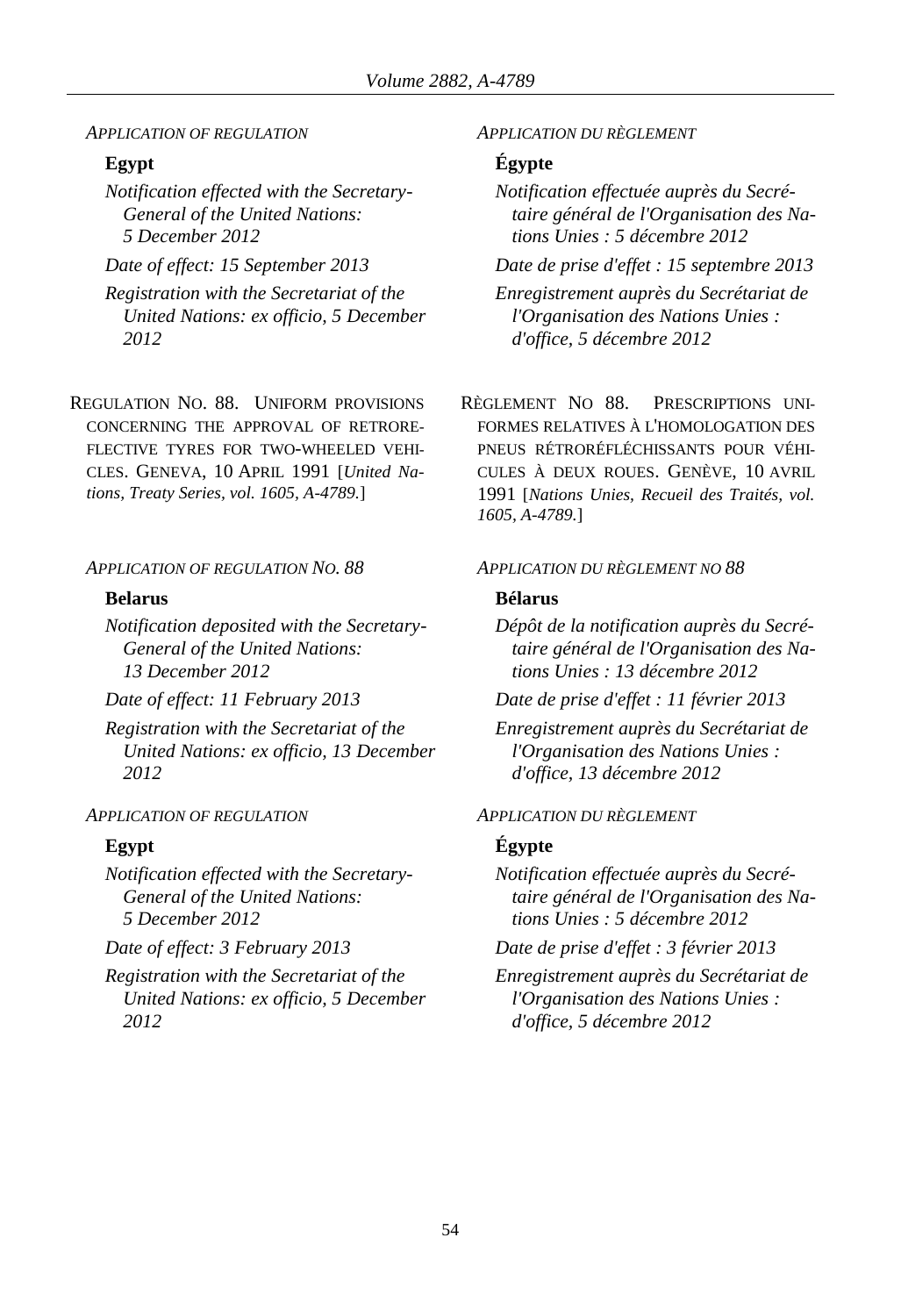REGULATION NO. 89. UNIFORM PROVISIONS CONCERNING THE APPROVAL OF: I. VEHI-CLES WITH REGARD TO LIMITATION OF THEIR MAXIMUM SPEED OR THEIR ADJUSTABLE SPEED LIMITATION UNCTION; II. VEHICLES WITH REGARD TO THE INSTALLATION OF A SPEED LIMITING DEVICE (SLD) OR ADJUST-ABLE SPEED LIMITATION DEVICE (ASLD) OF AN APPROVED TYPE; III. SPEED LIMITATION DEVICES (SLD) AND ADJUSTABLE SPEED LIMITATION DEVICE (ASLD). 1 OCTOBER 1992 [*United Nations, Treaty Series, vol. 1691, A-4789.*]

### *APPLICATION OF REGULATION APPLICATION DU RÈGLEMENT*

*Notification effected with the Secretary-General of the United Nations: 5 December 2012*

*Registration with the Secretariat of the United Nations: ex officio, 5 December 2012*

RÈGLEMENT NO 89. PRESCRIPTIONS UNI-FORMES RELATIVES À L'HOMOLOGATION DES : I. VÉHICULES, EN CE QUI CONCERNE LA LIMITATION DE LEUR VITESSE MAXIMALE OU LEUR FONCTION DE LIMITATION RÉGLABLE DE LA VITESSE; II. VÉHICULES, EN CE QUI CONCERNE L'INSTALLATION D'UN DISPOSITIF LIMITEUR DE VITESSE (DLV) OU D'UN DIS-POSITIF LIMITEUR RÉGLABLE DE LA VITESSE (DLRV) DE TYPE HOMOLOGUÉ; III. DISPO-SITIFS LIMITEURS DE VITESSE (DLV) ET DIS-POSITIFS LIMITEURS RÉGLABLES DE LA VI-TESSE (DLRV). 1 ER OCTOBRE 1992 [*Nations Unies, Recueil des Traités, vol. 1691, A-4789.*]

# **Egypt Égypte**

- *Notification effectuée auprès du Secrétaire général de l'Organisation des Nations Unies : 5 décembre 2012*
- *Date of effect: 3 February 2013 Date de prise d'effet : 3 février 2013*
	- *Enregistrement auprès du Secrétariat de l'Organisation des Nations Unies : d'office, 5 décembre 2012*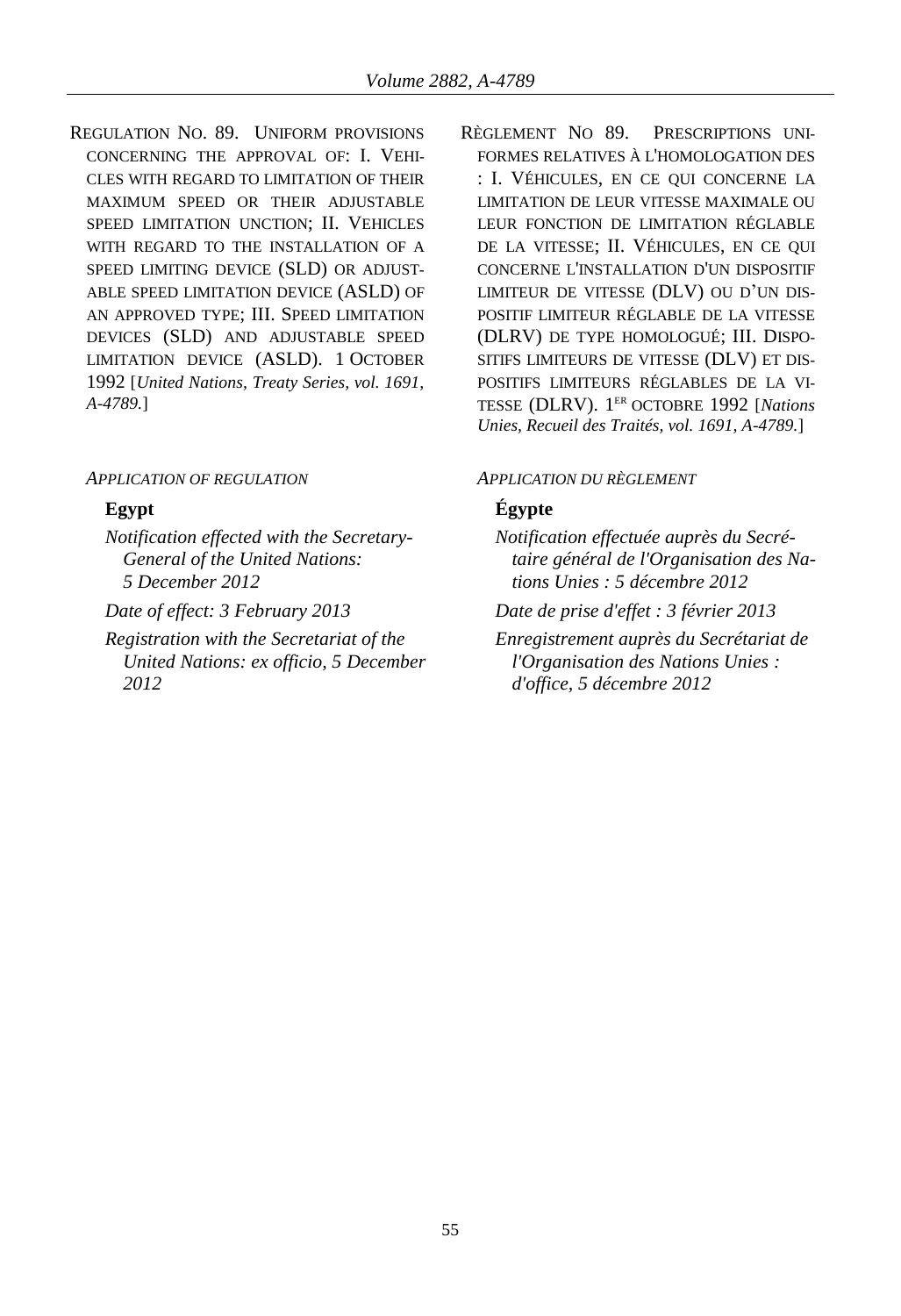REGULATION NO. 90. UNIFORM PROVISIONS CONCERNING THE APPROVAL OF REPLACE-MENT BRAKE LINING ASSEMBLIES, DRUM-BRAKE LININGS AND DISCS AND DRUMS FOR POWER-DRIVEN VEHICLES AND THEIR TRAILERS. 1 NOVEMBER 1992 [*United Nations, Treaty Series, vol. 1695, A-4789.*]

### *APPLICATION OF REGULATION APPLICATION DU RÈGLEMENT*

*Notification effected with the Secretary-General of the United Nations: 5 December 2012*

*Registration with the Secretariat of the United Nations: ex officio, 5 December 2012*

REGULATION NO. 91. UNIFORM PROVISIONS CONCERNING THE APPROVAL OF SIDE-MARKER LAMPS FOR MOTOR VEHICLES AND THEIR TRAILERS. 15 OCTOBER 1993 [*United Nations, Treaty Series, vol. 1745, A-4789.*]

### *APPLICATION OF REGULATION APPLICATION DU RÈGLEMENT*

*Notification effected with the Secretary-General of the United Nations: 5 December 2012*

*Registration with the Secretariat of the United Nations: ex officio, 5 December 2012*

RÈGLEMENT NO 90. PRESCRIPTIONS UNI-FORMES RELATIVES À L'HOMOLOGATION DES PLAQUETTES DE FREIN DE RECHANGE, DES GARNITURES DE FREIN À TAMBOUR DE RE-CHANGE ET DES DISQUES ET TAMBOURS DE RECHANGE POUR LES VÉHICULES À MOTEUR ET LEURS REMORQUES. 1<sup>er</sup> NOVEMBRE 1992 [*Nations Unies, Recueil des Traités, vol. 1695, A-4789.*]

## **Egypt Égypte**

*Notification effectuée auprès du Secrétaire général de l'Organisation des Nations Unies : 5 décembre 2012*

*Date of effect: 3 February 2013 Date de prise d'effet : 3 février 2013*

- *Enregistrement auprès du Secrétariat de l'Organisation des Nations Unies : d'office, 5 décembre 2012*
- RÈGLEMENT NO 91. PRESCRIPTIONS UNI-FORMES RELATIVES À L'HOMOLOGATION DES FEUX-POSITION LATÉRAUX POUR LES VÉHI-CULES À MOTEUR ET LEUR REMORQUE. 15 OCTOBRE 1993 [*Nations Unies, Recueil des Traités, vol. 1745, A-4789.*]

## **Egypt Égypte**

*Notification effectuée auprès du Secrétaire général de l'Organisation des Nations Unies : 5 décembre 2012*

*Date of effect: 15 September 2013 Date de prise d'effet : 15 septembre 2013*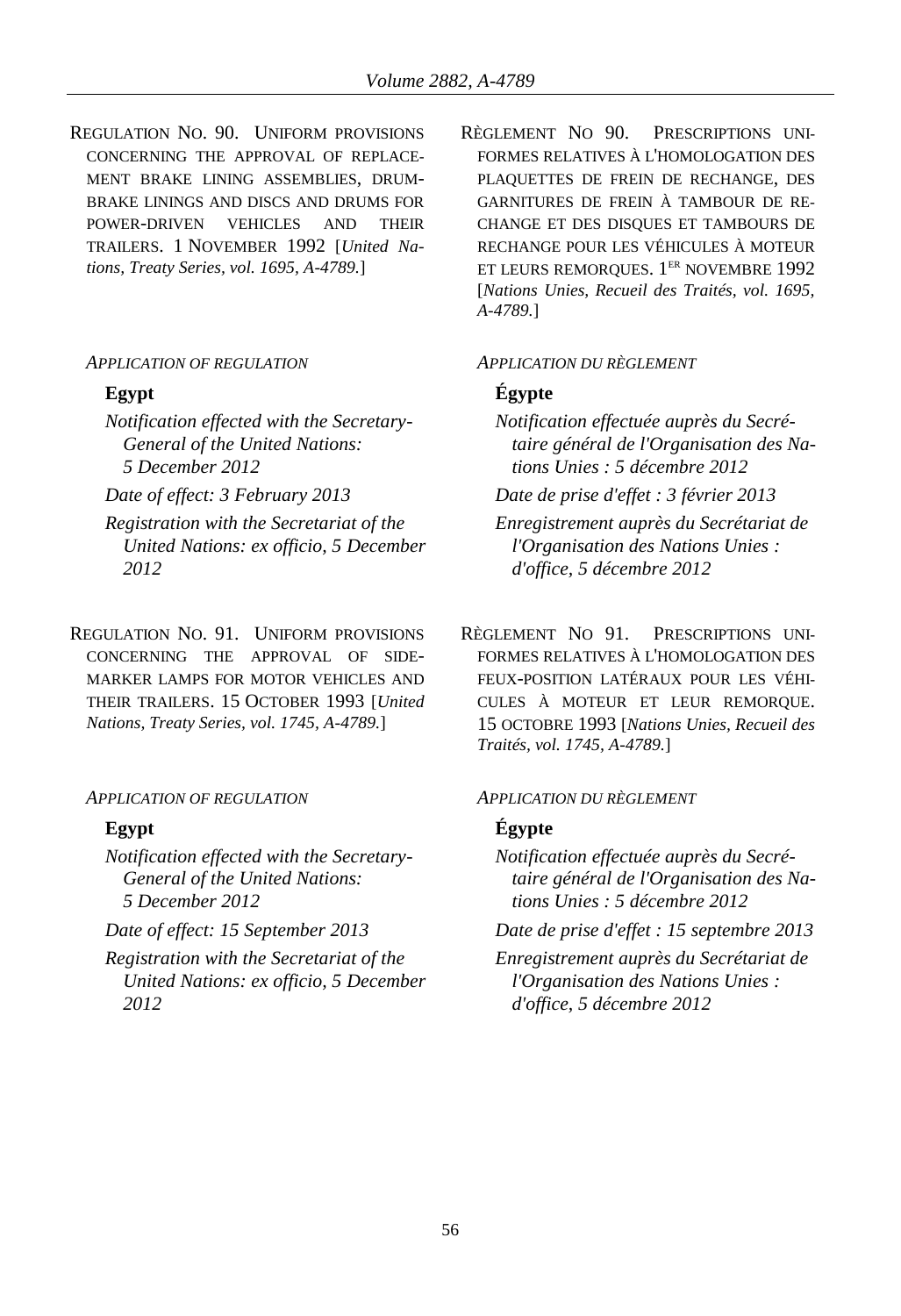REGULATION NO. 92. UNIFORM PROVISIONS CONCERNING THE APPROVAL OF NON-ORIGINAL REPLACEMENT EXHAUST SILENC-ING SYSTEMS (NORESS) FOR VEHICLES OF CATEGORIES L1, L2, L3 L4 AND L5 WITH REGARD TO SOUND EMISSION. 1 NOVEMBER 1993 [*United Nations, Treaty Series, vol. 1747, A-4789.*]

## *APPLICATION OF REGULATION APPLICATION DU RÈGLEMENT*

- *Notification effected with the Secretary-General of the United Nations: 5 December 2012*
- 
- *Registration with the Secretariat of the United Nations: ex officio, 5 December 2012*
- REGULATION NO. 93. UNIFORM PROVISIONS CONCERNING THE APPROVAL OF: I. FRONT UNDERRUN PROTECTIVE DEVICES (FUPDS); II. VEHICLES WITH REGARD TO THE INSTAL-LATION OF AN FUPD OF AN APPROVED TYPE; III. VEHICLES WITH REGARD TO THEIR FRONT UNDERRUN PROTECTION (FUP). 27 FEBRUARY 1994 [*United Nations, Treaty Series, vol. 1768, A-4789.*]

### *APPLICATION OF REGULATION APPLICATION DU RÈGLEMENT*

*Notification effected with the Secretary-General of the United Nations: 5 December 2012*

*Registration with the Secretariat of the United Nations: ex officio, 5 December 2012*

RÈGLEMENT NO 92. PRESCRIPTIONS UNI-FORMES RELATIVES À L'HOMOLOGATION DES DISPOSITIFS SILENCIEUX D'ÉCHAPPEMENT DE REMPLACEMENT NON D'ORIGINE DES VÉHI-CULES DES CATÉGORIES L1, L2, L3, L4 ET L5 EN CE QUI CONCERNE LES ÉMISSIONS SO-NORES. 1 ER NOVEMBRE 1993 [*Nations Unies, Recueil des Traités, vol. 1747, A-4789.*]

## **Egypt Égypte**

*Notification effectuée auprès du Secrétaire général de l'Organisation des Nations Unies : 5 décembre 2012*

*Date of effect: 3 February 2013 Date de prise d'effet : 3 février 2013*

- *Enregistrement auprès du Secrétariat de l'Organisation des Nations Unies : d'office, 5 décembre 2012*
- RÈGLEMENT NO 93. PRESCRIPTIONS UNI-FORMES RELATIVES À L'HOMOLOGATION : I. DES DISPOSITIFS CONTRE L'ENCASTREMENT À L'AVANT; II. DE VÉHICULES EN CE QUI CONCERNE LE MONTAGE D'UN DISPOSITIF CONTRE L'ENCASTREMENT À L'AVANT D'UN TYPE HOMOLOGUÉ; III. DE VÉHICULES EN CE QUI CONCERNE LEUR PROTECTION CONTRE L'ENCASTREMENT À L'AVANT. 27 FÉVRIER 1994 [*Nations Unies, Recueil des Traités, vol. 1768, A-4789.*]

## **Egypt Égypte**

- *Notification effectuée auprès du Secrétaire général de l'Organisation des Nations Unies : 5 décembre 2012*
- *Date of effect: 3 February 2013 Date de prise d'effet : 3 février 2013*
	- *Enregistrement auprès du Secrétariat de l'Organisation des Nations Unies : d'office, 5 décembre 2012*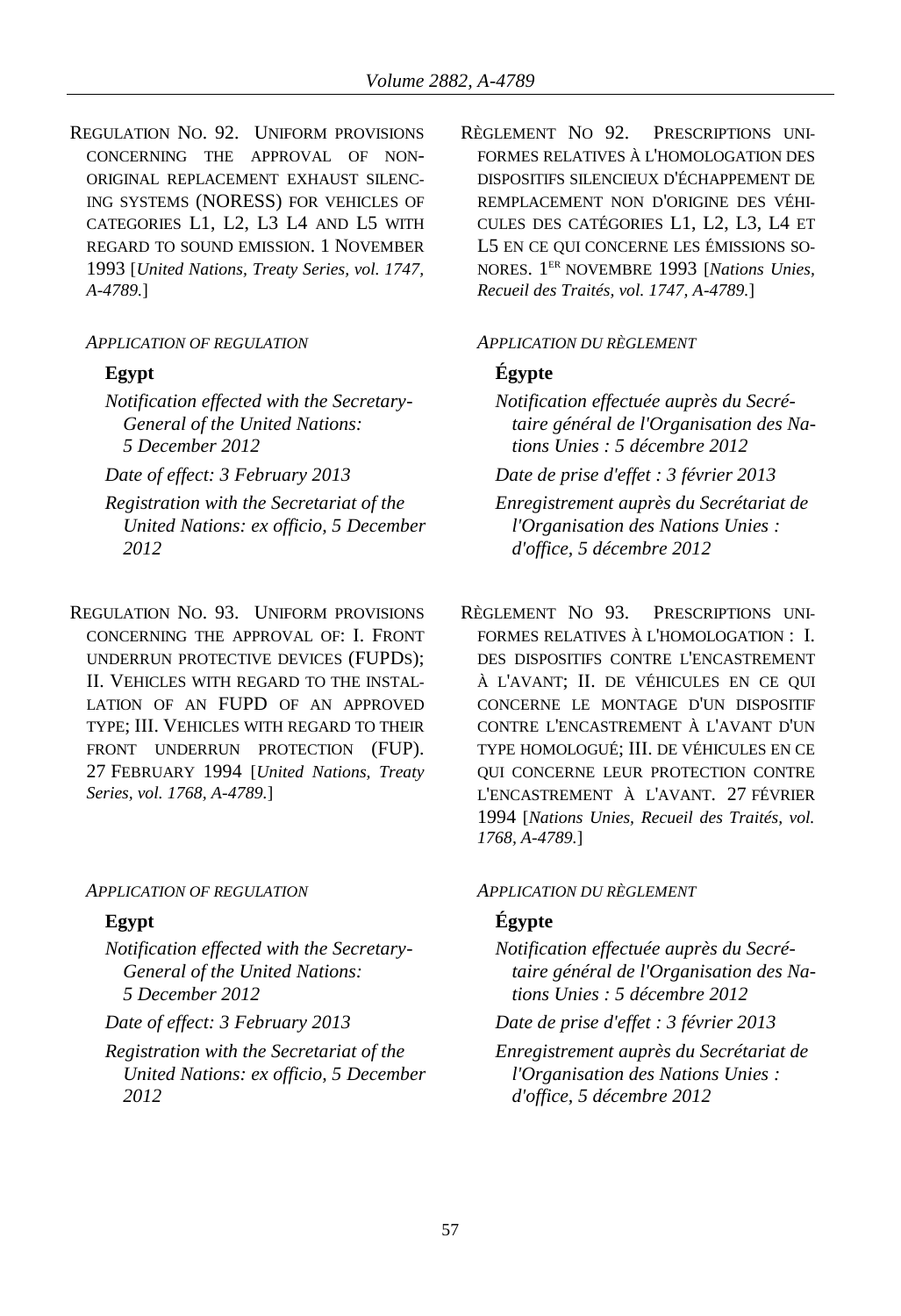REGULATION NO. 95. UNIFORM PROVISIONS CONCERNING THE APPROVAL OF VEHICLES WITH REGARD TO THE PROTECTION OF THE OCCUPANTS IN THE EVENT OF A LATERAL COLLISION. GENEVA, 6 JULY 1995 [*United Nations, Treaty Series, vol. 1884, A-4789.*]

## *APPLICATION OF REGULATION NO. 95 APPLICATION DU RÈGLEMENT NO 95*

### **Belarus Bélarus**

*Notification deposited with the Secretary-General of the United Nations: 13 December 2012*

*Registration with the Secretariat of the United Nations: ex officio, 13 December 2012*

*Notification effected with the Secretary-General of the United Nations: 5 December 2012*

*Registration with the Secretariat of the United Nations: ex officio, 5 December 2012*

RÈGLEMENT NO 95. PRESCRIPTIONS UNI-FORMES RELATIVES À L'HOMOLOGATION DE VÉHICULES EN CE QUI CONCERNE LA PRO-TECTION DES OCCUPANTS EN CAS DE COLLI-SION LATÉRALE. GENÈVE, 6 JUILLET 1995 [*Nations Unies, Recueil des Traités, vol. 1884, A-4789.*]

*Dépôt de la notification auprès du Secrétaire général de l'Organisation des Nations Unies : 13 décembre 2012*

*Date of effect: 11 February 2013 Date de prise d'effet : 11 février 2013*

*Enregistrement auprès du Secrétariat de l'Organisation des Nations Unies : d'office, 13 décembre 2012*

### *APPLICATION OF REGULATION APPLICATION DU RÈGLEMENT*

## **Egypt Égypte**

*Notification effectuée auprès du Secrétaire général de l'Organisation des Nations Unies : 5 décembre 2012*

*Date of effect: 15 September 2013 Date de prise d'effet : 15 septembre 2013*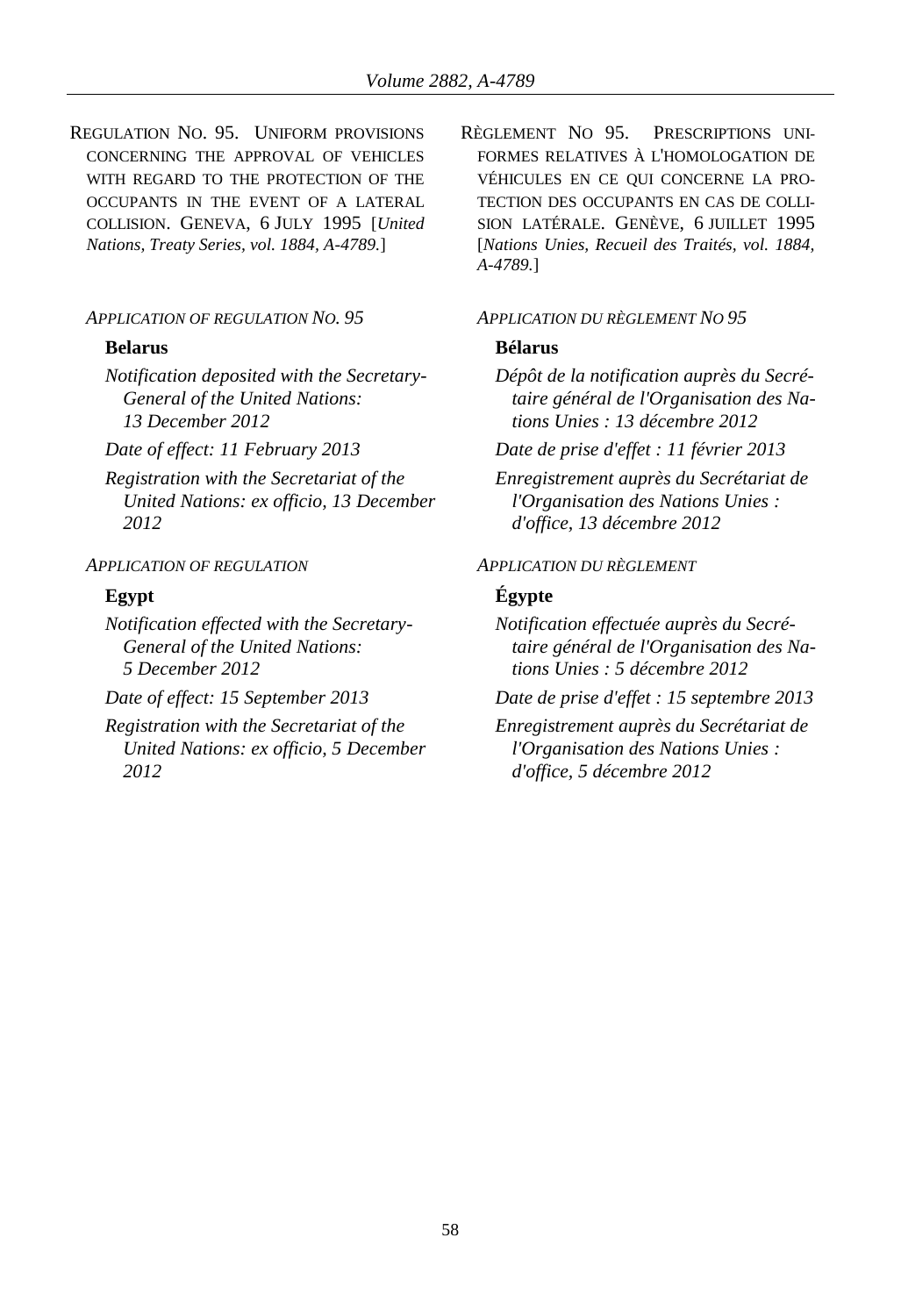REGULATION NO. 94. UNIFORM PROVISIONS CONCERNING THE APPROVAL OF VEHICLES WITH REGARD TO THE PROTECTION OF THE OCCUPANTS IN THE EVENT OF A FRONTAL COLLISION. GENEVA, 1 OCTOBER 1995 [*United Nations, Treaty Series, vol. 1890, A-4789.*]

### *APPLICATION OF REGULATION NO. 94 APPLICATION DU RÈGLEMENT NO 94*

### **Belarus Bélarus**

*Notification deposited with the Secretary-General of the United Nations: 13 December 2012*

*Registration with the Secretariat of the United Nations: ex officio, 13 December 2012*

*Notification effected with the Secretary-General of the United Nations: 5 December 2012*

*Registration with the Secretariat of the United Nations: ex officio, 5 December 2012*

RÈGLEMENT NO 94. PRESCRIPTIONS UNI-FORMES RELATIVES À L'HOMOLOGATION DE VÉHICULES EN CE QUI CONCERNE LA PRO-TECTION DES OCCUPANTS EN CAS DE COLLI-SION FRONTALE. GENÈVE, 1<sup>ER</sup> OCTOBRE 1995 [*Nations Unies, Recueil des Traités, vol. 1890, A-4789.*]

*Dépôt de la notification auprès du Secrétaire général de l'Organisation des Nations Unies : 13 décembre 2012*

*Date of effect: 11 February 2013 Date de prise d'effet : 11 février 2013*

*Enregistrement auprès du Secrétariat de l'Organisation des Nations Unies : d'office, 13 décembre 2012*

### *APPLICATION OF REGULATION APPLICATION DU RÈGLEMENT*

# **Egypt Égypte**

*Notification effectuée auprès du Secrétaire général de l'Organisation des Nations Unies : 5 décembre 2012*

*Date of effect: 15 September 2013 Date de prise d'effet : 15 septembre 2013*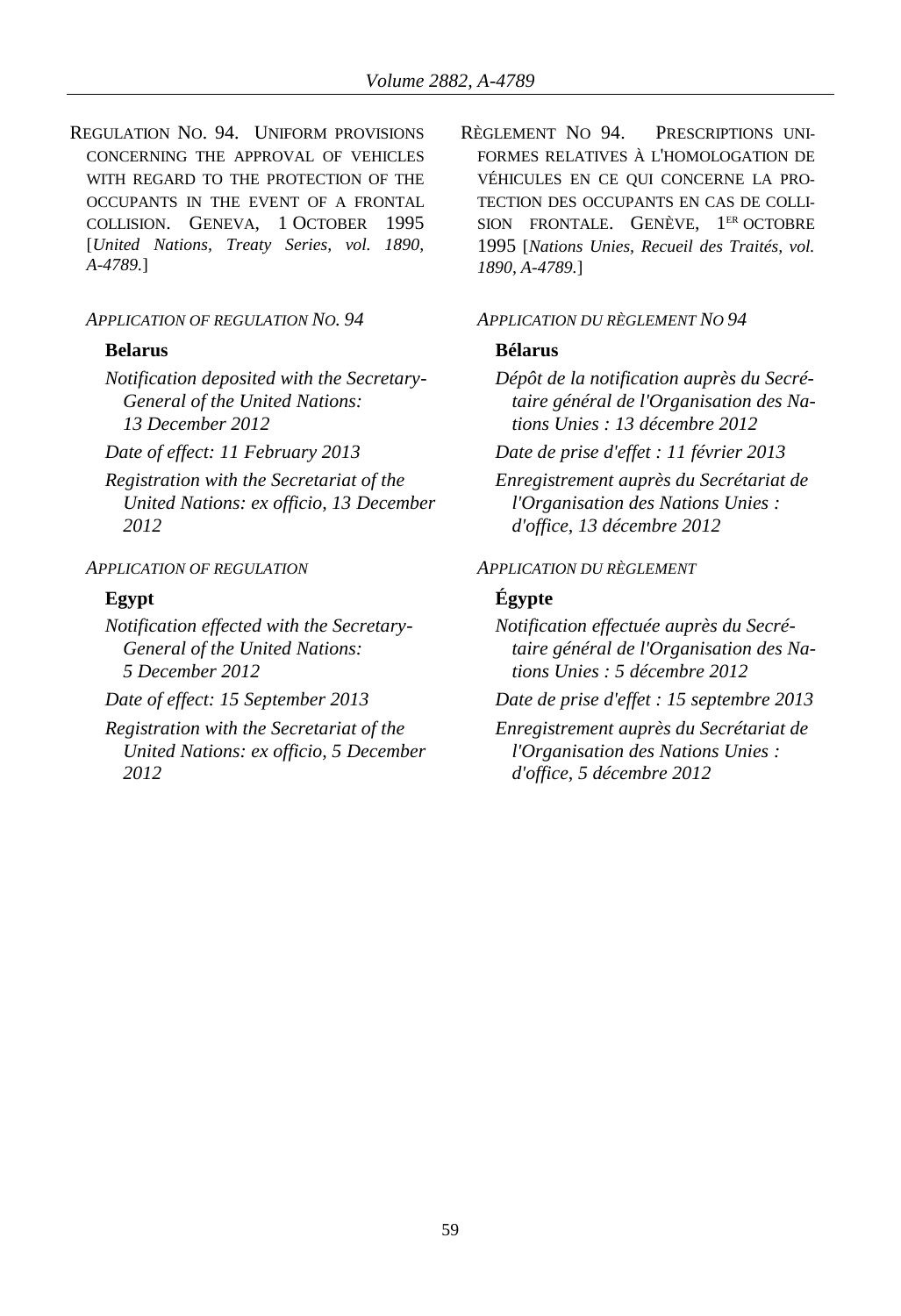REGULATION NO. 96. UNIFORM PROVISIONS CONCERNING THE APPROVAL OF COMPRES-SION IGNITION (C.I.) ENGINES TO BE IN-STALLED IN AGRICULTURAL AND FORESTRY TRACTORS AND IN NON-ROAD MOBILE MA-CHINERY WITH REGARD TO THE EMISSIONS OF POLLUTANTS BY THE ENGINE. 15 DECEMBER 1995 [*United Nations, Treaty Series, vol. 1901, A-4789.*]

## *APPLICATION OF REGULATION APPLICATION DU RÈGLEMENT*

*Notification effected with the Secretary-General of the United Nations: 5 December 2012*

*Registration with the Secretariat of the United Nations: ex officio, 5 December 2012*

REGULATION NO. 97. UNIFORM PROVISIONS CONCERNING THE APPROVAL OF VEHICLE ALARM SYSTEMS (VAS) AND OF MOTOR VEHICLES WITH REGARD TO THEIR ALARM SYSTEMS (AS). 1 JANUARY 1996 [*United Nations, Treaty Series, vol. 1903, A-4789.*]

### *APPLICATION OF REGULATION APPLICATION DU RÈGLEMENT*

*Notification effected with the Secretary-General of the United Nations: 5 December 2012*

*Registration with the Secretariat of the United Nations: ex officio, 5 December 2012*

RÈGLEMENT NO 96. PRESCRIPTIONS UNI-FORMES RELATIVES À L'HOMOLOGATION DES MOTEURS À ALLUMAGE PAR COMPRESSION DESTINÉS AUX TRACTEURS AGRICOLES ET FORESTIERS AINSI QU'AUX ENGINS MOBILES NON ROUTIERS EN CE QUI CONCERNE LES ÉMISSIONS DE POLLUANTS PROVENANT DU MOTEUR. 15 DÉCEMBRE 1995 [*Nations Unies, Recueil des Traités, vol. 1901, A-4789.*]

# **Egypt Égypte**

*Notification effectuée auprès du Secrétaire général de l'Organisation des Nations Unies : 5 décembre 2012*

*Date of effect: 15 September 2013 Date de prise d'effet : 15 septembre 2013*

*Enregistrement auprès du Secrétariat de l'Organisation des Nations Unies : d'office, 5 décembre 2012*

RÈGLEMENT NO 97. DISPOSITIONS UNI-FORMES RELATIVES À L'HOMOLOGATION DES SYSTÈMES D'ALARME POUR VÉHICULES (SAV) ET DES AUTOMOBILES EN CE QUI CONCERNE LEURS SYSTÈMES D'ALARME (SA). 1 ER JANVIER 1996 [*Nations Unies, Recueil des Traités, vol. 1903, A-4789.*]

## **Egypt Égypte**

*Notification effectuée auprès du Secrétaire général de l'Organisation des Nations Unies : 5 décembre 2012*

*Date of effect: 15 September 2013 Date de prise d'effet : 15 septembre 2013*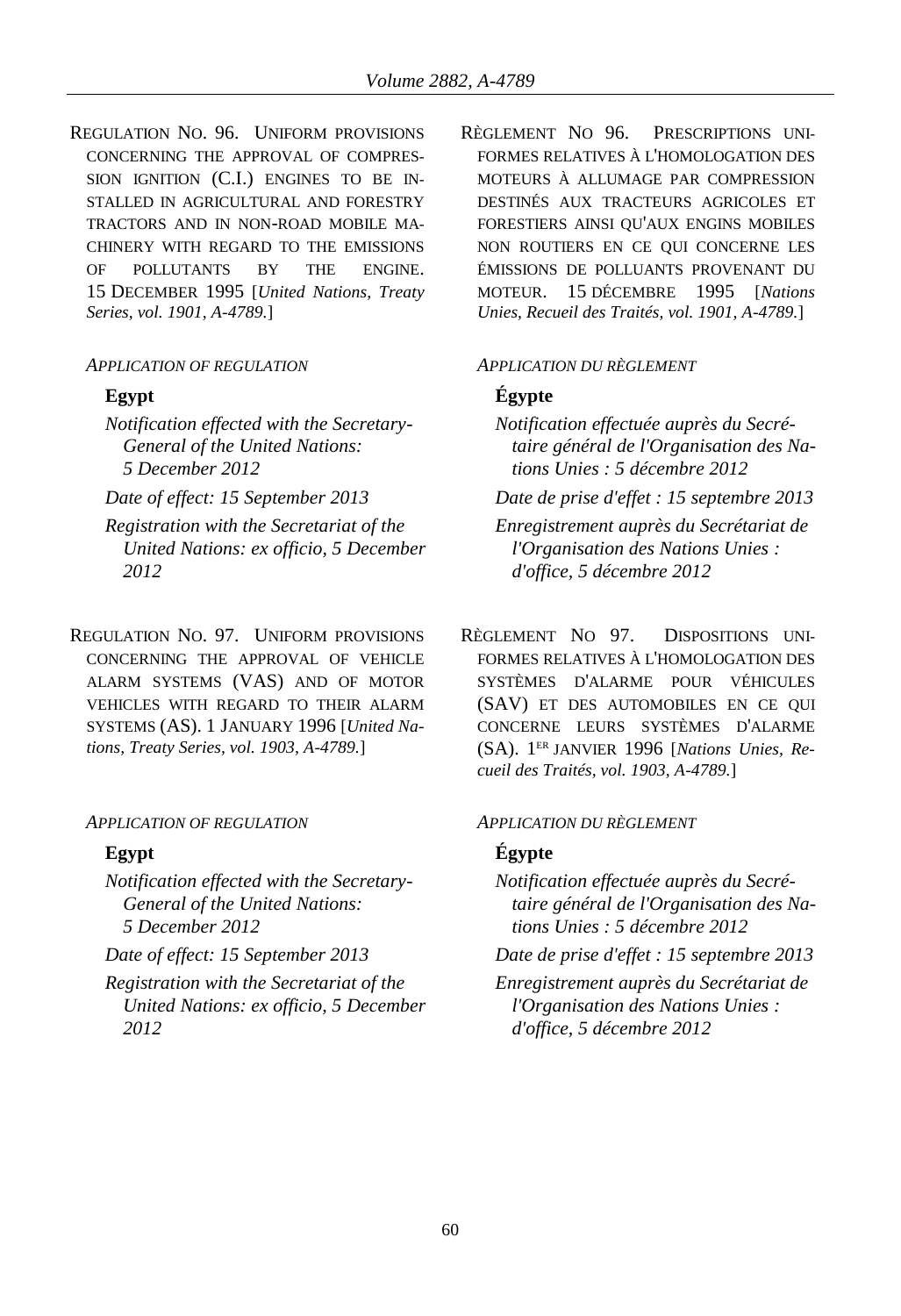REGULATION NO. 98. UNIFORM PROVISIONS CONCERNING THE APPROVAL OF MOTOR VE-HICLE HEADLAMPS EQUIPPED WITH GAS-DISCHARGE LIGHT SOURCES. GENEVA, 15 APRIL 1996 [*United Nations, Treaty Series, vol. 1920, A-4789.*]

### *APPLICATION OF REGULATION NO. 98 APPLICATION DU RÈGLEMENT NO 98*

### **Belarus Bélarus**

*Notification deposited with the Secretary-General of the United Nations: 13 December 2012*

*Registration with the Secretariat of the United Nations: ex officio, 13 December 2012*

*Notification effected with the Secretary-General of the United Nations: 5 December 2012*

*Registration with the Secretariat of the United Nations: ex officio, 5 December 2012*

RÈGLEMENT NO 98. PRESCRIPTIONS UNI-FORMES CONCERNANT L'HOMOLOGATION DES PROJECTEURS DE VÉHICULES À MOTEUR MUNIS DE SOURCES LUMINEUSES À DÉ-CHARGE. GENÈVE, 15 AVRIL 1996 [*Nations Unies, Recueil des Traités, vol. 1920, A-4789.*]

*Dépôt de la notification auprès du Secrétaire général de l'Organisation des Nations Unies : 13 décembre 2012*

*Date of effect: 11 February 2013 Date de prise d'effet : 11 février 2013*

*Enregistrement auprès du Secrétariat de l'Organisation des Nations Unies : d'office, 13 décembre 2012*

## *APPLICATION OF REGULATION APPLICATION DU RÈGLEMENT*

## **Egypt Égypte**

*Notification effectuée auprès du Secrétaire général de l'Organisation des Nations Unies : 5 décembre 2012*

*Date of effect: 15 September 2013 Date de prise d'effet : 15 septembre 2013*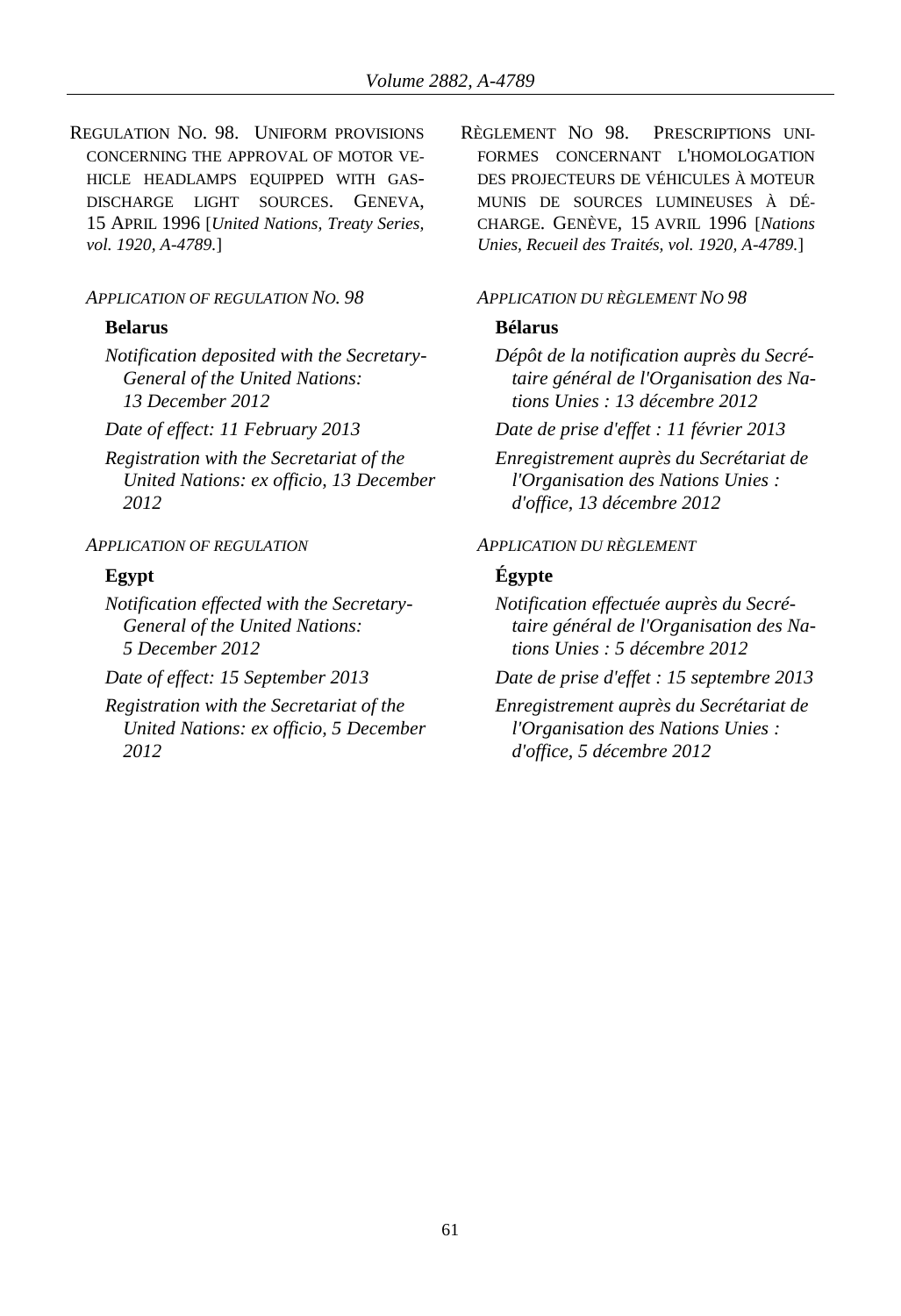REGULATION NO. 99. UNIFORM PROVISIONS CONCERNING THE APPROVAL OF GAS-DISCHARGE LIGHT SOURCES FOR USE IN AP-PROVED LAMPS OF POWER-DRIVEN VEHI-CLES. GENEVA, 15 APRIL 1996 [*United Nations, Treaty Series, vol. 1920, A-4789.*]

### *APPLICATION OF REGULATION NO. 99 APPLICATION DU RÈGLEMENT NO 99*

### **Belarus Bélarus**

*Notification deposited with the Secretary-General of the United Nations: 13 December 2012*

*Registration with the Secretariat of the United Nations: ex officio, 13 December 2012*

*Notification effected with the Secretary-General of the United Nations: 5 December 2012*

*Registration with the Secretariat of the United Nations: ex officio, 5 December 2012*

RÈGLEMENT NO 99. PRESCRIPTIONS UNI-FORMES RELATIVES À L'HOMOLOGATION DES SOURCES LUMINEUSES À DÉCHARGE POUR PROJECTEURS HOMOLOGUÉS DE VÉHICULES À MOTEUR. GENÈVE, 15 AVRIL 1996 [*Nations Unies, Recueil des Traités, vol. 1920, A-4789.*]

*Dépôt de la notification auprès du Secrétaire général de l'Organisation des Nations Unies : 13 décembre 2012*

*Date of effect: 11 February 2013 Date de prise d'effet : 11 février 2013*

*Enregistrement auprès du Secrétariat de l'Organisation des Nations Unies : d'office, 13 décembre 2012*

### *APPLICATION OF REGULATION APPLICATION DU RÈGLEMENT*

## **Egypt Égypte**

*Notification effectuée auprès du Secrétaire général de l'Organisation des Nations Unies : 5 décembre 2012*

*Date of effect: 15 September 2013 Date de prise d'effet : 15 septembre 2013*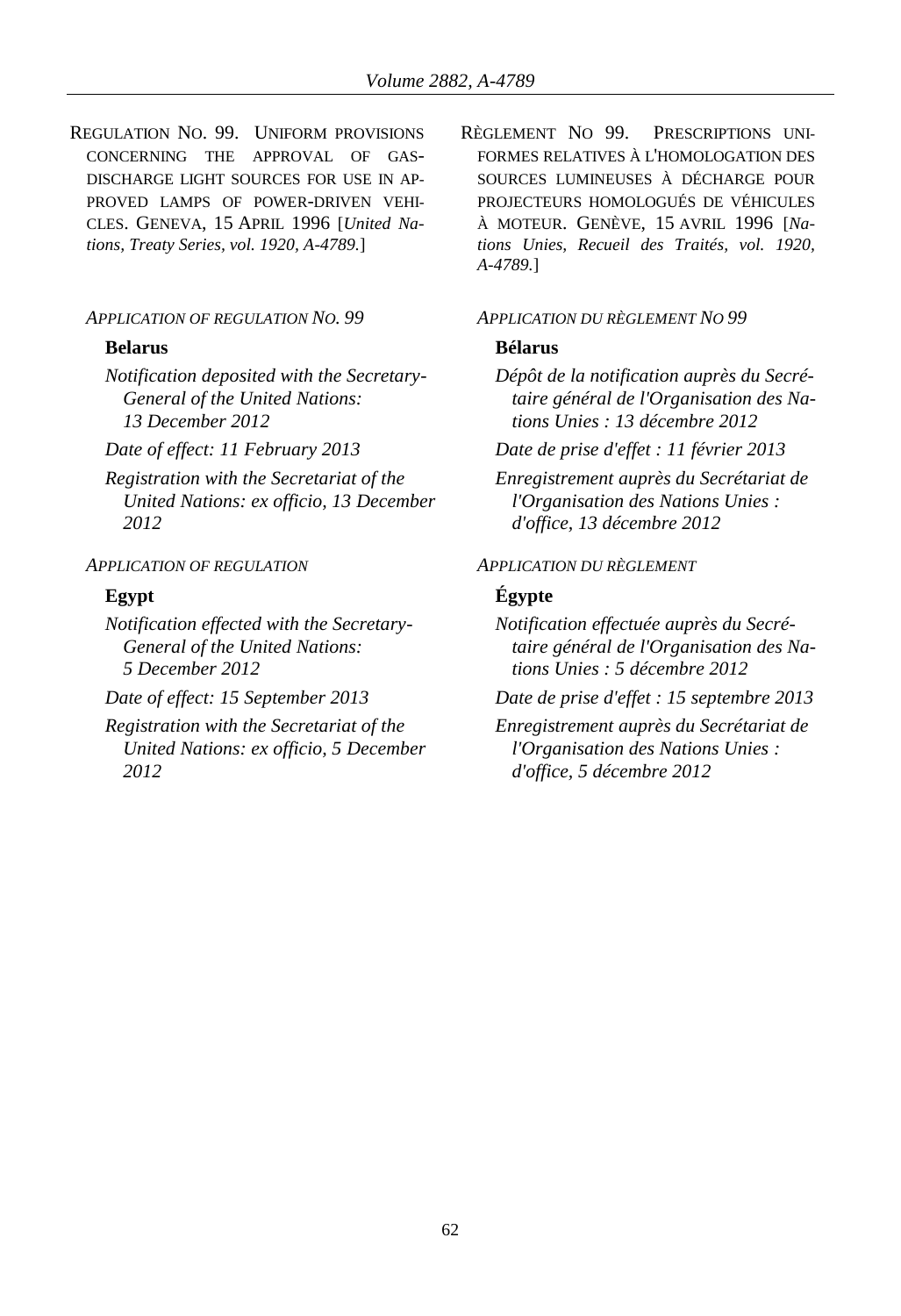REGULATION NO. 100. UNIFORM PROVISIONS CONCERNING THE APPROVAL OF VEHICLES WITH REGARD TO SPECIFIC REQUIREMENTS FOR THE ELECTRIC POWER TRAIN. 23 AUGUST 1996 [*United Nations, Treaty Series, vol. 1932, A-4789.*]

### *APPLICATION OF REGULATION APPLICATION DU RÈGLEMENT*

*Notification effected with the Secretary-General of the United Nations: 5 December 2012*

- *Registration with the Secretariat of the United Nations: ex officio, 5 December 2012*
- REGULATION NO. 102. UNIFORM PROVISIONS CONCERNING THE APPROVAL OF: I. A CLOSE-COUPLING DEVICE (CCD); II. VEHI-CLES WITH REGARD TO THE FITTING OF AN APPROVED TYPE OF CCD. 13 DECEMBER 1996 [*United Nations, Treaty Series, vol. 1952, A-4789.*]

### *APPLICATION OF REGULATION APPLICATION DU RÈGLEMENT*

*Notification effected with the Secretary-General of the United Nations: 5 December 2012*

*Registration with the Secretariat of the United Nations: ex officio, 5 December 2012*

RÈGLEMENT NO 100. PRESCRIPTIONS UNI-FORMES RELATIVES À L'HOMOLOGATION DES VÉHICULES EN CE QUI CONCERNE LES PRES-CRIPTIONS PARTICULIÈRES APPLICABLES À LA CHAÎNE DE TRACTION ÉLECTRIQUE. 23 AOÛT 1996 [*Nations Unies, Recueil des Traités, vol. 1932, A-4789.*]

# **Egypt Égypte**

*Notification effectuée auprès du Secrétaire général de l'Organisation des Nations Unies : 5 décembre 2012*

*Date of effect: 15 September 2013 Date de prise d'effet : 15 septembre 2013*

*Enregistrement auprès du Secrétariat de l'Organisation des Nations Unies : d'office, 5 décembre 2012*

RÈGLEMENT NO 102. PRESCRIPTIONS UNI-FORMES RELATIVES À L'HOMOLOGATION: I. D'UN DISPOSITIF D'ATTELAGE COURT (DAC); II. DE VÉHICULES EN CE QUI CONCERNE L'INSTALLATION D'UN TYPE HOMOLOGUÉ DE DAC. 13 DÉCEMBRE 1996 [*Nations Unies, Recueil des Traités, vol. 1952, A-4789.*]

# **Egypt Égypte**

*Notification effectuée auprès du Secrétaire général de l'Organisation des Nations Unies : 5 décembre 2012*

*Date of effect: 3 February 2013 Date de prise d'effet : 3 février 2013*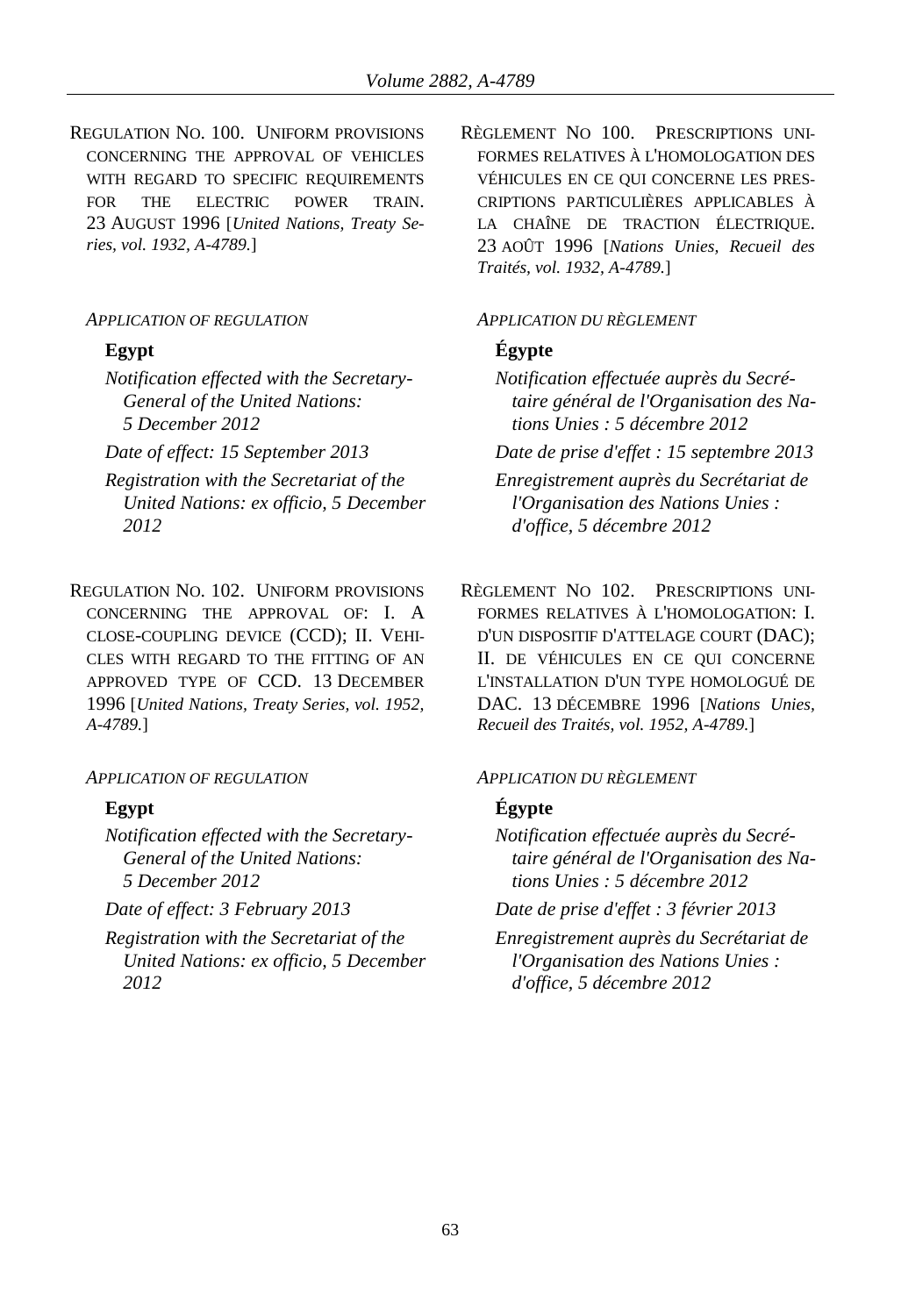REGULATION NO. 101. UNIFORM PROVISIONS CONCERNING THE APPROVAL OF PASSENGER CARS POWERED BY AN INTERNAL COMBUS-TION ENGINE ONLY, OR POWERED BY A HY-BRID ELECTRIC POWER TRAIN WITH REGARD TO THE MEASUREMENT OF THE EMISSION OF CARBON DIOXIDE AND FUEL CONSUMPTION AND/OR THE MEASUREMENT OF ELECTRIC ENERGY CONSUMPTION AND ELECTRIC RANGE, AND OF CATEGORIES M1 AND N1 VEHICLES POWERED BY AN ELECTRIC POWER TRAIN ONLY WITH REGARD TO THE MEAS-UREMENT OF ELECTRIC ENERGY CONSUMP-TION AND ELECTRIC RANGE. 1 JANUARY 1997 [*United Nations, Treaty Series, vol. 1995, A-4789.*]

*APPLICATION OF REGULATION APPLICATION DU RÈGLEMENT*

*Notification effected with the Secretary-General of the United Nations: 5 December 2012*

*Registration with the Secretariat of the United Nations: ex officio, 5 December 2012*

RÈGLEMENT NO 101. PRESCRIPTIONS UNI-FORMES RELATIVES À L'HOMOLOGATION DES VOITURES PARTICULIÈRES MUES UNIQUE-MENT PAR UN MOTEUR À COMBUSTION IN-TERNE OU MUES PAR UNE CHAÎNE DE TRAC-TION ÉLECTRIQUE HYBRIDE EN CE QUI CON-CERNE LA MESURE DES ÉMISSIONS DE DIOXYDE DE CARBONE ET DE LA CONSOM-MATION DE CARBURANT ET/OU LA MESURE DE LA CONSOMMATION D'ÉNERGIE ÉLEC-TRIQUE ET DE L'AUTONOMIE EN MODE ÉLEC-TRIQUE, ET DES VÉHICULES DES CATÉGORIES M1 ET N1 MUS UNIQUEMENT PAR UNE CHAÎNE DE TRACTION ÉLECTRIQUE EN CE QUI CONCERNE LA MESURE DE LA CONSOM-MATION D'ÉNERGIE ÉLECTRIQUE ET DE L'AUTONOMIE. 1 ER JANVIER 1997 [*Nations Unies, Recueil des Traités, vol. 1995, A-4789.*]

## **Egypt Égypte**

*Notification effectuée auprès du Secrétaire général de l'Organisation des Nations Unies : 5 décembre 2012*

*Date of effect: 15 September 2013 Date de prise d'effet : 15 septembre 2013*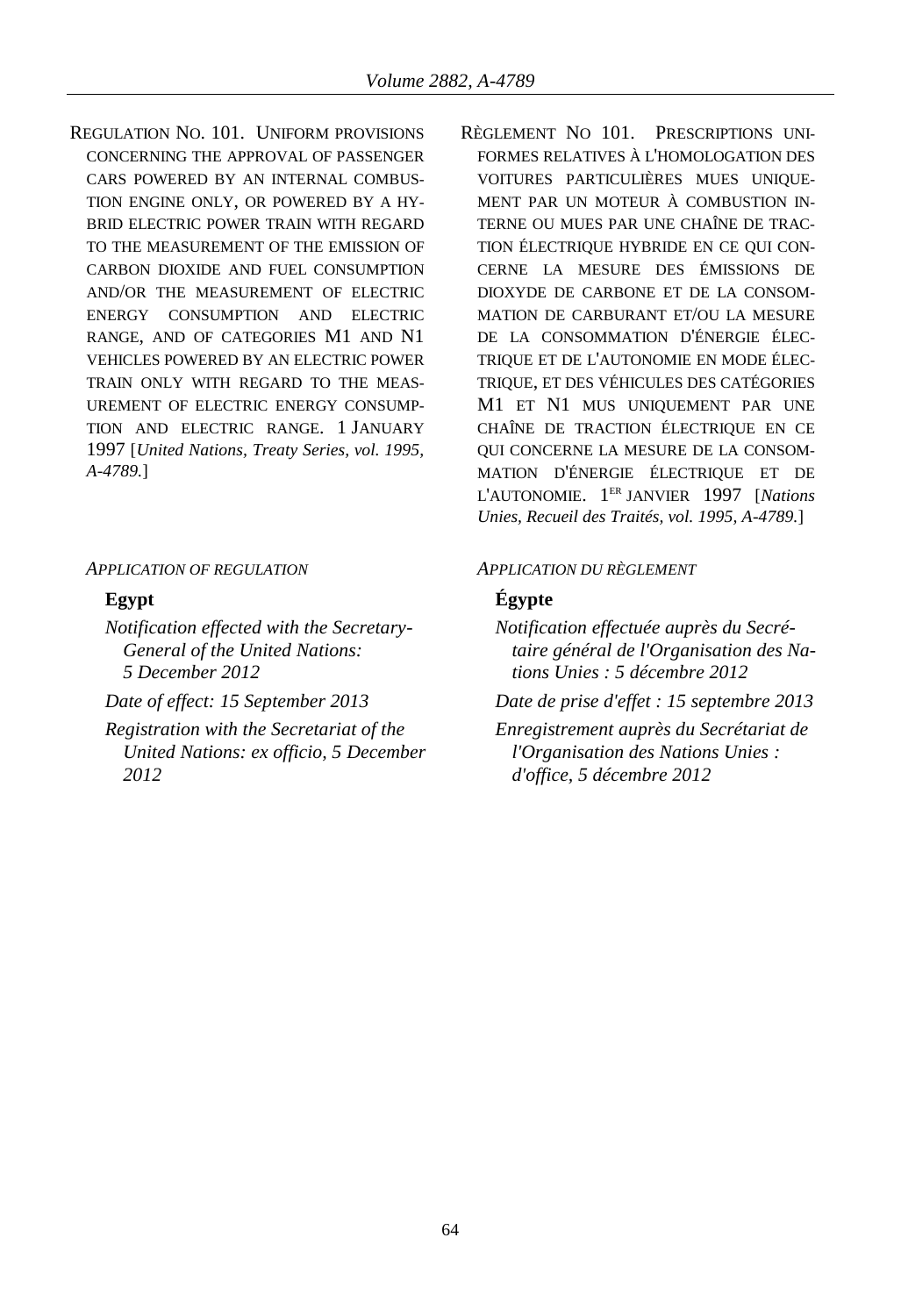REGULATION NO. 103. UNIFORM PROVISIONS CONCERNING THE APPROVAL OF REPLACE-MENT POLLUTION CONTROL DEVICES FOR POWER-DRIVEN VEHICLES CONTENTS. 23 FEBRUARY 1997 [*United Nations, Treaty Series, vol. 1964, A-4789.*]

### *APPLICATION OF REGULATION APPLICATION DU RÈGLEMENT*

*Notification effected with the Secretary-General of the United Nations: 5 December 2012*

- *Registration with the Secretariat of the United Nations: ex officio, 5 December 2012*
- REGULATION NO. 104. UNIFORM PROVISIONS CONCERNING THE APPROVAL OF RETRO-REFLECTIVE MARKINGS FOR VEHICLES OF CATEGORY M, N AND O. 15 JANUARY 1998 [*United Nations, Treaty Series, vol. 2000, A-4789.*]

### *APPLICATION OF REGULATION APPLICATION DU RÈGLEMENT*

*Notification effected with the Secretary-General of the United Nations: 5 December 2012*

*Registration with the Secretariat of the United Nations: ex officio, 5 December 2012*

RÈGLEMENT NO 103. PRESCRIPTIONS UNI-FORMES RELATIVES À L'HOMOLOGATION DE DISPOSITIFS ANTIPOLLUTION DE REMPLACE-MENT POUR LES VÉHICULES À MOTEUR. 23 FÉVRIER 1997 [*Nations Unies, Recueil des Traités, vol. 1964, A-4789.*]

# **Egypt Égypte**

*Notification effectuée auprès du Secrétaire général de l'Organisation des Nations Unies : 5 décembre 2012*

*Date of effect: 3 February 2013 Date de prise d'effet : 3 février 2013*

*Enregistrement auprès du Secrétariat de l'Organisation des Nations Unies : d'office, 5 décembre 2012*

RÈGLEMENT NO 104. PRESCRIPTIONS UNI-FORMES RELATIVES À L'HOMOLOGATION DES MARQUAGES RÉTRORÉFLÉCHISSANTS POUR VÉHICULES DES CATÉGORIES M, N ET O. 15 JANVIER 1998 [*Nations Unies, Recueil des Traités, vol. 2000, A-4789.*]

# **Egypt Égypte**

*Notification effectuée auprès du Secrétaire général de l'Organisation des Nations Unies : 5 décembre 2012*

*Date of effect: 3 February 2013 Date de prise d'effet : 3 février 2013*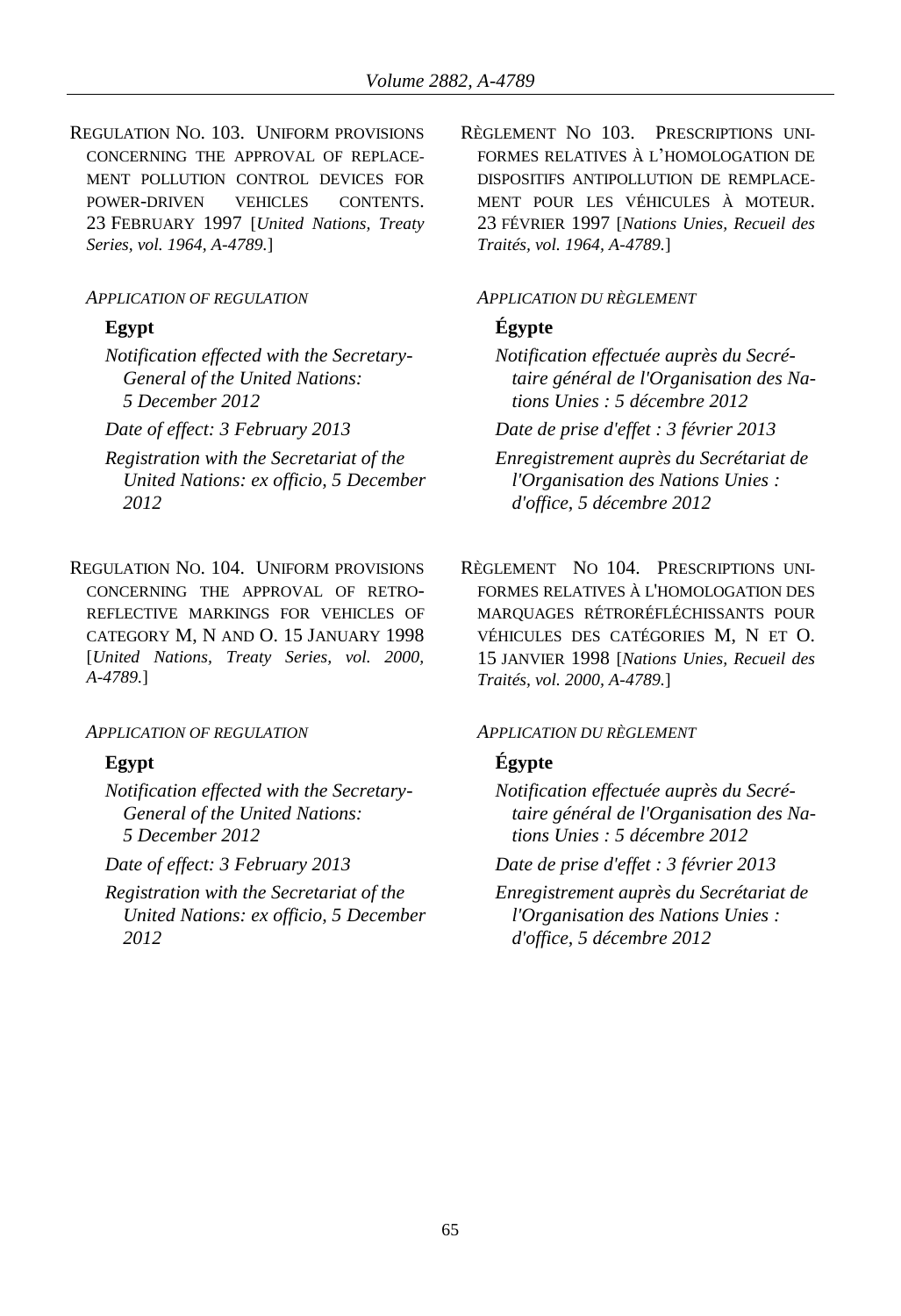REGULATION NO. 105. UNIFORM PROVISIONS CONCERNING THE APPROVAL OF VEHICLES INTENDED FOR THE CARRIAGE OF DANGER-OUS GOODS WITH REGARD TO THEIR SPECIF-IC CONSTRUCTION FEATURES. 7 MAY 1998 [*United Nations, Treaty Series, vol. 2016, A-4789.*]

## *APPLICATION OF REGULATION APPLICATION DU RÈGLEMENT*

*Notification effected with the Secretary-General of the United Nations: 5 December 2012*

- *Registration with the Secretariat of the United Nations: ex officio, 5 December 2012*
- REGULATION NO. 106. UNIFORM PROVISIONS CONCERNING THE APPROVAL OF PNEUMATIC TYRES FOR AGRICULTURAL VEHICLES AND THEIR TRAILERS. GENEVA, 7 MAY 1998 [*United Nations, Treaty Series, vol. 2016, A-4789.*]

*Notification effected with the Secretary-General of the United Nations: 5 December 2012*

*Registration with the Secretariat of the United Nations: ex officio, 5 December 2012*

RÈGLEMENT NO 105. PRESCRIPTIONS UNI-FORMES RELATIVES À L'HOMOLOGATION DES VÉHICULES DESTINÉS AU TRANSPORT DE MARCHANDISES DANGEREUSES EN CE QUI CONCERNE LEURS CARACTÉRISTIQUES PAR-TICULIÈRES DE CONSTRUCTION. 7 MAI 1998 [*Nations Unies, Recueil des Traités, vol. 2016, A-4789.*]

# **Egypt Égypte**

*Notification effectuée auprès du Secrétaire général de l'Organisation des Nations Unies : 5 décembre 2012*

*Date of effect: 3 February 2013 Date de prise d'effet : 3 février 2013*

*Enregistrement auprès du Secrétariat de l'Organisation des Nations Unies : d'office, 5 décembre 2012*

RÈGLEMENT NO 106. PRESCRIPTIONS UNI-FORMES CONCERNANT L'HOMOLOGATION DES PNEUMATIQUES POUR VÉHICULES AGRI-COLES ET LEURS REMORQUES. GENÈVE, 7 MAI 1998 [*Nations Unies, Recueil des Traités, vol. 2016, A-4789.*]

## *APPLICATION OF REGULATION APPLICATION DU RÈGLEMENT*

# **Egypt Égypte**

*Notification effectuée auprès du Secrétaire général de l'Organisation des Nations Unies : 5 décembre 2012*

*Date of effect: 15 September 2013 Date de prise d'effet : 15 septembre 2013*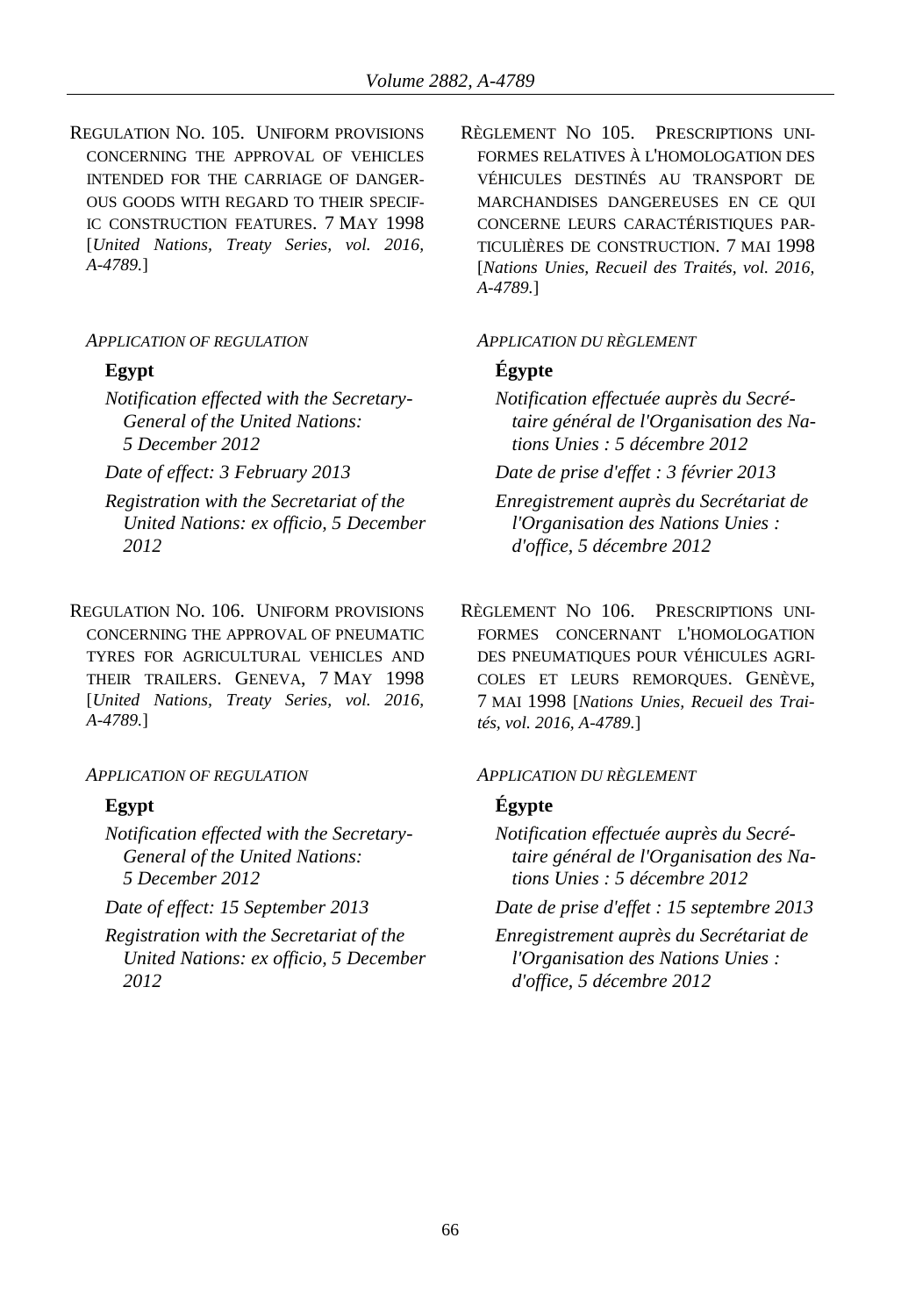REGULATION NO. 13-H. UNIFORM PROVI-SIONS CONCERNING THE APPROVAL OF PAS-SENGER CARS WITH REGARD TO BRAKING. 11 MAY 1998 [*United Nations, Treaty Series, vol. 2016, A-4789.*]

### *APPLICATION OF REGULATION APPLICATION DU RÈGLEMENT*

*Notification effected with the Secretary-General of the United Nations: 5 December 2012*

*Registration with the Secretariat of the United Nations: ex officio, 5 December 2012*

REGULATION NO. 107. UNIFORM PROVISIONS CONCERNING THE APPROVAL OF CATEGORY M2 OR M3 VEHICLES WITH REGARD TO THEIR GENERAL CONSTRUCTION. GENEVA, 18 JUNE 1998 [*United Nations, Treaty Series, vol. 2020, A-4789.*]

*Notification effected with the Secretary-General of the United Nations: 5 December 2012*

*Registration with the Secretariat of the United Nations: ex officio, 5 December 2012*

RÈGLEMENT NO 13-H. PRESCRIPTIONS UNI-FORMES RELATIVES À L'HOMOLOGATION DES VOITURES PARTICULIÈRES EN CE QUI CON-CERNE LE FREINAGE. 11 MAI 1998 [*Nations Unies, Recueil des Traités, vol. 2016, A-4789.*]

# **Egypt Égypte**

*Notification effectuée auprès du Secrétaire général de l'Organisation des Nations Unies : 5 décembre 2012*

*Date of effect: 15 September 2013 Date de prise d'effet : 15 septembre 2013*

*Enregistrement auprès du Secrétariat de l'Organisation des Nations Unies : d'office, 5 décembre 2012*

RÈGLEMENT NO 107. PRESCRIPTIONS UNI-FORMES RELATIVES À L'HOMOLOGATION DES VÉHICULES DES CATÉGORIES M2 ET M3 EN CE QUI CONCERNE LEURS CARACTÉRIS-TIQUES GÉNÉRALES DE CONSTRUCTION. GE-NÈVE, 18 JUIN 1998 [*Nations Unies, Recueil des Traités, vol. 2020, A-4789.*]

### *APPLICATION OF REGULATION APPLICATION DU RÈGLEMENT*

### **Egypt Égypte**

*Notification effectuée auprès du Secrétaire général de l'Organisation des Nations Unies : 5 décembre 2012*

*Date of effect: 3 February 2013 Date de prise d'effet : 3 février 2013*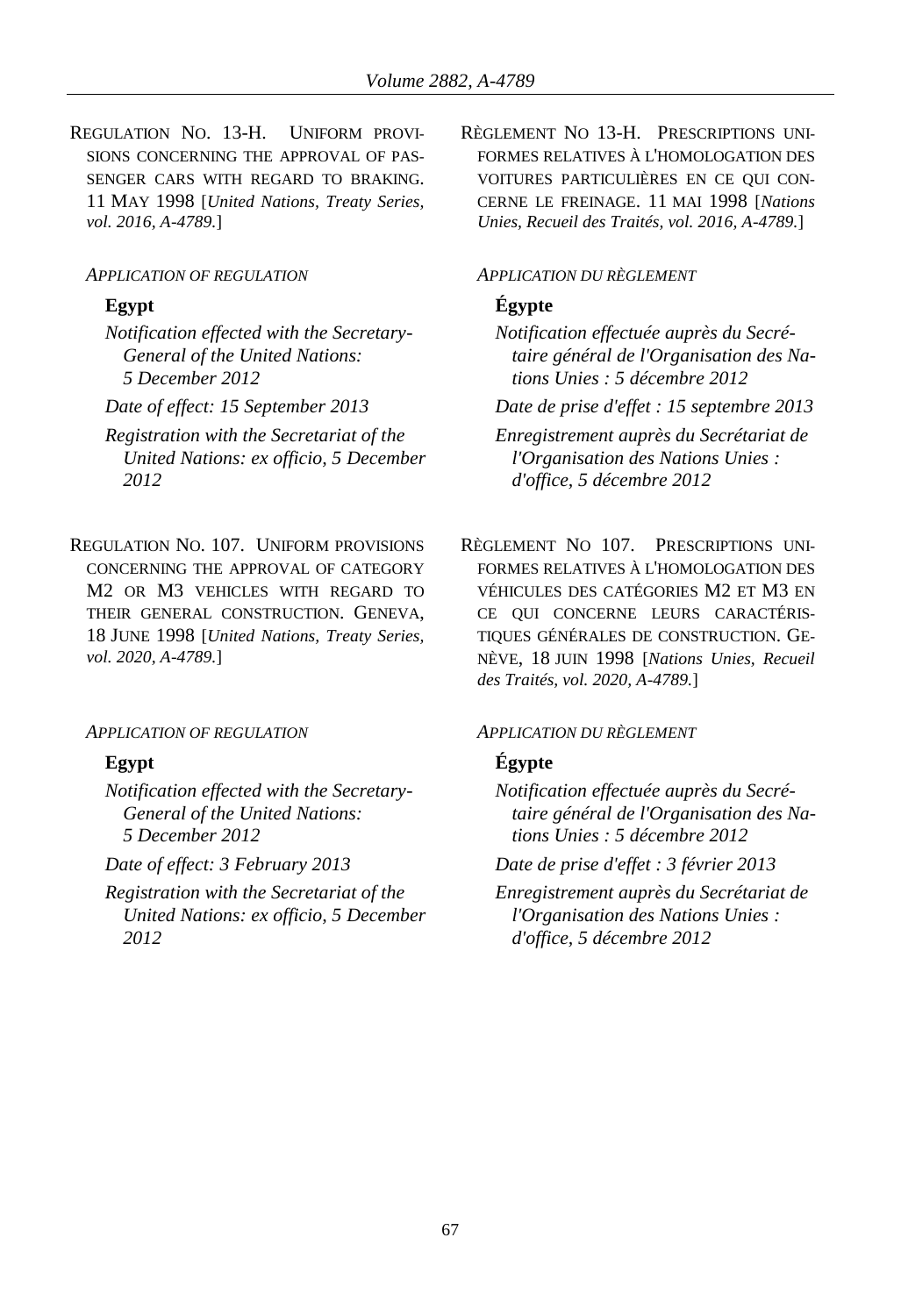REGULATION NO. 108. UNIFORM PROVISIONS CONCERNING THE APPROVAL FOR THE PRO-DUCTION OF RETREADED PNEUMATIC TYRES FOR MOTOR VEHICLES AND THEIR TRAILERS. GENEVA, 23 JUNE 1998 [*United Nations, Treaty Series, vol. 2020, A-4789.*]

*Notification effected with the Secretary-General of the United Nations: 5 December 2012*

- *Registration with the Secretariat of the United Nations: ex officio, 5 December 2012*
- REGULATION NO. 109. UNIFORM PROVISIONS CONCERNING THE APPROVAL FOR THE PRO-DUCTION OF RETREADED PNEUMATIC TYRES FOR COMMERCIAL VEHICLES AND THEIR TRAILERS. GENEVA, 23 JUNE 1998 [*United Nations, Treaty Series, vol. 2020, A-4789.*]

*Notification effected with the Secretary-General of the United Nations: 5 December 2012*

*Registration with the Secretariat of the United Nations: ex officio, 5 December 2012*

RÈGLEMENT NO 108. PRESCRIPTIONS UNI-FORMES RELATIVES À L'HOMOLOGATION DE LA FABRICATION DE PNEUMATIQUES RÉ-CHAPPÉS POUR LES VÉHICULES AUTOMO-BILES ET LEURS REMORQUES. GENÈVE, 23 JUIN 1998 [*Nations Unies, Recueil des Traités, vol. 2020, A-4789.*]

### *APPLICATION OF REGULATION APPLICATION DU RÈGLEMENT*

# **Egypt Égypte**

*Notification effectuée auprès du Secrétaire général de l'Organisation des Nations Unies : 5 décembre 2012*

*Date of effect: 3 February 2013 Date de prise d'effet : 3 février 2013*

*Enregistrement auprès du Secrétariat de l'Organisation des Nations Unies : d'office, 5 décembre 2012*

RÈGLEMENT NO 109. PRESCRIPTIONS UNI-FORMES RELATIVES À L'HOMOLOGATION DE LA FABRICATION DE PNEUMATIQUES RÉ-CHAPPÉS POUR LES VÉHICULES UTILITAIRES ET LEURS REMORQUES. GENÈVE, 23 JUIN 1998 [*Nations Unies, Recueil des Traités, vol. 2020, A-4789.*]

### *APPLICATION OF REGULATION APPLICATION DU RÈGLEMENT*

# **Egypt Égypte**

*Notification effectuée auprès du Secrétaire général de l'Organisation des Nations Unies : 5 décembre 2012*

*Date of effect: 3 February 2013 Date de prise d'effet : 3 février 2013*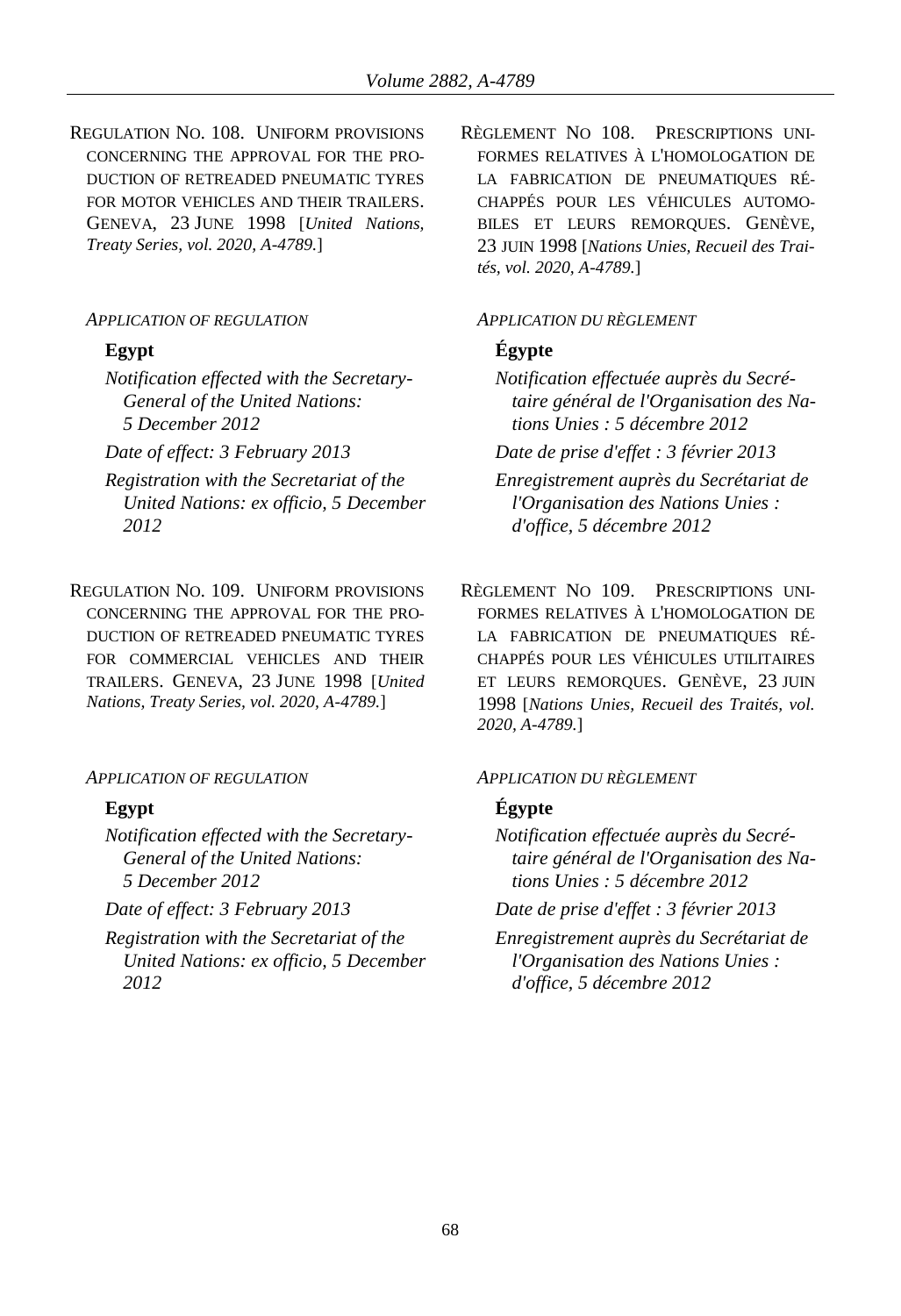REGULATION NO. 110. UNIFORM PROVISIONS CONCERNING THE APPROVAL OF: I. SPECIFIC COMPONENTS OF MOTOR VEHICLES USING COMPRESSED NATURAL GAS (CNG) AND/OR LIQUEFIED NATURAL GAS (LNG) IN THEIR PROPULSION SYSTEM; II. VEHICLES WITH REGARD TO THE INSTALLATION OF SPECIFIC COMPONENTS OF AN APPROVED TYPE FOR THE USE OF COMPRESSED NATURAL GAS (CNG) AND/OR LIQUEFIED NATURAL GAS (LNG) IN THEIR PROPULSION SYSTEM. GE-NEVA, 28 DECEMBER 2000 [*United Nations, Treaty Series, vol. 2131, A-4789.*]

### *APPLICATION OF REGULATION APPLICATION DU RÈGLEMENT*

*Notification effected with the Secretary-General of the United Nations: 5 December 2012*

- *Registration with the Secretariat of the United Nations: ex officio, 5 December 2012*
- REGULATION NO. 111. UNIFORM PROVISIONS CONCERNING THE APPROVAL OF TANK VE-HICLES OF CATEGORIES N AND O WITH RE-GARD TO ROLLOVER STABILITY. GENEVA, 28 DECEMBER 2000 [*United Nations, Treaty Series, vol. 2131, A-4789.*]

### *APPLICATION OF REGULATION APPLICATION DU RÈGLEMENT*

*Notification effected with the Secretary-General of the United Nations: 5 December 2012*

*Registration with the Secretariat of the United Nations: ex officio, 5 December 2012*

RÈGLEMENT NO 110. PRESCRIPTIONS UNI-FORMES RELATIVES À L'HOMOLOGATION : I. DES ORGANES SPÉCIAUX POUR L'ALIMENTA-TION DU MOTEUR AU GAZ NATUREL COM-PRIMÉ (GNC) ET/OU AU GAZ NATUREL LI-QUÉFIÉ (GNL) SUR LES VÉHICULES ; II. DES VÉHICULES MUNIS D'ORGANES SPÉCIAUX D'UN TYPE HOMOLOGUÉ POUR L'ALIMENTA-TION DU MOTEUR AU GAZ NATUREL COM-PRIMÉ (GNC) ET/OU AU GAZ NATUREL LI-QUÉFIÉ (GNL) EN CE QUI CONCERNE L'INS-TALLATION DE CES ORGANES. GENÈVE, 28 DÉCEMBRE 2000 [*Nations Unies, Recueil des Traités, vol. 2131, A-4789.*]

## **Egypt Égypte**

- *Notification effectuée auprès du Secrétaire général de l'Organisation des Nations Unies : 5 décembre 2012 Date of effect: 15 September 2013 Date de prise d'effet : 15 septembre 2013*
	- *Enregistrement auprès du Secrétariat de l'Organisation des Nations Unies : d'office, 5 décembre 2012*
	- RÈGLEMENT NO 111. PRESCRIPTIONS UNI-FORMES RELATIVES À L'HOMOLOGATION DES VÉHICULES-CITERNES DES CATÉGORIES N ET O EN CE QUI CONCERNE LA STABILITÉ AU RETOURNEMENT. GENÈVE, 28 DÉCEMBRE 2000 [*Nations Unies, Recueil des Traités, vol. 2131, A-4789.*]

## **Egypt Égypte**

*Notification effectuée auprès du Secrétaire général de l'Organisation des Nations Unies : 5 décembre 2012*

*Date of effect: 3 February 2013 Date de prise d'effet : 3 février 2013*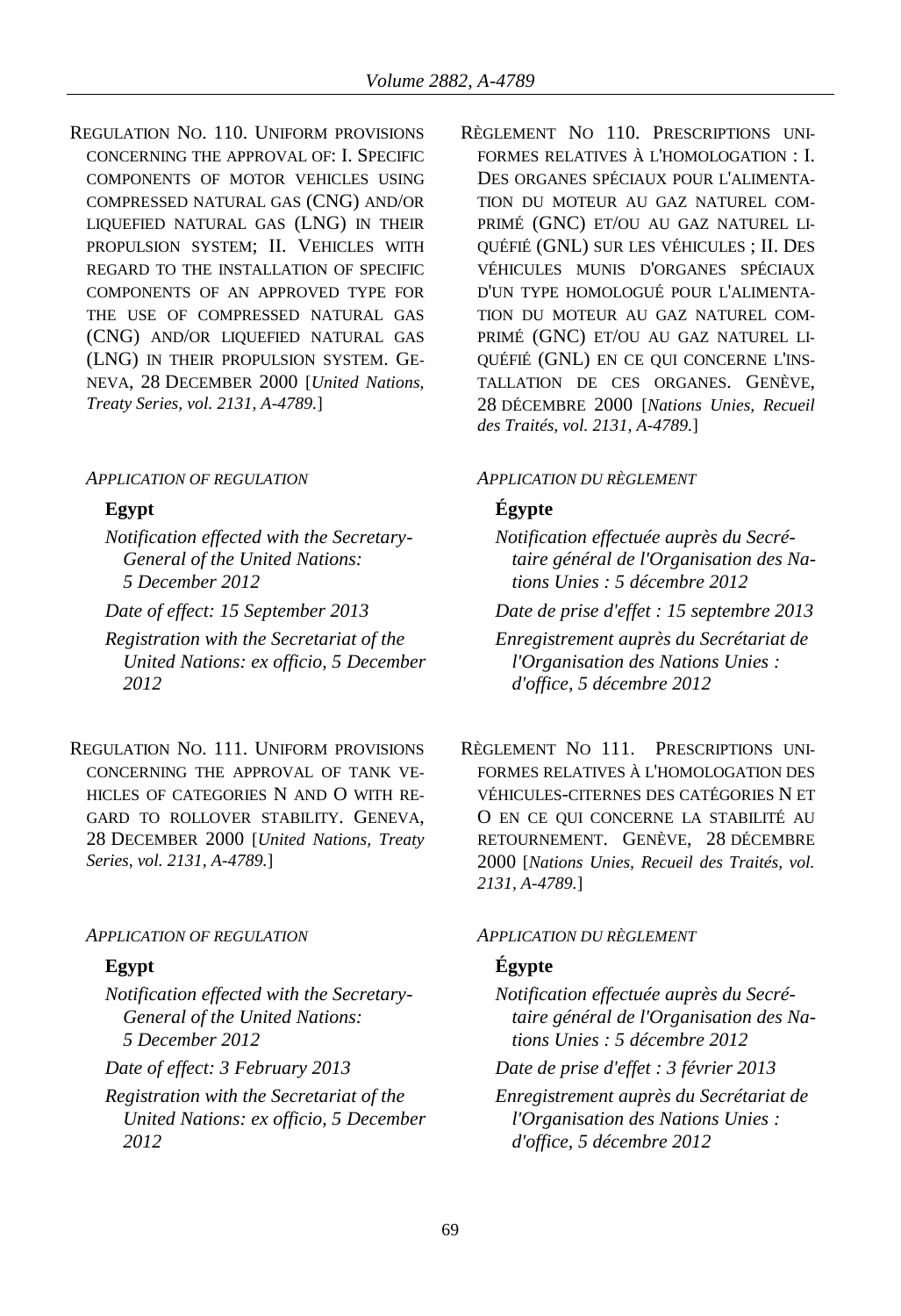REGULATION NO. 112. UNIFORM PROVISIONS CONCERNING THE APPROVAL OF MOTOR VE-HICLE HEADLAMPS EMITTING AN ASYMMET-RICAL PASSING BEAM OR A DRIVING BEAM OR BOTH AND EQUIPPED WITH FILAMENT LAMPS AND/OR LED MODULES. GENEVA, 21 SEPTEMBER 2001 [*United Nations, Treaty Series, vol. 2160, A-4789.*]

*Notification effected with the Secretary-General of the United Nations: 5 December 2012*

- *Registration with the Secretariat of the United Nations: ex officio, 5 December 2012*
- REGULATION NO. 113. UNIFORM PROVISIONS CONCERNING THE APPROVAL OF MOTOR VE-HICLE HEADLAMPS EMITTING A SYMMET-RICAL PASSING BEAM OR A DRIVING BEAM OR BOTH AND EQUIPPED WITH FILAMENT LAMPS, GAS-DISCHARGE LIGHT SOURCES OR LED MODULES. GENEVA, 21 SEPTEMBER 2001 [*United Nations, Treaty Series, vol. 2160, A-4789.*]

## *APPLICATION OF REGULATION APPLICATION DU RÈGLEMENT*

*Notification effected with the Secretary-General of the United Nations: 5 December 2012*

*Registration with the Secretariat of the United Nations: ex officio, 5 December 2012*

RÈGLEMENT NO 112. PRESCRIPTIONS UNI-FORMES RELATIVES À L'HOMOLOGATION DES PROJECTEURS POUR VÉHICULES AUTOMO-BILES ÉMETTANT UN FAISCEAU DE CROISE-MENT ASYMÉTRIQUE OU UN FAISCEAU DE ROUTE OU LES DEUX À LA FOIS ET ÉQUIPÉS DE LAMPES À INCANDESCENCE ET/OU DE MODULES DEL. GENÈVE, 21 SEPTEMBRE 2001 [*Nations Unies, Recueil des Traités, vol. 2160, A-4789.*]

# *APPLICATION OF REGULATION APPLICATION DU RÈGLEMENT*

# **Egypt Égypte**

- *Notification effectuée auprès du Secrétaire général de l'Organisation des Nations Unies : 5 décembre 2012*
- *Date of effect: 15 September 2013 Date de prise d'effet : 15 septembre 2013 Enregistrement auprès du Secrétariat de l'Organisation des Nations Unies : d'office, 5 décembre 2012*
	- RÈGLEMENT NO 113. PRESCRIPTIONS UNI-FORMES RELATIVES À L'HOMOLOGATION DES PROJECTEURS POUR VÉHICULES AUTOMO-BILES ÉMETTANT UN FAISCEAU DE CROISE-MENT SYMÉTRIQUE OU UN FAISCEAU DE ROUTE OU LES DEUX ET ÉQUIPÉS DE LAMPES À INCANDESCENCE, DE SOURCES LUMI-NEUSES À DÉCHARGE OU DE MODULES DEL. GENÈVE, 21 SEPTEMBRE 2001 [*Nations Unies, Recueil des Traités, vol. 2160, A-4789.*]

# **Egypt Égypte**

- *Notification effectuée auprès du Secrétaire général de l'Organisation des Nations Unies : 5 décembre 2012*
- *Date of effect: 15 September 2013 Date de prise d'effet : 15 septembre 2013*
	- *Enregistrement auprès du Secrétariat de l'Organisation des Nations Unies : d'office, 5 décembre 2012*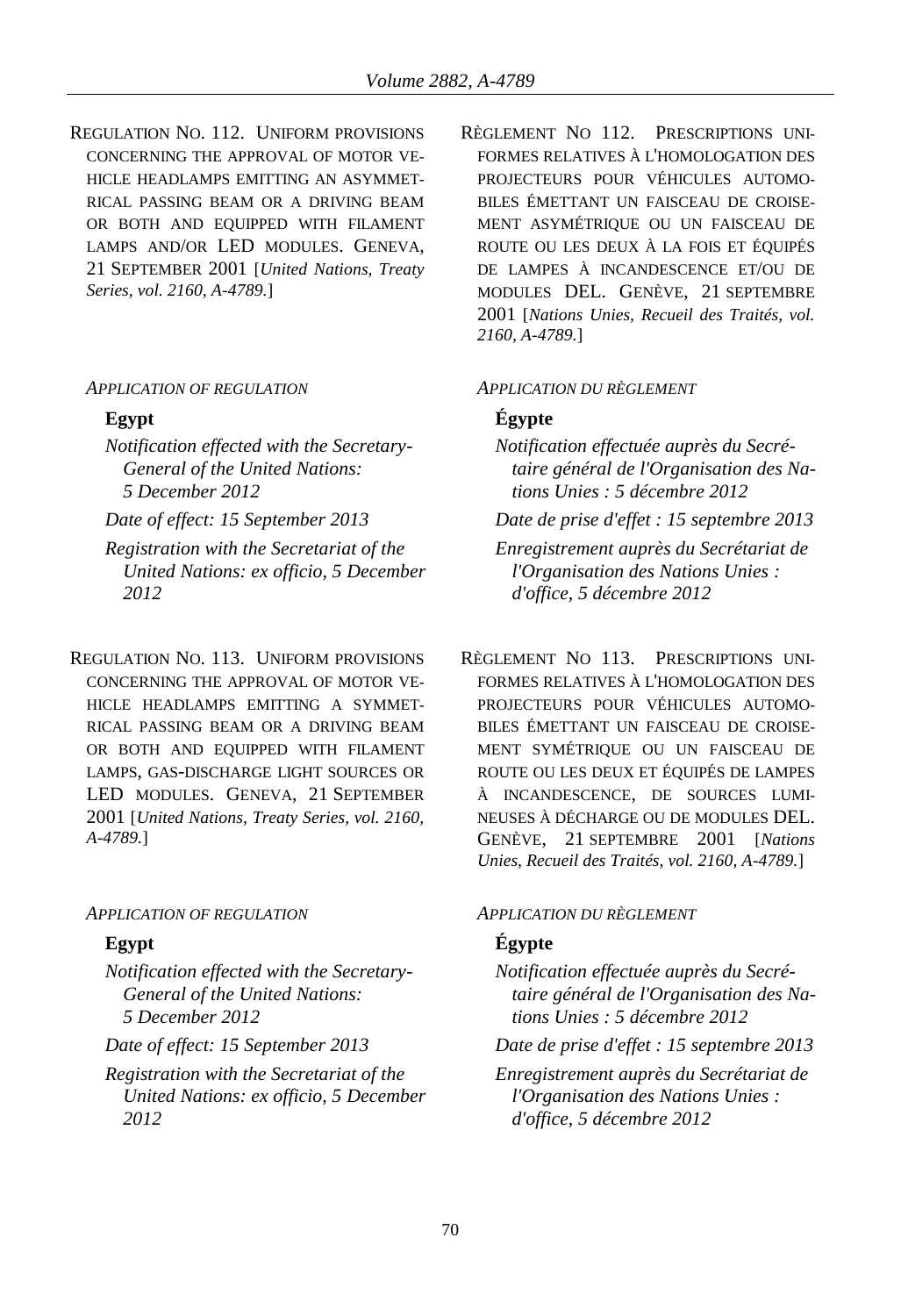REGULATION NO. 114. UNIFORM PROVISIONS CONCERNING THE APPROVAL OF: I. AN AIR-BAG MODULE FOR A REPLACEMENT AIRBAG SYSTEM II. A REPLACEMENT STEERING WHEEL EQUIPPED WITH AN AIRBAG MODULE OF AN APPROVED TYPE; III. A REPLACE-MENT AIRBAG SYSTEM OTHER THAN THAT INSTALLED IN A STEERING WHEEL. GENEVA, 1 FEBRUARY 2003 [*United Nations, Treaty Series, vol. 2206, A-4789.*]

### *APPLICATION OF REGULATION APPLICATION DU RÈGLEMENT*

- *Notification effected with the Secretary-General of the United Nations: 5 December 2012*
- 
- *Registration with the Secretariat of the United Nations: ex officio, 5 December 2012*

RÈGLEMENT NO 114. PRESCRIPTIONS UNI-FORMES RELATIVES À L'HOMOLOGATION : I. D'UN MODULE DE COUSSIN GONFLABLE POUR SYSTÈMES DE COUSSIN(S) GON-FLABLE(S) DE DEUXIÈME MONTE; II. D'UN VOLANT DE DIRECTION DE DEUXIÈME MONTE MUNI D'UN MODULE DE COUSSIN GONFLABLE D'UN TYPE HOMOLOGUÉ; III. D'UN SYSTÈME DE COUSSIN(S) GON-FLABLE(S) DE DEUXIÈME MONTE AUTRE QU'UN SYSTÈME MONTÉ SUR UN VOLANT DE DIRECTION. GENÈVE, 1 ER FÉVRIER 2003 [*Nations Unies, Recueil des Traités, vol. 2206, A-4789.*]

# **Egypt Égypte**

- *Notification effectuée auprès du Secrétaire général de l'Organisation des Nations Unies : 5 décembre 2012*
- *Date of effect: 3 February 2013 Date de prise d'effet : 3 février 2013*
	- *Enregistrement auprès du Secrétariat de l'Organisation des Nations Unies : d'office, 5 décembre 2012*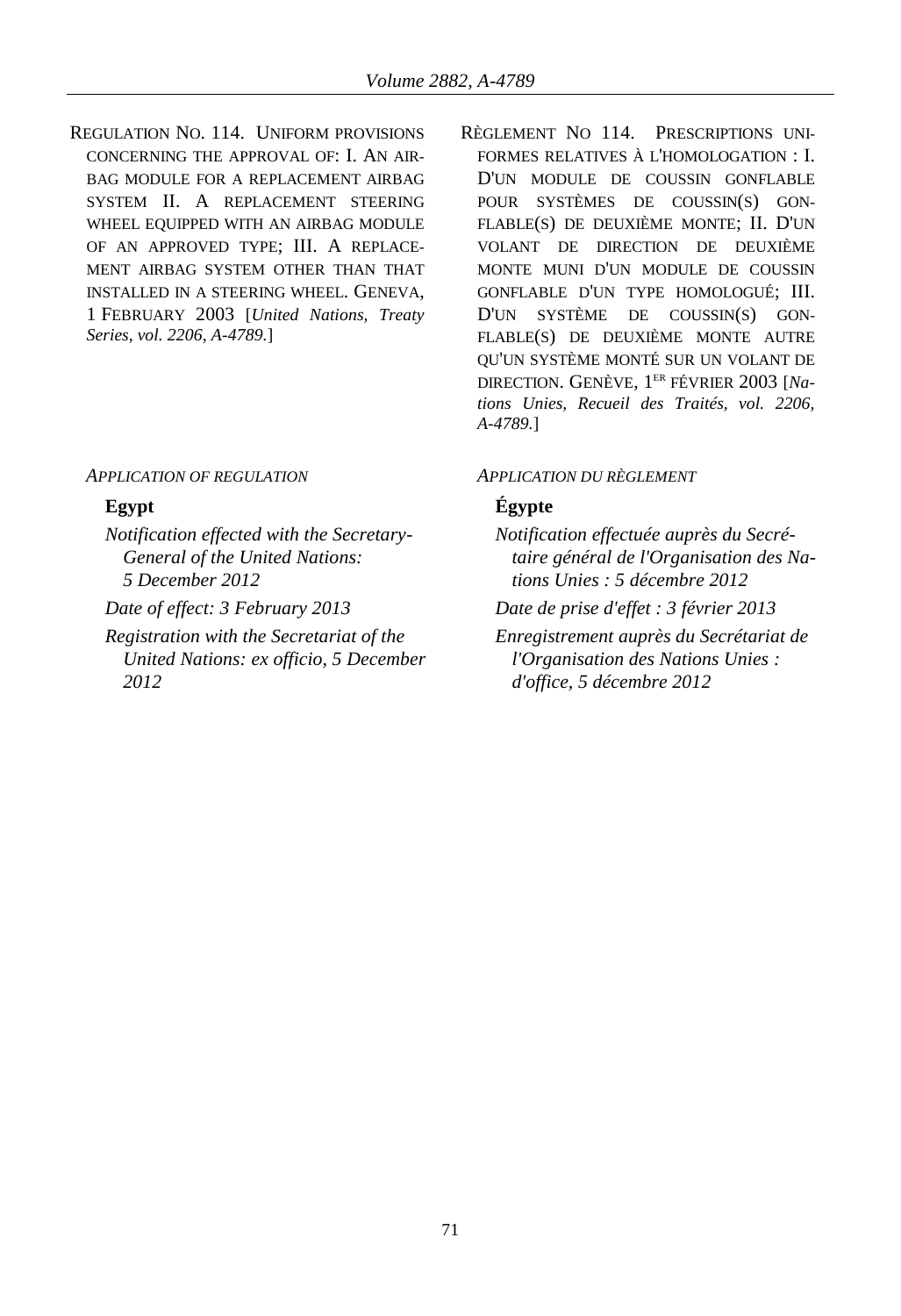REGULATION NO. 115. UNIFORM PROVISIONS CONCERNING THE APPROVAL OF: I. SPECIFIC LPG (LIQUEFIED PETROLEUM GASES) RET-ROFIT SYSTEMS TO BE INSTALLED IN MOTOR VEHICLES FOR THE USE OF LPG IN THEIR PROPULSION SYSTEM; II. SPECIFIC CNG (COMPRESSED NATURAL GAS) RETROFIT SYSTEMS TO BE INSTALLED IN MOTOR VEHI-CLES FOR THE USE OF CNG IN THEIR PRO-PULSION SYSTEM. 30 OCTOBER 2003 [*United Nations, Treaty Series, vol. 2230, A-4789.*]

### *APPLICATION OF REGULATION APPLICATION DU RÈGLEMENT*

*Notification effected with the Secretary-General of the United Nations: 5 December 2012*

*Registration with the Secretariat of the United Nations: ex officio, 5 December 2012*

REGULATION NO. 116. UNIFORM PROVISIONS CONCERNING THE PROTECTION OF MOTOR VEHICLES AGAINST UNAUTHORIZED USE. GENEVA, 6 APRIL 2005 [*United Nations, Treaty Series, vol. 2312, A-4789.*]

## *APPLICATION OF REGULATION APPLICATION DU RÈGLEMENT*

*Notification effected with the Secretary-General of the United Nations: 5 December 2012*

- 
- *Registration with the Secretariat of the United Nations: ex officio, 5 December 2012*

RÈGLEMENT NO 115. PRESCRIPTIONS UNI-FORMES RELATIVES À L'HOMOLOGATION: I. DES SYSTÈMES SPÉCIAUX D'ADAPTATION AU GPL (GAZ DE PÉTROLE LIQUÉFIÉ) POUR VÉ-HICULES AUTOMOBILES LEUR PERMETTANT D'UTILISER CE CARBURANT DANS LEUR SYS-TÈME DE PROPULSION; II. DES SYSTÈMES SPÉCIAUX D'ADAPTATION AU GNC (GAZ NA-TUREL COMPRIMÉ) POUR VÉHICULES AUTO-MOBILES LEUR PERMETTANT D'UTILISER CE CARBURANT DANS LEUR SYSTÈME DE PRO-PULSION. 30 OCTOBRE 2003 [*Nations Unies, Recueil des Traités, vol. 2230, A-4789.*]

# **Egypt Égypte**

- *Notification effectuée auprès du Secrétaire général de l'Organisation des Nations Unies : 5 décembre 2012*
- *Date of effect: 15 September 2013 Date de prise d'effet : 15 septembre 2013*

*Enregistrement auprès du Secrétariat de l'Organisation des Nations Unies : d'office, 5 décembre 2012*

RÈGLEMENT NO 116. PRESCRIPTIONS TECH-NIQUES UNIFORMES RELATIVES À LA PRO-TECTION DES VÉHICULES AUTOMOBILES CONTRE UNE UTILISATION NON AUTORISÉE. GENÈVE, 6 AVRIL 2005 [*Nations Unies, Recueil des Traités, vol. 2312, A-4789.*]

# **Egypt Égypte**

- *Notification effectuée auprès du Secrétaire général de l'Organisation des Nations Unies : 5 décembre 2012*
- *Date of effect: 15 September 2013 Date de prise d'effet : 15 septembre 2013*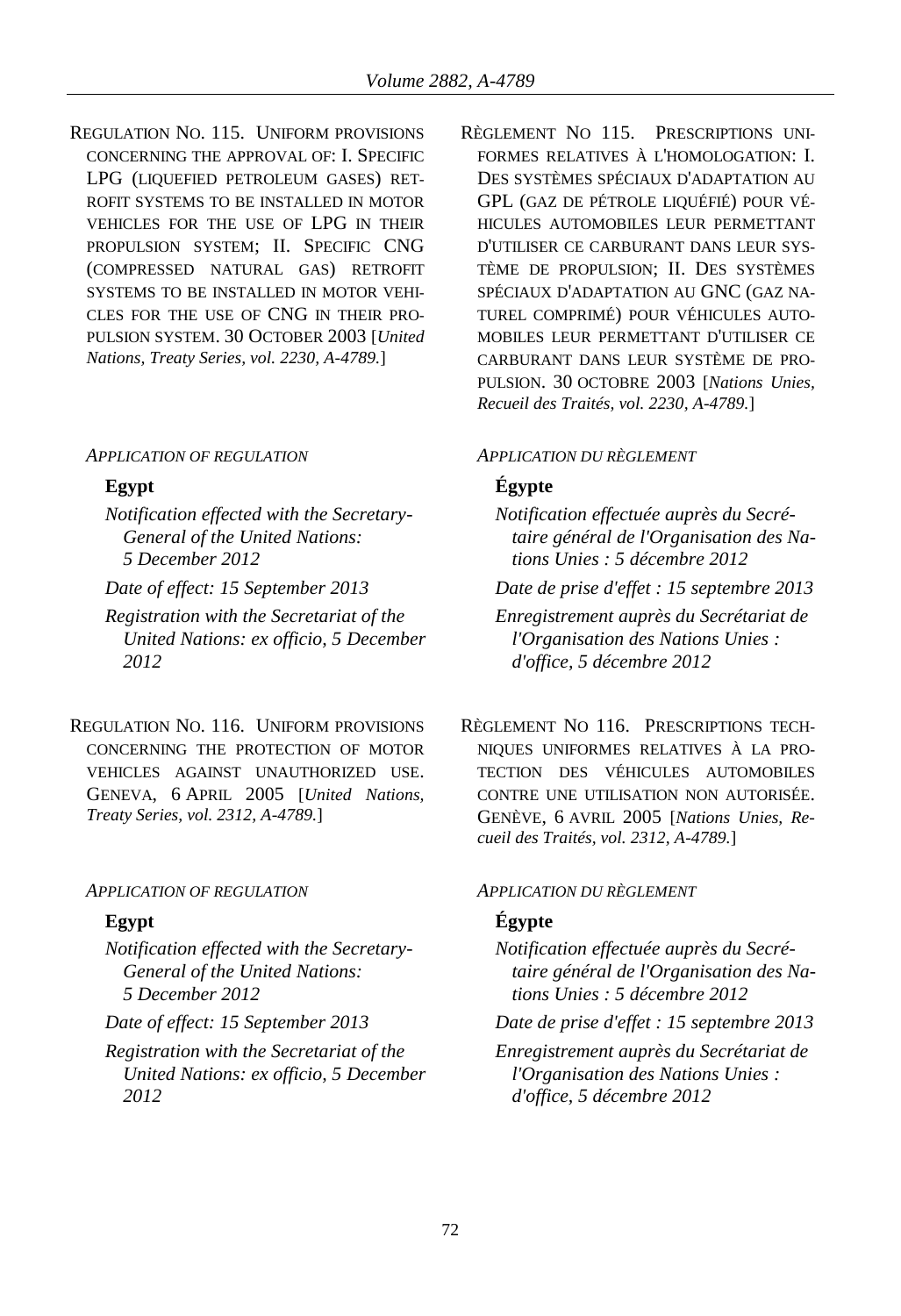REGULATION NO. 117. UNIFORM PROVISIONS CONCERNING THE APPROVAL OF TYRES WITH REGARD TO ROLLING SOUND EMISSIONS AND/OR TO ADHESION ON WET SURFACES AND/OR TO ROLLING RESISTANCE. GENEVA, 6 APRIL 2005 [*United Nations, Treaty Series, vol. 2312, A-4789.*]

## *APPLICATION OF REGULATION APPLICATION DU RÈGLEMENT*

- *Notification effected with the Secretary-General of the United Nations: 5 December 2012*
- 
- *Registration with the Secretariat of the United Nations: ex officio, 5 December 2012*
- REGULATION NO. 118. UNIFORM TECHNICAL PRESCRIPTIONS CONCERNING THE BURNING BEHAVIOUR AND/OR THE CAPABILITY TO RE-PEL FUEL OR LUBRICANT OF MATERIALS USED IN THE CONSTRUCTION OF CERTAIN CATEGORIES OF MOTOR VEHICLES. GENEVA, 6 APRIL 2005 [*United Nations, Treaty Series, vol. 2312, A-4789.*]

### *APPLICATION OF REGULATION APPLICATION DU RÈGLEMENT*

- *Notification effected with the Secretary-General of the United Nations: 5 December 2012*
- 
- *Registration with the Secretariat of the United Nations: ex officio, 5 December 2012*

RÈGLEMENT NO 117. PRESCRIPTIONS UNI-FORMES RELATIVES À L'HOMOLOGATION DES PNEUMATIQUES EN CE QUI CONCERNE LES ÉMISSIONS DE BRUIT DE ROULEMENT ET/OU L'ADHÉRENCE SUR SOL MOUILLÉ ET/OU LA RÉSISTANCE AU ROULEMENT. GENÈVE, 6 AVRIL 2005 [*Nations Unies, Recueil des Traités, vol. 2312, A-4789.*]

## **Egypt Égypte**

- *Notification effectuée auprès du Secrétaire général de l'Organisation des Nations Unies : 5 décembre 2012*
- *Date of effect: 15 September 2013 Date de prise d'effet : 15 septembre 2013*
	- *Enregistrement auprès du Secrétariat de l'Organisation des Nations Unies : d'office, 5 décembre 2012*
	- RÈGLEMENT NO 118. PRESCRIPTIONS UNI-FORMES RELATIVES AU COMPORTEMENT AU FEU ET/OU À L'IMPERMÉABILITÉ AUX CAR-BURANTS OU AUX LUBRIFIANTS DES MATÉ-RIAUX UTILISÉS DANS LA CONSTRUCTION DE CERTAINES CATÉGORIES DE VÉHICULES À MOTEUR. GENÈVE, 6 AVRIL 2005 [*Nations Unies, Recueil des Traités, vol. 2312, A-4789.*]

## **Egypt Égypte**

- *Notification effectuée auprès du Secrétaire général de l'Organisation des Nations Unies : 5 décembre 2012*
- *Date of effect: 3 February 2013 Date de prise d'effet : 3 février 2013*
	- *Enregistrement auprès du Secrétariat de l'Organisation des Nations Unies : d'office, 5 décembre 2012*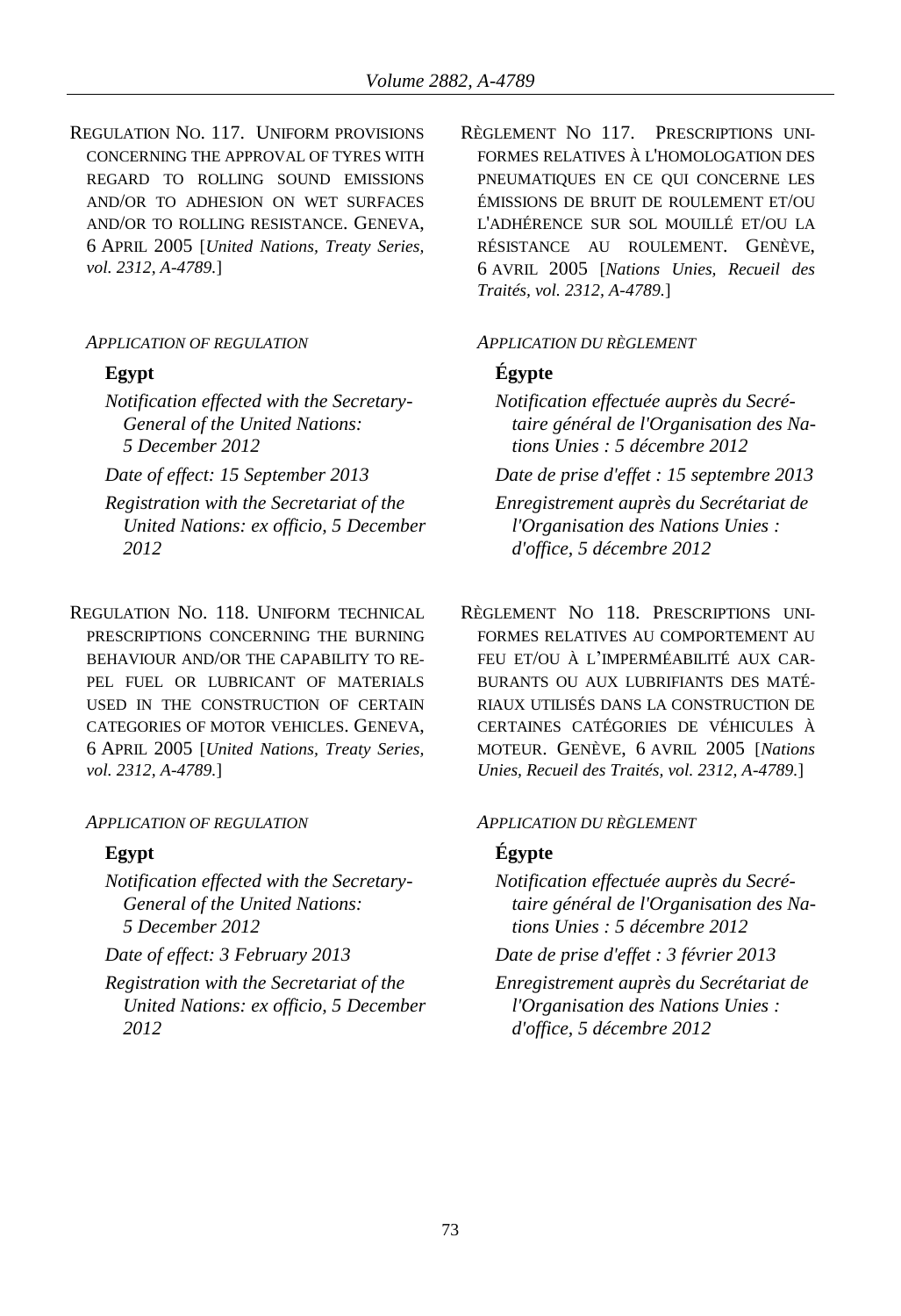REGULATION NO. 119. UNIFORM PROVISIONS CONCERNING THE APPROVAL OF CORNERING LAMPS FOR POWER-DRIVEN VEHICLES. GE-NEVA, 6 APRIL 2005 [*United Nations, Treaty Series, vol. 2312, A-4789.*]

### *APPLICATION OF REGULATION APPLICATION DU RÈGLEMENT*

*Notification effected with the Secretary-General of the United Nations: 5 December 2012*

*Registration with the Secretariat of the United Nations: ex officio, 5 December 2012*

REGULATION NO. 120. UNIFORM PROVISIONS CONCERNING THE APPROVAL OF INTERNAL COMBUSTION ENGINES TO BE INSTALLED IN AGRICULTURAL AND FORESTRY TRACTORS AND IN NON-ROAD MOBILE MACHINERY, WITH REGARD TO THE MEASUREMENT OF THE NET POWER, NET TORQUE AND SPECIFIC FUEL CONSUMPTION. GENEVA, 6 APRIL 2005 [*United Nations, Treaty Series, vol. 2312, A-4789.*]

### *APPLICATION OF REGULATION APPLICATION DU RÈGLEMENT*

*Notification effected with the Secretary-General of the United Nations: 5 December 2012*

*Registration with the Secretariat of the United Nations: ex officio, 5 December 2012*

RÈGLEMENT NO 119. PRESCRIPTIONS UNI-FORMES RELATIVES À L'HOMOLOGATION DES FEUX D'ANGLE POUR LES VÉHICULES À MO-TEUR. GENÈVE, 6 AVRIL 2005 [*Nations Unies, Recueil des Traités, vol. 2312, A-4789.*]

# **Egypt Égypte**

*Notification effectuée auprès du Secrétaire général de l'Organisation des Nations Unies : 5 décembre 2012*

*Date of effect: 15 September 2013 Date de prise d'effet : 15 septembre 2013*

*Enregistrement auprès du Secrétariat de l'Organisation des Nations Unies : d'office, 5 décembre 2012*

RÈGLEMENT NO 120. PRESCRIPTIONS UNI-FORMES RELATIVES À L'HOMOLOGATION DES MOTEURS À COMBUSTION INTERNE DESTI-NÉS AUX TRACTEURS AGRICOLES ET FORES-TIERS AINSI QU'AUX ENGINS MOBILES NON ROUTIERS EN CE QUI CONCERNE LA PUIS-SANCE NETTE, LE COUPLE NET ET LA CON-SOMMATION SPÉCIFIQUE. GENÈVE, 6 AVRIL 2005 [*Nations Unies, Recueil des Traités, vol. 2312, A-4789.*]

# **Egypt Égypte**

*Notification effectuée auprès du Secrétaire général de l'Organisation des Nations Unies : 5 décembre 2012*

*Date of effect: 3 February 2013 Date de prise d'effet : 3 février 2013*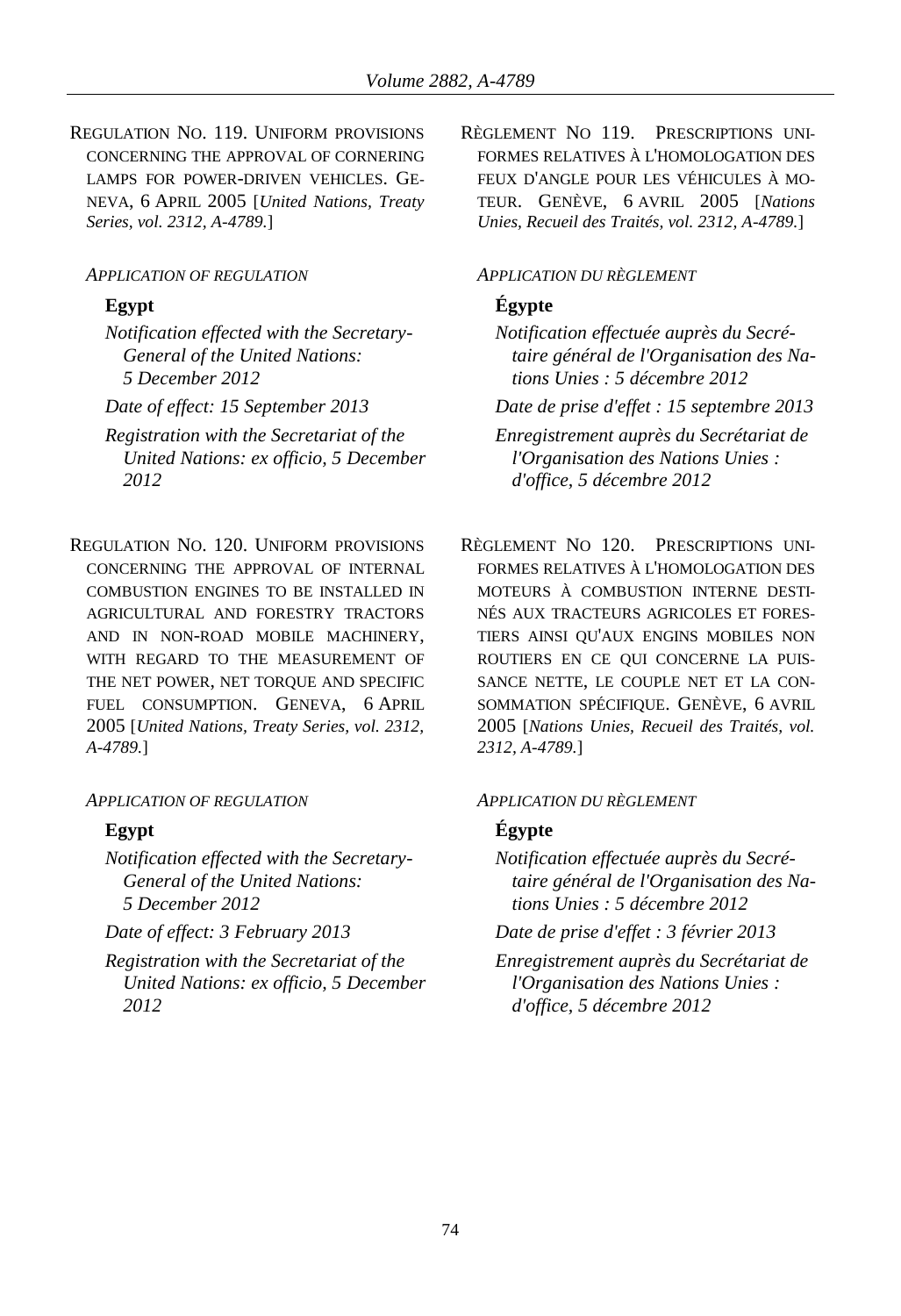REGULATION NO. 121. UNIFORM PROVISIONS CONCERNING THE APPROVAL OF VEHICLES WITH REGARD TO THE LOCATION AND IDEN-TIFICATION OF HAND CONTROLS, TELL-TALES AND INDICATORS. GENEVA, 18 JANUARY 2006 [*United Nations, Treaty Series, vol. 2355, A-4789.*]

## *APPLICATION OF REGULATION APPLICATION DU RÈGLEMENT*

*Notification effected with the Secretary-General of the United Nations: 5 December 2012*

*Registration with the Secretariat of the United Nations: ex officio, 5 December 2012*

## *APPLICATION OF REGULATION NO. 121 APPLICATION DU RÈGLEMENT NO 121*

## **Japan Japon**

*Notification deposited with the Secretary-General of the United Nations: 3 December 2012*

*Date of effect: 1 February 2013 Date de prise d'effet : 1*

*Registration with the Secretariat of the United Nations: ex officio, 3 December 2012*

RÈGLEMENT NO 121. PRESCRIPTIONS UNI-FORMES RELATIVES À L'HOMOLOGATION DES VÉHICULES EN CE QUI CONCERNE L'EMPLA-CEMENT ET LES MOYENS D'IDENTIFICATION DES COMMANDES MANUELLES, DES TÉ-MOINS ET DES INDICATEURS. GENÈVE, 18 JANVIER 2006 [*Nations Unies, Recueil des Traités, vol. 2355, A-4789.*]

## **Egypt Égypte**

*Notification effectuée auprès du Secrétaire général de l'Organisation des Nations Unies : 5 décembre 2012*

*Date of effect: 15 September 2013 Date de prise d'effet : 15 septembre 2013*

*Enregistrement auprès du Secrétariat de l'Organisation des Nations Unies : d'office, 5 décembre 2012*

*Dépôt de la notification auprès du Secrétaire général de l'Organisation des Nations Unies : 3 décembre 2012*

*Date de prise d'effet : l<sup>er</sup> février* 2013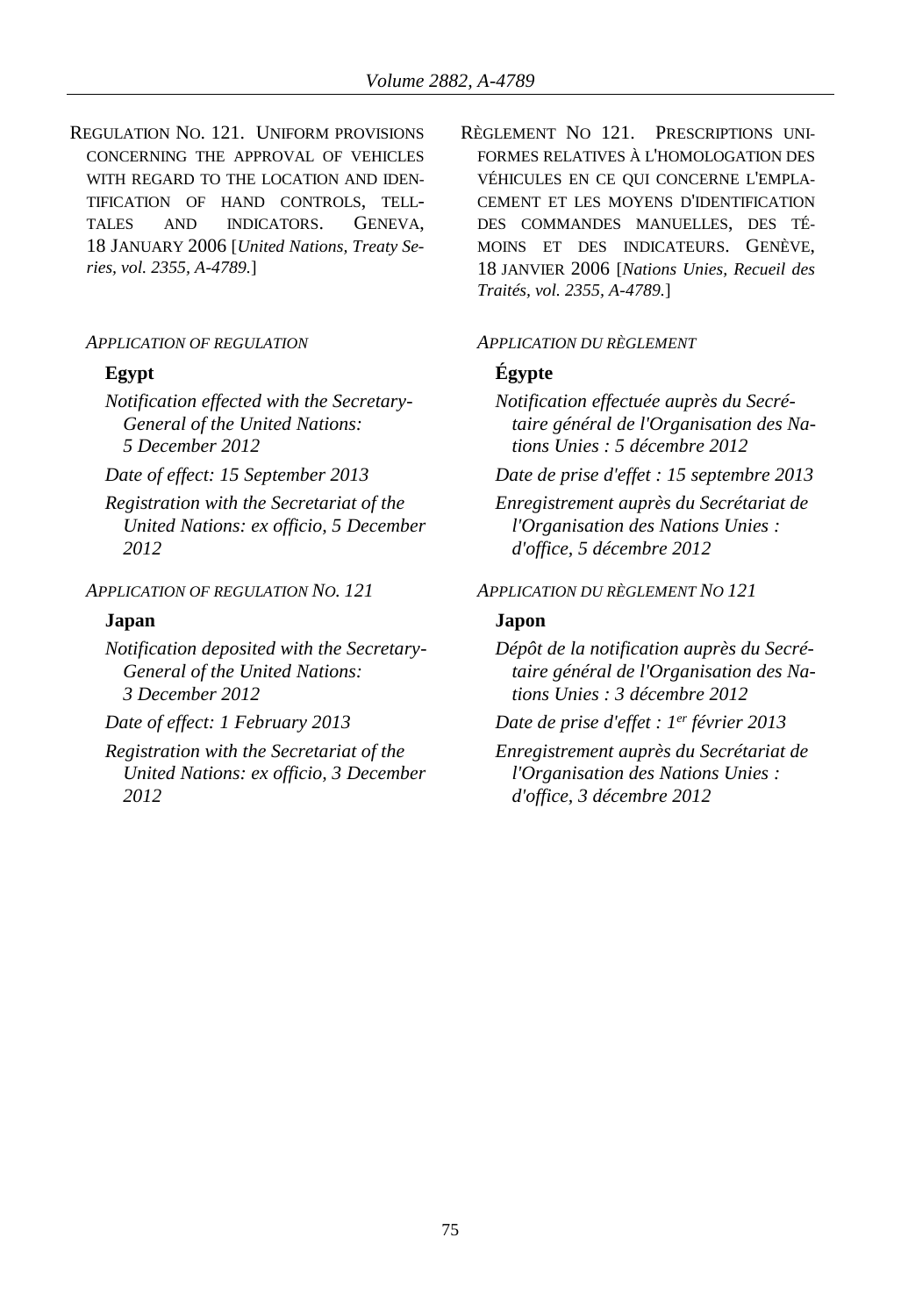REGULATION NO. 122. UNIFORM PROVISIONS CONCERNING THE APPROVAL OF VEHICLES OF CATEGORIES M, N AND O WITH REGARD TO THEIR HEATING SYSTEMS. GENEVA, 18 JANUARY 2006 [*United Nations, Treaty Series, vol. 2355, A-4789.*]

### *APPLICATION OF REGULATION APPLICATION DU RÈGLEMENT*

*Notification effected with the Secretary-General of the United Nations: 5 December 2012*

- *Registration with the Secretariat of the United Nations: ex officio, 5 December 2012*
- REGULATION NO. 123. UNIFORM PROVISIONS CONCERNING THE APPROVAL OF ADAPTIVE FRONT-LIGHTING SYSTEMS (AFS) FOR MO-TOR VEHICLES. GENEVA, 2 FEBRUARY 2007 [*United Nations, Treaty Series, vol. 2417, A-4789.*]

### *APPLICATION OF REGULATION APPLICATION DU RÈGLEMENT*

*Notification effected with the Secretary-General of the United Nations: 5 December 2012*

*Registration with the Secretariat of the United Nations: ex officio, 5 December 2012*

RÈGLEMENT NO 122. PRESCRIPTIONS TECH-NIQUES UNIFORMES CONCERNANT L'HOMO-LOGATION DES VÉHICULES DES CATÉGORIES M, N ET O EN CE QUI CONCERNE LEUR SYS-TÈME DE CHAUFFAGE. GENÈVE, 18 JANVIER 2006 [*Nations Unies, Recueil des Traités, vol. 2355, A-4789.*]

# **Egypt Égypte**

*Notification effectuée auprès du Secrétaire général de l'Organisation des Nations Unies : 5 décembre 2012*

*Date of effect: 3 February 2013 Date de prise d'effet : 3 février 2013*

*Enregistrement auprès du Secrétariat de l'Organisation des Nations Unies : d'office, 5 décembre 2012*

RÈGLEMENT NO 123. PRESCRIPTIONS UNI-FORMES RELATIVES À L'HOMOLOGATION DES SYSTÈMES D'ÉCLAIRAGE AVANT ADAPTATIFS (AFS) DESTINÉS AUX VÉHICULES AUTOMO-BILES. GENÈVE, 2 FÉVRIER 2007 [*Nations Unies, Recueil des Traités, vol. 2417, A-4789.*]

# **Egypt Égypte**

*Notification effectuée auprès du Secrétaire général de l'Organisation des Nations Unies : 5 décembre 2012*

*Date of effect: 15 September 2013 Date de prise d'effet : 15 septembre 2013*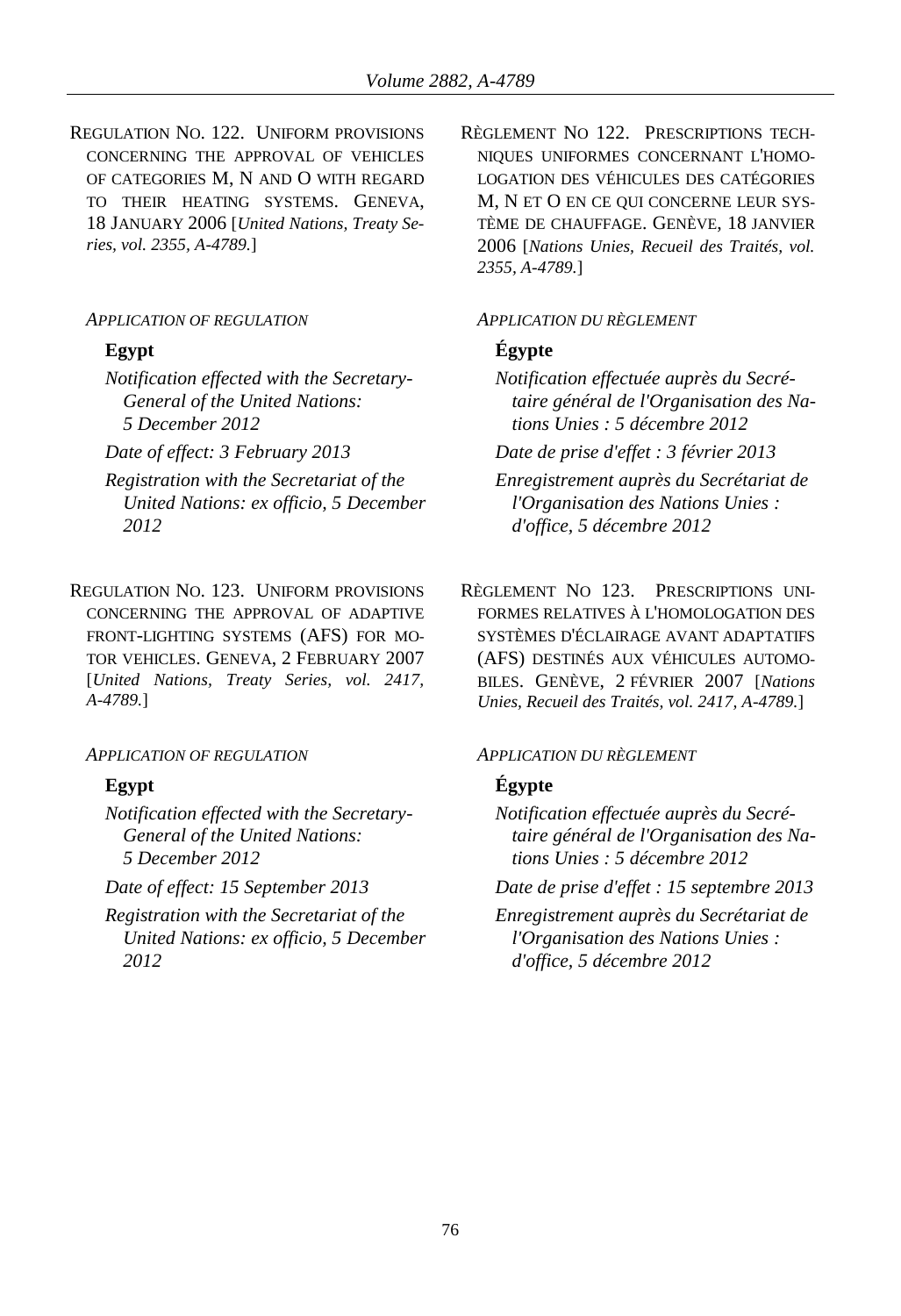REGULATION NO. 124. UNIFORM PROVISIONS CONCERNING THE APPROVAL OF WHEELS FOR PASSENGER CARS AND THEIR TRAILERS. GENEVA, 2 FEBRUARY 2007 [*United Nations, Treaty Series, vol. 2417, A-4789.*]

## *APPLICATION OF REGULATION APPLICATION DU RÈGLEMENT*

*Notification effected with the Secretary-General of the United Nations: 5 December 2012*

- *Registration with the Secretariat of the United Nations: ex officio, 5 December 2012*
- REGULATION NO. 125. UNIFORM PROVISIONS CONCERNING THE APPROVAL OF MOTOR VE-HICLES WITH REGARD TO THE FORWARD FIELD OF VISION OF THE DRIVER. GENEVA. 9 NOVEMBER 2007 [*United Nations, Treaty Series, vol. 2482, A-4789.*]

### *APPLICATION OF REGULATION APPLICATION DU RÈGLEMENT*

*Notification effected with the Secretary-General of the United Nations: 5 December 2012*

*Registration with the Secretariat of the United Nations: ex officio, 5 December 2012*

RÈGLEMENT NO 124. PRESCRIPTIONS UNI-FORMES RELATIVES À L'HOMOLOGATION DES ROUES POUR VOITURES PARTICULIÈRES ET LEURS REMORQUES. GENÈVE, 2 FÉVRIER 2007 [*Nations Unies, Recueil des Traités, vol. 2417, A-4789.*]

# **Egypt Égypte**

*Notification effectuée auprès du Secrétaire général de l'Organisation des Nations Unies : 5 décembre 2012*

*Date of effect: 3 February 2013 Date de prise d'effet : 3 février 2013*

*Enregistrement auprès du Secrétariat de l'Organisation des Nations Unies : d'office, 5 décembre 2012*

RÈGLEMENT NO 125. DISPOSITIONS UNI-FORMES CONCERNANT L'HOMOLOGATION DES VÉHICULES À MOTEUR EN CE QUI CON-CERNE LE CHAMP DE VISION DU CONDUC-TEUR DES VÉHICULES À MOTEUR. GENÈVE, 9 NOVEMBRE 2007 [*Nations Unies, Recueil des Traités, vol. 2482, A-4789.*]

## **Egypt Égypte**

*Notification effectuée auprès du Secrétaire général de l'Organisation des Nations Unies : 5 décembre 2012*

*Date of effect: 15 September 2013 Date de prise d'effet : 15 septembre 2013*

*Enregistrement auprès du Secrétariat de l'Organisation des Nations Unies : d'office, 5 décembre 2012*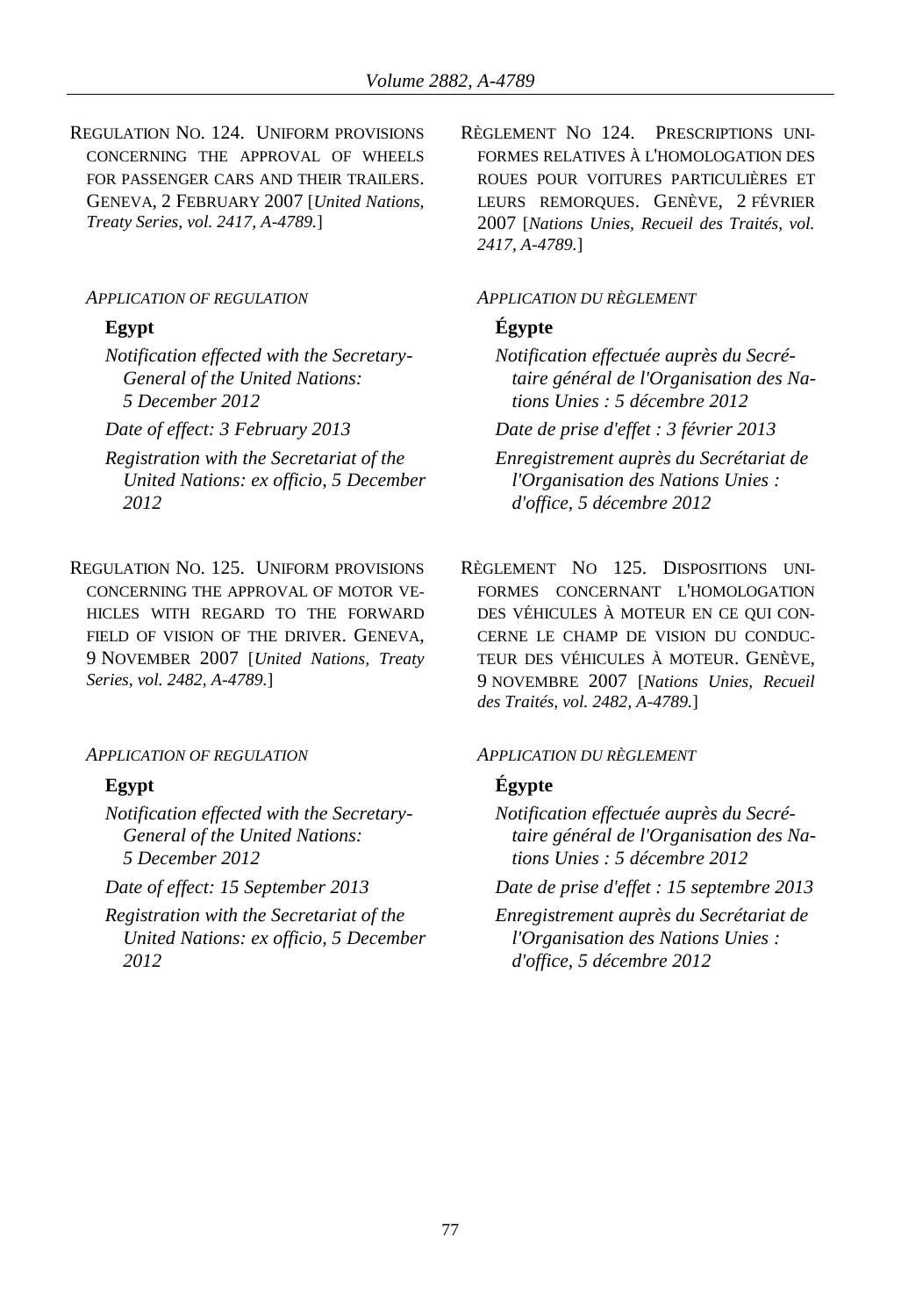REGULATION NO. 126. UNIFORM PROVISIONS CONCERNING THE APPROVAL OF PARTITION-ING SYSTEMS TO PROTECT PASSENGERS AGAINST DISPLACED LUGGAGE, SUPPLIED AS NON-ORIGINAL VEHICLE EQUIPMENT. GENE-VA, 9 NOVEMBER 2007 [*United Nations, Treaty Series, vol. 2482, A-4789.*]

### *APPLICATION OF REGULATION APPLICATION DU RÈGLEMENT*

*Notification effected with the Secretary-General of the United Nations: 5 December 2012*

- *Registration with the Secretariat of the United Nations: ex officio, 5 December 2012*
- REGULATION NO. 127. UNIFORM PROVISIONS CONCERNING THE APPROVAL OF MOTOR VE-HICLES WITH REGARD TO THEIR PEDESTRIAN SAFETY PERFORMANCE. GENEVA, 17 NOVEMBER 2012 [*United Nations, Treaty Series, vol. 2878, A-4789.*]

### *APPLICATION OF REGULATION APPLICATION DU RÈGLEMENT*

*Notification effected with the Secretary-General of the United Nations: 5 December 2012*

*Registration with the Secretariat of the United Nations: ex officio, 5 December 2012*

RÈGLEMENT NO 126. PRESCRIPTIONS UNI-FORMES CONCERNANT L'HOMOLOGATION DE SYSTÈMES DE CLOISONNEMENT VISANT À PROTÉGER LES PASSAGERS CONTRE LES DÉ-PLACEMENTS DE BAGAGES ET NE FAISANT PAS PARTIE DES ÉQUIPEMENTS D'ORIGINE DU VÉHICULE. GENÈVE, 9 NOVEMBRE 2007 [*Nations Unies, Recueil des Traités, vol. 2482, A-4789.*]

## **Egypt Égypte**

*Notification effectuée auprès du Secrétaire général de l'Organisation des Nations Unies : 5 décembre 2012*

*Date of effect: 3 February 2013 Date de prise d'effet : 3 février 2013*

- *Enregistrement auprès du Secrétariat de l'Organisation des Nations Unies : d'office, 5 décembre 2012*
- RÈGLEMENT NO 127. PRESCRIPTIONS UNI-FORMES CONCERNANT L'HOMOLOGATION DES VÉHICULES AUTOMOBILES EN CE QUI CONCERNE LA SÉCURITÉ DES PIÉTONS. GE-NÈVE, 17 NOVEMBRE 2012 [*Nations Unies, Recueil des Traités, vol. 2878, A-4789.*]

## **Egypt Égypte**

*Notification effectuée auprès du Secrétaire général de l'Organisation des Nations Unies : 5 décembre 2012*

*Date of effect: 3 February 2013 Date de prise d'effet : 3 février 2013*

*Enregistrement auprès du Secrétariat de l'Organisation des Nations Unies : d'office, 5 décembre 2012*